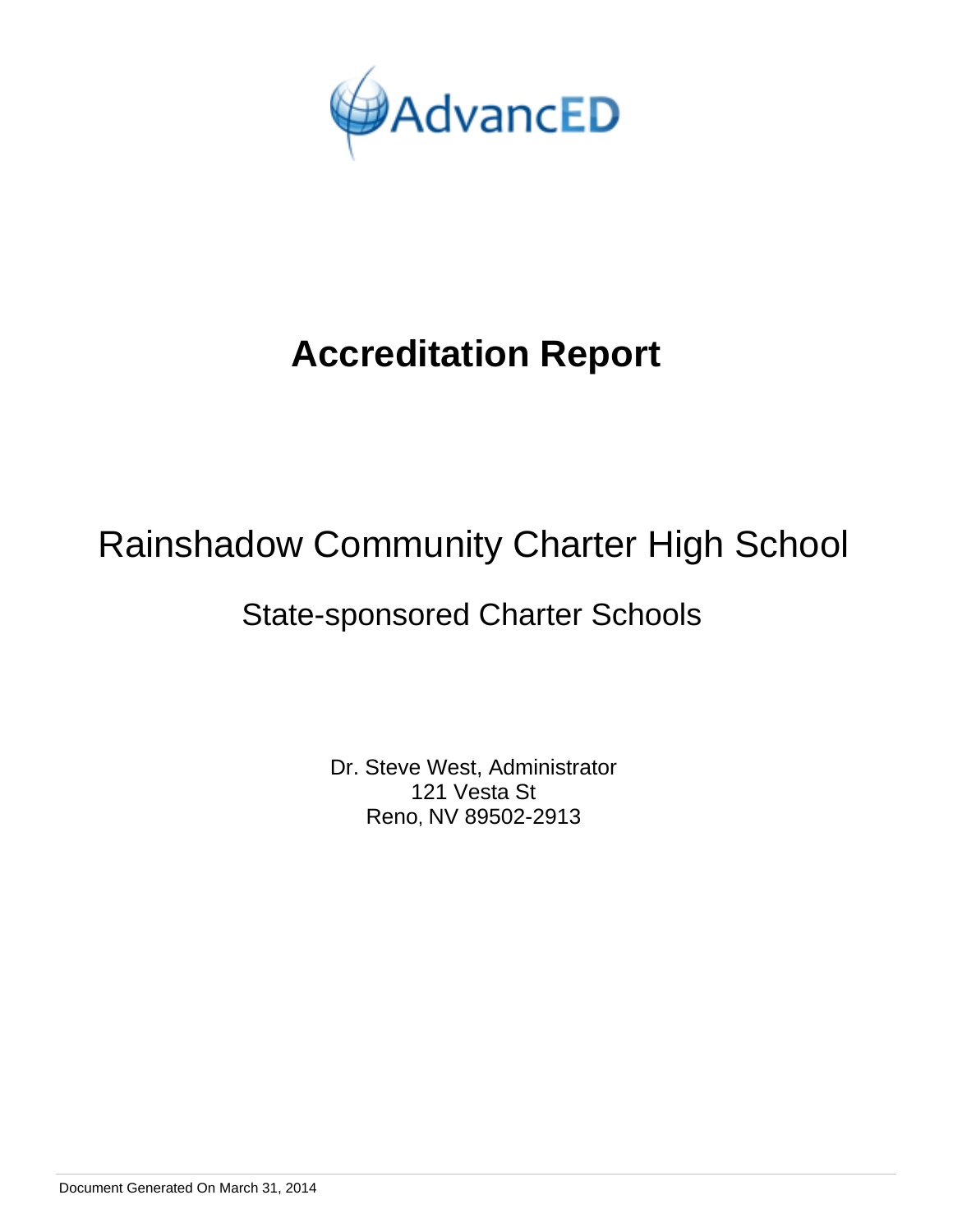## **TABLE OF CONTENTS**

## **Executive Summary**

## **Self Assessment**

## **Stakeholder Feedback Diagnostic**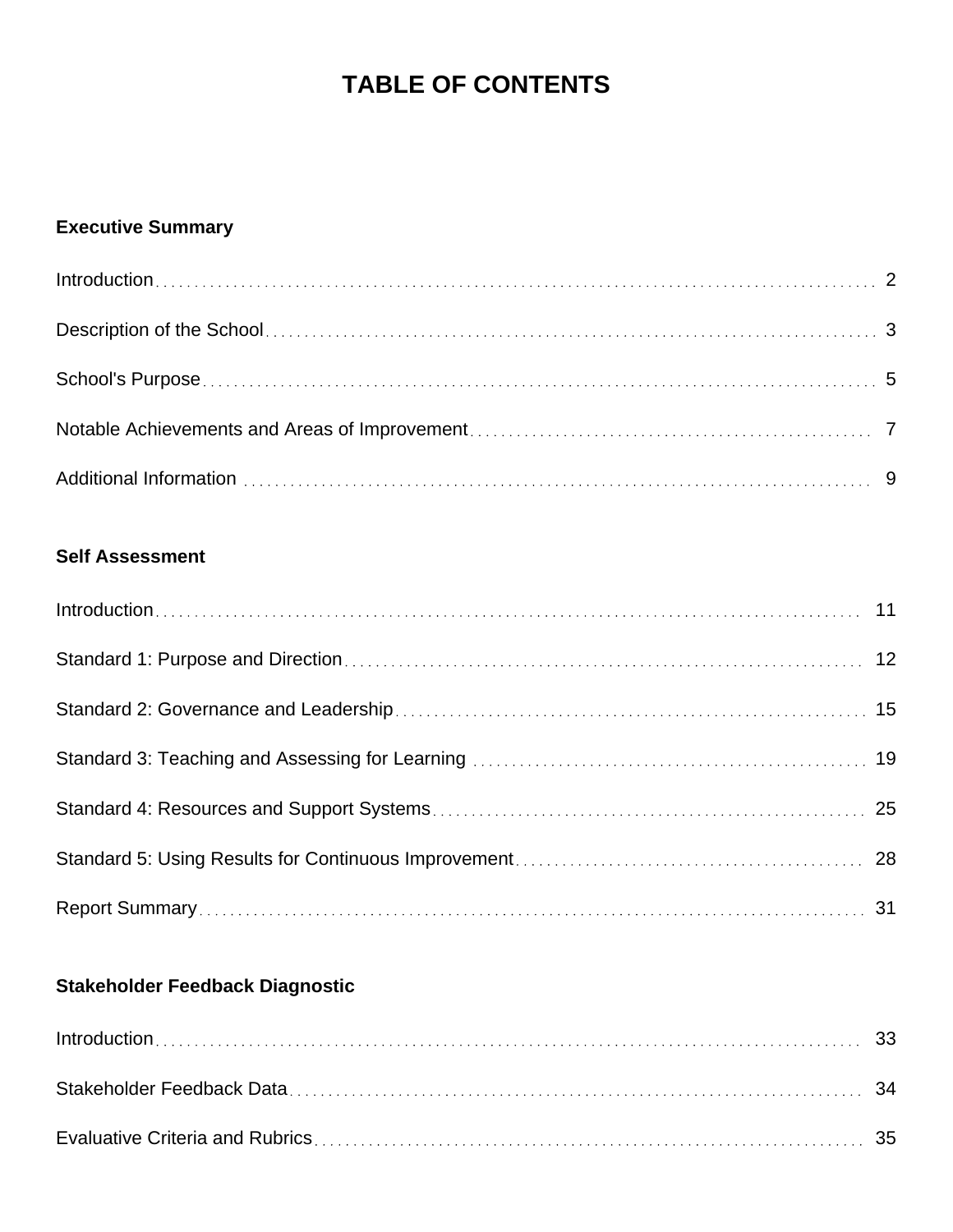## **Student Performance Diagnostic**

## **AdvancED Assurances**

## **Accreditation Action Plan**

| Goal 1: Rainshadow stakeholders will improve measures of academic rigor and accountability. 63 |  |
|------------------------------------------------------------------------------------------------|--|
|                                                                                                |  |
|                                                                                                |  |
|                                                                                                |  |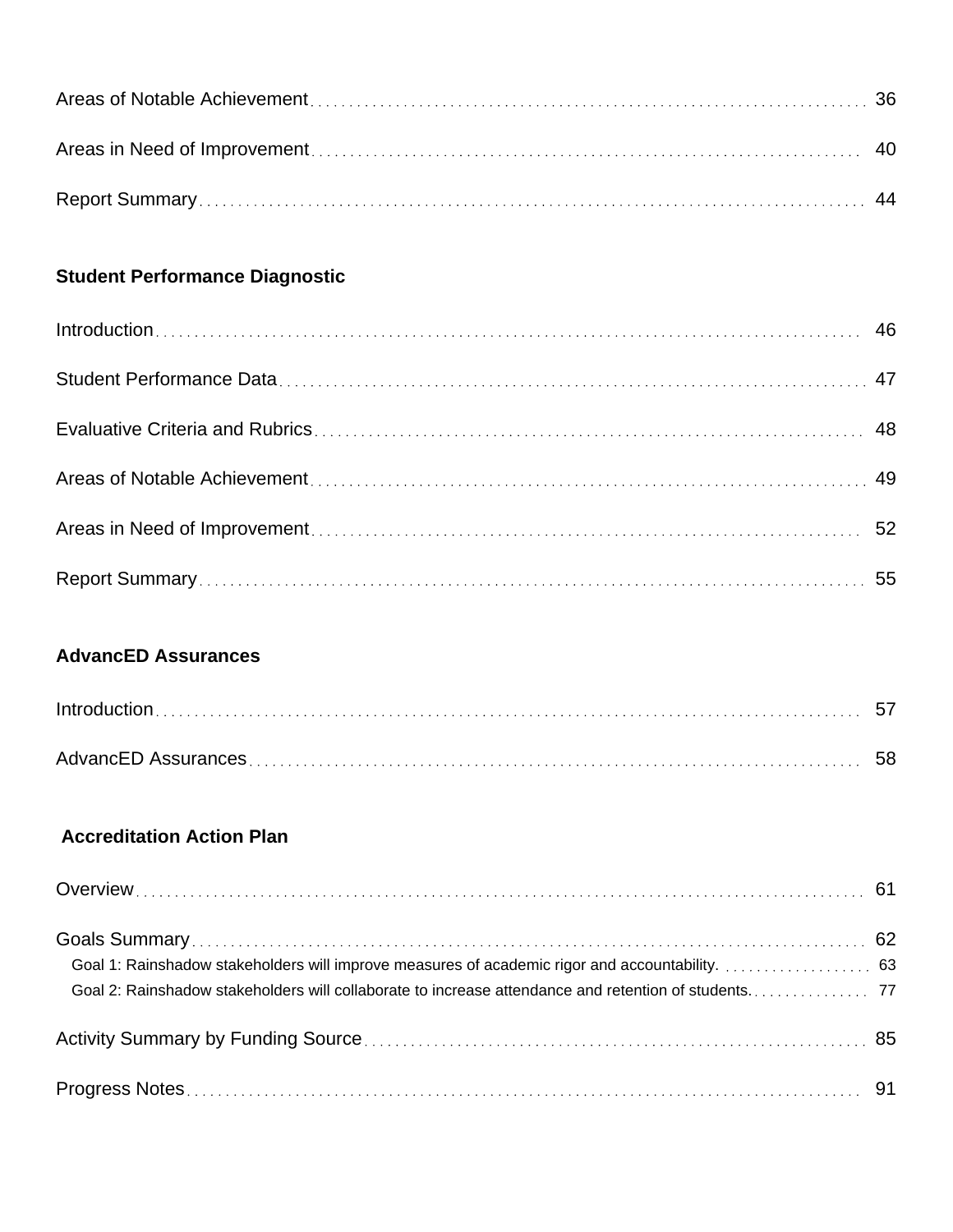# **Executive Summary**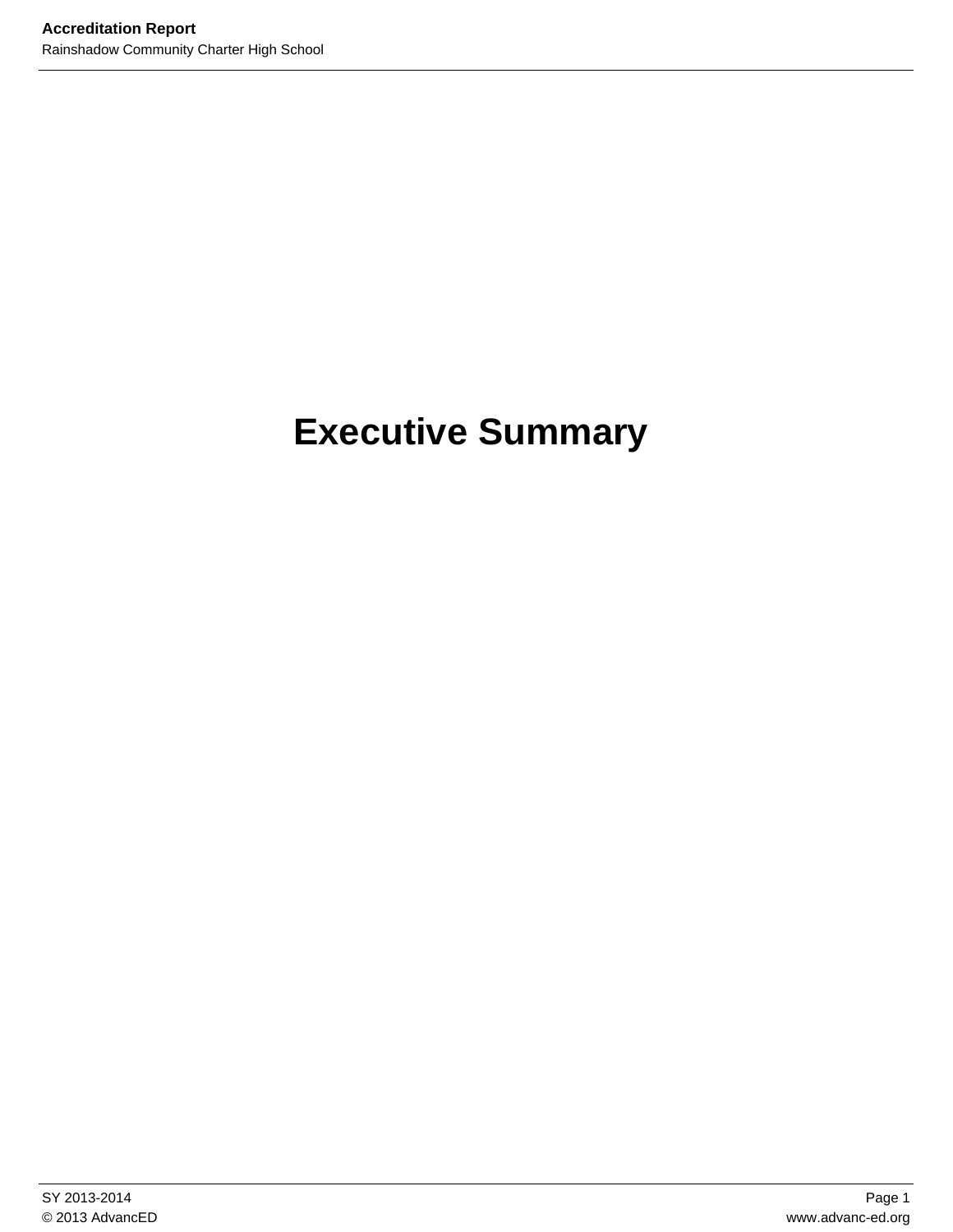### **Introduction**

Every school has its own story to tell. The context in which teaching and learning takes place influences the processes and procedures by which the school makes decisions around curriculum, instruction, and assessment. The context also impacts the way a school stays faithful to its vision. Many factors contribute to the overall narrative such as an identification of stakeholders, a description of stakeholder engagement, the trends and issues affecting the school, and the kinds of programs and services that a school implements to support student learning. <br><br> The purpose of the Executive Summary (ES) is to provide a school with an opportunity to describe in narrative form the strengths and challenges it encounters. By doing so, the public and members of the school community will have a more complete picture of how the school perceives itself and the process of self-reflection for continuous improvement. This summary is structured for the school to reflect on how it provides teaching and learning on a day to day basis.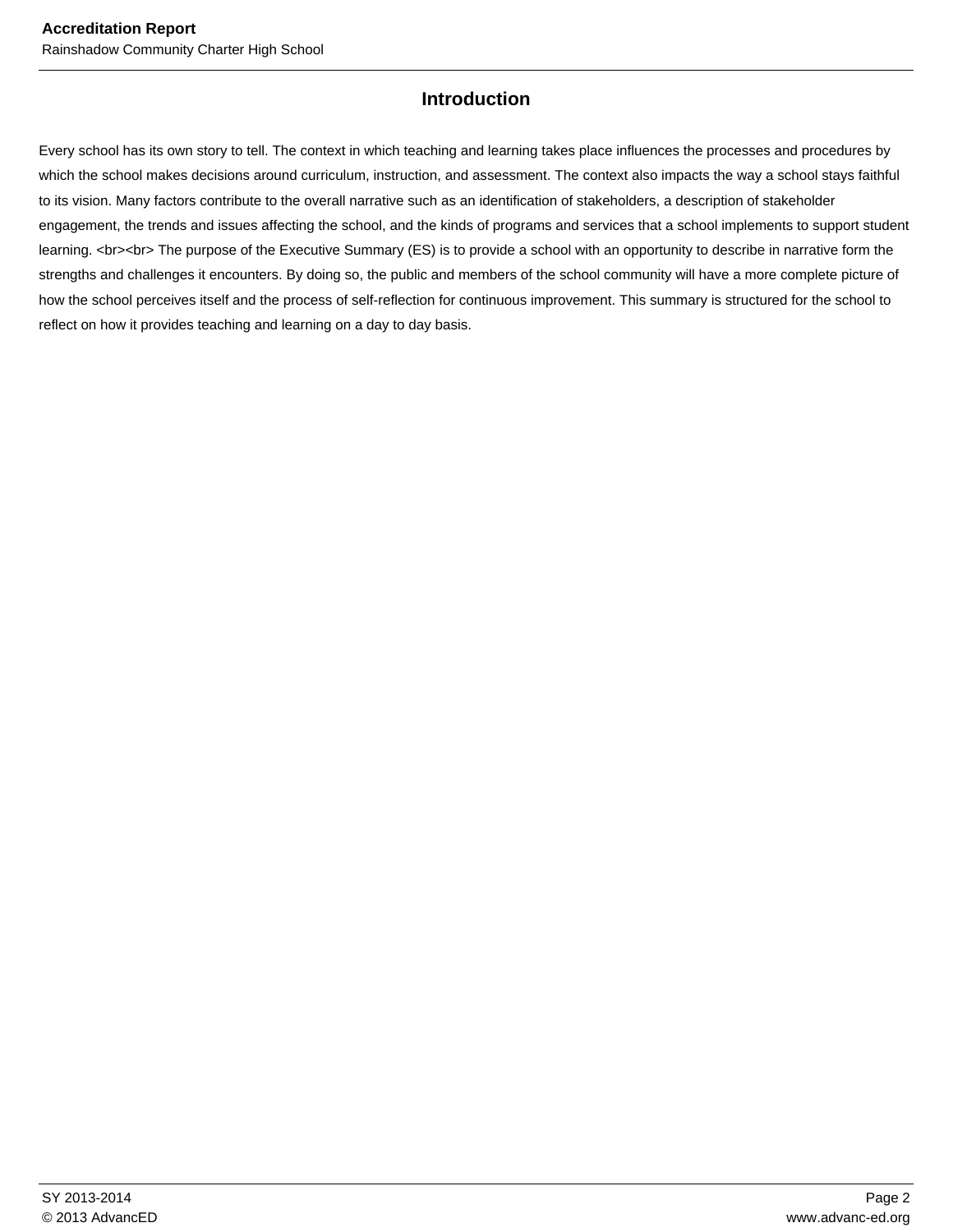## **Description of the School**

**Describe the school's size, community/communities, location, and changes it has experienced in the last three years. Include demographic information about the students, staff, and community at large. What unique features and challenges are associated with the community/communities the school serves?**

Rainshadow Community Charter High School is located in downtown Reno, Nevada. We have been located in this building since August of 2009. Rainshadow seeks to serve 150 students per school year. Currently, we are serving 128 students. Of that population, approximately 18% of the population receive special education services. 24% of the student population are currently receiving English Second Language (ESL) services, or have had services in the past. 47% of students are listed as receiving free or reduced lunch, although we don't collect the data on site, so it is not clear how accurate this percentage is. Approximately 15% of students have applied to receive a bus pass to help with transportation. 5% of the population is documented children in transition (CIT). In addition to these special populations, Rainshadow tends to draw students who have not been successful in the traditional academic programming. As such, approximately 75% of our student population is credit deficient when they begin at Rainshadow. In addition, approximately 75% of the students who are eligible to take the High School Proficiency Exams have not passed one or more of their proficiencies.

The teaching staff at Rainshadow is a very committed group of individuals consisting of six full time teachers, four outside professional elective teachers, a counselor, administrator, and registrar. Of these individuals, four have a Master's or above and all have their bachelor's plus additional credits. The teaching staff works diligently to develop project-based interdisciplinary curriculum for all students. This group of highly skilled individuals has been specifically chosen to work with the unique needs of our high risk population.

The school has undergone significant changes since the last accreditation process in 2009. First, the school relocated to a much more dynamic facility in the mid-town area of Reno. The move allowed the school to incorporate a culinary program that students can be involved in. This program serves free lunch to all students on a daily basis, and also provides breakfast to those who need breakfast. Students work directly with the lunch preparations. In addition, several upgrades were made to the facility to allow teachers and students to be more successful including: interactive whiteboards in all classrooms, audio/visual recording throughout the building, and two laptop carts with 48 computers and a computer lab with 25 computers. The school has received three grants to aid in our sustainability efforts including a grant from Nevada Energy to pay for solar panels on the roof, an additional grant for full spectrum lighting throughout the building, and a GreenNevada grant for local planting around our facility. Finally, the dream of consistent transportation was made a reality when in 2012 the school was able to purchase two 15 passenger vans for the purpose of taking students out into the community.

In 2012, the school underwent a stressful period when it appeared it would no longer be able to function under the budget constraints. Moves were made to close the school peacefully. The Redfield Foundation, together with another foundation who wished to remain anonymous, felt it was important to keep the doors open. These two foundations supplied a grant and other support to help reinvigorate the school. The Rainshadow Parents Group has been meeting monthly for about a year with a core group of five parents. The Nevada Small Business Department at the University of Nevada, Reno has been collaborating with the school on a marketing plan that includes the revamping of the website. Community collaboration events have taken place, and frequent school open houses have occurred on a more regular basis.

When the school was first founded, the vision was of a project-based interdisciplinary school. That vision is still a component of what we do and who we are, however there has been a shift into a much more art-based school. This is due in part to the student population we serve, as well as the fact that many faculty members are involved in the Reno art scene. The school has had success in the Poetry Out Loud SY 2013-2014 Page 3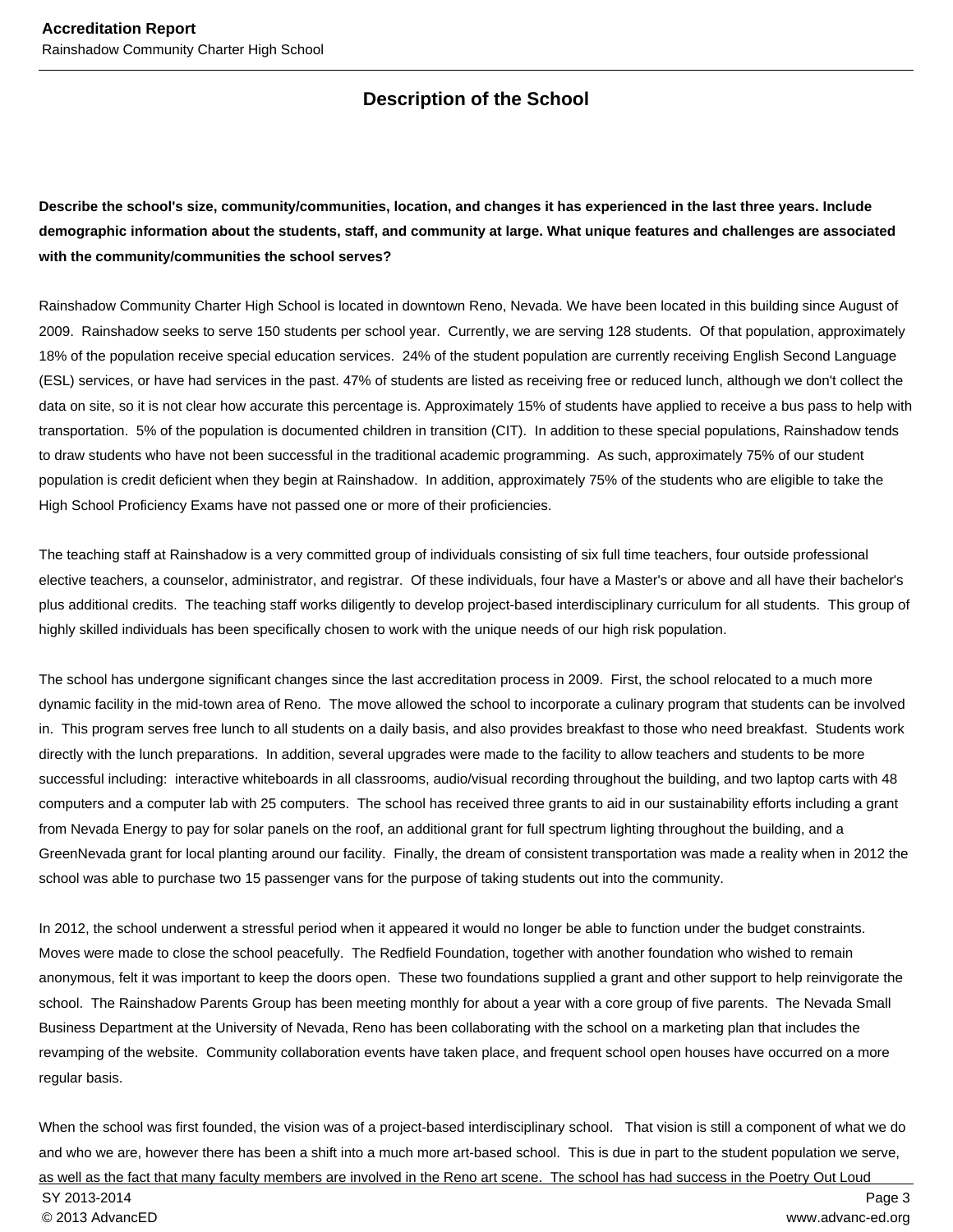Rainshadow Community Charter High School

National Competition, winning the event at a district level 4 years in a row, the state level 3 years in a row, and being a finalist in the national competition once. We have a bi-annual art show and sale that directly benefits student artists. Finally, we have had annual dramatic productions including a performance at the Pioneer Center for Performing Arts.

All of the successes of the school are balanced with the ongoing challenge of the population: that of transiency, attendance issues, and difficulty with being successful students. The school community is constantly looking at ways to help students take a greater interest in their education, and has worked hard to implement different interventions including an attendance intervention and a reading or math intervention block. The school has purchased resources to help with these issues including online software for math intervention and science interventions. As a staff and faculty, it is imperative that we scrutinize what we are doing to ensure it is successful.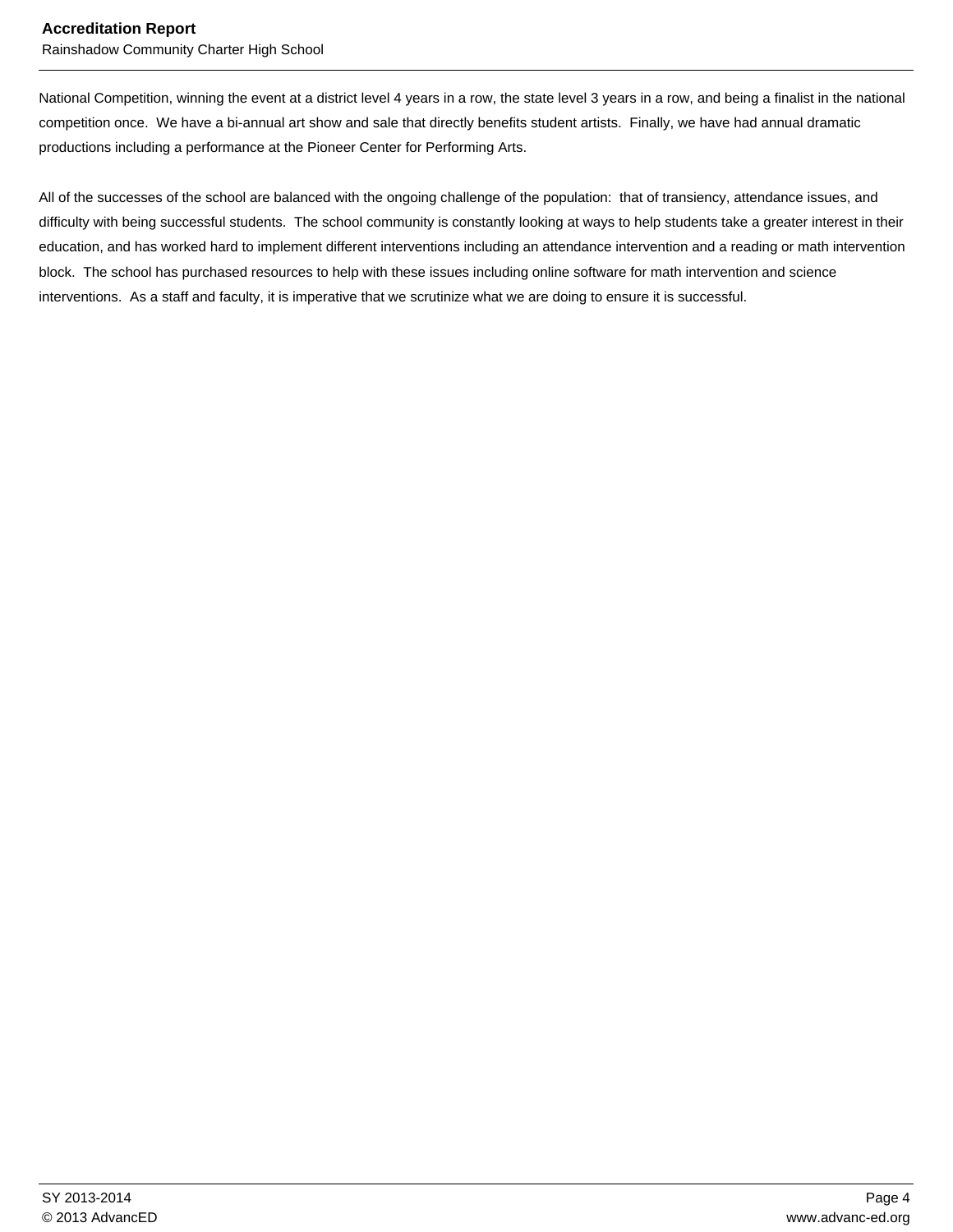### **School's Purpose**

#### **Provide the school's purpose statement and ancillary content such as mission, vision, values, and/or beliefs. Describe how the school embodies its purpose through its program offerings and expectations for students.**

The school's mission statement is a guiding vision for all that is done. It is the foundation from which the school's policies and procedures, student leadership, and student discipline program has been built. The mission of Rainshadow is "Creating empowered community members through real-world education." There are several belief statements that all Rainshadow stakeholders hold true including: 1) Students learn personal and social responsibility by being empowered through democratic ownership of their school community and their individual education, 2) students participate in creating a stable community of learners to ensure academic, personal, social, and career growth, and 3) student use community-based interdisciplinary activities, projects, and experiences to make meaningful connections to the real world.

In the spring of 2009, students from the leadership group developed "TERMS" as a way to describe what it means to be a Rainshadow student. "TERMS" stands for trust, equality, respect, and maturity leading to success. This acronym serves as a reminder of the type of culture the stakeholders envision for Rainshadow. It is incorporated into the learning experiences of all students at the school. Many students who elect to come to Rainshadow were not successful in prior academic experiences. Factors including academic struggles, social/emotional struggles, attendance issues, financial struggles, and/or family struggles have caused these students to fall between the cracks. "TERMS" is a reminder to students that they have the ability to start fresh, and be a member of a new community. In addition to "TERMS," faculty and administration at Rainshadow work hard to help all students find their place in an academic community. Rainshadow employs a full time counselor to support social/emotional well-being, a Dean of Academics who is focused on students' academic well-being, and a Re-integration Specialist who is working with students on attendance and familial obstacles to help students re-integrate into a school community. Hurdles, such as homework or personal organization, which may have prevented students from succeeding in previous settings are minimized. Students work with staff on an individual basis, with the understanding that there must be flexibility in all that is done.

In addition to behavioral expectations, Rainshadow faculty and administration have academic expectations for all students. These expectations align with the mission statement, and are carried out in the program offerings at the school. Academically, Rainshadow faculty and staff believe that students can learn what is expected as described in the Nevada and Core Curriculum standards. Students can show a mastery of skills in a variety of ways, using skills from other content areas to demonstrate that knowledge. Students can understand the relationships of content across curriculum. It is imperative for students at Rainshadow to demonstrate a growth or tiering of knowledge; both from the beginning to the end of the school year and from freshman to senior year. Students at Rainshadow understand that learning is not just to pass a test, while staff and faculty recognize the value of evidence and growth displayed by assessments. Finally, and most in keeping the Rainshadow's mission, students learn what it means to be a citizen through the content and curriculum.

Courses are offered to support both academic and behavioral expectations. Academically, Rainshadow offers the standard core courses including math, science, English, and history. These courses are taught through an interdisciplinary lens, and opportunities for guest speakers or field experiences are always available. Rainshadow also offers three intervention courses: a math academy that is a more intensive math class for students who have struggled with math or passing the Nevada High School Proficiency Exam (HSPE) in mathematics, an intervention for students who are English Second Language (ESL) learners, and a daily reading intervention class to help students minimize gaps in their reading comprehension. Students are selected for these courses based upon the benchmarking that is done for all students at the start of the year, previous assessments such as the Nevada High School Proficiency Exams or Criterion Referenced Tests, and any known academic struggles from the previous years. The learner profile that is developed helps to place students in appropriate interventions and core classes.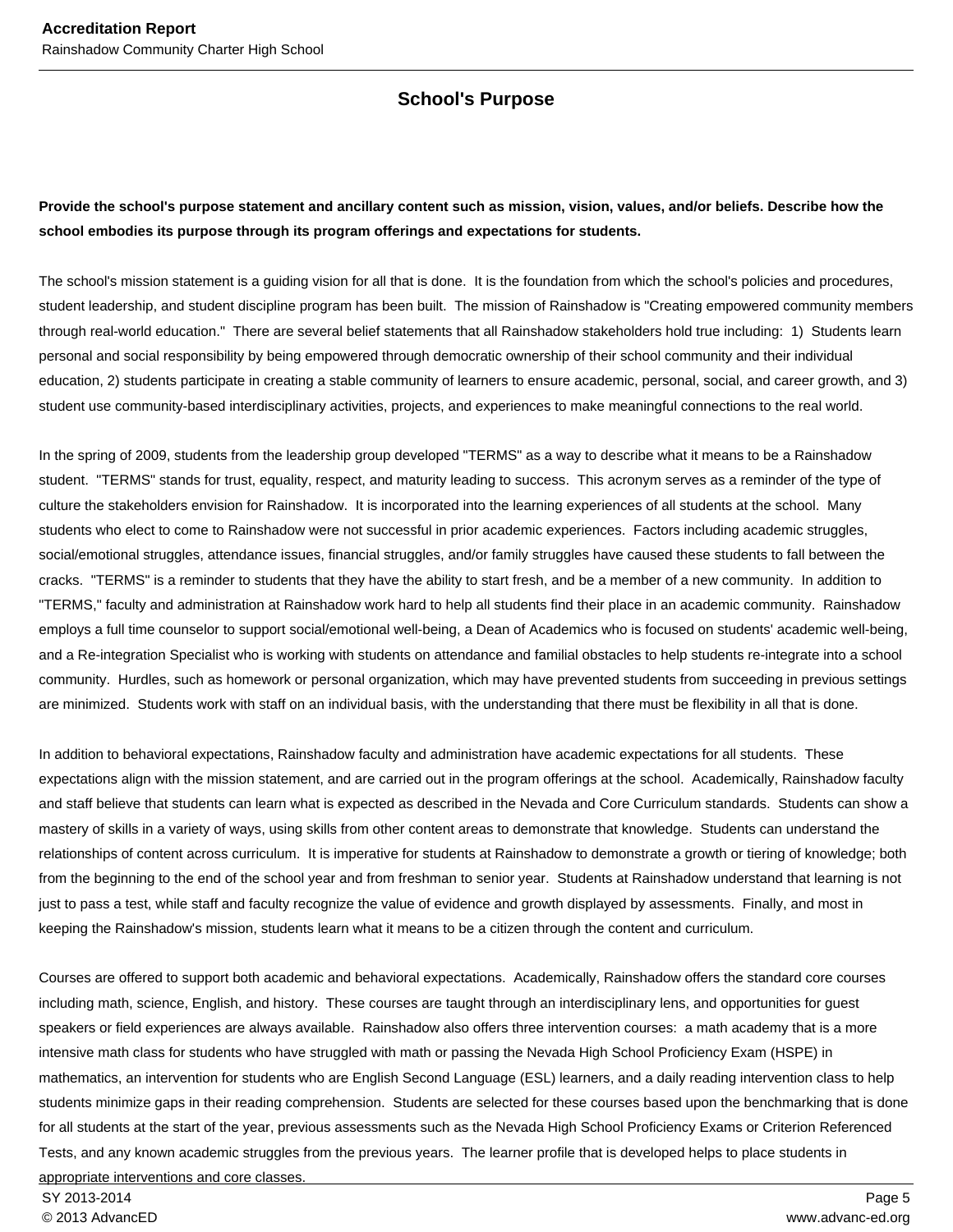To meet the behavioral needs of the student population, Rainshadow offers two yoga classes and a meditation class, three art classes, two creative writing classes, six culinary classes, and a drama class. These classes provide emotional outlets for students, while allowing students to produce work in an authentic way. For example, students do an annual dramatic production performed in a local theater. These productions have been student written and produced. Students write with the intention that the work produced may be published online, or in a local publication such as "Reno News and Review," or "Reno Tahoe Tonight." Students complete art in preparation for an annual calendar and bi-annual art show and sale. Students learn to cook food for the daily school lunch, and to cater school and community events. These experiences align with the Rainshadow mission statement and belief statements. Rainshadow also offers a unique interdisciplinary project class at the end of the school day. This class is for elective credit, and has had a variety of different topics. Some topics include: Nevada history, media literacy, leadership, social justice, college preparation, filmmaking, health topics, and computer literacy. Students work for an extended class time learning through projects and field experiences.

Students will leave Rainshadow with a connection to a school and dedicated staff. This connection, combined with the academic and behavioral expectations, supports students to leave as empowered young adults who are ready for the "real-world."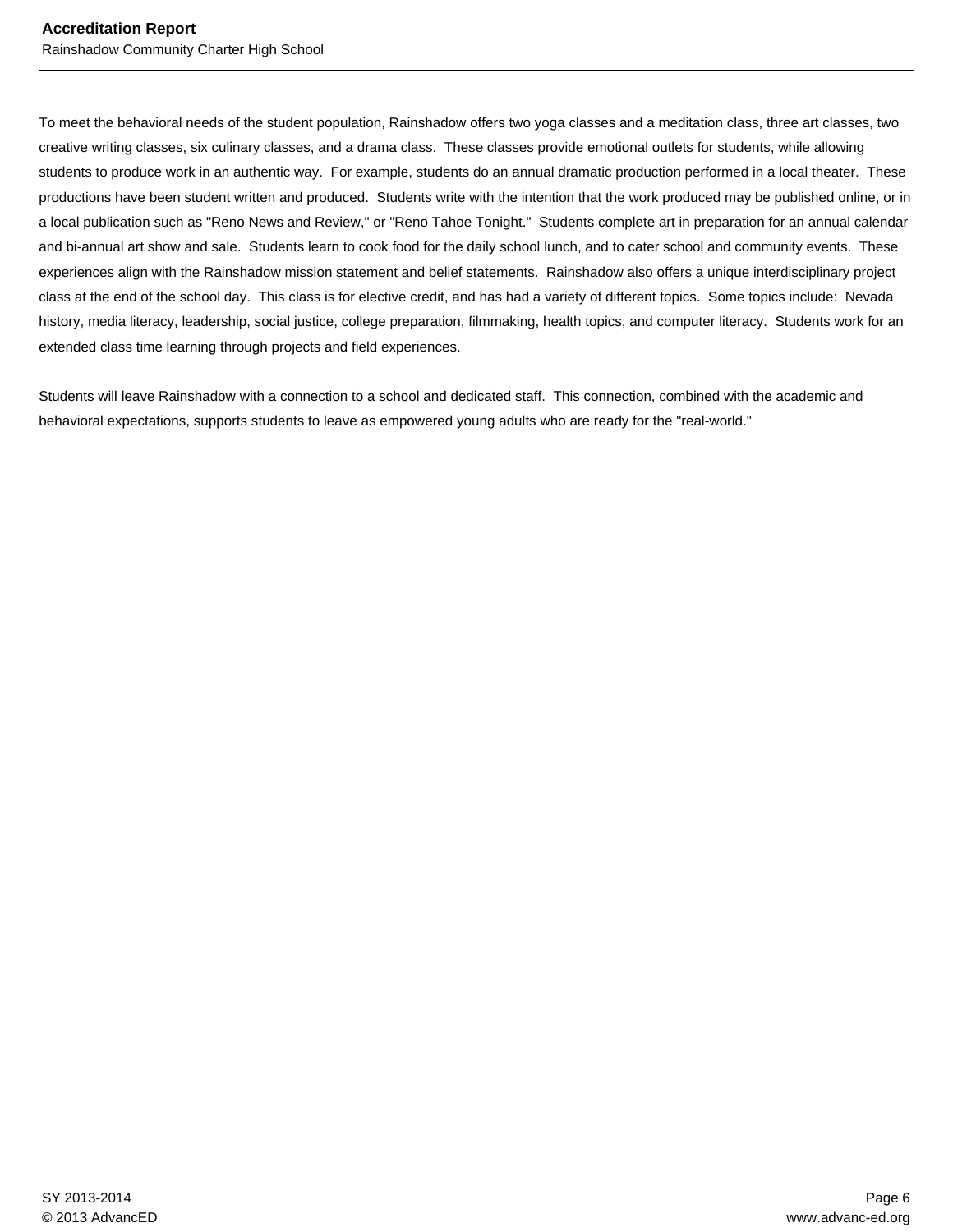#### **Notable Achievements and Areas of Improvement**

#### **Describe the school's notable achievements and areas of improvement in the last three years. Additionally, describe areas for improvement that the school is striving to achieve in the next three years.**

Rainshadow is in its fifth year in its current location. This location has meant huge improvements for students including: interactive whiteboards in all classrooms, a 1:2 ratio of computers to students, a culinary department with a working coffee shop, solar power, and full spectrum lighting in all classrooms. Modifications to the culinary department have caused improvements to the daily lunch program. Lunch is provided to all students of Rainshadow free of charge, and has been provided this way since the relocation. Staff and faculty have remained fairly consistent, with a couple of changes in the last two years.

For the past two years, Rainshadow was 100% compliant on its annual Washoe County School District audit. This audit demonstrates a commitment by the staff, faculty, and administration to consistently improve. The audit evaluates the way the school is run as well as the school's curriculum. Two out of the last three years, Rainshadow was also voted "Best Charter School" by the local publication "Reno News and Review." Rainshadow housed the state champion for Poetry Out Loud, who then went on to place third nationally. She was coached by the drama teacher at Rainshadow, and went to the national competition for Poetry Out Loud three years in a row.

Rainshadow works hard to foster relationships with the community. Last year, the school board voted to close the school because of a lack of sustainable income, rising prices, and teachers leaving for better pay at other schools. When two foundations stepped up to help the school stay open, the threat of closure helped to refocus the school to its mission. Several community partners have since been developed to help the direction of the school. Currently, the school working with Truckee Meadows Community College to build a bridge between the culinary departments. The school is also working with KNPB to refine technology use and develop fundraising strategies. The school has begun working with a grant writing team to raise funds specifically for lunches for all students, and additional support staff to aid in student reintegration. The school's parent group has become a vibrant part of the school community, holding a fundraiser and supporting school happenings. The school has also worked with the Small Business Department at the University of Nevada, Reno to redesign the website and the way the school is marketed.

Students benefit from these relationships in a number of ways. They are connected to technology as students and digital natives. Rainshadow is able to provide appropriate resources to tackle this reality because of its community relationships. The connections have also led to the ability to purchase two 15-passenger vans. These vans allow for a variety of field experiences; from attending Reno City Council meetings, to visiting the Federal Depository in San Francisco. It is a major goal of the school to anchor educational experiences in school with the reality outside the walls of the school. Students learn what it means to be a citizen of the community in addition to understanding the academic content being delivered. On site, the art, drama, and culinary departments work hard to present work in authentic ways. The culinary class, under the direction of a chef, prepares daily lunches for all students. In addition, there have been several events the class has been able to cater. The drama department opened a play in a local theater last spring entitled "Charter School" as a way to introduce the community to charter schools. The art department is fielding requests for murals around the school, in addition to continuing to put on a biannual community art show and sale featuring student artwork. Student writing and artwork have been featured in local publications including "Reno Tahoe Tonight" and "Reno News and Review." This sampling of experiences exemplifies key components of Rainshadow's purpose: to empower students to be a part of their community, to help them learn that they have a voice, and to support them in their understanding of how to use their voice.

#### Rainshadow is not done growing, however. The commitment to learning and improving is modeled to students through the dedication of the SY 2013-2014 Page 7 © 2013 AdvancED www.advanc-ed.org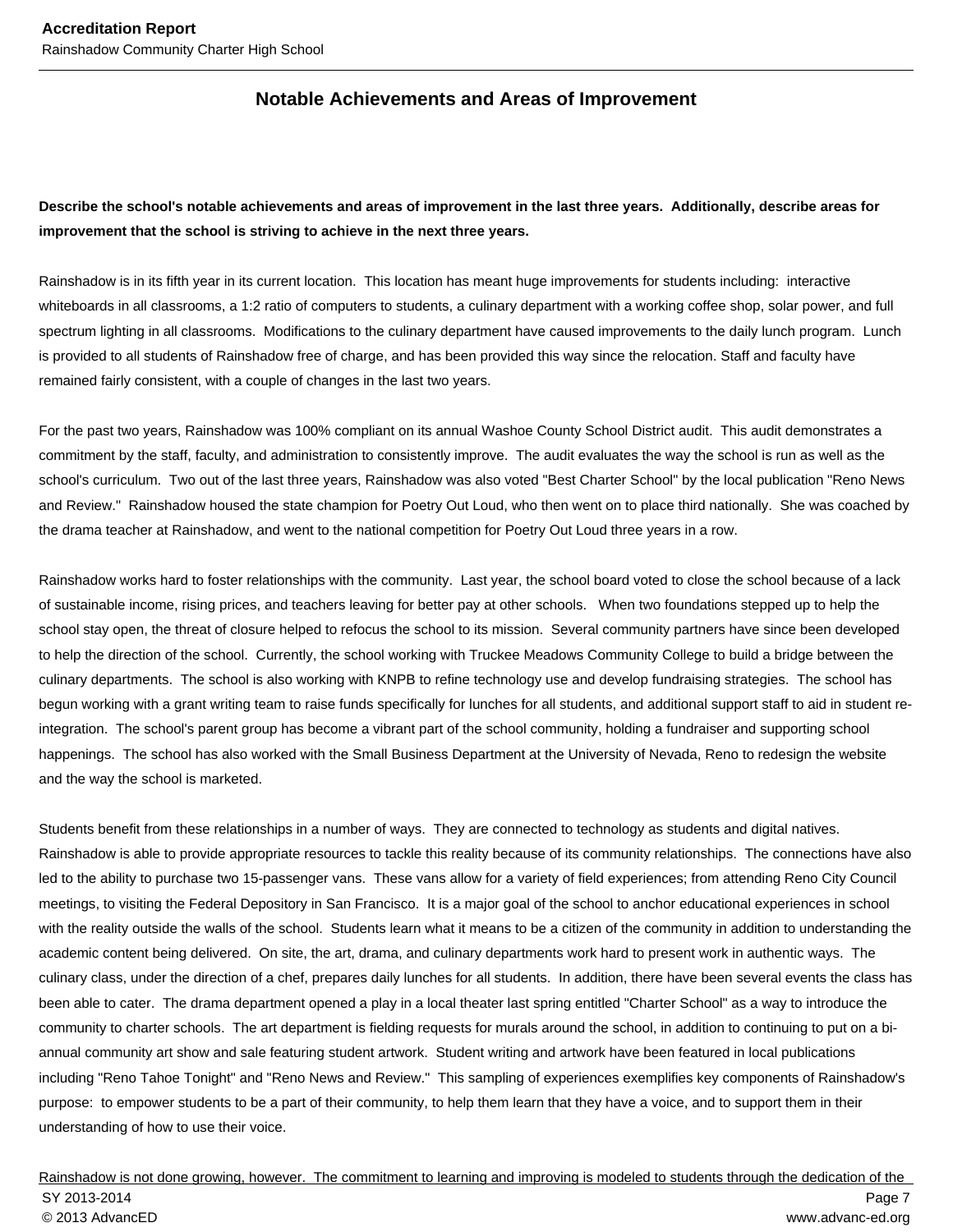Rainshadow Community Charter High School

staff and faculty. Deficiencies in mathematics and on standardized assessments, attendance and retention issues, parental involvement, and funding are consistent hurdles. This is due in part to the at-risk nature of the student population that is attracted to Rainshadow. In the next three years, the school hopes to improve on assessments through improved instruction and improved intervention courses. Teachers will receive staff development and training in the ability to provide assessments and read assessments. Student learner profiles will become more formalized, and will provide information on individual student academic strengths and deficits in addition to transition goals. The specialized interdisciplinary programs will become more rigorous, and more aligned with the vision of the school. The school has just hired a Re-integration Specialist who will help with attendance and retention by conducting home visits, making phone calls on a regular basis, and checking in with students who are not demonstrating a connection to the school community. The Parent Group got off the ground less than a year ago as an emergency act to help save the school. This group meets once a month, has five regular members, has set up a website, and conducted its first fundraiser. In the next three years, the school hopes this group grows to at least ten regular members who conduct regular fundraisers. Finally, it is imperative that the school's culinary department begins to expand to include outside catering and a reopening of the school coffee shop to aid in funding. It is also recognized that Rainshadow must do more to continue to foster relationships with its community stakeholders.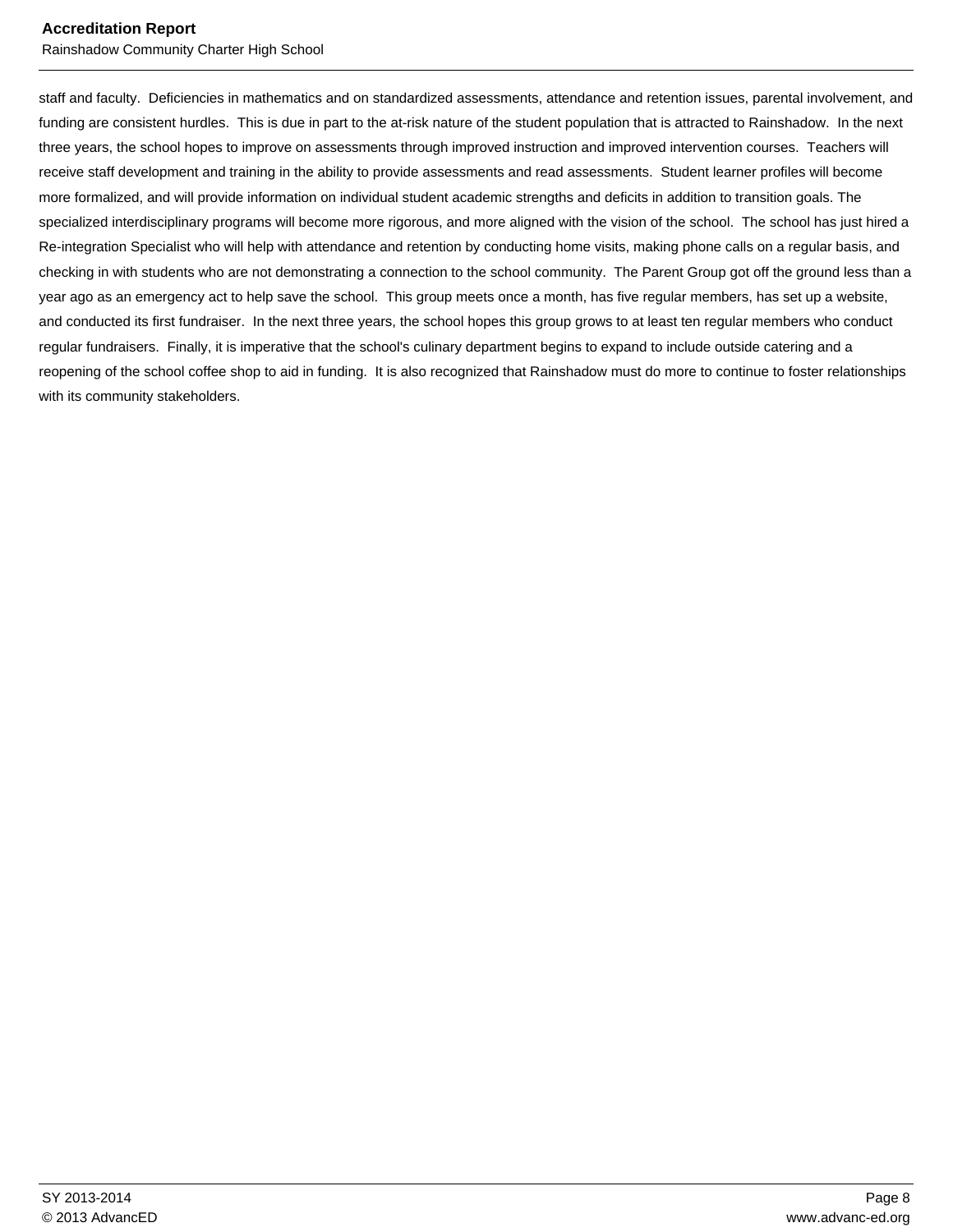## **Additional Information**

**Provide any additional information you would like to share with the public and community that were not prompted in the previous sections.**

Overall, the school is now moving in a very positive direction. The school has been reinvigorated after the scare of possibly closing down, and staff and faculty have all remained to be a part of the new changes that are occurring. Every year, teachers become more effective in working with the student population.

Academically, Rainshadow is looking forward to meeting the challenges of this year. It is committed to continuing to improve its system and grow in its abilities to effectively reach and support students in their efforts to become successful, productive citizens of the community. Faculty is working to integrate Core Standards to improve the academic rigor.

The school's sustainability plan established five years ago, was to develop income generating business at the school, develop an on-going giving program through its foundation, and, of course, keep our population stable for per pupil funding income. Student enrollment has changed over the last five years, dropping as low as 114 students. Ideally, the school will house 150 students. Currently, Rainshadow has 128 students. While the school is always enrolling, due to its small size, students are taken first come first served who can fit into the classes that are not filled.

Faculty and administration will continue to work on the school's goals and objectives, knowing the impact of a supportive environment and staff on a young person's. Education isn't just a game, a career or even a job, but an investment in the future of the students. As long as Rainshadow opens its doors, it will continue to inspire students to make an investment into the improvement of their lives. Rainshadow has a dedicated and professional staff who give their all and then some to make a difference.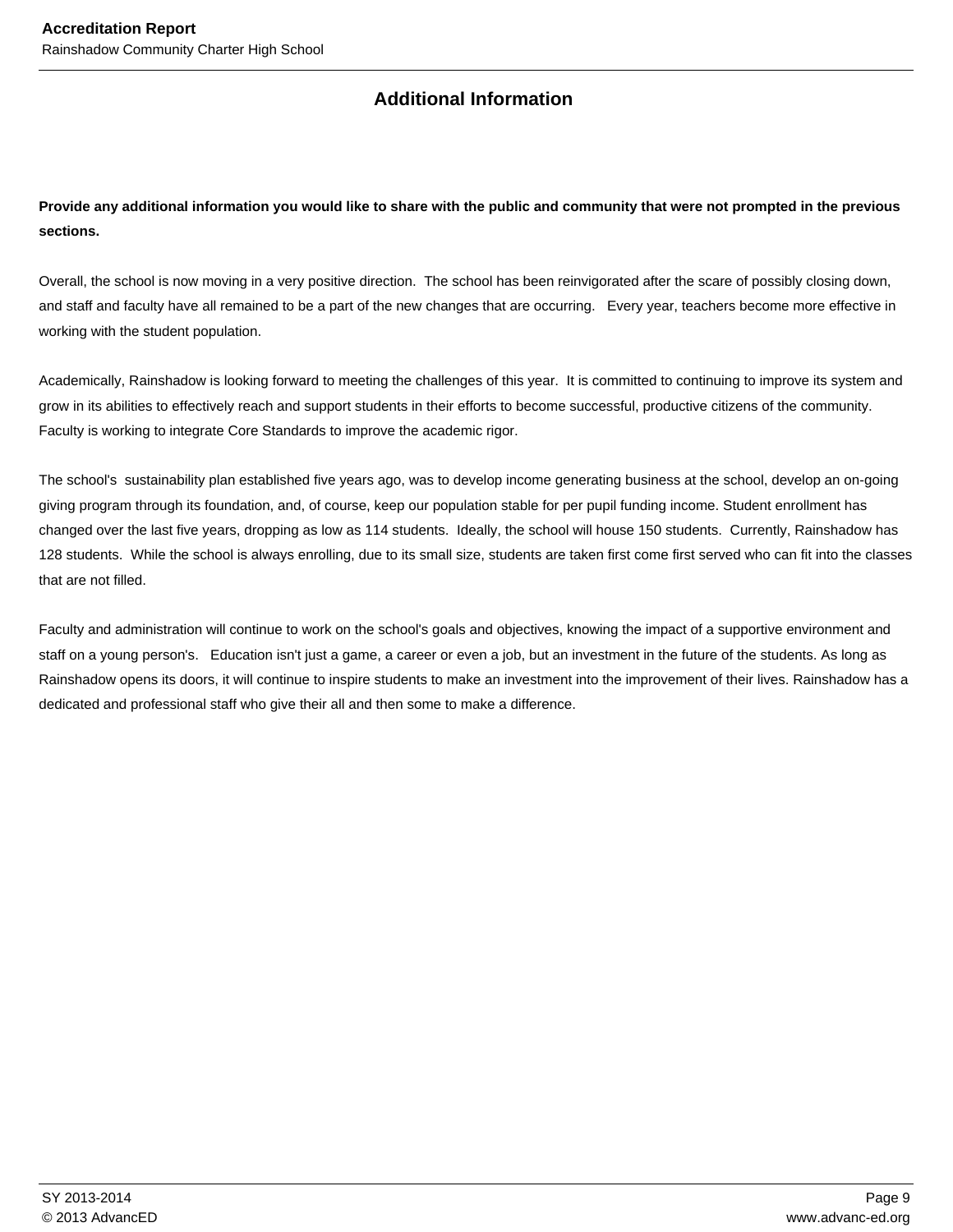## **Self Assessment**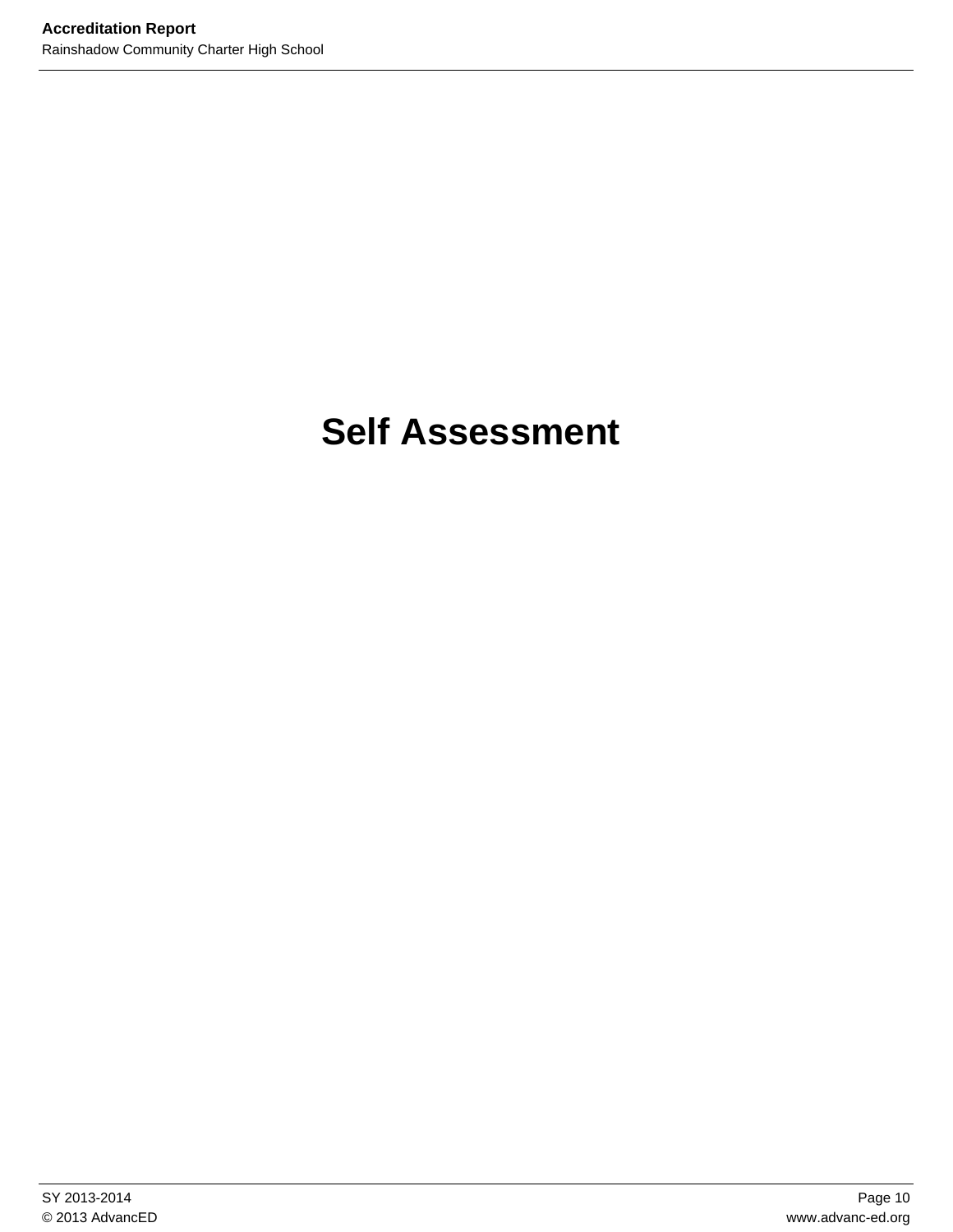#### **Introduction**

AdvancED's Self Assessment (SA) diagnostic is based on the AdvancED Standards of Quality, which serves as the foundation of the accreditation and continuous improvement process. The SA is a valuable tool for collaboratively engaging staff members and stakeholders in purposeful, honest dialogue and reflection to assess the institution's adherence to the Standards, and guide its continuous improvement efforts. The SA includes the institution's self-ratings of and the evidence cited for each of the indicators, comments that explain the indicator's ratings and an overall narrative for each Standard. The results of the SA are reviewed by the External Review Team as one essential component of the preparation process for the institution's External Review.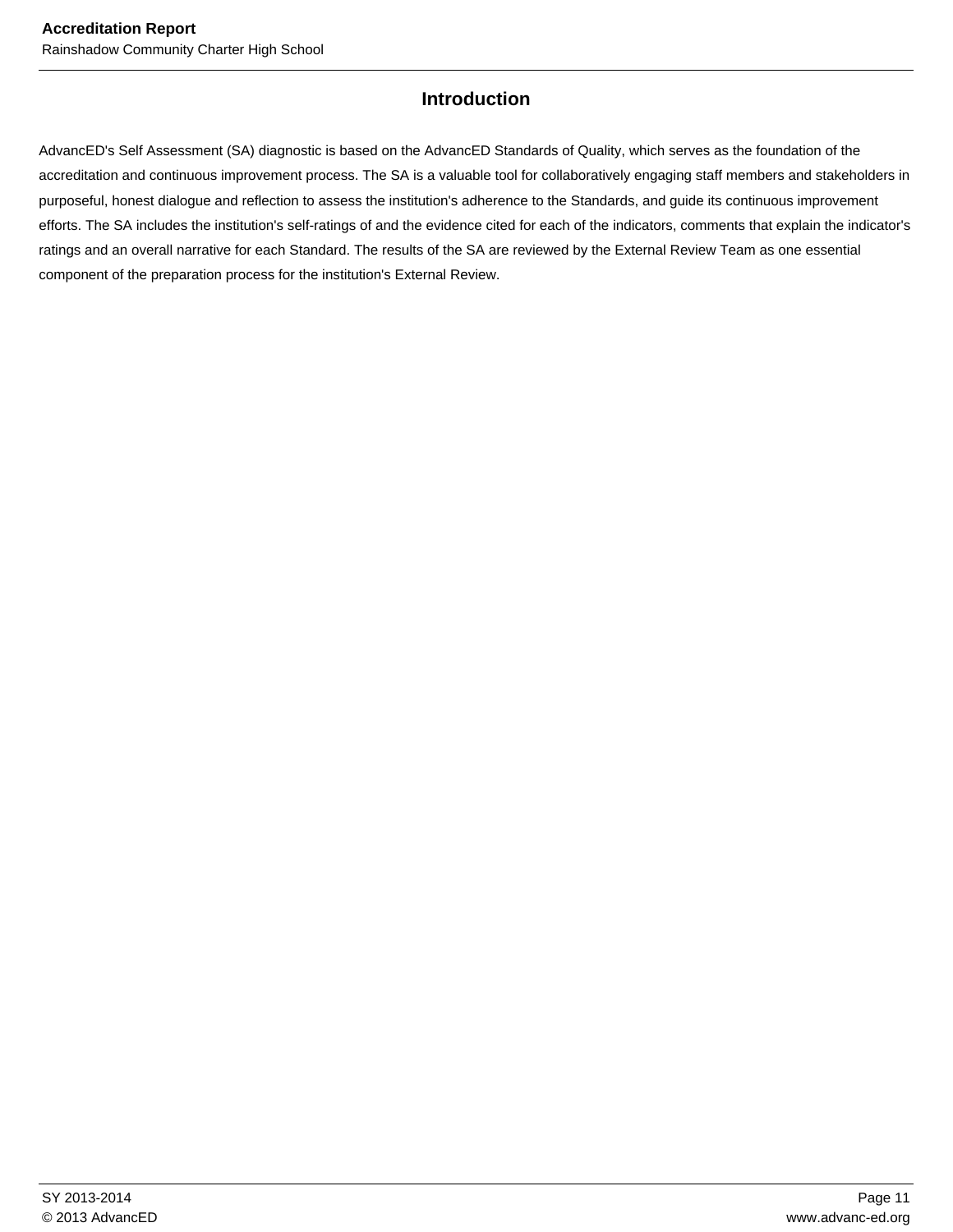## **Standard 1: Purpose and Direction**

The school maintains and communicates a purpose and direction that commit to high expectations for learning as well as shared values and beliefs about teaching and learning.

Overall Rating: 2.67

| <b>Indicator</b> | <b>Statement or Question</b>                                                                                                                                     | <b>Response</b>                                                                                                                                                                                                                                                                                                                    | <b>Evidence</b>                                                                                                                                                                                                                                                                                                                                                                                                                                   | Rating  |
|------------------|------------------------------------------------------------------------------------------------------------------------------------------------------------------|------------------------------------------------------------------------------------------------------------------------------------------------------------------------------------------------------------------------------------------------------------------------------------------------------------------------------------|---------------------------------------------------------------------------------------------------------------------------------------------------------------------------------------------------------------------------------------------------------------------------------------------------------------------------------------------------------------------------------------------------------------------------------------------------|---------|
| 1.1              | The school engages in a<br>systematic, inclusive, and<br>comprehensive process to<br>review, revise, and communicate<br>a school purpose for student<br>success. | The school's process for review.<br>revision, and communication of the<br>purpose statement is documented. The<br>process is formalized and implemented<br>on a regular schedule. The process<br>includes participation by representatives<br>from all stakeholder groups. The<br>purpose statement focuses on student<br>success. | •Examples of<br>communications to<br>stakeholders about the<br>school's purpose (i.e.<br>website, newsletters,<br>annual report, student<br>handbook)<br>•Communication plan to<br>stakeholders regarding the<br>school's purpose<br>•Minutes from meetings<br>related to development of<br>the school's purpose<br>•Documentation or<br>description of the process<br>for creating the school's<br>purpose including the role<br>of stakeholders | Level 3 |

| Indicator | <b>Statement or Question</b>                                                                                                                                                                                                                                                                                                | Response                                                                                                                                                                                                                                                                                                                                                                                                                                                                                                                                                                                                                                                                                            | Evidence                                                                                                                                                                                          | Rating  |
|-----------|-----------------------------------------------------------------------------------------------------------------------------------------------------------------------------------------------------------------------------------------------------------------------------------------------------------------------------|-----------------------------------------------------------------------------------------------------------------------------------------------------------------------------------------------------------------------------------------------------------------------------------------------------------------------------------------------------------------------------------------------------------------------------------------------------------------------------------------------------------------------------------------------------------------------------------------------------------------------------------------------------------------------------------------------------|---------------------------------------------------------------------------------------------------------------------------------------------------------------------------------------------------|---------|
| 1.2       | The school's leadership and staff<br>commit to a culture that is based<br>on shared values and beliefs<br>about teaching and learning and<br>supports challenging, equitable<br>educational programs and<br>learning experiences for all<br>students that include<br>achievement of learning, thinking,<br>and life skills. | Commitment to shared values and<br>beliefs about teaching and learning is<br>evident in documentation and decision<br>making. This commitment is regularly<br>reflected in communication among<br>leaders and staff. Challenging<br>educational programs and equitable<br>learning experiences are implemented<br>so that all students achieve learning,<br>thinking, and life skills necessary for<br>success. Evidence indicates a<br>commitment to instructional practices<br>that include active student engagement,<br>a focus on depth of understanding, and<br>the application of knowledge and skills.<br>School leadership and staff share high<br>expectations for professional practice. | •Agendas and/or minutes<br>that reference a<br>commitment to the<br>components of the<br>school's statement of<br>purpose<br>Survey results <sup>-</sup><br>.The school's statement of<br>purpose | Level 3 |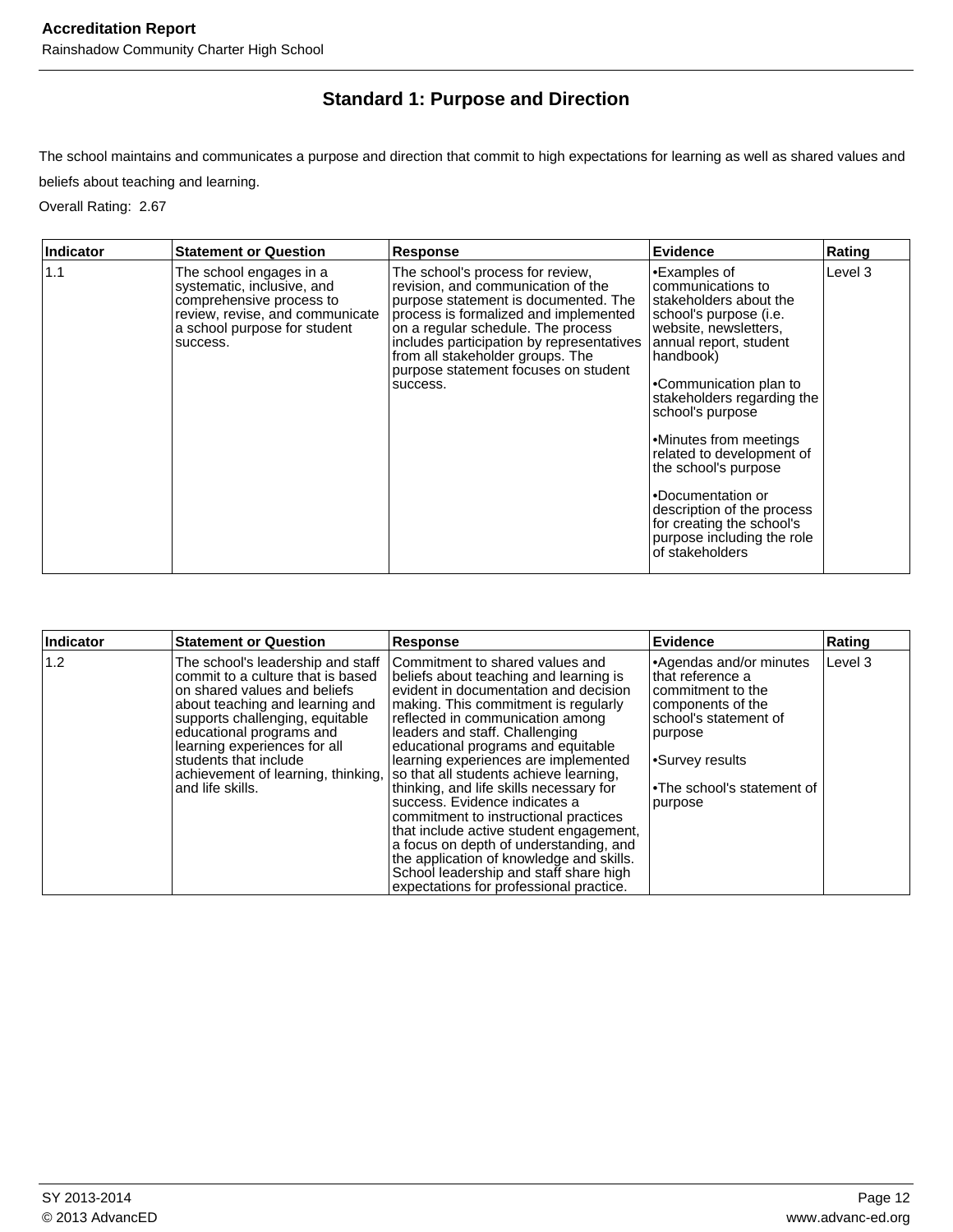Rainshadow Community Charter High School

| Indicator | <b>Statement or Question</b>                                                                                                                                             | <b>Response</b>                                                                                                                                                                                                                                                                                                                                                                                                                                                                                                                                                                                                                                                                                                                                                                                                          | <b>Evidence</b>                                                                                                                                                          | Rating  |
|-----------|--------------------------------------------------------------------------------------------------------------------------------------------------------------------------|--------------------------------------------------------------------------------------------------------------------------------------------------------------------------------------------------------------------------------------------------------------------------------------------------------------------------------------------------------------------------------------------------------------------------------------------------------------------------------------------------------------------------------------------------------------------------------------------------------------------------------------------------------------------------------------------------------------------------------------------------------------------------------------------------------------------------|--------------------------------------------------------------------------------------------------------------------------------------------------------------------------|---------|
| 1.3       | The school's leadership<br>implements a continuous<br>improvement process that<br>provides clear direction for<br>improving conditions that support<br>student learning. | School leaders implement a continuous<br>improvement process for improving<br>student learning and the conditions that<br>support learning. Some stakeholder<br>groups are engaged in the process.<br>School personnel maintain a profile with<br>data on student and school<br>performance. The profile contains data<br>used to identify goals for the<br>improvement of achievement and<br>instruction that are aligned with the<br>school's purpose. The process includes<br>action planning that identifies<br>measurable objectives, strategies,<br>activities, resources, and timelines for<br>achieving improvement goals. Most<br>interventions and strategies are<br>implemented with fidelity. Some<br>documentation that the process yields<br>improved student achievement and<br>instruction is available. | •Survey results<br><b>•The school data profile</b><br>•Agenda, minutes from<br>continuous improvement<br>planning meetings<br>•The school continuous<br>improvement plan | Level 2 |

#### **Reflect upon your responses to each of the indicators and performance levels by considering and responding to the following questions when drafting your narrative response. Use language from the performance level descriptions to guide your writing. Cite sources of evidence External Review team members may be interested in reviewing.**

 The school has a systematic and inclusive process that focuses on school purpose for student success. This is reflected in the mission statement, "Creating empowered community members through real-world education." Rainshadow is focused on helping students become successful regardless of their previous educational experiences.

 Rainshadow believes the following about all students:

- 1. Students learn personal and social responsibility through democratic ownership of their school community and their individual education.
- 2. Students participate in creating a stable community of learners to ensure academic, personal, social, and career growth.
- 3. Students use community-based interdisciplinary activities, projects, and experiences to make meaningful connections to the real world.

The following are noted strengths within the school.

 The school leadership and staff are committed to creating a culture that supports student learning and academic success. This commitment is reflected among leaders and staff through the purpose statement (Standard 1.1). Stakeholders hold one another accountable for high expectations in professional practice (Standard 1.2). Staff and faculty meet on a regular basis to develop innovative curriculum, share classroom management techniques, discuss strategies to help individual students, and to support one another (Standard 1.2). The school's leadership supports students and staff by developing improvement goals with measurable targets (Standard 1.3). Assessments are regularly reviewed and analyzed to determine how the school must modify its practice to meet student needs (Standard 1.3). All students are evaluated within their first week of attending Rainshadow, and this data is analyzed in combination with other assessments such as in class progress and high school proficiency performance. Attendance and behavior are also monitored. In the past, Rainshadow has used this information to develop intervention classes and a math academy. Most recently, the school hired a reintegration specialist to help with its goal of improving attendance and retention.

The following are noted areas of improvement for the school.

 With all of its strengths, Rainshadow recognizes that there are areas it could improve upon. Through evaluation, stakeholders agreed that Rainshadow is not always effective at communicating the school's purpose, and clearly documenting and maintaining a process for review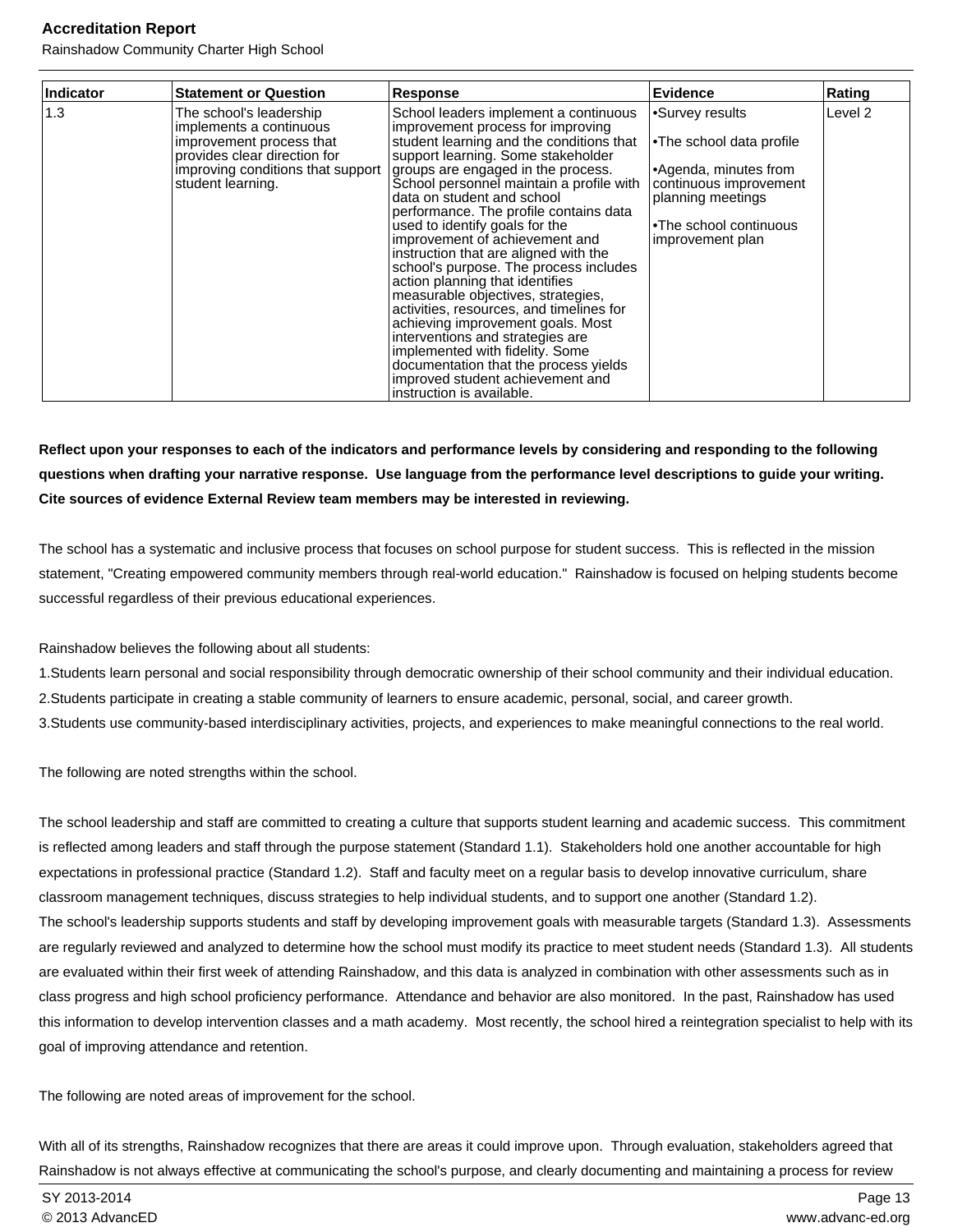Rainshadow Community Charter High School

(Standard 1.1). Staff and faculty are interested in improved educational programs and equitable learning experiences that have an appropriate level of challenge (Standard 1.2). There is no formalized continuous improvement plan that includes data driven student profiles for every student, teacher goals for every student, and leadership goals for every teacher (Standard 1.3).

 To maintain areas of strength, staff and faculty regularly get together both formally and informally. Staff and faculty meet every week, and have five professional development days throughout the year. Staff and faculty meet monthly with the parent group of the school, and the school leadership meets quarterly with its board members. Student and parent orientations occur on a quarterly basis, and school events occur on a monthly basis.

 To improve upon areas of weakness, Rainshadow is working to develop a more formalized way to communicate on a regular basis with its stakeholders (Standard 1.1). This includes more frequent phone calls home to let parents know what is going on at the school and quarterly newsletters for parents and community stakeholders. Staff and faculty are interested in more walk-through data, and will also be conducting peer reviews (Standard 1.2, 1.3). The information gathered will be shared and analyzed at the weekly staff meetings and will help inform future staff development. Staff and faculty continue to express interest in professional development and pending grant money, leadership plans to send staff to conferences and seminars for continuing education (Standard 1.2, 1.3). Outside professional development will be focused on challenge and rigor in the classroom for at-risk student populations. Leadership will continue compile data with support of the faculty into student profiles, and will develop best practices to share information with staff and faculty. Information gathered will be used to inform classroom rigor.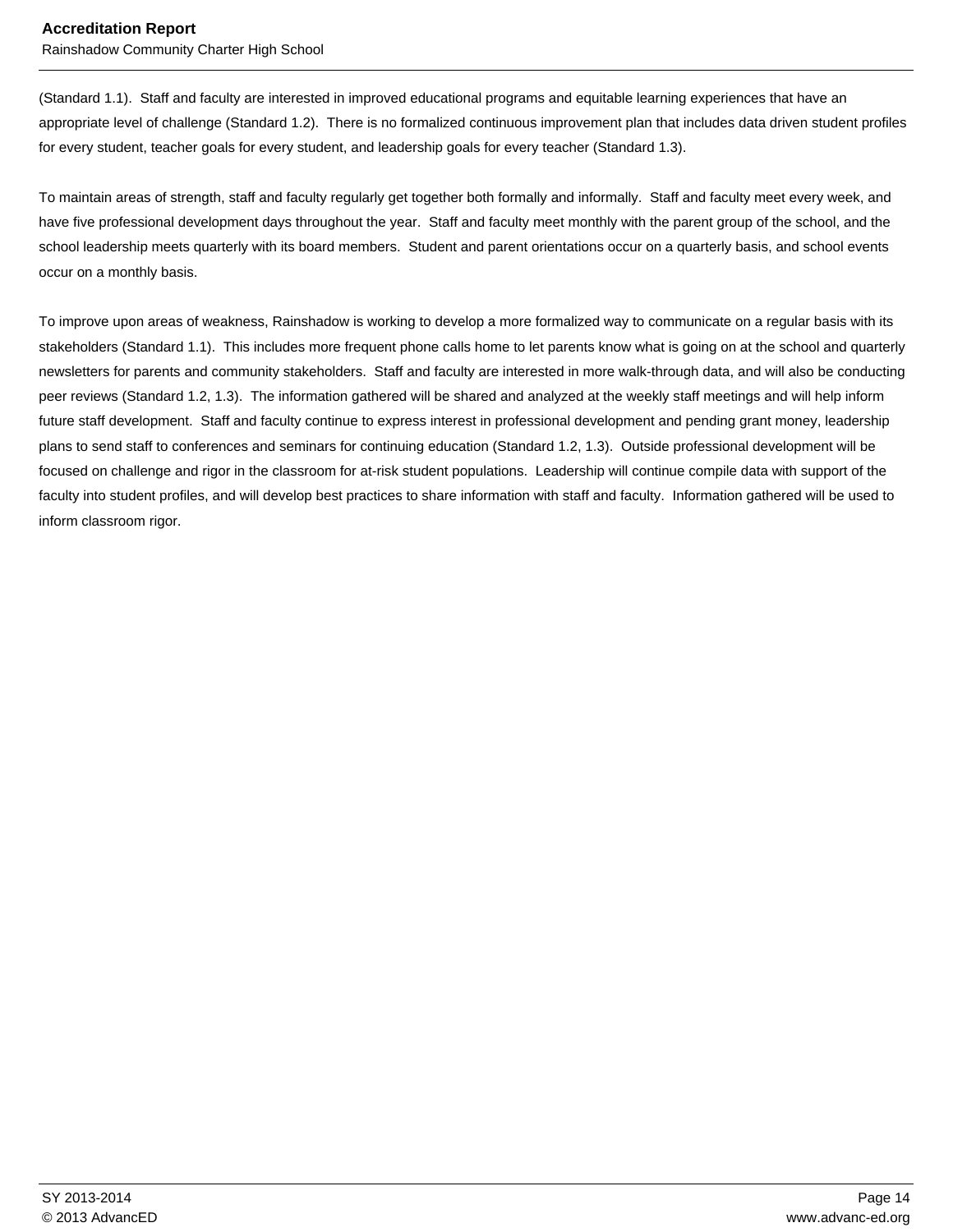## **Standard 2: Governance and Leadership**

The school operates under governance and leadership that promote and support student performance and school effectiveness. Overall Rating: 3.5

| Indicator | <b>Statement or Question</b>                                                                                                 | <b>Response</b>                                                                                                                                                                                                                                                                                                                                                                                                                                                                                                                                                                    | <b>Evidence</b>                                                                                                                                                                      | Rating  |
|-----------|------------------------------------------------------------------------------------------------------------------------------|------------------------------------------------------------------------------------------------------------------------------------------------------------------------------------------------------------------------------------------------------------------------------------------------------------------------------------------------------------------------------------------------------------------------------------------------------------------------------------------------------------------------------------------------------------------------------------|--------------------------------------------------------------------------------------------------------------------------------------------------------------------------------------|---------|
| 2.1       | The governing body establishes<br>policies and supports practices<br>Ithat ensure effective<br>administration of the school. | Policies and practices clearly and<br>directly support the school's purpose and<br>direction and the effective operation of<br>the school. Policies and practices<br>require and have mechanisms in place<br>for monitoring effective instruction and<br>assessment that produce equitable and<br>challenging learning experiences for all<br>students. There are policies and<br>practices requiring and giving direction<br>for professional growth of all staff.<br>Policies and practices provide clear<br>requirements, direction for, and<br>oversight of fiscal management. | Student handbooks<br>Governing body policies,<br>procedures, and practices<br>l∙Staff handbooks<br>l•Communications to<br>stakeholder about policy<br>revisions<br>•School handbooks | Level 4 |

| Indicator | <b>Statement or Question</b>                                             | <b>Response</b>                                                                                                                                                                                                                                                                                                                                                                                                                                                                                                                                                                                                                                                                                                                                                                                                     | <b>Evidence</b>                                                                                                                                                                                                                                                                                                                                                                                                                                                                                                                              | Rating  |
|-----------|--------------------------------------------------------------------------|---------------------------------------------------------------------------------------------------------------------------------------------------------------------------------------------------------------------------------------------------------------------------------------------------------------------------------------------------------------------------------------------------------------------------------------------------------------------------------------------------------------------------------------------------------------------------------------------------------------------------------------------------------------------------------------------------------------------------------------------------------------------------------------------------------------------|----------------------------------------------------------------------------------------------------------------------------------------------------------------------------------------------------------------------------------------------------------------------------------------------------------------------------------------------------------------------------------------------------------------------------------------------------------------------------------------------------------------------------------------------|---------|
| 2.2       | The governing body operates<br>responsibly and functions<br>effectively. | The governing body has implemented a<br>process to evaluate its decisions and<br>actions to ensure they are in accordance<br>with defined roles and responsibilities, a<br>formally adopted code of ethics, and free<br>of conflict of interest. Governing body<br>members are required to participate in a<br>systematic, formal professional<br>development process regarding the roles . Proof of legal counsel<br>and responsibilities of the governing<br>body and its individual members. The<br>professional development curriculum<br>also includes conflict resolution.<br>decision-making, supervision and<br>evaluation, and fiscal responsibility.<br>Members comply with all policies.<br>procedures, laws, and regulations and<br>function as a cohesive unit for the<br>benefit of student learning. | •Communication plan to<br>inform all staff on code of<br>ethics, responsibilities,<br>conflict of interest<br>•List of assigned staff for<br>compliance<br>•Assurances, certifications<br>•Governing body training<br>plan<br>•Findings of internal and<br>external reviews of<br>compliance with laws,<br>regulations, and policies<br>•Communications about<br>program regulations<br>·Historical compliance<br>data<br>•Governing body policies<br>on roles and<br>responsibilities, conflict of<br>interest<br>•Governing code of ethics | Level 4 |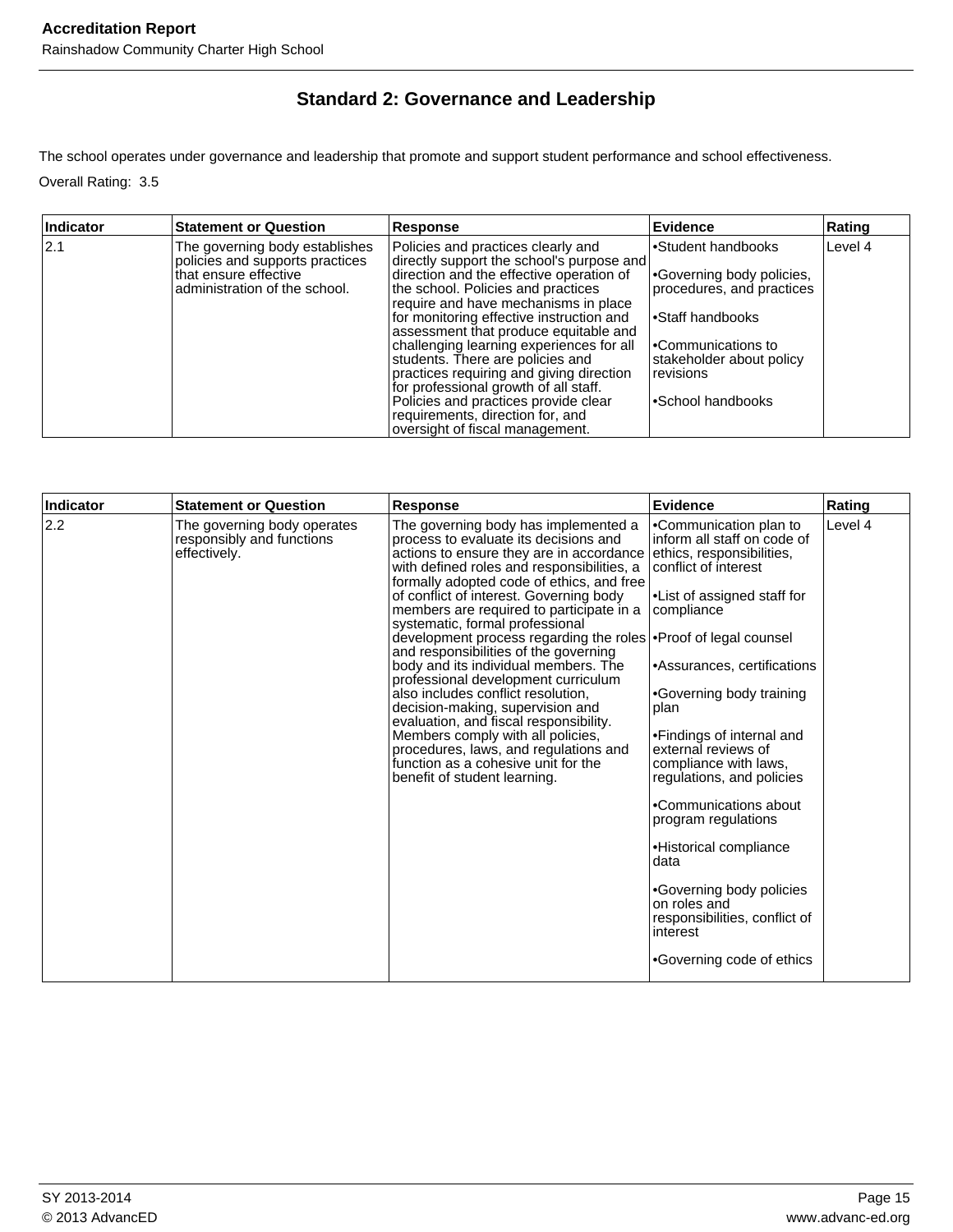Rainshadow Community Charter High School

| Indicator | <b>Statement or Question</b>                                                                                                                                                         | Response                                                                                                                                                                                                                                                                                                                                                  | Evidence                                                                                                                                                                                                                                                                                                                                                                                              | Rating  |
|-----------|--------------------------------------------------------------------------------------------------------------------------------------------------------------------------------------|-----------------------------------------------------------------------------------------------------------------------------------------------------------------------------------------------------------------------------------------------------------------------------------------------------------------------------------------------------------|-------------------------------------------------------------------------------------------------------------------------------------------------------------------------------------------------------------------------------------------------------------------------------------------------------------------------------------------------------------------------------------------------------|---------|
| 2.3       | The governing body ensures that<br>the school leadership has the<br>autonomy to meet goals for<br>achievement and instruction and<br>to manage day-to-day operations<br>effectively. | The governing body consistently<br>protects, supports, and respects the<br>autonomy of school leadership to<br>accomplish goals for achievement and<br>instruction and to manage day-to-day<br>operations of the school. The governing<br>body maintains a clear distinction<br>between its roles and responsibilities<br>and those of school leadership. | •Roles and responsibilities<br>of school leadership<br>•School improvement plan<br>developed by the school<br>•Stakeholder input and<br>feedback<br>•Maintenance of<br>consistent academic<br>oversight, planning, and<br>resource allocation<br>•Communications<br>regarding board actions<br>•Survey results regarding<br>functions of the governing<br>body<br>•Agendas and minutes of<br>meetings | Level 4 |

| Indicator | <b>Statement or Question</b>                                                                    | <b>Response</b>                                                                                                                                                                                                                                                                                                                                                                                                                                                                                                   | Evidence                                                                                                                                                                                                                                                         | Rating |
|-----------|-------------------------------------------------------------------------------------------------|-------------------------------------------------------------------------------------------------------------------------------------------------------------------------------------------------------------------------------------------------------------------------------------------------------------------------------------------------------------------------------------------------------------------------------------------------------------------------------------------------------------------|------------------------------------------------------------------------------------------------------------------------------------------------------------------------------------------------------------------------------------------------------------------|--------|
| 2.4       | Leadership and staff foster a<br>culture consistent with the<br>school's purpose and direction. | Leaders and staff align their decisions<br>and actions toward continuous<br>improvement to achieve the school's<br>purpose. They expect all students to be<br>held to high standards in all courses of<br>study. All leaders and staff are<br>collectively accountable for student<br>learning. School leaders support<br>innovation, collaboration, shared<br>leadership, and professional growth. The <b>Examples</b> of decisions in<br>culture is characterized by collaboration<br>and a sense of community. | Examples of collaboration   Level 3 <sup> </sup><br>and shared leadership<br>Survey results <sup></sup><br>Examples of decisions <sup>1</sup><br>aligned with the school's<br>statement of purpose<br>support of the school's<br>continuous improvement<br> plan |        |

| Indicator | <b>Statement or Question</b>                                     | <b>Response</b>                                                                                                                                                                                                                                                                                                                                                                                                                                                                                                                                                              | <b>Evidence</b>                                                                                                   | Rating  |
|-----------|------------------------------------------------------------------|------------------------------------------------------------------------------------------------------------------------------------------------------------------------------------------------------------------------------------------------------------------------------------------------------------------------------------------------------------------------------------------------------------------------------------------------------------------------------------------------------------------------------------------------------------------------------|-------------------------------------------------------------------------------------------------------------------|---------|
| 12.5      | effectively in support of the<br>school's purpose and direction. | Leadership engages stakeholders   Leaders communicate effectively with<br>appropriate and varied representatives<br>from stakeholder groups, provide<br>opportunities for stakeholders to shape<br>decisions, solicit feedback and respond<br>to stakeholders, work collaboratively on<br>school improvement efforts, and provide<br>and support meaningful leadership roles   Survey responses<br>for stakeholders. School leaders' efforts<br>result in measurable, active stakeholder<br>participation; engagement in the school;<br>a sense of community; and ownership. | Minutes from meetings<br>with stakeholders<br><b>Copies of surveys or</b><br>screen shots from online<br>Isurvevs | Level 3 |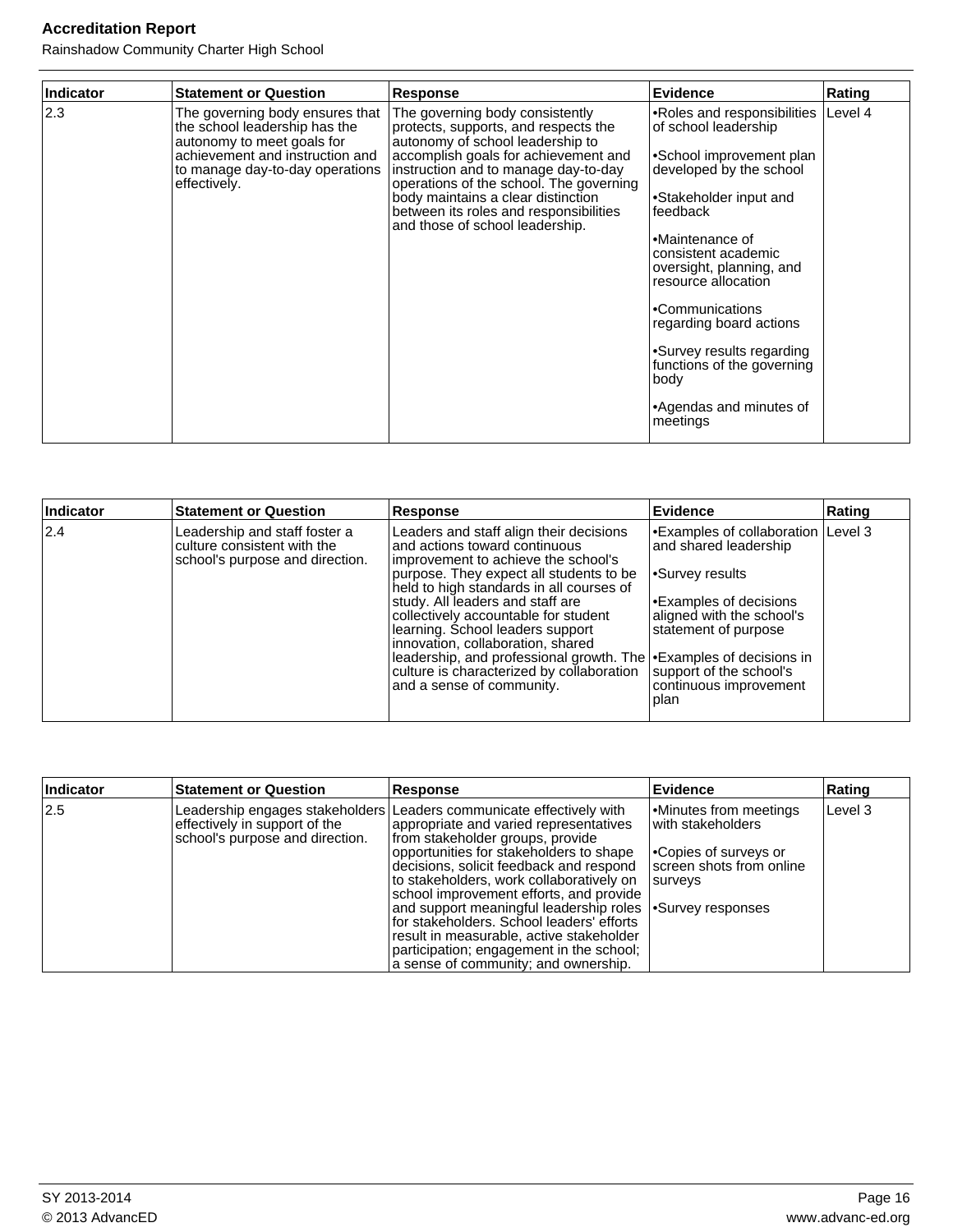Rainshadow Community Charter High School

| Indicator | <b>Statement or Question</b>                                                                                                     | <b>Response</b>                                                                                                                                                                                                                                                                                                                                                                           | <b>Evidence</b>                                                                                                                                                                                                                                                                                                                                                    | Rating  |
|-----------|----------------------------------------------------------------------------------------------------------------------------------|-------------------------------------------------------------------------------------------------------------------------------------------------------------------------------------------------------------------------------------------------------------------------------------------------------------------------------------------------------------------------------------------|--------------------------------------------------------------------------------------------------------------------------------------------------------------------------------------------------------------------------------------------------------------------------------------------------------------------------------------------------------------------|---------|
| 2.6       | Leadership and staff supervision<br>and evaluation processes result<br>in improved professional practice<br>and student success. | The focus of the criteria and processes<br>of supervision and evaluation is<br>improving professional practice and<br>improving student success. Supervision<br>and evaluation processes are regularly<br>implemented. The results of the<br>supervision and evaluation processes<br>are used to monitor and effectively<br>adjust professional practice and improve<br>student learning. | <b>Examples of professional</b><br>development offerings and<br>plans tied specifically to<br>the results from<br>supervision and evaluation<br>Supervision and<br>evaluation documents with<br>criteria for improving<br>professional practice and<br>student success noted<br>•Job specific criteria<br>•Representative<br>supervision and evaluation<br>reports | Level 3 |

#### **Reflect upon your responses to each of the indicators and performance levels by considering and responding to the following questions when drafting your narrative response. Use language from the performance level descriptions to guide your writing. Cite sources of evidence External Review team members may be interested in reviewing.**

Rainshadow's governing body operates under the assumption that it's prime directive is to support the school. Policies and practices that have been developed clearly support the school's purpose and direction (Standard 2.1). The processes outlined clearly describe a direction for the oversight of fiscal management (Standard 2.1). Rainshadow has a small governing body of individuals who are supportive of the school as a whole. As such, its members are a cohesive unit. All members of the governing body went through training to be effective in their roles (Standard 2.2). One of the greatest strengths of the governing body is that it supports administrative autonomy to manage day-today operations. The governing body protects and supports the decisions of administration, and clearly understands its role in the school (Standard 2.3).Leadership and staff foster a culture that is consistent with the school's purpose and direction. Innovation and personal growth are emphasized, and collaboration encouraged. School personnel regularly meet to discuss how to improve curriculum, student behavior, and school culture. Ideas generated in these meetings can come from any stakeholder, and be enacted if the group feels they would best serve the needs of the school. As a small school, a sense of community is shared among all stakeholders (Standard 2.4). School leaders consistently communicate with stakeholders, and are proactive and persistent in their efforts to engage stakeholders through mailings, e-mails, phone calls, school events, community collaborative events, school open houses, parent nights, and student events outside the school day (Standard 2.5). Staff and faculty are regularly evaluated with the end goal of supporting best professional practice, and improving instruction for students (Standard 2.6).

Professional growth is an area that could be improved upon. While Rainshadow's leaders support individual professional growth, resources are not always available for rigorous development for the staff as a whole (Standard 2.4). Staff and faculty have a vision for implementing curriculum with a high level of rigor, while filling in gaps in student learning. Leaders at Rainshadow are proactive in their attempts to communicate with a variety of stakeholders, yet representation and active involvement by parents could be improved upon (Standard 2.5). Staff and faculty recognize the freedom and flexibility they have in their curricular design, and consistently group plan to ensure their decisions align with the school's purpose and direction. Staff and faculty request that they have more supervision and evaluation on a more consistent basis and formalized basis to help them to improve their teaching (Standard 2.6).

To maintain the school's strengths, the governing board will continue to be cultivated to include individuals who are in alignment with the school's purpose and direction. Policies and procedures will continue to be reviewed, and roles clearly outlined. Members of the governing body will go through a training on an annual basis. Effective school leadership is a cornerstone of the school so that the governing body can have confidence to encourage autonomy in day-to-day operations. Innovation and growth will continue to be fostered, with additional emphasis on more regular feedback and professional development for staff and faculty. The school will continue to communicate with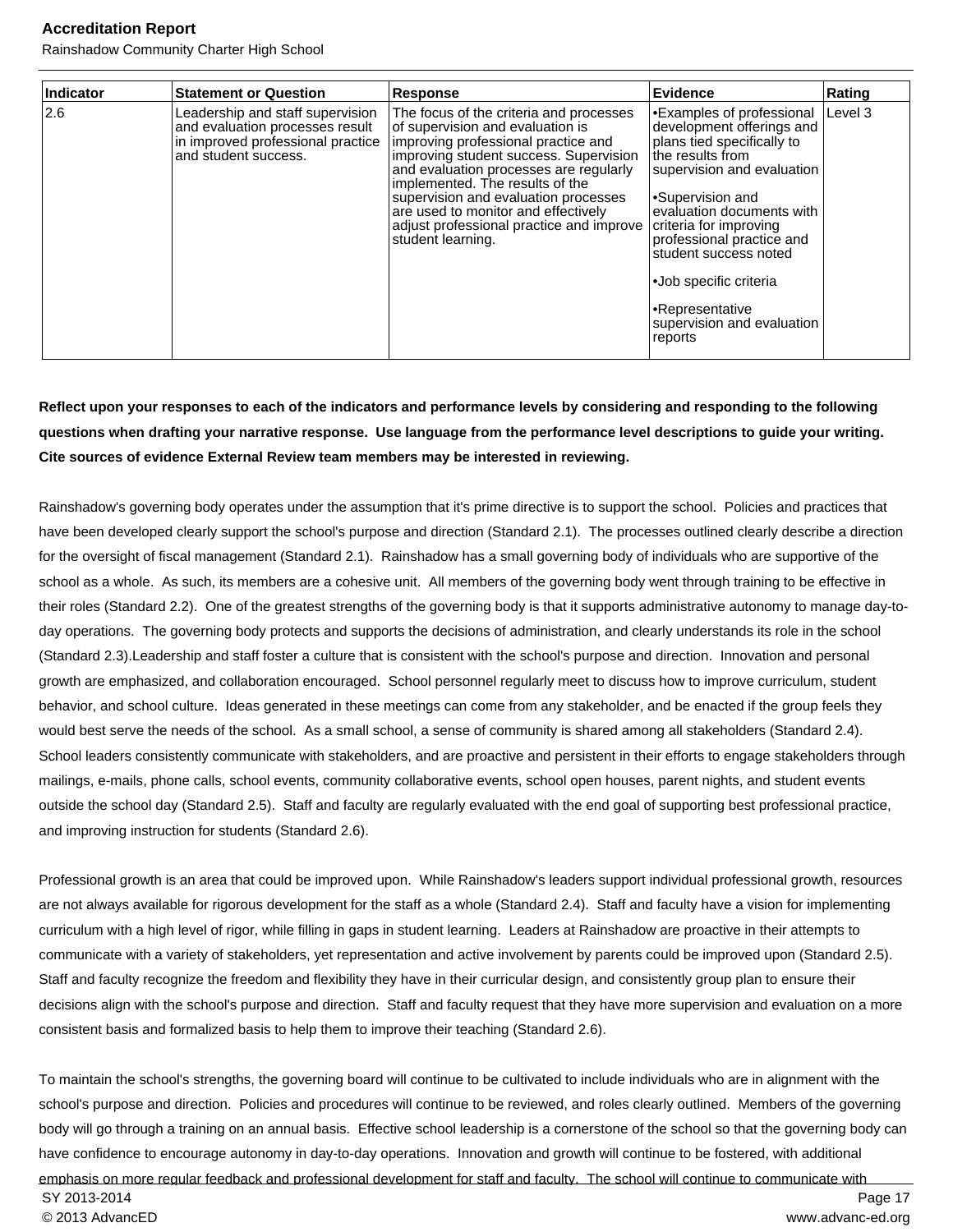Rainshadow Community Charter High School

stakeholders on a regular basis in the ways outlined above, and will look at ways to improve communication so that it is more effective. This may include hiring a development coordinator, improving the school's website, and hiring a reintegration specialist to reach out to families.

To improve the school leadership and governance, school stakeholders will go through a training together on an annual basis. The governing body and the school personnel will have the opportunity to meet one another at a meeting at least annually. Staff and faculty will have the opportunity to attend more professional development to focus on closing the achievement gap. Staff and faculty will be evaluated on a more regular basis, and the evaluations will result in the development of goals to improve instruction. This will be done by both school administration, as well as by peer and self evaluation. More documents will be available in Spanish, and the school will look to reach out to more families through home visits. The Parent Teacher Group will continue to recruit new parents to the program. A more formal meeting schedule will be established and communicated to all stakeholders.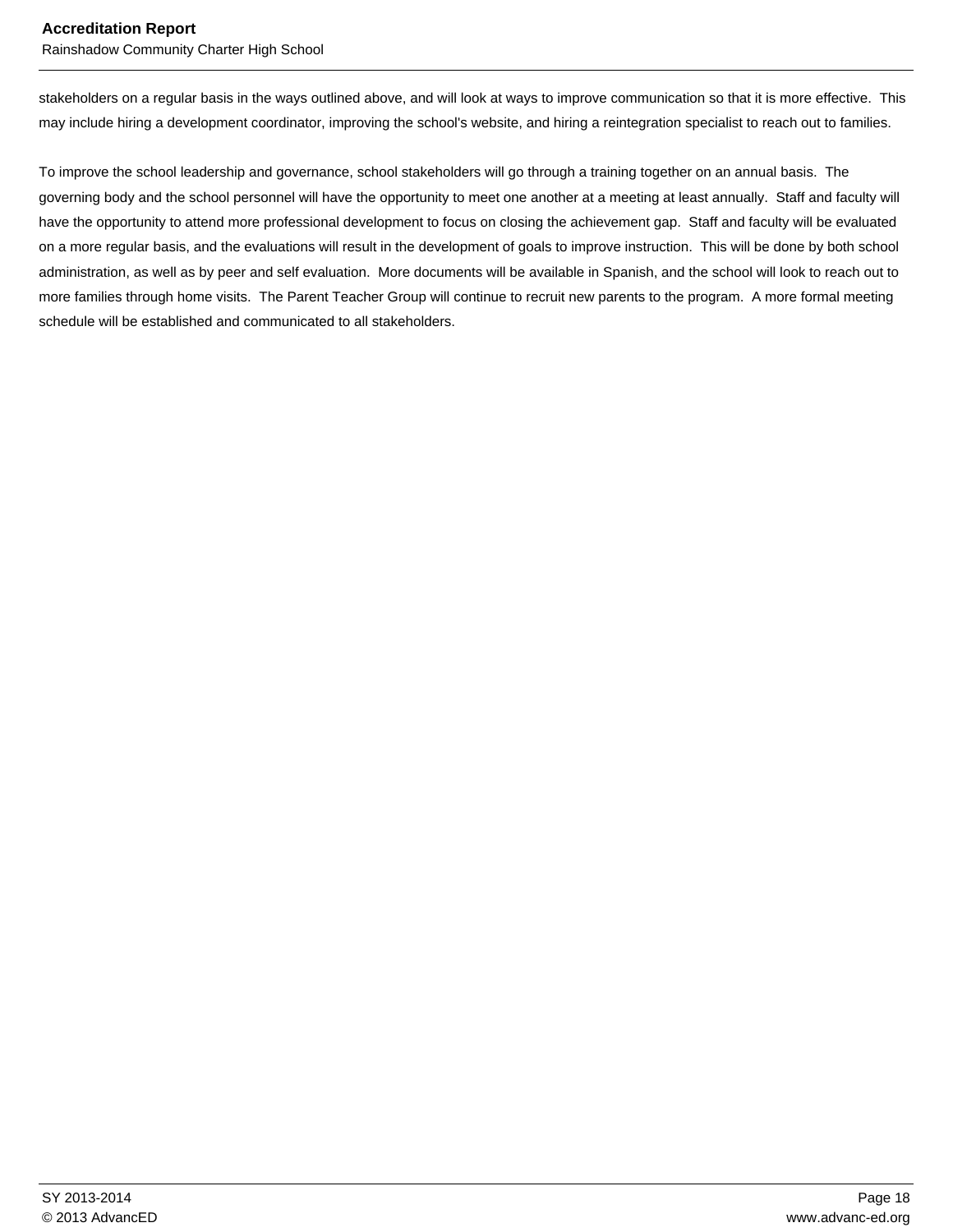## **Standard 3: Teaching and Assessing for Learning**

The school's curriculum, instructional design, and assessment practices guide and ensure teacher effectiveness and student learning. Overall Rating: 2.58

Ē

| Indicator | <b>Statement or Question</b>                                                                                                                                                                          | <b>Response</b>                                                                                                                                                                                                                                                                                                                                                                                                                                                                                                                                                         | Evidence                                                                                                                                                                                                                                                                                                             | Rating  |
|-----------|-------------------------------------------------------------------------------------------------------------------------------------------------------------------------------------------------------|-------------------------------------------------------------------------------------------------------------------------------------------------------------------------------------------------------------------------------------------------------------------------------------------------------------------------------------------------------------------------------------------------------------------------------------------------------------------------------------------------------------------------------------------------------------------------|----------------------------------------------------------------------------------------------------------------------------------------------------------------------------------------------------------------------------------------------------------------------------------------------------------------------|---------|
| 3.1       | The school's curriculum provides<br>equitable and challenging<br>learning experiences that ensure<br>all students have sufficient<br>opportunities to develop learning.<br>success at the next level. | Curriculum and learning experiences in<br>each course/class provide all students<br>with challenging and equitable<br>opportunities to develop learning skills,<br>thinking skills, and life skills. There is<br>thinking, and life skills that lead to some evidence to indicate curriculum<br>and learning experiences prepare<br>students for success at the next level.<br>Like courses/classes have equivalent<br>learning expectations. Some learning<br>activities are individualized for each<br>student in a way that supports<br>achievement of expectations. | •Survey results<br>•Lesson plans<br>•Graduate follow-up<br>surveys<br>•Learning expectations for<br>different courses<br>•Posted learning<br>objectives<br>•Representative samples<br>of student work across<br>courses<br>•Course schedules<br>•Course descriptions<br>•Descriptions of<br>instructional techniques | Level 3 |

| Indicator     | <b>Statement or Question</b>                                                                                                                                                                                       | <b>Response</b>                                                                                                                                                                                                                                                                                                                                                                                                                                                                                                            | Evidence                                                                                                                                                                        | Rating             |
|---------------|--------------------------------------------------------------------------------------------------------------------------------------------------------------------------------------------------------------------|----------------------------------------------------------------------------------------------------------------------------------------------------------------------------------------------------------------------------------------------------------------------------------------------------------------------------------------------------------------------------------------------------------------------------------------------------------------------------------------------------------------------------|---------------------------------------------------------------------------------------------------------------------------------------------------------------------------------|--------------------|
| $ 3.2\rangle$ | Curriculum, instruction, and<br>assessment are monitored and<br>adjusted systematically in<br>response to data from multiple<br>assessments of student learning<br>and an examination of<br>professional practice. | School personnel monitor and adjust<br>curriculum, instruction, and assessment<br>to ensure for vertical and horizontal<br>alignment and alignment with the<br>school's goals for achievement and<br>instruction and statement of purpose. A<br>process is implemented sometimes to<br>ensure alignment when curriculum,<br>instruction, and/or assessments are<br>reviewed or revised. There is limited<br>evidence that the continuous<br>improvement process ensures vertical<br>and horizontal alignment and alignment | •Curriculum guides<br>l•Common assessments<br>l∙Surveys results<br> •Products – scope and<br> sequence, curriculum<br>maps<br><b>-Lesson plans aligned to</b><br>the curriculum | Level <sub>2</sub> |
|               |                                                                                                                                                                                                                    | with the school's purpose in curriculum,<br>instruction, and assessment.                                                                                                                                                                                                                                                                                                                                                                                                                                                   |                                                                                                                                                                                 |                    |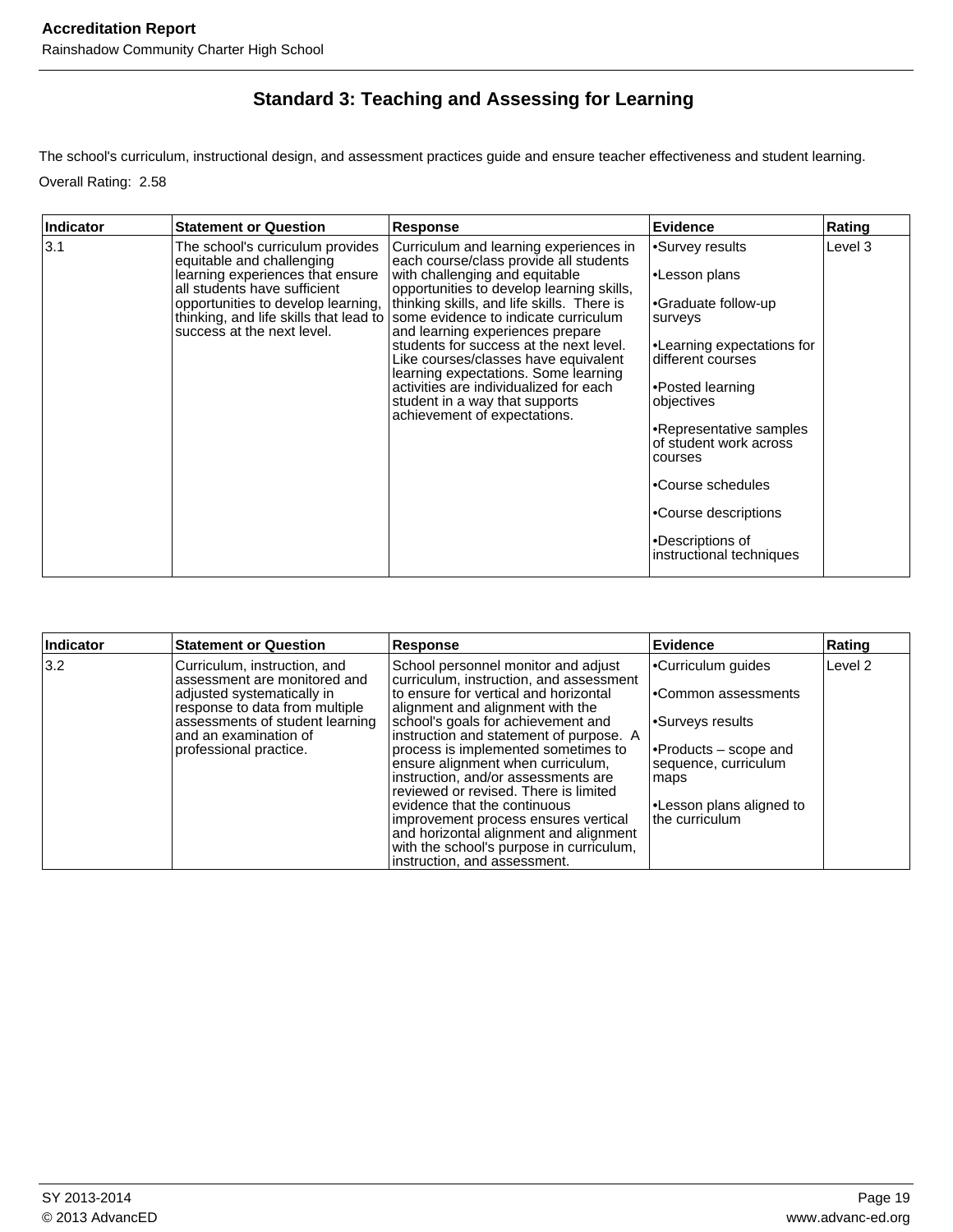Rainshadow Community Charter High School

| Indicator | <b>Statement or Question</b>                                                                                                              | <b>Response</b>                                                                                                                                                                                                                                                                                                                                                                                                                                                                                                                              | <b>Evidence</b>                                                                                                                                                                                                                                                                                                                                                                                                                                                                                              | Rating  |
|-----------|-------------------------------------------------------------------------------------------------------------------------------------------|----------------------------------------------------------------------------------------------------------------------------------------------------------------------------------------------------------------------------------------------------------------------------------------------------------------------------------------------------------------------------------------------------------------------------------------------------------------------------------------------------------------------------------------------|--------------------------------------------------------------------------------------------------------------------------------------------------------------------------------------------------------------------------------------------------------------------------------------------------------------------------------------------------------------------------------------------------------------------------------------------------------------------------------------------------------------|---------|
| 3.3       | Teachers engage students in<br>their learning through<br>instructional strategies that<br>ensure achievement of learning<br>expectations. | Teachers plan and use instructional<br>strategies that require student<br>collaboration, self-reflection, and<br>development of critical thinking skills.<br>Teachers personalize instructional<br>strategies and interventions to address<br>individual learning needs of students<br>when necessary. Teachers use<br>instructional strategies that require<br>students to apply knowledge and skills,<br>integrate content and skills with other<br>disciplines, and use technologies as<br>instructional resources and learning<br>tools. | •Teacher evaluation<br>criteria<br>•Agenda items addressing<br>these strategies<br>•Professional development<br>focused on these<br>strategies<br>•Authentic assessments<br>•Examples of teacher use<br>of technology as an<br>instructional resource<br>•Examples of student use<br>of technology as a learning<br>tool<br>•Student work<br>demonstrating the<br>application of knowledge<br>•Findings from supervisor<br>walk-thrus and<br>observations<br>•Surveys results<br>·Interdisciplinary projects | Level 3 |

| Indicator | <b>Statement or Question</b>                                                           | Response                                                                                                                                                                                                                                                                                                                                                                                                                                                | <b>Evidence</b>                                                                                                                                           | Rating             |
|-----------|----------------------------------------------------------------------------------------|---------------------------------------------------------------------------------------------------------------------------------------------------------------------------------------------------------------------------------------------------------------------------------------------------------------------------------------------------------------------------------------------------------------------------------------------------------|-----------------------------------------------------------------------------------------------------------------------------------------------------------|--------------------|
| 3.4       | School leaders monitor and<br>support the improvement of<br>to ensure student success. | School leaders monitor instructional<br>practices through supervision and<br>instructional practices of teachers evaluation procedures to ensure that<br>they 1) are aligned with the school's<br>values and beliefs about teaching and<br>learning, 2) are teaching the approved<br>curriculum, 3) are directly engaged with<br>all students in the oversight of their<br>learning, and 4) use content-specific<br>standards of professional practice. | <b>Curriculum maps</b><br>l•Supervision and<br>evaluation procedures<br>Surveys results<br>Administrative classroom<br>observation protocols and<br>llogs | Level <sub>2</sub> |

| Indicator | <b>Statement or Question</b>                                                                                     | <b>Response</b>                                                                                                                                                                                                                                                                                                                                                                                                                                                                                                                                                                                                                                                                                                  | Evidence                                                                                                                                                                                                                                                                   | Rating  |
|-----------|------------------------------------------------------------------------------------------------------------------|------------------------------------------------------------------------------------------------------------------------------------------------------------------------------------------------------------------------------------------------------------------------------------------------------------------------------------------------------------------------------------------------------------------------------------------------------------------------------------------------------------------------------------------------------------------------------------------------------------------------------------------------------------------------------------------------------------------|----------------------------------------------------------------------------------------------------------------------------------------------------------------------------------------------------------------------------------------------------------------------------|---------|
| 3.5       | Teachers participate in<br>collaborative learning<br>communities to improve<br>instruction and student learning. | All members of the school staff<br>participate in collaborative learning<br>communities that meet both informally<br>and formally. Collaboration often occurs<br>across grade levels and content areas.<br>Staff members have been trained to<br>implement a formal process that<br>promotes discussion about student<br>learning. Learning from, using, and<br>discussing the results of inquiry<br>practices such as action research, the<br>examination of student work, reflection,<br>study teams, and peer coaching occur<br>regularly among most school personnel.<br>School personnel indicate that<br>collaboration causes improvement<br>results in instructional practice and<br>student performance. | •Examples of cross<br>curricular projects,<br>linterdisciplinary<br>instruction, and classroom<br>action research project<br>•Agendas and minutes of<br>collaborative learning<br>committees<br>•Calendar/schedule of<br>learning community<br>meetings<br>•Survey results | Level 3 |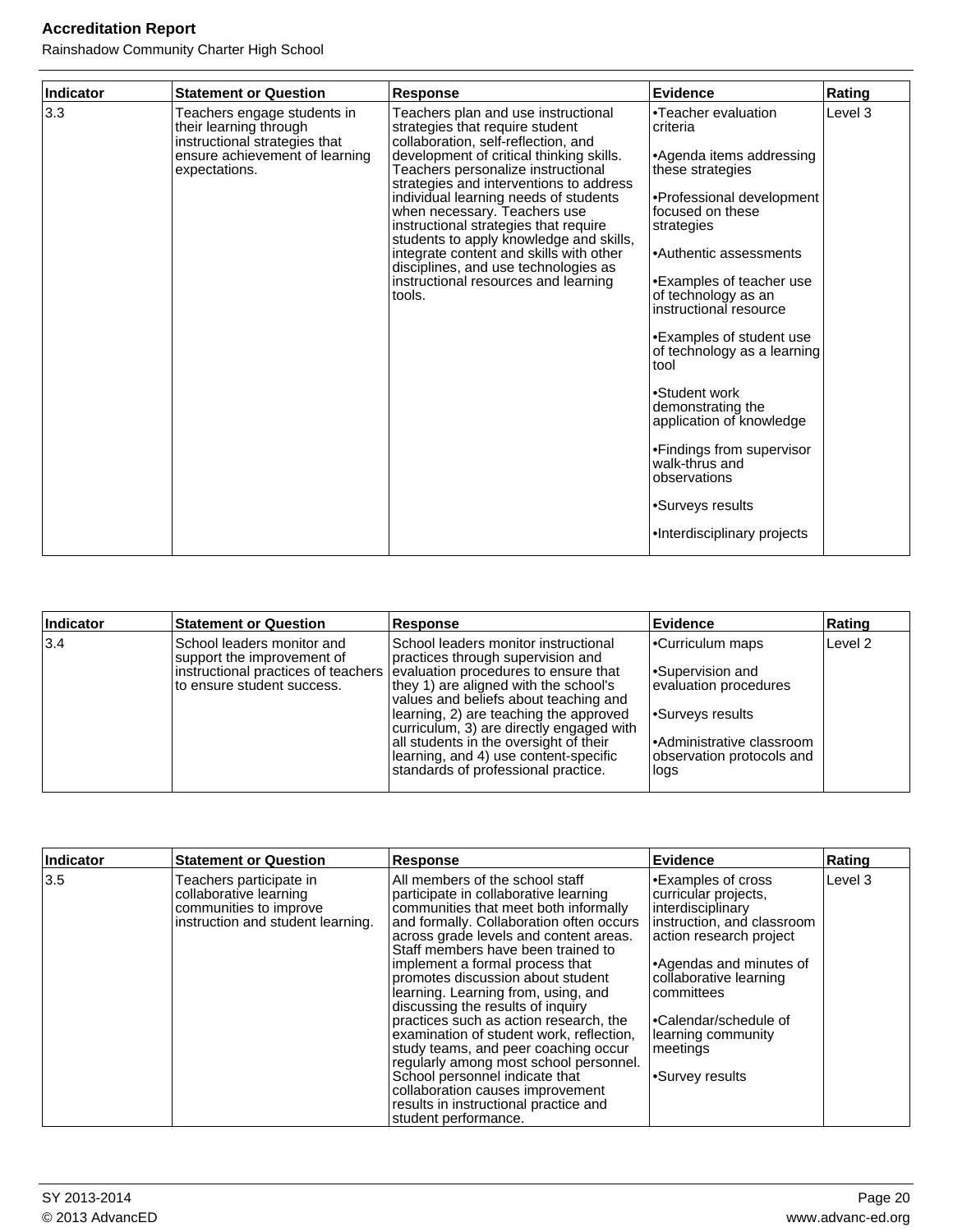Rainshadow Community Charter High School

| Indicator | <b>Statement or Question</b>                         | Response                                                                                                                                                                                                                                                                                                                                                                                                                                                  | Evidence                                                                                                                                                                                                                                          | Rating             |
|-----------|------------------------------------------------------|-----------------------------------------------------------------------------------------------------------------------------------------------------------------------------------------------------------------------------------------------------------------------------------------------------------------------------------------------------------------------------------------------------------------------------------------------------------|---------------------------------------------------------------------------------------------------------------------------------------------------------------------------------------------------------------------------------------------------|--------------------|
| 3.6       | Teachers implement the school's<br>student learning. | Most teachers use an instructional<br>instructional process in support of process that informs students of learning<br>expectations and standards of<br>performance. Exemplars are sometimes<br>provided to guide and inform students.<br>The process may include multiple<br>measures, including formative<br>assessments, to inform the ongoing<br>modification of instruction. The process<br>provides students with feedback about<br>their learning. | •Examples of learning<br>expectations and<br>standards of performance<br>l∙Survey results<br>•Examples of<br>assessments that<br>prompted modification in<br>instruction<br>•Samples of exemplars<br>used to guide and inform<br>student learning | Level <sub>2</sub> |

| Indicator | <b>Statement or Question</b>                                                                                                         | <b>Response</b>                                                                                                                                                                                                                                                                                                           | <b>Evidence</b>                                                                                                                                                                                                 | Rating  |
|-----------|--------------------------------------------------------------------------------------------------------------------------------------|---------------------------------------------------------------------------------------------------------------------------------------------------------------------------------------------------------------------------------------------------------------------------------------------------------------------------|-----------------------------------------------------------------------------------------------------------------------------------------------------------------------------------------------------------------|---------|
| 3.7       | Mentoring, coaching, and<br>induction programs support<br>instructional improvement<br>consistent with the school's<br>and learning. | Some school personnel are engaged in<br>mentoring, coaching, and induction<br>programs that are consistent with the<br>school's values and beliefs about<br>values and beliefs about teaching   teaching, learning, and the conditions<br>that support learning. These programs<br>set expectations for school personnel. | Records of meetings and<br>walk thrus/feedback<br>sessions<br>l∙Survey results<br>l•Personnel manuals with<br>linformation related to new<br>hires including mentoring,<br>coaching, and induction<br>practices | Level 2 |

| Indicator | <b>Statement or Question</b>                                                                                                                            | <b>Response</b>                                                                                                                                                                                                                                             | <b>Evidence</b>                                                                                                                                                                                                                                                               | Rating  |
|-----------|---------------------------------------------------------------------------------------------------------------------------------------------------------|-------------------------------------------------------------------------------------------------------------------------------------------------------------------------------------------------------------------------------------------------------------|-------------------------------------------------------------------------------------------------------------------------------------------------------------------------------------------------------------------------------------------------------------------------------|---------|
| 3.8       | The school engages families in<br>meaningful ways in their<br>children's education and keeps<br>them informed of their children's<br>learning progress. | Programs that engage families in<br>meaningful ways in their children's<br>education are designed and<br>implemented. School personnel regularly and communications<br>inform families of their children's learning modes with families, e.g.,<br>progress. | Survey results <sup></sup><br>l•List of varied activities<br>info portal, online,<br>newsletters, parent<br>centers, academic nights,<br>open house, early release<br>days<br>•Calendar outlining when<br>and how families are<br>provided information on<br>child's progress | Level 3 |
|           |                                                                                                                                                         |                                                                                                                                                                                                                                                             | Parental/family/caregiver<br>involvement plan including<br>activities, timeframes, and<br>evaluation process                                                                                                                                                                  |         |

| Indicator | <b>Statement or Question</b>                                                                                                                                                                                            | Response                                                                                                                                                                                                                                                                                                                                                                                                | Evidence                                                                                                                                                                                      | Rating  |
|-----------|-------------------------------------------------------------------------------------------------------------------------------------------------------------------------------------------------------------------------|---------------------------------------------------------------------------------------------------------------------------------------------------------------------------------------------------------------------------------------------------------------------------------------------------------------------------------------------------------------------------------------------------------|-----------------------------------------------------------------------------------------------------------------------------------------------------------------------------------------------|---------|
| 3.9       | The school has a formal structure School personnel participate in a<br>whereby each student is well<br>known by at least one adult<br>ladvocate in the school who<br>supports that student's<br>educational experience. | structure that gives them long-term<br>interaction with individual students,<br>allowing them to build strong<br>relationships over time with the student.<br>All students may participate in the<br>structure. The structure allows the<br>school employee to gain insight into and<br>serve as an advocate for the student's<br>needs regarding learning skills, thinking<br>skills, and life skills. | •Survey results<br>•Senior Project students<br>advocate information<br>Student schedule over four<br>year period: same<br>instructors<br>Interdisciplinary and<br>advisory class descriptions | Level 3 |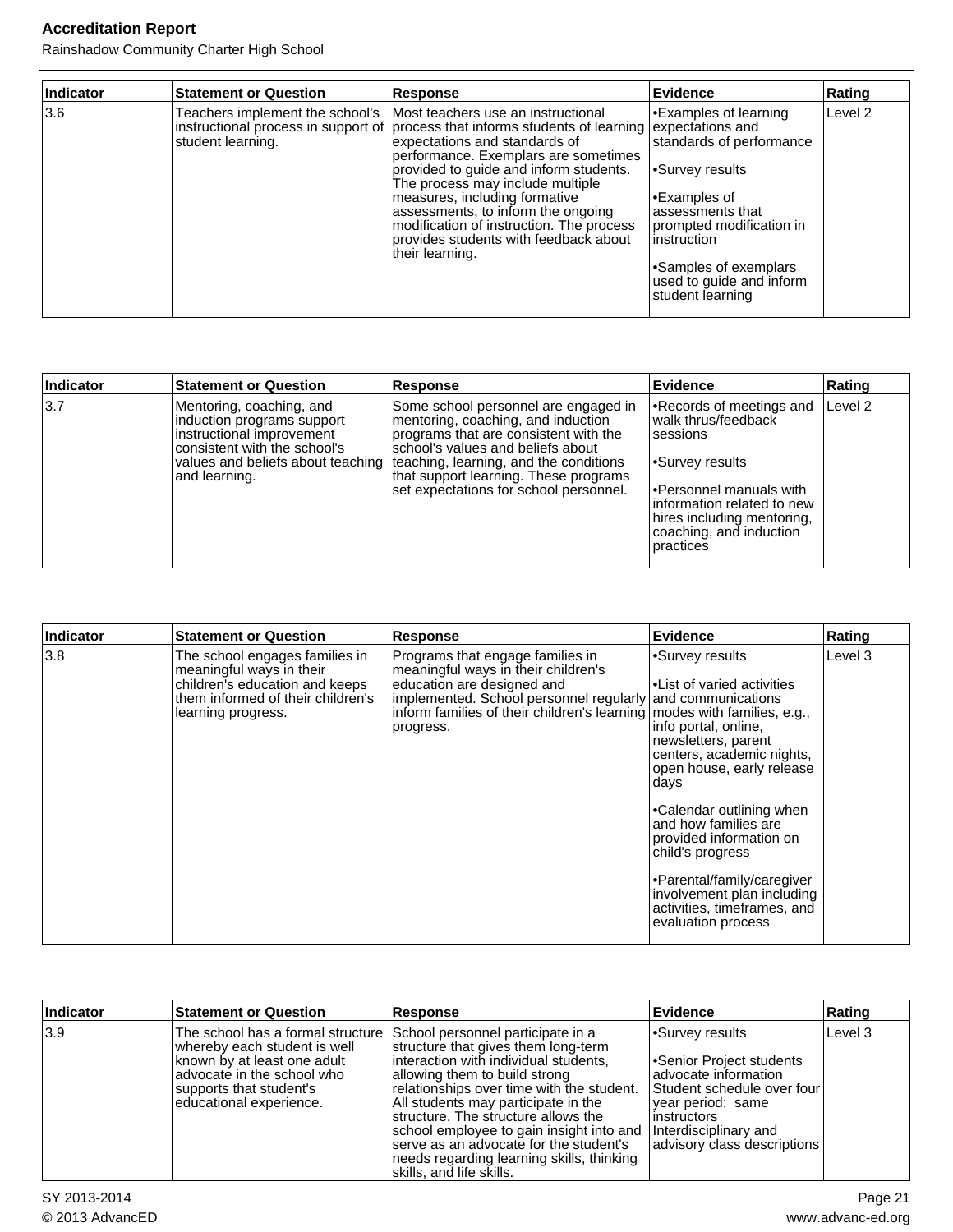| Indicator | <b>Statement or Question</b>                                                                                                                                                                 | <b>Response</b>                                                                                                                                                                                                                                                                                                                                                                                                                                                        | Evidence                                                                                                                                                                                                                                                                                                                 | Rating  |
|-----------|----------------------------------------------------------------------------------------------------------------------------------------------------------------------------------------------|------------------------------------------------------------------------------------------------------------------------------------------------------------------------------------------------------------------------------------------------------------------------------------------------------------------------------------------------------------------------------------------------------------------------------------------------------------------------|--------------------------------------------------------------------------------------------------------------------------------------------------------------------------------------------------------------------------------------------------------------------------------------------------------------------------|---------|
| $3.10$    | Grading and reporting are based<br>on clearly defined criteria that<br>represent the attainment of<br>content knowledge and skills and<br>are consistent across grade<br>levels and courses. | Teachers use common grading and<br>reporting policies, processes, and<br>procedures based on clearly defined<br>criteria that represent each student's<br>attainment of content knowledge and<br>skills. These policies, processes, and<br>procedures are implemented<br>consistently across grade levels and<br>courses. Stakeholders are aware of the<br>policies, processes, and procedures.<br>The policies, processes, and procedures<br>are regularly evaluated. | Evaluation process for<br>grading and reporting<br>practices<br>l∙Survey results<br>Sample report cards for<br>each grade level and for<br>lall courses<br>Sample communications <sup>1</sup><br>lto stakeholders about<br>grading and reporting<br>. Policies, processes, and<br>procedures on grading and<br>reporting | Level 3 |

| Indicator | <b>Statement or Question</b>                                                          | Response                                                                                                                                                                                                                                                                                                                                | ∣Evidence                                                                                                                                                            | Rating             |
|-----------|---------------------------------------------------------------------------------------|-----------------------------------------------------------------------------------------------------------------------------------------------------------------------------------------------------------------------------------------------------------------------------------------------------------------------------------------|----------------------------------------------------------------------------------------------------------------------------------------------------------------------|--------------------|
| 3.11      | All staff members participate in a<br>continuous program of<br>professional learning. | Most staff members participate in a<br>program of professional learning that is<br>aligned with the school's purpose and<br>direction. Professional development is<br>based on the needs of the school. The<br>program builds capacity among staff<br>members who participate. The program<br>is regularly evaluated for effectiveness. | Survey results <sup></sup><br> •Brief explanation of<br>alignment between<br>professional learning and<br>lidentified needs<br>l•Professional<br>Development Agendas | Level <sub>2</sub> |

| Indicator | <b>Statement or Question</b>                                                                                          | <b>Response</b>                                                                                                                                                                                                                                                                                                                                                                                                                                        | Evidence                                                                                                                                                                                                                                                                                                      | Rating  |
|-----------|-----------------------------------------------------------------------------------------------------------------------|--------------------------------------------------------------------------------------------------------------------------------------------------------------------------------------------------------------------------------------------------------------------------------------------------------------------------------------------------------------------------------------------------------------------------------------------------------|---------------------------------------------------------------------------------------------------------------------------------------------------------------------------------------------------------------------------------------------------------------------------------------------------------------|---------|
| 3.12      | The school provides and<br>coordinates learning support<br>services to meet the unique<br>learning needs of students. | School personnel use data to identify<br>unique learning needs of all students at<br>all levels of proficiency as well as other<br>learning needs (such as second<br>languages). School personnel stay<br>current on research related to unique<br>characteristics of learning (such as<br>learning styles, multiple intelligences,<br>personality type indicators) and provide<br>or coordinate related learning support<br>services to all students. | Survey results <sup></sup><br>•List of learning support<br>services and student<br>population served by such<br>Iservices<br><b>Training and professional</b><br>learning related to<br>research on unique<br>characteristics of learning<br>l•Data used to identify<br>unique learning needs of<br>Istudents | Level 3 |

**Reflect upon your responses to each of the indicators and performance levels by considering and responding to the following questions when drafting your narrative response. Use language from the performance level descriptions to guide your writing. Cite sources of evidence External Review team members may be interested in reviewing.**

Rainshadow employs a growth model for all students. School personnel meet students at their individual academic level, and employ challenging and equitable learning experiences to help students develop as learners. Rainshadow instructors spend time teaching students how to be students, to learn, and to think for themselves (Standard 3.1). School personnel use a variety of tools to engage students including: technology, project/problem-based learning, cross curricular learning, field experiences and guest speakers. Instructors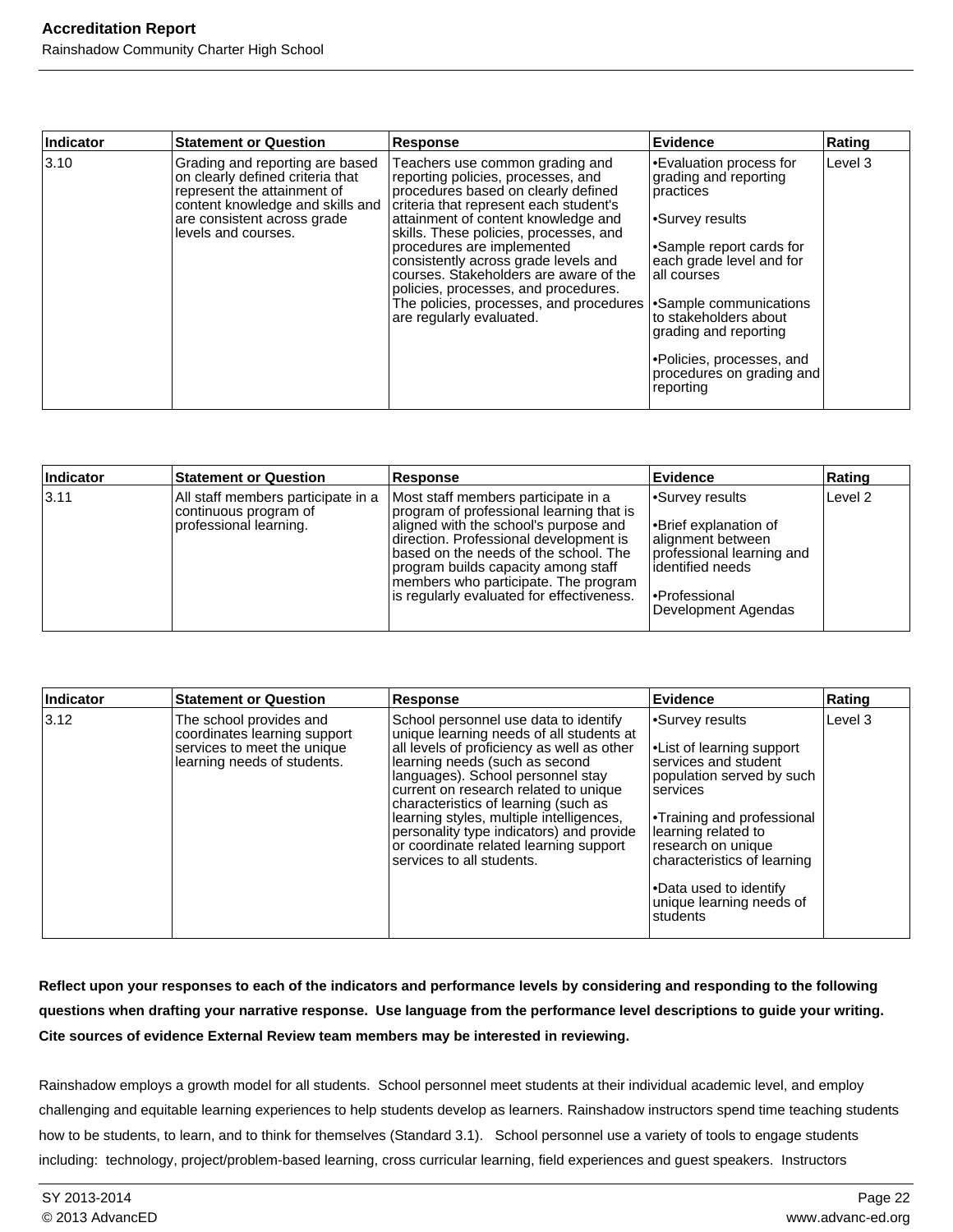#### **Accreditation Report** Rainshadow Community Charter High School

personalize learning based upon student readiness, learning style, and interest (Standard 3.3). Rainshadow personnel participate in both formal and informal collaboration on a day-to-day basis. Student work samples are stored, shared, and discussed. School personnel are engaged in ongoing informal mentoring and coaching. Instructors note that the supportive atmosphere helps them to be more successful in the classroom (Standard 3.5 and 3.7). Instructors use a variety of feedback methods to inform students including classroom dojo, journaling, sparks, verbal prompting, tests, quizzes, projects, and writing. Expectations are shared through syllabi and pacing guides, as well as through daily postings of objectives and standards (Standard 3.6). Rainshadow offers opportunities to for parents to be involved in meaningful ways: using a call system, e-mailing, having monthly parent group meetings, quarterly open houses, and monthly events like "family game night" or the art show (3.8). The size of the school, and its mission and beliefs, is a natural structure by which most students form strong relationships with at least one member of school personnel (Standard 3.9). The school uses common grading practices that are shared with all stakeholders, and follow the policies and procedures of the Washoe County School District (Standard 3.11). Rainshadow consistently identifies and supports the unique learning needs of students (Standard 3.12)

All areas of strength could be implemented with more consistency in a more formalized, as opposed to organic, structure. In addition, school personnel desire additional support through training and monitoring from administration to help them to become better instructors. In dealing with an at-risk population, school personnel are often so concerned with supporting students to graduation, that post-school outcomes are not as large a priority as they could be (Standard 3.1). Rainshadow personnel recognize that they are always working on improving what they do. While the faculty often meets informally, they feel they would improve more as teachers if there was more focused monitoring on a regular basis with more feedback from administration (Standard 3.2). Rainshadow's administration must improve it's formal monitoring system so that there is more accountability for teachers (Standard 3.4) Instructors would benefit from additional professional development to improve discussions about student learning, and to see a connection between changes in instructional practice and student improvement (Standard 3.5). Instructors recognize that a variety of feedback measures need to be employed in a timely fashion (Standard 3.6). A more formal structure needs to be in place to welcome new instructors into the community, and to provide mentoring and support. This structure should support all teachers to know the expectations of being a personnel member, and should include specific training consistent with Rainshadow's mission (Standard 3.7) The percentage of parent's who are actively involved needs to be improved, especially within the Hispanic community (Standard 3.8). At present, the only formal structure for a student advocate is through the senior project. It would be in alignment with the school's mission to develop student advocates whereby teachers could be assigned to monitor certain students from freshman to senior year (Standard 3.9). Personnel are interested in participating in more professional learning related specifically to teaching students with the type of behaviors students at Rainshadow exhibit, while aligning to core standards and the mission and vision of the school (Standard 3.11)

Staff and faculty are committed to improving the growth model for students by employing an academic profile for all students. This profile will be developed as students enter Rainshadow, and will include data about all previous assessments in combination with benchmarking assessments completed at Rainshadow. In addition, the profile will include information related to post-school outcomes. Students will be assigned an instructor to touch base with them on a weekly basis. This instructor will be responsible for the academic profile, and will serve as an advocate for the student. The school will continue to offer a variety of opportunities to involve stakeholders outside the school day. Personnel will continue to collaborate on a weekly basis, and will work to develop cross curricular activities that support the mission of the school.

Personnel will take professional development courses through the school district as a group, specifically geared toward classroom management and strategies for an at-risk population. Individual teachers will take more professional development courses in their individual subject areas. Administration will improve its formal monitoring so that there is more data related to student engagement, and quality teaching practices. Walk-through data will be utilized on at least a monthly basis. A formal mentoring system will be developed so that new instructors are partnered with seasoned instructors. Expectations will be more transparent, and communication improved throughout all school personnel, and all stakeholders.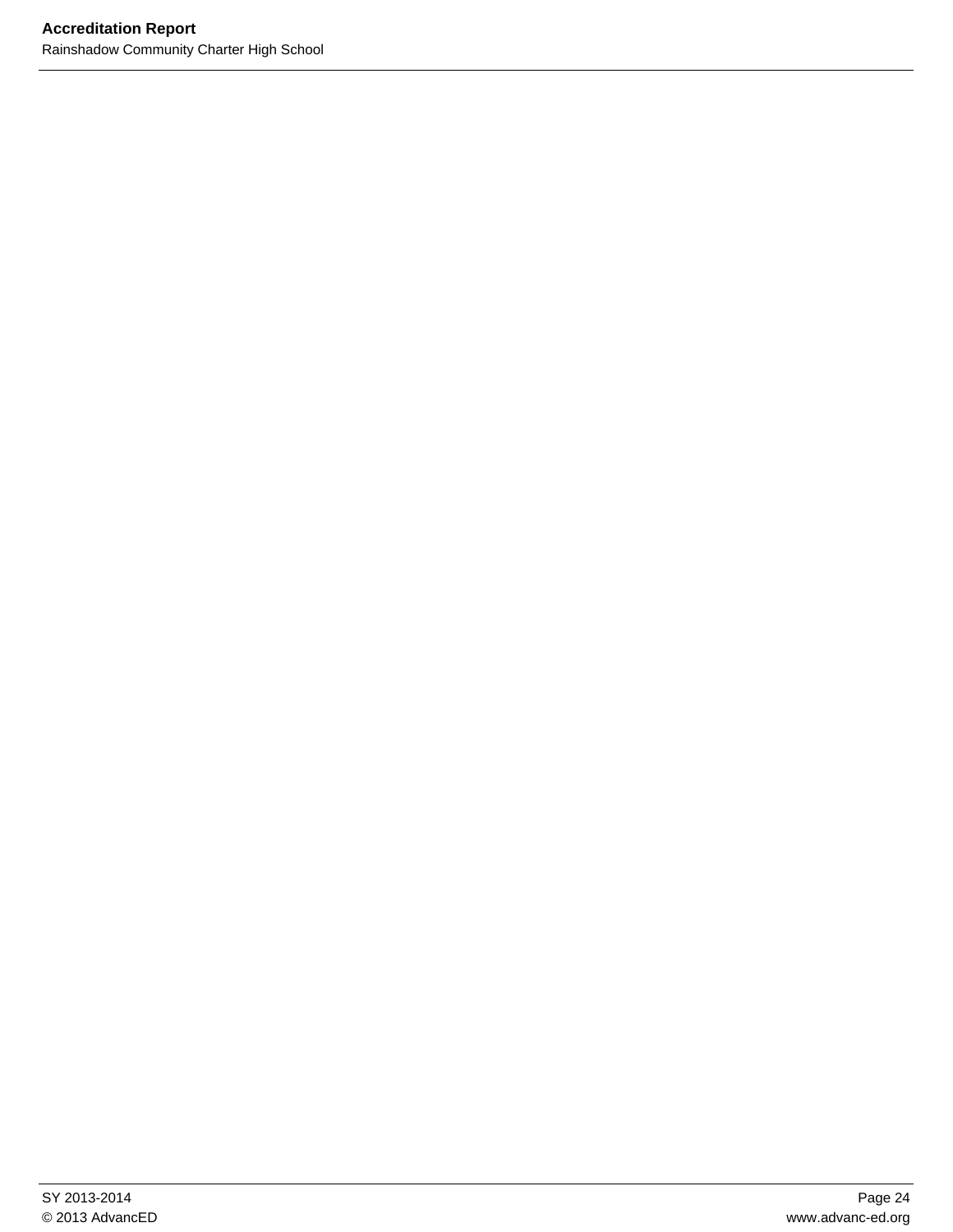### **Standard 4: Resources and Support Systems**

The school has resources and provides services that support its purpose and direction to ensure success for all students.

Overall Rating: 3.29

| Indicator | <b>Statement or Question</b>                                                                                                                                                                                       | Response                                                                                                                                                                                                                                                                                                                                                                                                                                                                                                                                                                  | Evidence                                                                                                      | Rating  |
|-----------|--------------------------------------------------------------------------------------------------------------------------------------------------------------------------------------------------------------------|---------------------------------------------------------------------------------------------------------------------------------------------------------------------------------------------------------------------------------------------------------------------------------------------------------------------------------------------------------------------------------------------------------------------------------------------------------------------------------------------------------------------------------------------------------------------------|---------------------------------------------------------------------------------------------------------------|---------|
| 4.1       | Qualified professional and<br>support staff are sufficient in<br>number to fulfill their roles and<br>responsibilities necessary to<br>support the school's purpose,<br>direction, and the educational<br>program. | Clearly defined policies, processes, and<br>procedures ensure that school leaders<br>have access to, hire, place, and retain<br>qualified professional and support staff.<br>School leaders use a formal, systematic<br>process to determine the number of<br>personnel necessary to fill all the roles<br>and responsibilities necessary to support<br>the school purpose, educational<br>programs, and continuous improvement.<br>Sustained fiscal resources are available<br>to fund all positions necessary to<br>achieve the purpose and direction of the<br>school. | •School budgets for the<br>last three years<br>•Survey results<br>•Documentation of highly<br>qualified staff | Level 4 |

| <b>Statement or Question</b>                                                                                                                 | <b>Response</b>                                                                                                                                                                                                                                                                                                                                                                                                                                                                                                          | Evidence                                                                                                                                                                                                   | Rating                                                                                                    |
|----------------------------------------------------------------------------------------------------------------------------------------------|--------------------------------------------------------------------------------------------------------------------------------------------------------------------------------------------------------------------------------------------------------------------------------------------------------------------------------------------------------------------------------------------------------------------------------------------------------------------------------------------------------------------------|------------------------------------------------------------------------------------------------------------------------------------------------------------------------------------------------------------|-----------------------------------------------------------------------------------------------------------|
| Instructional time, material<br>resources, and fiscal resources<br>are sufficient to support the<br>purpose and direction of the<br>Ischool. | Instructional time, material resources,<br>land fiscal resources are focused on<br>supporting the purpose and direction of<br>in policy and practice. School leaders<br>work to secure material and fiscal<br>resources to meet the needs of all<br>students. School leaders demonstrate<br>Ithat instructional time. material<br>resources, and fiscal resources are<br>allocated so that all students have<br>equitable opportunities to attain<br>challenging learning expectations.<br>Efforts toward the continuous | Examples of efforts of<br>school leaders to secure<br>necessary material and<br>l∙Survey results<br>l∙School schedule<br>Alignment of budget with<br>school purpose and<br>Idirection<br>l∙School calendar | Level 3                                                                                                   |
|                                                                                                                                              | purpose and direction.                                                                                                                                                                                                                                                                                                                                                                                                                                                                                                   |                                                                                                                                                                                                            |                                                                                                           |
|                                                                                                                                              |                                                                                                                                                                                                                                                                                                                                                                                                                                                                                                                          | improvement of instruction and                                                                                                                                                                             | the school. Instructional time is protected fiscal resources<br>operations include achieving the school's |

| Indicator | <b>Statement or Question</b>                                                                                 | <b>Response</b>                                                                                                                                                                                                                                                                                                                                                                                                                                                                                                                                                                                                                                                                                 | Evidence                                                                                                                                                                                                                                                                                                                                            | Rating  |
|-----------|--------------------------------------------------------------------------------------------------------------|-------------------------------------------------------------------------------------------------------------------------------------------------------------------------------------------------------------------------------------------------------------------------------------------------------------------------------------------------------------------------------------------------------------------------------------------------------------------------------------------------------------------------------------------------------------------------------------------------------------------------------------------------------------------------------------------------|-----------------------------------------------------------------------------------------------------------------------------------------------------------------------------------------------------------------------------------------------------------------------------------------------------------------------------------------------------|---------|
| 4.3       | The school maintains facilities.<br>services, and equipment to<br>environment for all students and<br>staff. | School leaders have adopted or<br>collaboratively created clear definitions<br>provide a safe, clean, and healthy and expectations for maintaining safety,<br>cleanliness, and a healthy environment<br>and they have shared these definitions<br>and expectations with all stakeholders.<br>All school personnel and students are<br>accountable for maintaining these<br>expectations. Valid measures are in<br>place that allow for continuous tracking<br>of these conditions. Improvement plans<br>are developed and implemented by<br>appropriate personnel to continuously<br>improve these conditions. The results of<br>improvement efforts are systematically<br>evaluated regularly. | Records of depreciation<br>of equipment<br>Survey results <sup>-</sup><br>.Documentation of<br>compliance with local and<br>state inspections<br>requirements<br>Documentation of<br>emergency procedures<br>such as fire drills,<br>evacuation and other<br>emergency procedures.<br>•System for maintenance<br>requests<br>•Maintenance schedules | Level 4 |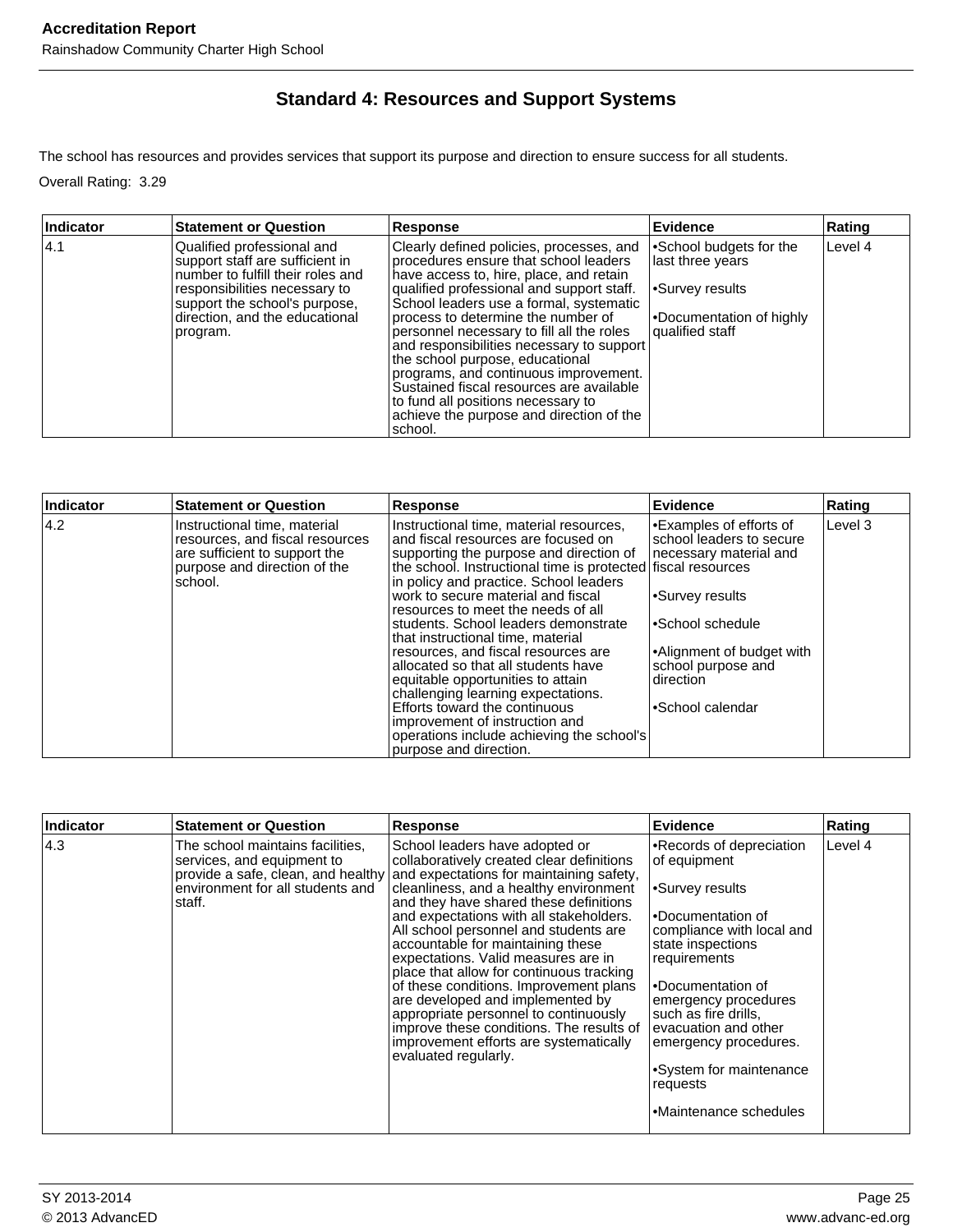#### **Accreditation Report** Rainshadow Community Charter High School

| Indicator | <b>Statement or Question</b>                                                                                                            | <b>Response</b>                                                                                                                                                                                                                                                                                                                                  | <b>Evidence</b>                                                                                                                                               | Rating  |
|-----------|-----------------------------------------------------------------------------------------------------------------------------------------|--------------------------------------------------------------------------------------------------------------------------------------------------------------------------------------------------------------------------------------------------------------------------------------------------------------------------------------------------|---------------------------------------------------------------------------------------------------------------------------------------------------------------|---------|
| 4.4       | Students and school personnel<br>use a range of media and<br>information resources to support<br>Ithe school's educational<br>programs. | Students and school personnel have<br>access to media and information<br>resources necessary to achieve the<br>educational programs of the school.<br>Qualified personnel are available to<br>assist students and school personnel in<br>learning about the tools and locations for   • Data on media and<br>finding and retrieving information. | <b>Budget related to media</b><br>and information resource<br>acquisition<br>l∙Survey results<br>linformation resources<br>available to students and<br>staff | Level 3 |

| Indicator | <b>Statement or Question</b>                                                                         | Response                                                                                                                                                                                                                                                                                                                          | Evidence                                                                                                                               | Rating  |
|-----------|------------------------------------------------------------------------------------------------------|-----------------------------------------------------------------------------------------------------------------------------------------------------------------------------------------------------------------------------------------------------------------------------------------------------------------------------------|----------------------------------------------------------------------------------------------------------------------------------------|---------|
| 14.5      | The technology infrastructure<br>supports the school's teaching,<br>learning, and operational needs. | The technology infrastructure meets the<br>teaching, learning, and operational<br>Ineeds of all stakeholders. School<br>personnel develop and administer needs   infrastructure<br>assessments and use the resulting data<br>to develop and implement a technology<br>plan to improve technology services and<br>linfrastructure. | <b>Technology plan and</b><br>budget to improve<br>technology services and<br>Survey results<br>Policies relative to<br>technology use | Level 3 |

| Indicator | <b>Statement or Question</b>                                                                                                                | <b>Response</b>                                                                                                                                                                                                                                                                                                                                                                                                                                                                                                                  | Evidence                                                                                                                                                            | Rating  |
|-----------|---------------------------------------------------------------------------------------------------------------------------------------------|----------------------------------------------------------------------------------------------------------------------------------------------------------------------------------------------------------------------------------------------------------------------------------------------------------------------------------------------------------------------------------------------------------------------------------------------------------------------------------------------------------------------------------|---------------------------------------------------------------------------------------------------------------------------------------------------------------------|---------|
| 14.6      | The school provides support<br>services to meet the physical,<br>social, and emotional needs of<br>the student population being<br>Iserved. | School personnel implement a process<br>to determine the physical, social, and<br>emotional needs of each student in the<br>school. School personnel provide or<br>coordinate programs to meet the needs<br>of students as necessary. Measures of<br>program effectiveness are in place, and<br>school personnel use the data from<br>Ithese measures to evaluate all<br>programs. Improvement plans related to<br>these programs are designed and<br>implemented when needed to more<br>effectively meet the needs of students. | •Survey results<br>Schedule of family<br>services, e.g., parent<br>classes, survival skills<br><b>Example 1</b> FL ist of support services<br>available to students | Level 3 |

| Indicator | <b>Statement or Question</b>                                              | <b>Response</b>                                                                                                                                                                                                                                                                                                                                                                                                                                                                                                                                                                                                                                                   | Evidence                                                                                                                                                                                                                                                  | Rating  |
|-----------|---------------------------------------------------------------------------|-------------------------------------------------------------------------------------------------------------------------------------------------------------------------------------------------------------------------------------------------------------------------------------------------------------------------------------------------------------------------------------------------------------------------------------------------------------------------------------------------------------------------------------------------------------------------------------------------------------------------------------------------------------------|-----------------------------------------------------------------------------------------------------------------------------------------------------------------------------------------------------------------------------------------------------------|---------|
| 4.7       | support the counseling,<br>and career planning needs of all<br>Istudents. | The school provides services that School personnel implement a process<br>to determine the counseling,<br>assessment, referral, educational, assessment, referral, educational, and<br>career planning needs of all students.<br>School personnel provide or coordinate<br>programs necessary to meet the needs<br>of students whenever possible.<br>Measures of program effectiveness are<br>in place, and school personnel use the<br>data from these measures to evaluate all assessment, referral,<br>programs. Improvement plans related to<br>these programs are designed and<br>implemented when needed to more<br>effectively meet the needs of students. | <b>I</b> leList of services available<br>related to counseling,<br>assessment, referral,<br>educational, and career<br> planning<br>l∙Survey results<br> •Budget for counseling,<br>educational and career<br> planning<br>•Description of IEP<br>process | Level 3 |

**Reflect upon your responses to each of the indicators and performance levels by considering and responding to the following**

#### **questions when drafting your narrative response. Use language from the performance level descriptions to guide your writing.**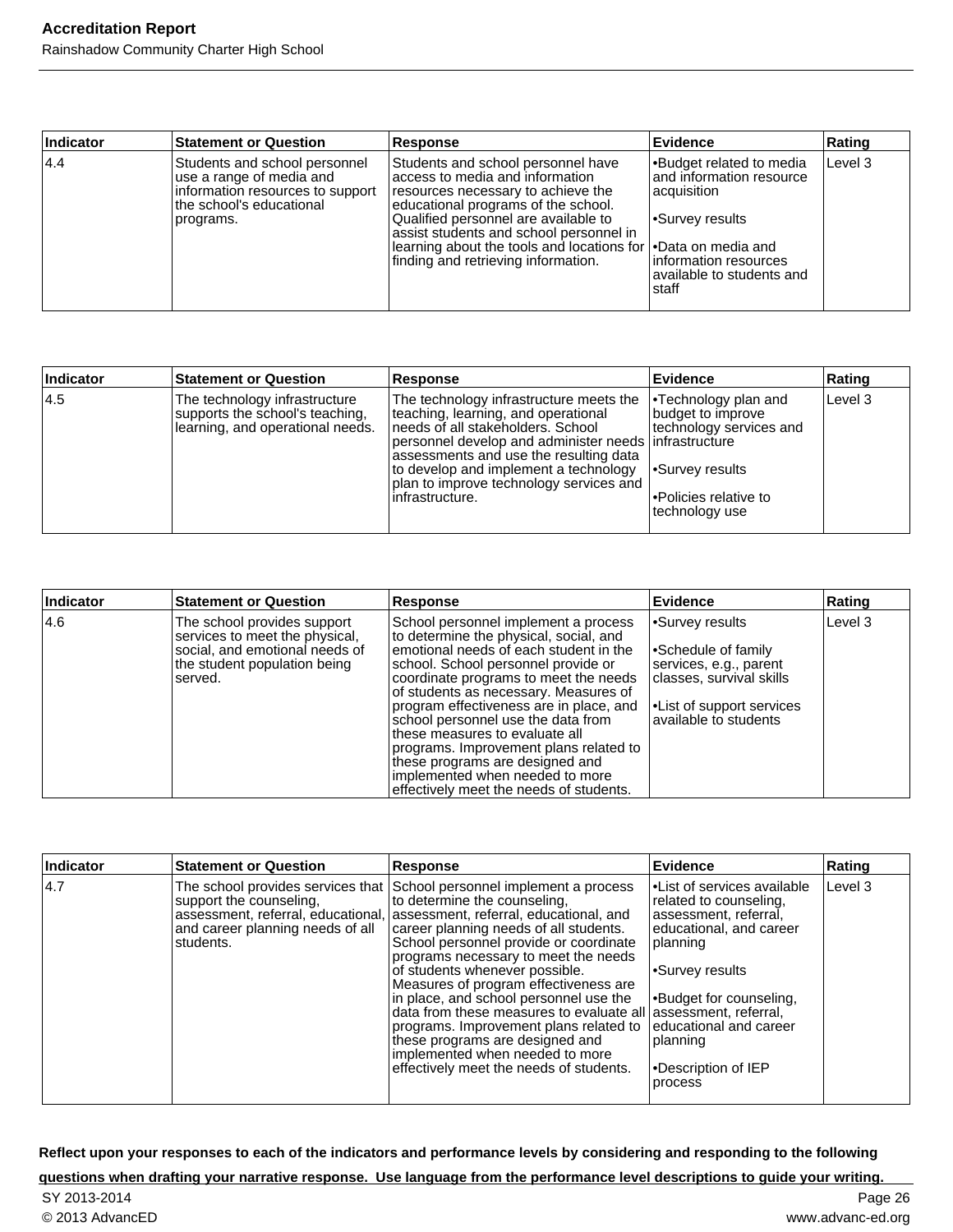#### **Accreditation Report** Rainshadow Community Charter High School

#### **Cite sources of evidence External Review team members may be interested in reviewing.**

Rainshadow has developed policies and procedures for hiring qualified personnel, and a vision for retaining these personnel. The school leaders consistently evaluate how to best support the school purpose through personnel roles (Standard 4.1). School leaders work to ensure that instructional time and resources are available to support the school's purpose. Fiscal resources are filtered to the students and teachers first in the form of resources (Standard 4.2). Select resources include: 1) technology (two students for every computer), interactive white boards, online programming specific to student need; 2) school lunch is free for all students; 3) school supplies are provided for every student; and 4) support materials and books provided for every teacher. Rainshadow inhabits a unique space that allows for student ownership and creativity. The school has clear expectations for the maintenance of the building, and the health and well-being of the school (Standard 4.3). Students have access to media and information resources, and all staff are trained in how to access and implement the latest media (Standard 4.4). The technology infrastructure meets the needs of all stakeholders (Standard 4.5). School personnel determine the physical, social and emotional needs of each student in the school and coordinate programs to help students meet or exceed their personal goals (Standard 4.6). School personnel meet with students at least biannually to determine the counseling, assessment, educational, and career planning needs of students (Standard 4.7). Program effectiveness measures are in place, including post graduate surveys and annual student surveys.

As a small charter high school, sustained fiscal resources can be a challenge without support from outside resources. Decisions must be made related to hiring based upon fiscal concerns (Standard 4.1). The school leadership has a vision of the type of hiring that would improve the school as a whole, but there are no resources to support the decision. While resources are filtered to students and teachers, fiscal concerns exist to ensure that the resources provided will continue (Standard 4.2). Fiscal concerns also limit the media and information resources available to students, the technology infrastructure, and the quality of the resources (Standard 4.4 and Standard 4.5). The technology available is modern, but is already five years old and will need to be upgraded (Standard 4.5). While school personnel determine student needs on a regular and consistent basis, there is no formal process for this to occur outside the biannual scheduling that occurs (Standard 4.6 and 4.7).

School personnel will be hired based upon their ability to work with the unique population at Rainshadow, their ability to be experts in their content area, and their ability to convey content concepts to their students. School personnel will receive the same pay and benefits as other local schools in the area. Rainshadow will continue to employ a model whereby the students and school personnel receive the materials and resources to be successful and flexible. School personnel will have the opportunity to request materials to support their subject area on an as-needed basis. Resources, especially technology, will be maintained and school personnel will go through training at least annually on how to best incorporate technology into their practice. School leaders will continue to investigate methods for raising money to support the resources that are beneficial to students. The school counselor and other school personnel will meet with students to ensure that their needs are being met. The special education case manager will ensure that the requirements of special education are met, and that students are receiving the services they need to be successful.

Rainshadow has been working hard with local organizations to improve its funding. The per pupil funding as it is currently cannot be the only funding stream to maintain the type of programming that is in alignment with Rainshadow's purpose and goals. As such, grant writers and a development officer will be employed. A school catering business and coffee shop will also be employed. The grants and funding raised through the business will allow the school to remain small, and also allow for the appropriate resources for students and faculty. School personnel will develop an individualized plan for every student that attends Rainshadow that will include personal data related to assessments and former school achievement, in addition to career goals and school goals. Students will be monitored on at least a biannual basis in terms of these goals, and graduating seniors will be monitored on a quarterly basis.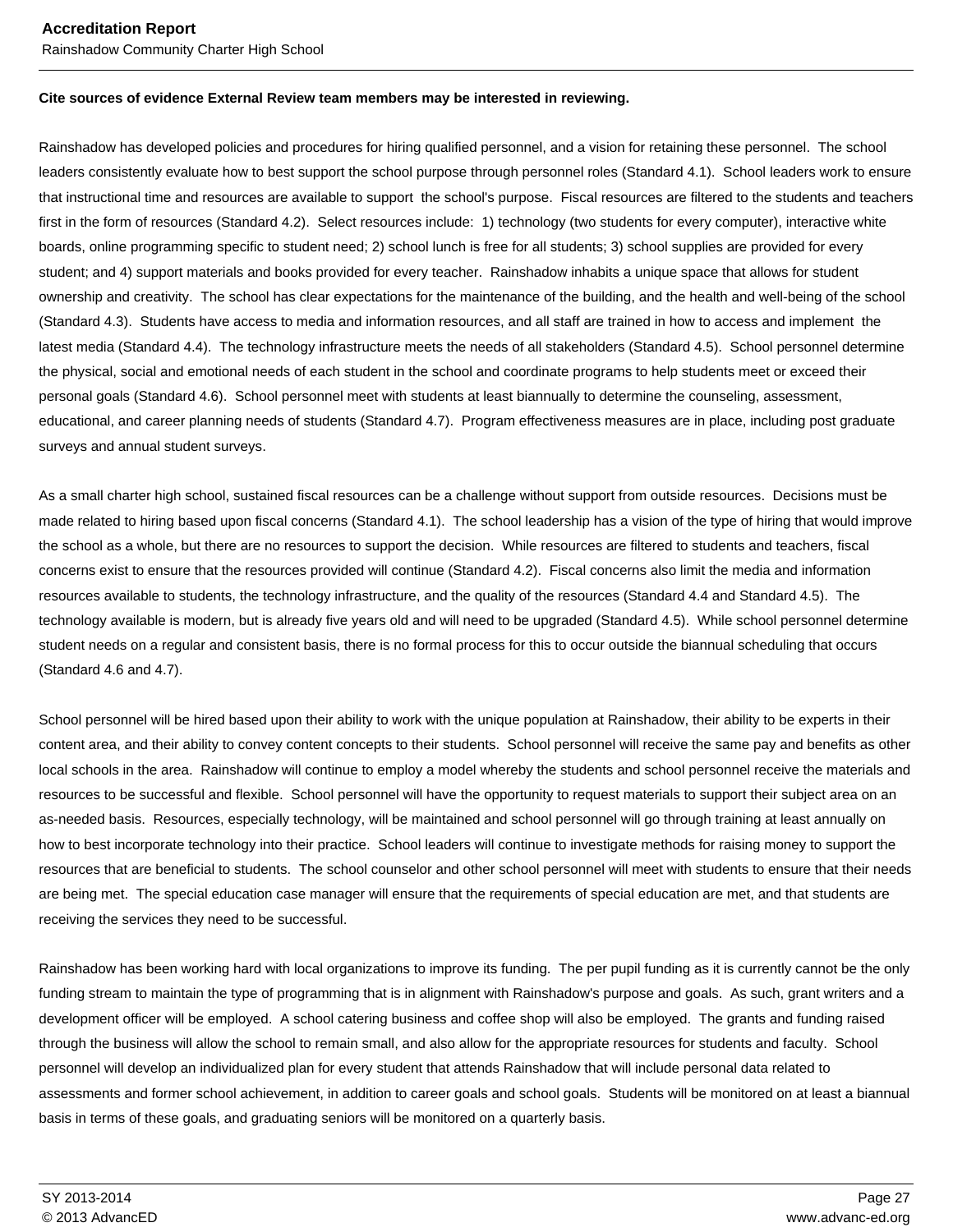## **Standard 5: Using Results for Continuous Improvement**

The school implements a comprehensive assessment system that generates a range of data about student learning and school effectiveness and uses the results to guide continuous improvement.

Overall Rating: 2.4

| Indicator | <b>Statement or Question</b>                                                                                 | <b>Response</b>                                                                                                                                                                                                                                                                                                                                                                                                                                                                                                                                                                                         | Evidence                                                                                                                                                                                                                                                                                                                                        | Rating  |
|-----------|--------------------------------------------------------------------------------------------------------------|---------------------------------------------------------------------------------------------------------------------------------------------------------------------------------------------------------------------------------------------------------------------------------------------------------------------------------------------------------------------------------------------------------------------------------------------------------------------------------------------------------------------------------------------------------------------------------------------------------|-------------------------------------------------------------------------------------------------------------------------------------------------------------------------------------------------------------------------------------------------------------------------------------------------------------------------------------------------|---------|
| 5.1       | The school establishes and<br>maintains a clearly defined and<br>comprehensive student<br>assessment system. | School personnel maintain and use an<br>assessment system that produces data<br>from multiple assessment measures,<br>including locally developed and<br>standardized assessments about<br>student learning and school<br>performance. The system ensures<br>consistent measurement across<br>classrooms and courses. Most<br>assessments, especially those related to<br>student learning, are proven reliable and<br>bias free. The system is regularly<br>evaluated for reliability and effectiveness<br>in improving instruction, student<br>learning, and the conditions that support<br>learning. | •Documentation or<br>description of evaluation<br>tools/protocols<br>•Survey results<br>•Brief description of<br>student assessment<br>system including range of<br>data produced from<br>standardized and local<br>assessments on student<br>learning and school<br>performance<br>●Evidence that<br>assessments are reliable<br>and bias free | Level 3 |

| Indicator | <b>Statement or Question</b>                                                                                                                                                             | <b>Response</b>                                                                                                                                                                                                                                                                                                                                                                                                                                                                                      | <b>Evidence</b>                                                                                                                                         | Rating  |
|-----------|------------------------------------------------------------------------------------------------------------------------------------------------------------------------------------------|------------------------------------------------------------------------------------------------------------------------------------------------------------------------------------------------------------------------------------------------------------------------------------------------------------------------------------------------------------------------------------------------------------------------------------------------------------------------------------------------------|---------------------------------------------------------------------------------------------------------------------------------------------------------|---------|
| 5.2       | Professional and support staff<br>lapply learning from a range of<br>Idata sources, including<br>student learning, instruction,<br>program evaluation, and<br>organizational conditions. | Some processes and procedures for<br>continuously collect, analyze, and collecting, analyzing, and applying<br>learning from data sources are used by<br>professional and support staff. Data<br>comparison and trend data about   sources include limited comparison and<br>trend data about student learning,<br>Instruction, the effectiveness of<br>programs, and organizational conditions.<br>School personnel use data to design,<br>implement, and evaluate continuous<br>improvement plans. | Survey results<br><b>Example 1</b><br>related to student learning.<br>instruction, program<br>effectiveness, and<br>conditions that support<br>learning | Level 2 |

| Indicator | <b>Statement or Question</b>                                    | <b>Response</b>                                                                                                                                                                                                         | ∣Evidence                                                                                                                | Rating             |
|-----------|-----------------------------------------------------------------|-------------------------------------------------------------------------------------------------------------------------------------------------------------------------------------------------------------------------|--------------------------------------------------------------------------------------------------------------------------|--------------------|
| 5.3       | trained in the evaluation,<br>linterpretation, and use of data. | Professional and support staff are Most professional and support staff<br>Imembers are assessed and trained in a<br>professional development program<br>related to the evaluation, interpretation,<br>land use of data. | <b>Survey results</b><br><b>Training materials specific</b><br>Ito the evaluation.<br>interpretation, and use of<br>data | Level <sub>2</sub> |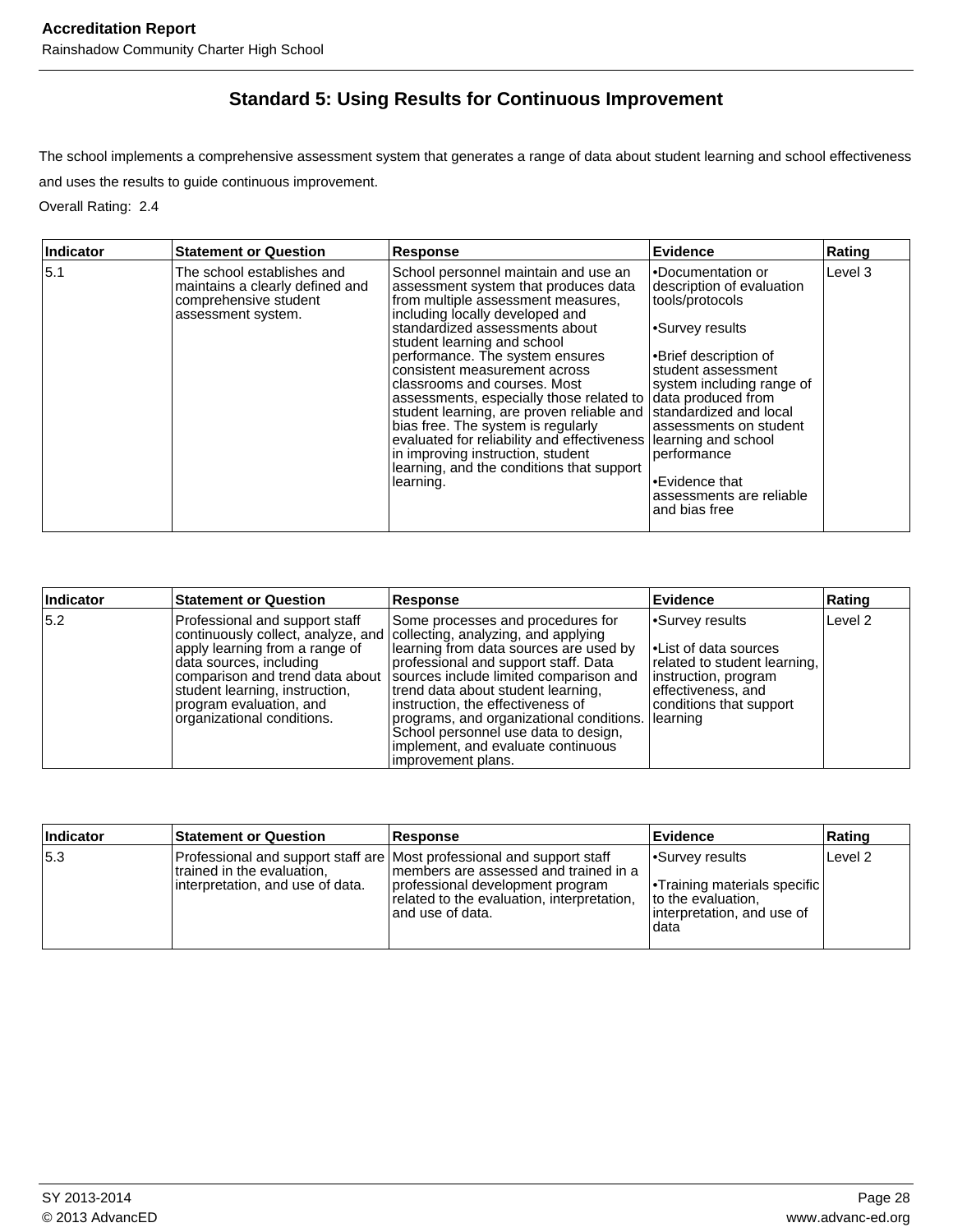Rainshadow Community Charter High School

| Indicator | <b>Statement or Question</b>                                                                                                      | <b>Response</b>                                                                                                                                                                                                                                                                                                                                                                                                                                                                       | <b>Evidence</b>                                                                                                                                                     | Rating             |
|-----------|-----------------------------------------------------------------------------------------------------------------------------------|---------------------------------------------------------------------------------------------------------------------------------------------------------------------------------------------------------------------------------------------------------------------------------------------------------------------------------------------------------------------------------------------------------------------------------------------------------------------------------------|---------------------------------------------------------------------------------------------------------------------------------------------------------------------|--------------------|
| 5.4       | The school engages in a<br>continuous process to determine<br>learning, including readiness for<br>and success at the next level. | A process exists for analyzing data that<br>determine improvement in student<br>verifiable improvement in student   learning, including readiness for and<br>success at the next level. Results<br>indicate mixed levels of improvement,<br>and school personnel sometimes use<br>these results to design, implement, and<br>evaluate the results of continuous<br>improvement action plans related to<br>student learning, including readiness for<br>and success at the next level. | Student surveys<br>l∙Evidence of student<br>readiness for the next level<br>l•Evidence of student<br>∣growth<br>l∙Evidence of student<br>Isuccess at the next level | Level <sub>2</sub> |

| Indicator | <b>Statement or Question</b>                                                                                                                                                                                           | <b>Response</b>                                                                                                                                                                                                                                                                    | <b>Evidence</b>                                                                                                                                                                                                                                                                                                                                                                                                                                                                                                                  | Rating  |
|-----------|------------------------------------------------------------------------------------------------------------------------------------------------------------------------------------------------------------------------|------------------------------------------------------------------------------------------------------------------------------------------------------------------------------------------------------------------------------------------------------------------------------------|----------------------------------------------------------------------------------------------------------------------------------------------------------------------------------------------------------------------------------------------------------------------------------------------------------------------------------------------------------------------------------------------------------------------------------------------------------------------------------------------------------------------------------|---------|
| 5.5       | Leadership monitors and<br>communicates comprehensive<br>information about student<br>learning, conditions that support<br>student learning, and the<br>achievement of school<br>improvement goals to<br>stakeholders. | Leaders monitor comprehensive<br>information about student learning,<br>conditions that support student learning,<br>and the achievement of school<br>improvement goals. Leaders regularly<br>communicate results using multiple<br>delivery methods to all stakeholder<br>groups. | Minutes of board<br>meetings regarding<br>achievement of student<br>learning goals<br>Communication plan<br>regarding student learning,<br>conditions that support<br>learning, and achievement<br>of school improvement<br>goals to stakeholders<br>•Survey results<br>•Sample communications<br>to stakeholders regarding<br>student learning,<br>conditions that support<br>learning, and achievement<br>of school improvement<br>goals<br><b>Executive summaries of</b><br>student learning reports to<br>stakeholder groups | Level 3 |

#### **Reflect upon your responses to each of the indicators and performance levels by considering and responding to the following questions when drafting your narrative response. Use language from the performance level descriptions to guide your writing. Cite sources of evidence External Review team members may be interested in reviewing.**

Most assessments related to student learning are proven reliable and bias free including the Nevada High School Proficiency Exam (HSPE), Aimsweb curriculum based measures, and intervention results from IXL or Gizmos (Standard 5.1). Personnel also use a system of formative evaluation to consistently check progress and student understanding. School personnel evaluate data from the different assessments to make adjustments to curriculum. The school evaluates the data to help establish long term goals (Standard 5.2). Results from post graduate surveys indicate improvement, and student readiness at the next level. In addition, results from assessments indicate improvement throughout the school year (Standard 5.4). School leaders regularly monitor comprehensive information about student learning, conditions that support student learning, and the achievement of school improvement goals (Standard 5.5). They do this in the form of student demographic and data spreadsheets, school reporting to the district and state, and professional development.

Rainshadow would benefit from creating a more formal structure for its student assessment system that includes more than just the HSPEs. Additional assessment measures would benefit the ability of school personnel to make adjustments to their curriculum. More alignment between Rainshadow goals and core curricular standard goals would improve the rigor of academics (Standard 5.1). Data must be gathered, analyzed, and applied on a more regular basis for all school personnel. This data should be evaluated in terms of the academic program effectiveness on a more regular and formal basis (Standard 5.2). School personnel should engage in a training together focused on SY 2013-2014 Page 29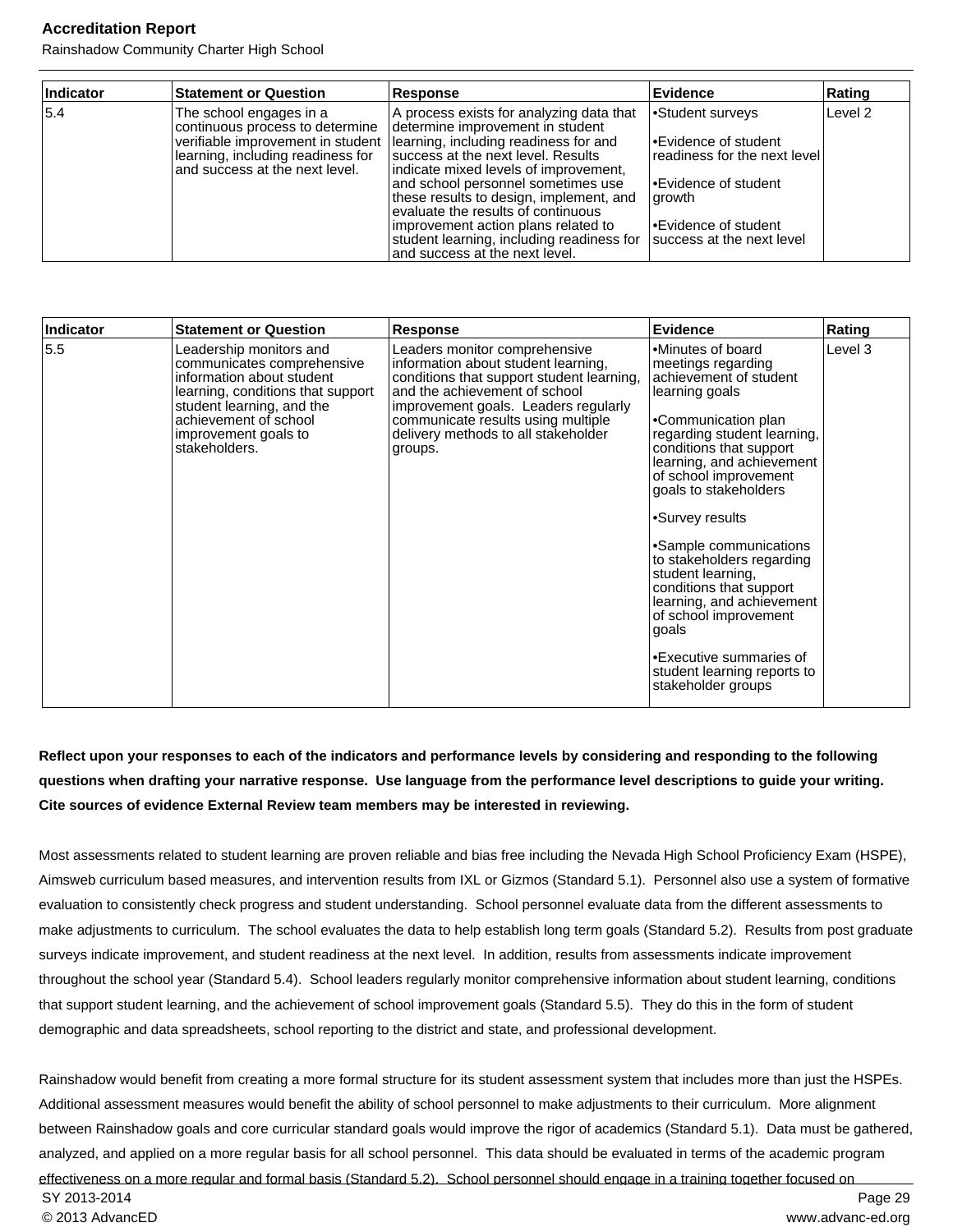Rainshadow Community Charter High School

evaluation, interpretation, and use of data (Standard 5.3). School leaders must do a better job of communicating to all stakeholder the successes of the school, and the areas of improvement (Standard 5.5).

Rainshadow personnel will continue to administer a variety of assessments to ensure that each student has an academic profile. Assessment measures will be selected based upon their ability to predict student readiness at the next level. One measure that will be utilized in the future is a college placement exam for a local community college. Personnel will continue to provide post graduate surveys to determine effectiveness by having more frequent alumni gatherings. Alumni will have the opportunity to take a greater role in the school community by sharing their post graduate experiences with students in a forum setting. Student data sheets will be compiled at least biannually, and this information will be shared on the school curriculum website. Individual student data sheets will be developed for use by instructors to monitor individual growth. School leaders will continue to complete the required reporting to the district and state including the Washoe County School District School Improvement Plan, the Executive Summary, and the NRS 386.300(1)(a) Annual Progress Report for Nevada. Information gathered will also be available to stakeholders through the Nevada Report Card.

A more formal assessment structure will be described and implemented so that there are benchmarks three times a year, and additional monitoring for students who require academic interventions. School personnel will evaluate and analyze data, after going through a group training, on a more regular basis. Personnel will look at the data, and evaluate curriculum to determine effectiveness. School leaders will communicate school improvement data through the website, newsletters, parent-teacher conferences, and stakeholder events. A process will be described for continuous improvement through data collection and analyzing, and this process will be documented in a public and transparent way with the feedback of all stakeholder groups.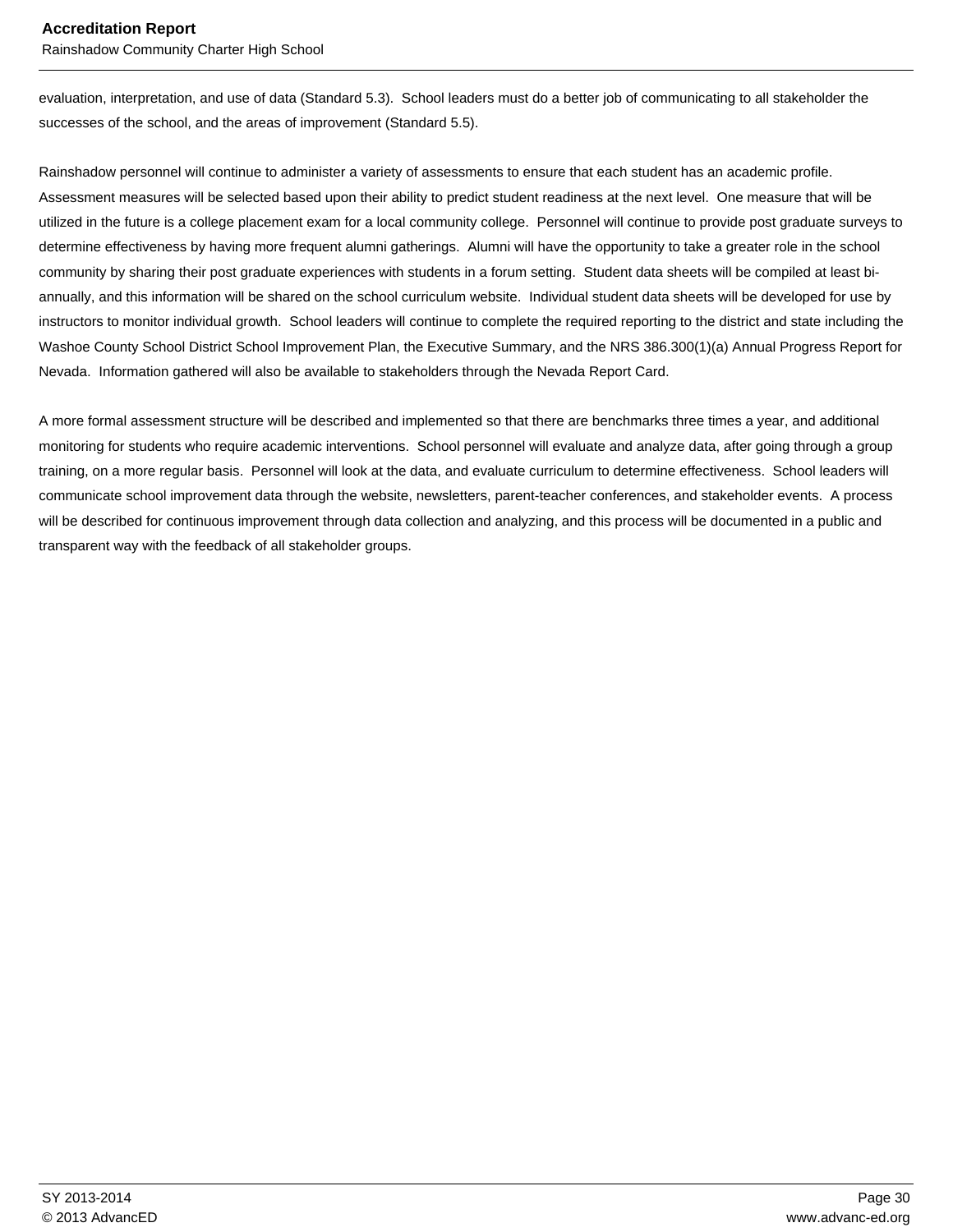## **Report Summary**

#### **Scores By Section**

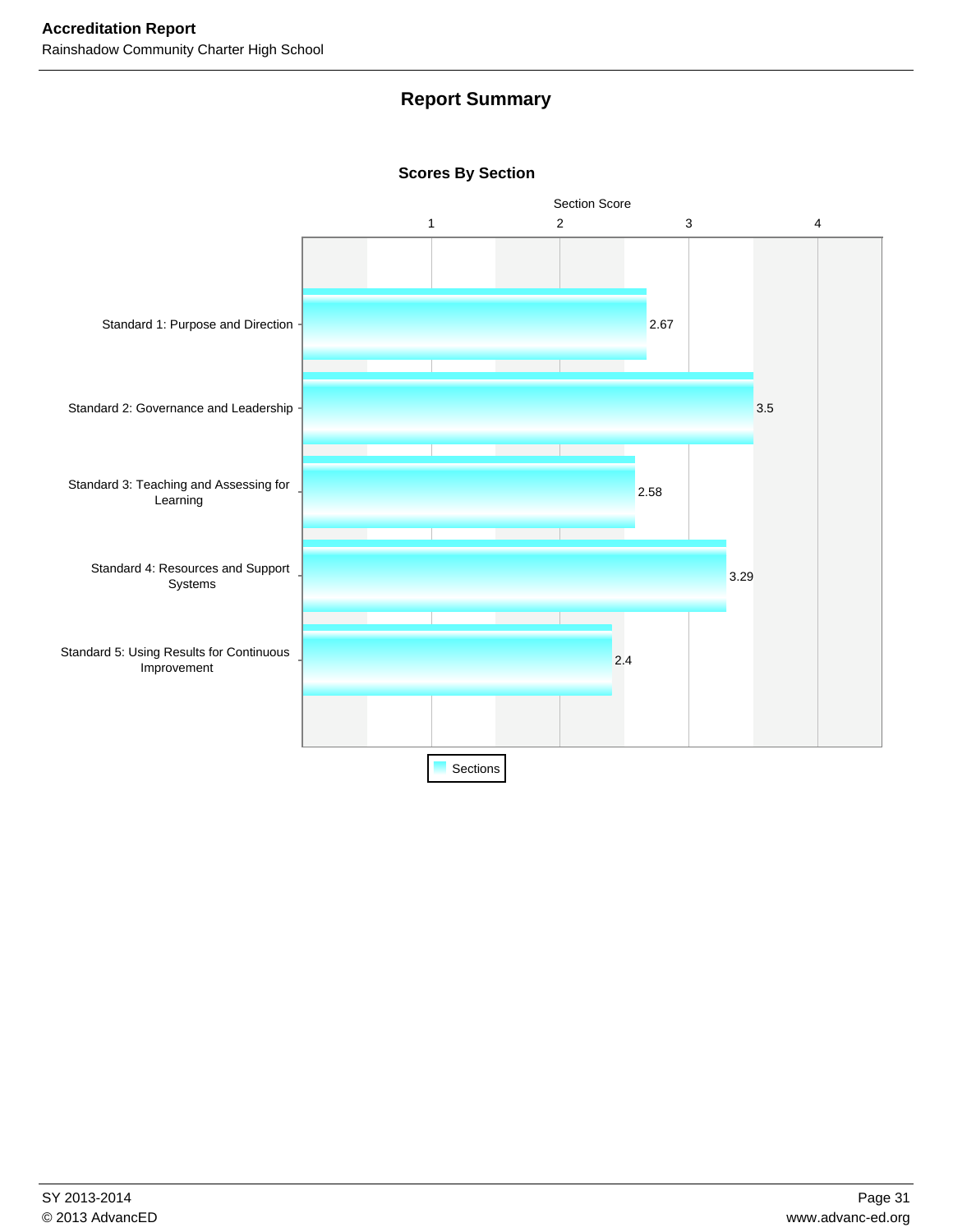# **Stakeholder Feedback Diagnostic**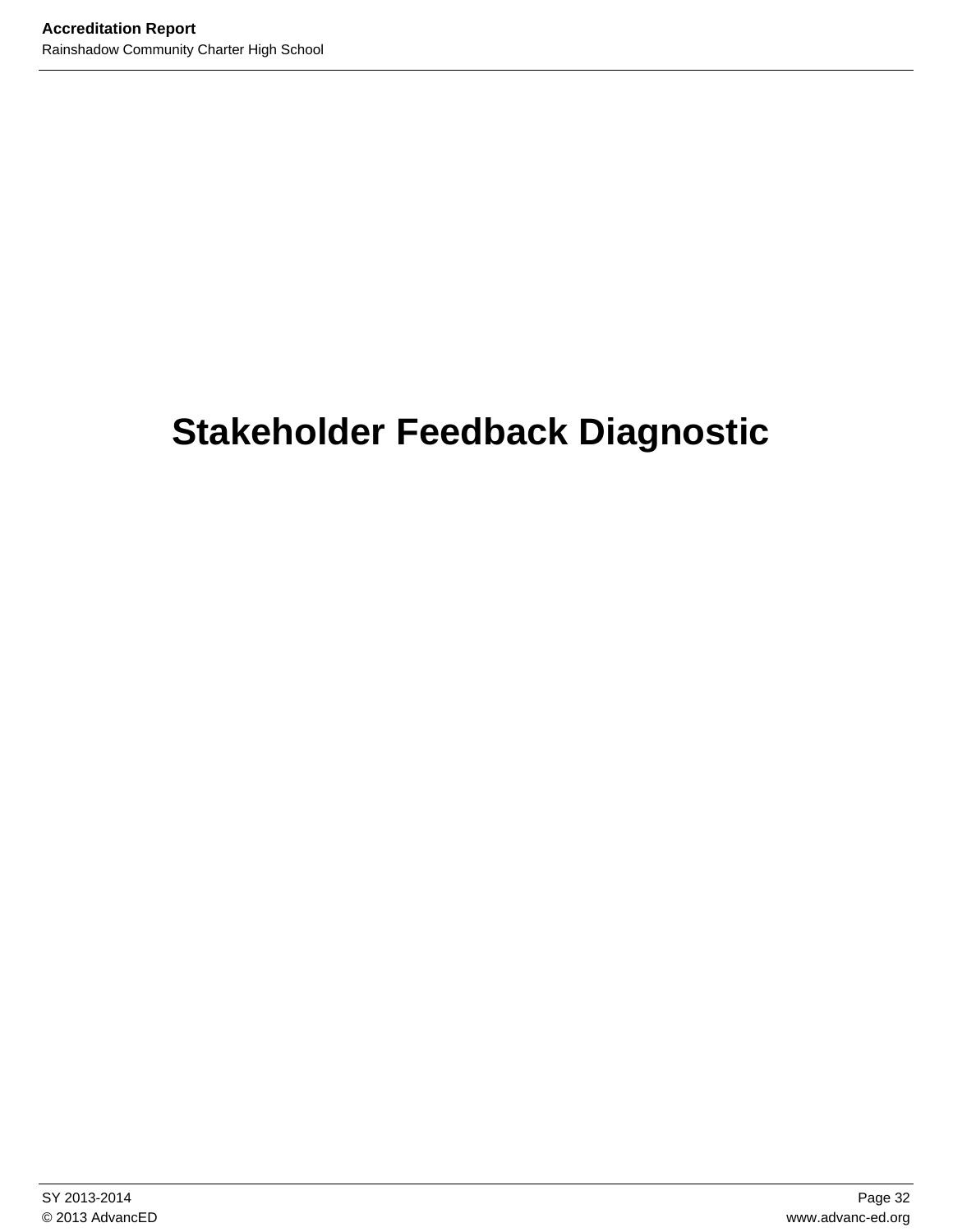#### **Introduction**

The Stakeholder Feedback Diagnostic is designed to analyze the institution's survey results in terms of areas of achievement and areas that need improvement. Further, the diagnostic is essential to the accreditation and continuous improvement processes in that it provides the institution with a comprehensive view of the aggregate scores of the surveys administered, and the actual total of respondents for each survey type to derive a single score for this diagnostic. The performance level score computed at the completion of the diagnostic is used to broaden and enhance the external review team's understanding of the stakeholder's perceptions of the institution; the diagnostic should be used in the same manner by the institution as it engages in improvement planning.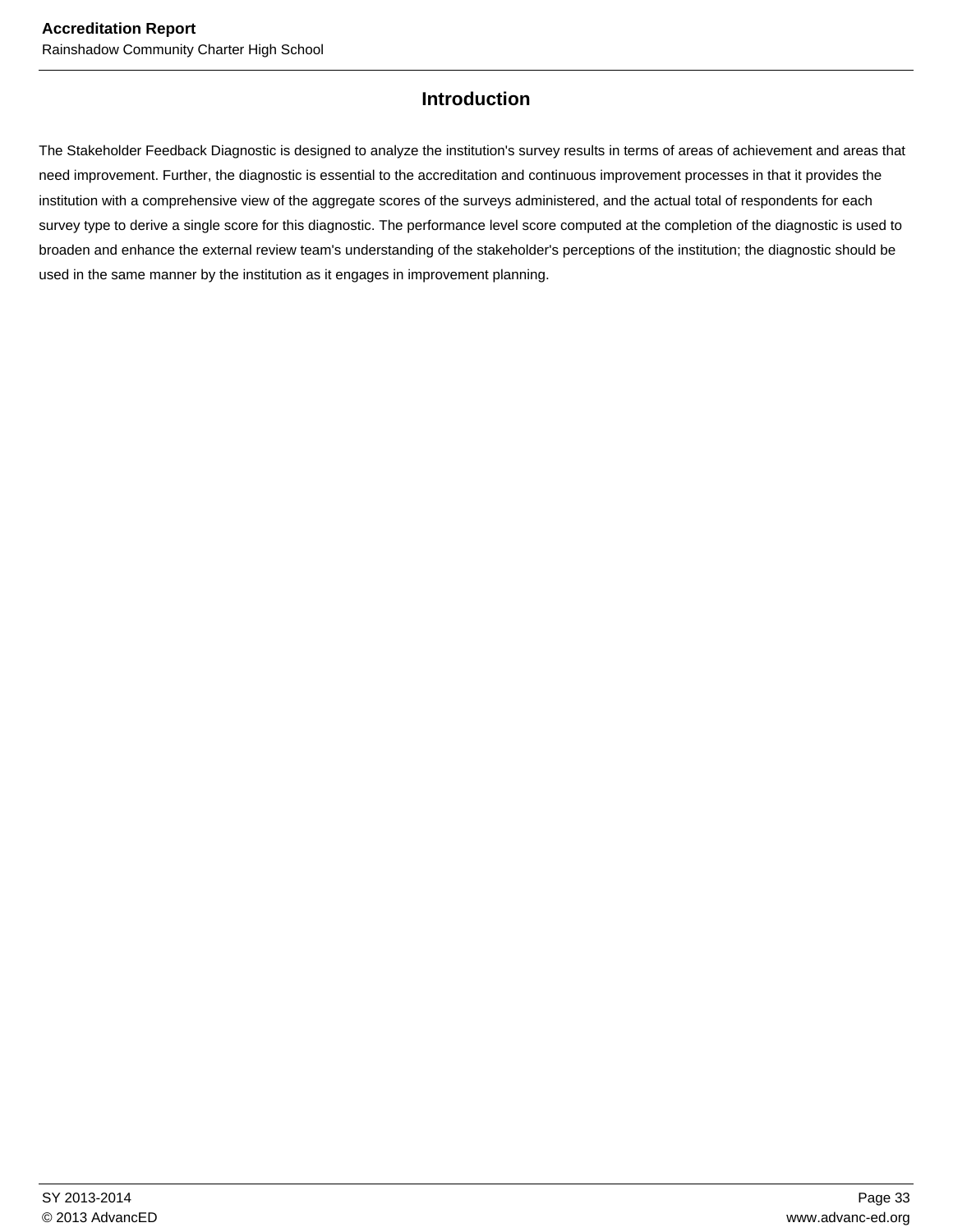## **Stakeholder Feedback Data**

| ∣Label | Assurance                                                                            | <b>Response</b> | <b>Comment</b> | ∣Attachment∶                                       |
|--------|--------------------------------------------------------------------------------------|-----------------|----------------|----------------------------------------------------|
|        | Did you complete the Stakeholder Feedback<br>Data document offline and upload below? | Yes             |                | Stakeholder<br><b>Feedback</b><br><b>Worksheet</b> |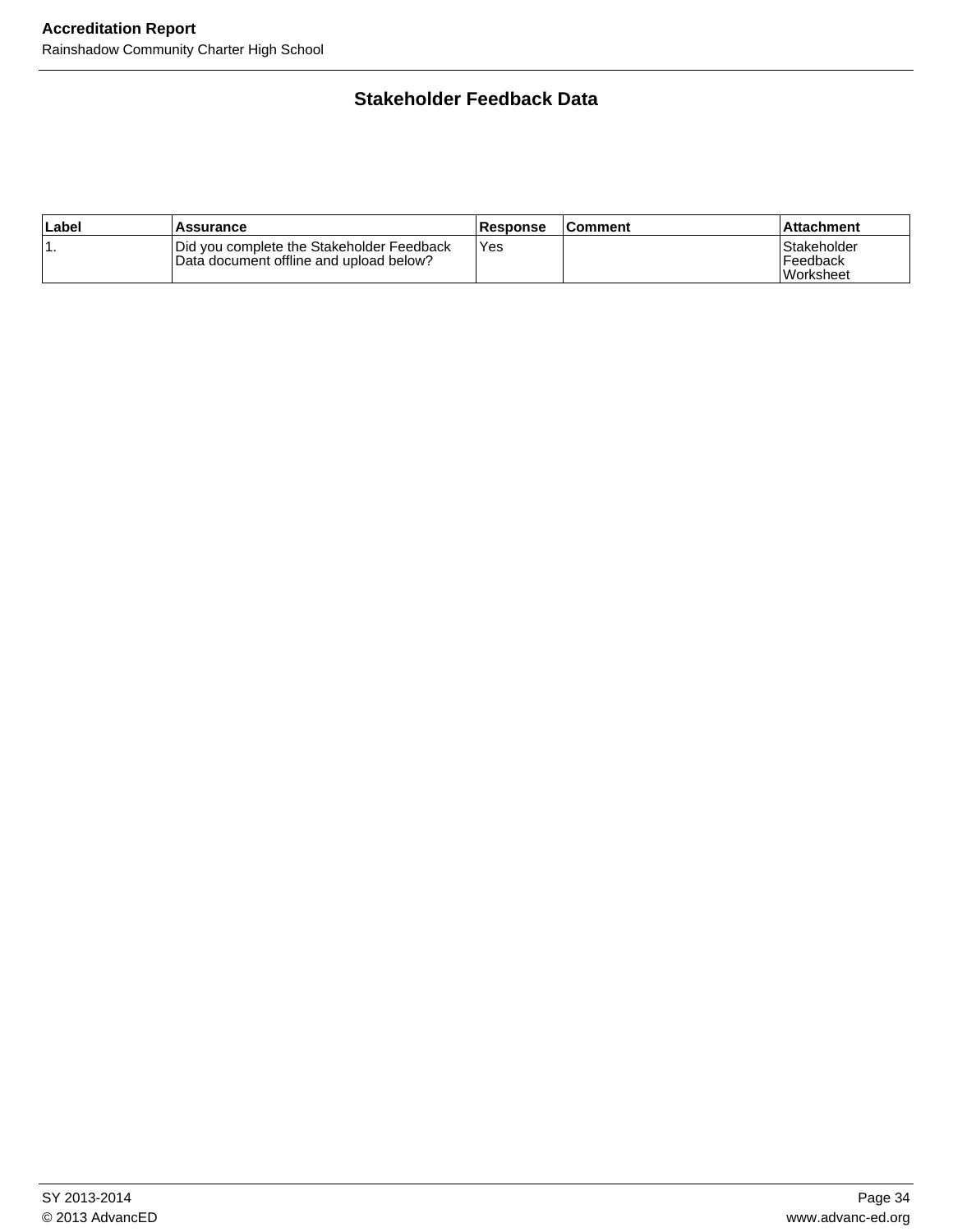## **Evaluative Criteria and Rubrics**

Overall Rating: 3.5

| <b>Statement or Question</b> | Response                                                                                                                                                                                                                                                                                                                                                                                                                                                                                                                                                                                                                                                                                              | Rating  |
|------------------------------|-------------------------------------------------------------------------------------------------------------------------------------------------------------------------------------------------------------------------------------------------------------------------------------------------------------------------------------------------------------------------------------------------------------------------------------------------------------------------------------------------------------------------------------------------------------------------------------------------------------------------------------------------------------------------------------------------------|---------|
| Questionnaire Administration | All required AdvancED questionnaires were<br>used by the institution to receive stakeholder<br>feedback. The minimum response rate for each<br>population was met (parent questionnaire:<br>equal to or greater than 20%, student<br>questionnaire(s): equal to or greater than 40%,<br>staff questionnaire: equal to or greater than<br>60%). Questionnaires were administered with<br>complete fidelity to the appropriate<br>administrative procedures. In every instance,<br>the stakeholders to whom these questionnaires<br>were administered fully represented the<br>populations served by the institution.<br>Appropriate accommodations were provided as<br>necessary for all participants. | Level 4 |

|     | <b>Statement or Question</b>              | <b>Response</b>                                                                                                                                                                                                                   | ∣Ratinɑ |
|-----|-------------------------------------------|-----------------------------------------------------------------------------------------------------------------------------------------------------------------------------------------------------------------------------------|---------|
| 12. | Stakeholder Feedback Results and Analysis | All questionnaires had an average item value of Level 3<br>13.20 or above (on a 5.0 scale). Results of<br>stakeholder feedback collected by the institution<br>were acceptably analyzed and presented with<br>reasonable clarity. |         |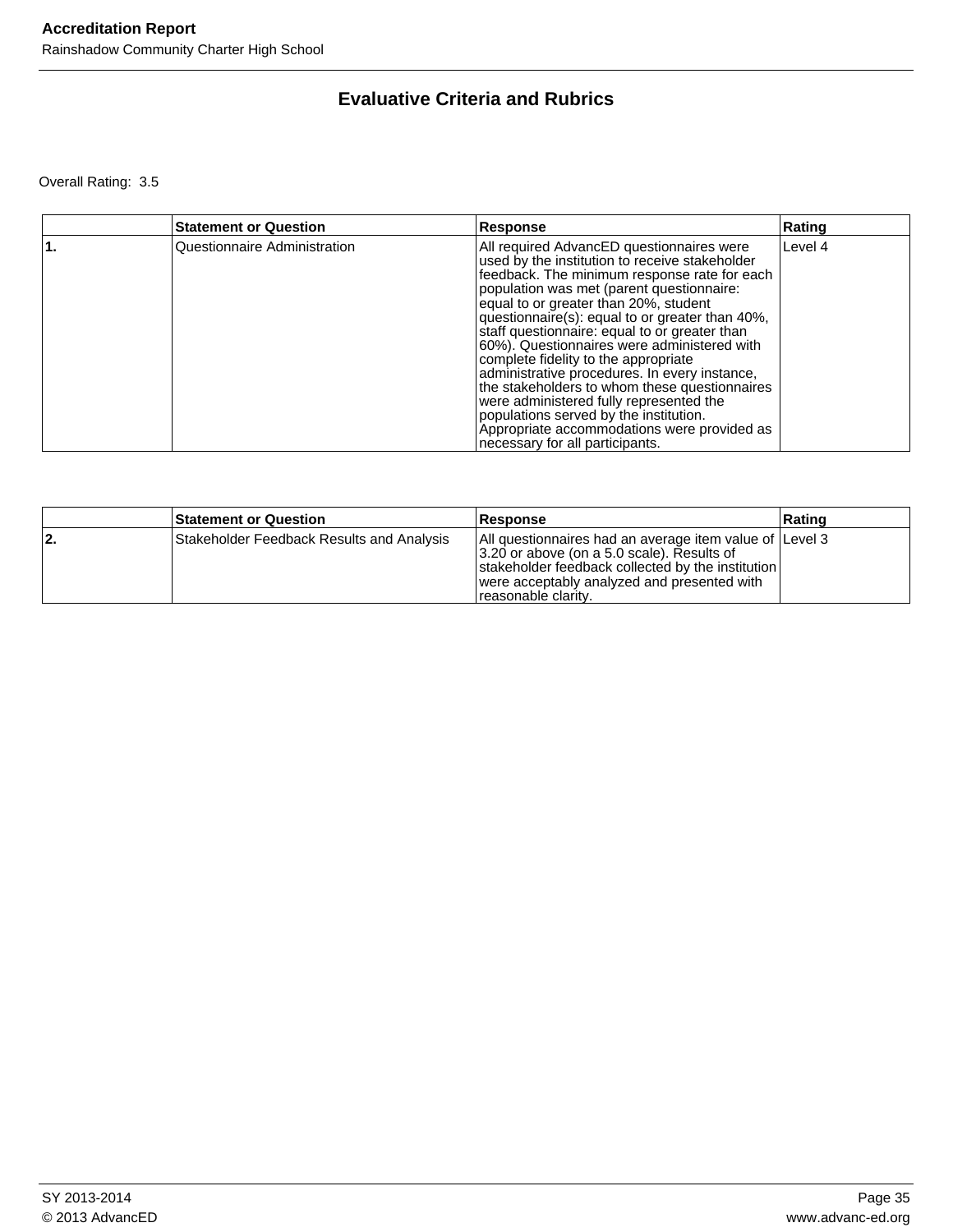## **Areas of Notable Achievement**

#### **Which area(s) indicate the overall highest level of satisfaction or approval?**

Overall, Rainshadow students scored the school in the survey an average 1/2 a point less than other stakeholders. This was also the group with the most surveys completed. Standards 1 and 4 were viewed by all stakeholders as the strongest areas of the school. Both standards had an average score of 4.04 among all stakeholders. Standard 5 had the lowest average score of 3.8 among all stakeholders.

Areas of notable achievement for students and staff members included all indicators in Standard 1. Students and school personnel believe that the school maintains and communicates a purpose and direction that commits to high expectations for learning as well as shared values and beliefs about teaching and learning. Standard 4 was also a strength, whereby the school has resources and provides services that support its purpose and direction to ensure success for all students.

Specific indicators that students, parents, and personnel recognized as notable include:

Indicator 3.9: The school has a formal structure whereby each student is well known by at least one adult advocate in the school who supports that student's educational experience.

Indicator 4.1: Qualified professional and support staff are sufficient in number to fulfill their roles and responsibilities necessary to support the school's purpose, direction, and the educational program.

Indicator 1.3: The school's leadership implements a continuous improvement process that provides clear direction for improving conditions that support learning.

Students note in the survey that they appreciate the personal nature of the school whereby teachers really get to know their students. Students appreciate that they are able to understand information, and that teachers genuinely wish to help students be successful. Students believe that:

- 1. the class size is appropriate to give students ample attention, and the school size is small enough to include all
- 2. the school offers engaging programs, such as culinary, arts, and drama
- 3. the school employs teachers who care about students, and who have positive attitudes,
- 4. the school supports a unique community, and individuals feel a part of the community
- 5. the school supports students to express themselves and learn in their own unique ways
- 6. the school has a modified four day schedule, and students have the opportunity to complete their coursework early

#### Parents believe that:

- 1. the school is small and the class sizes are small and that allows students to learn better
- 2. the school employs teachers, administration, and support staff that care about students, and focus on individual students so that they don't fall behind
- 3. the school employs teachers who communicate effectively to parents about concerns, and parents feel more comfortable communicating regularly with the teachers
- 4. the school provides resources to students, such as school supplies and daily lunch
- 5. the school provides a close knit, family-like community to all students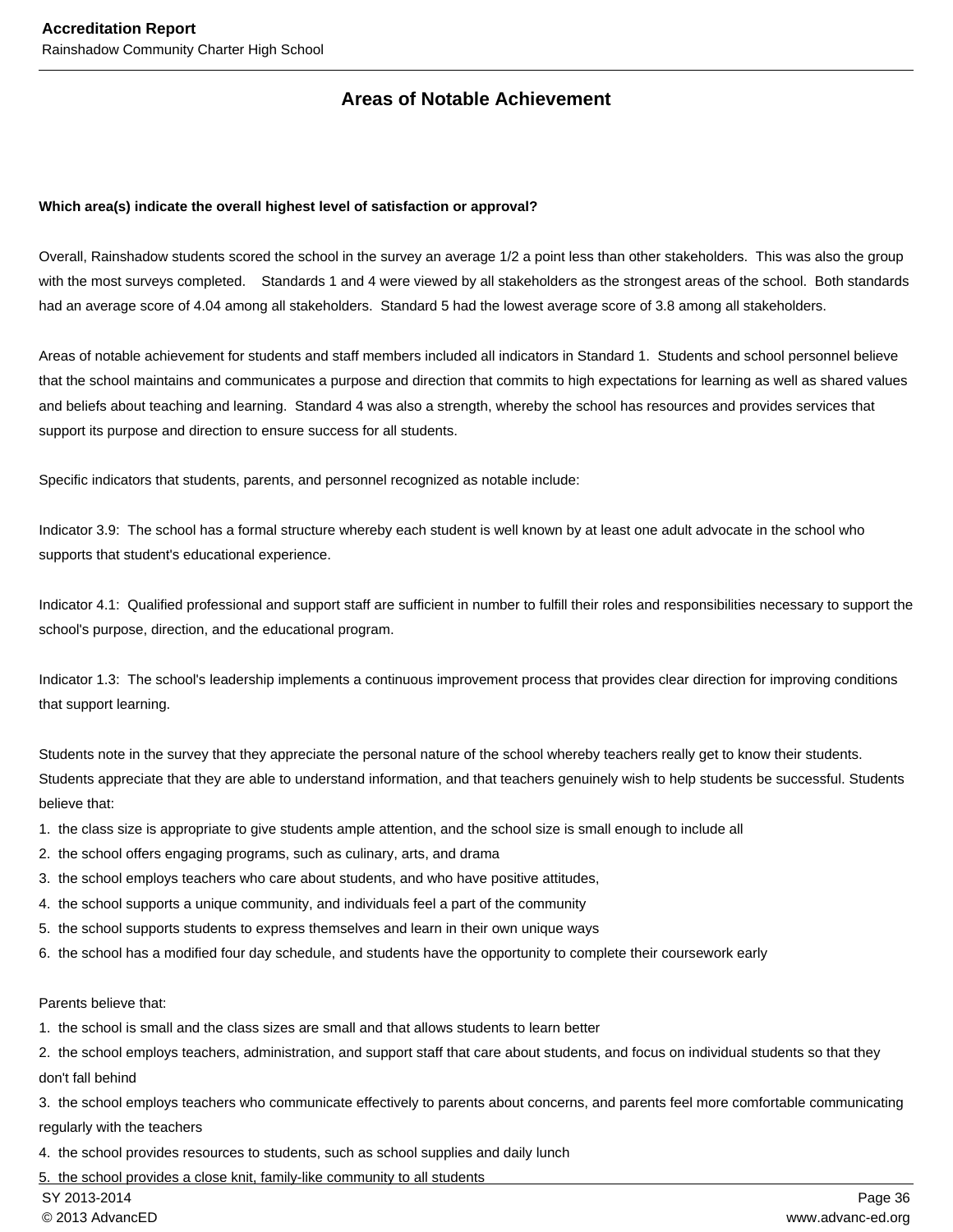Rainshadow Community Charter High School

- 6. the school is located in a unique environment, and has a unique building
- 7. the teachers employ meaningful field experiences and real-life learning

The staff and faculty believe:

- 1. the school is a place where at-risk students can find success.
- 2. the flexibility in the curriculum to pause teaching content and teach life skills.
- 3. the school provides a sense of community and support, and there is a feeling of connectedness among staff and students.
- 4. administration is strong, supportive, and care so much about our school and students.
- 5. students "do not fall between the cracks". Everyone is important here.
- 6. staff and faculty work as a team with each other and with students.

7. the school is a small, informal community that is always asking itself what is working. If something isn't working, there is freedom to take immediate steps to correct it. If there are things being done that aren't working, there is only one place to look for the responsibility. Staff and faculty feel empowered to create the school.

- 8. the school is flexible, and can tailor curriculum to student needs.
- 9. the staff is helpful and supportive.

#### **Which area(s) show a trend toward increasing stakeholder satisfaction or approval?**

When evaluating the two separate administrations of the survey to parents, staff, and students, several trends were noted. Trends should be looked at cautiously, as the survey administration was within the same school year and they are the only two surveys in the current survey format to be given. In fact, the student surveys did not show any positive trends within the school year.

The staff and parent surveys did show trends. Both parent and staff surveys saw an increase in Standard 5, "the school implements a comprehensive assessment system that generates a range of data about student learning and school effectiveness and uses the results to guide continuous improvement." In addition, both groups also saw an increase in the following indicators:

3.8: The school engages families in meaningful ways in their children's education and keeps them informed of their children's learning process (improvement by parents of 4.21 to 4.44, and by staff of 3.44 to 3.9).

4.6: The school provides support services to meet the physical, social, and emotional needs of the student population served (improvement by parents of 4.31 to 4.47, and by staff 4.11 to 4.25).

5.4: The school engages in a continuous process to determine verifiable improvement in student learning, including readiness and success at the next level (improvement by parents of 3.79 to 4, and by staff of 3.69 to 3.85).

The greatest trend of improvement in a standard by parents was Standard 3, "the school's curriculum, instructional design, and assessment practices guide and ensure teacher effectiveness and student learning." The overall improvement in this standard was a 4.23 to a 4.32. The following indicators were areas that demonstrated an increase in overall score between administrations:

3.3: Teachers engage students in their learning through instructional strategies that ensure achievement of learning expectations. (from 4.23-4.3)

3.6: Teachers implement the schools instructional process in support of student learning. (from 4.39 to 4.4)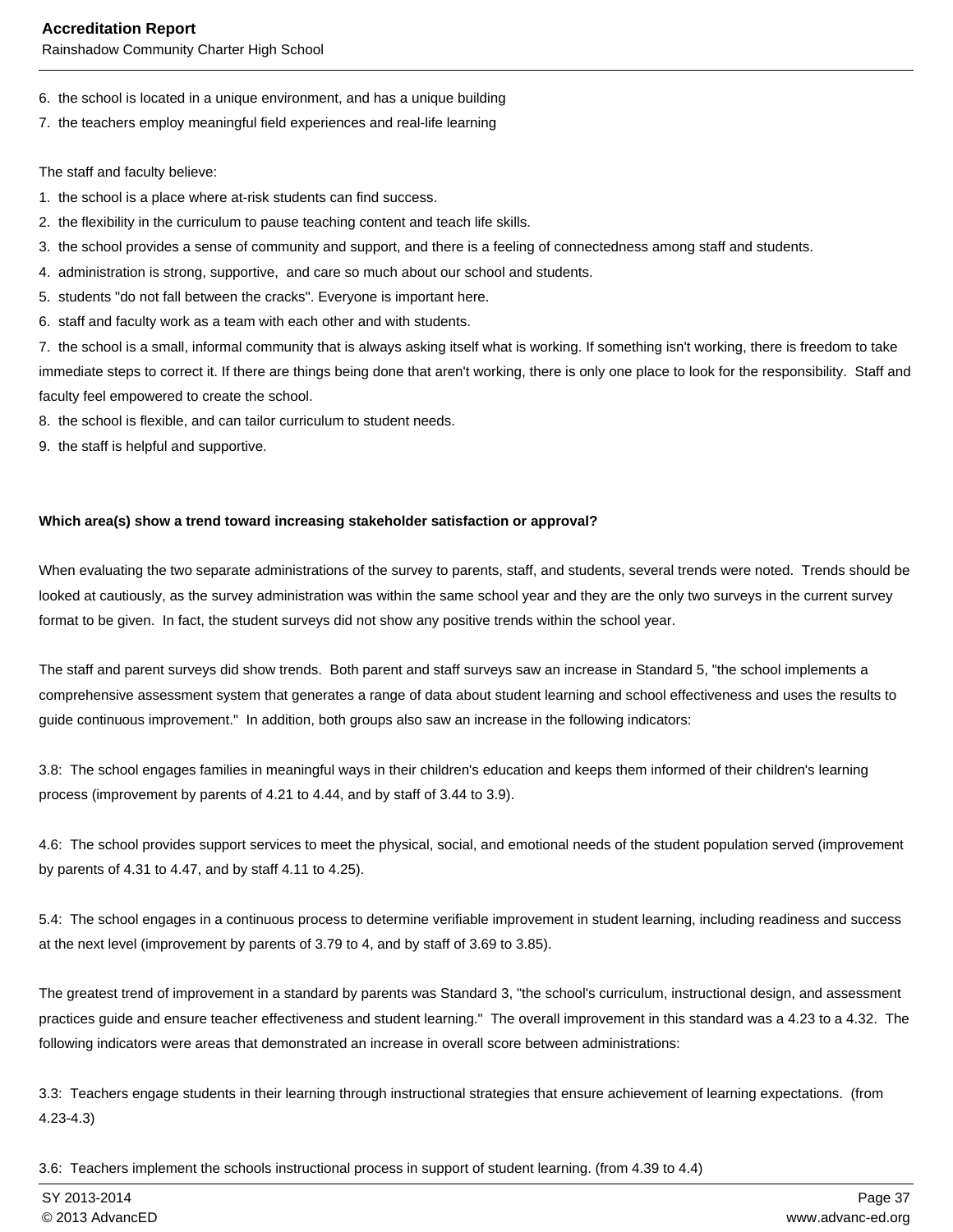3.9: The school has a formal structure whereby each student is well known by at least one adult advocate in the school who supports that student's educational experience. (from 4.43 to 4.48)

3.10: Grading and reporting are based on clearly defined criterial that represent the attainment of content knowledge and skills and are consistent across grade levels and courses. (from 4.11 to 4.34)

3.12: The school provides and coordinates learning support services to meet the unique learning needs of students. (from 4 to 4.2)

Parents also demonstrated an improved score in Indicator 4.3, "the school maintains facilities, services and equipment to provide a safe, clean and healthy environment for all students and staff" which increased from 4.29 to 4.4.

#### **Which of the above reported findings are consistent with findings from other stakeholder feedback sources?**

A group of 25 post graduates from Rainshadow completed a survey about their experiences at Rainshadow. The individuals surveyed represented a cross section of the last 11 years of Rainshadow's existence. For Standard 1, 72% believed they had a voice in school decision making.

The following indicators were outlined as areas of notable achievement:

Indicator 3.9: The school has a formal structure whereby each student is well known by at least one adult advocate in the school who supports that student's educational experience.

Indicator 4.1: Qualified professional and support staff are sufficient in number to fulfill their roles and responsibilities necessary to support the school's purpose, direction, and the educational program.

- + 88% of former students felt that they had teachers with caring attitudes.
- + 96% of former students felt that they had teachers who were responsive to student needs.
- + 84% of former students surveyed felt that they had a voice and became more in charge of their learning.
- + This is in comparison to 70% of current students who felt that the school had a system for teachers to know them.

Indicator 1.3: The school's leadership implements a continuous improvement process that provides clear direction for improving conditions that support learning.

- + 68% of students felt that Rainshadow prepared them for life after high school.
- + 84% felt that the classwork was meaningful.
- + 80% felt that thinking skills such as decision making and problem solving were regularly taught.
- + 84% of former students felt that the school prepared them to be creative.

Increasing trends include: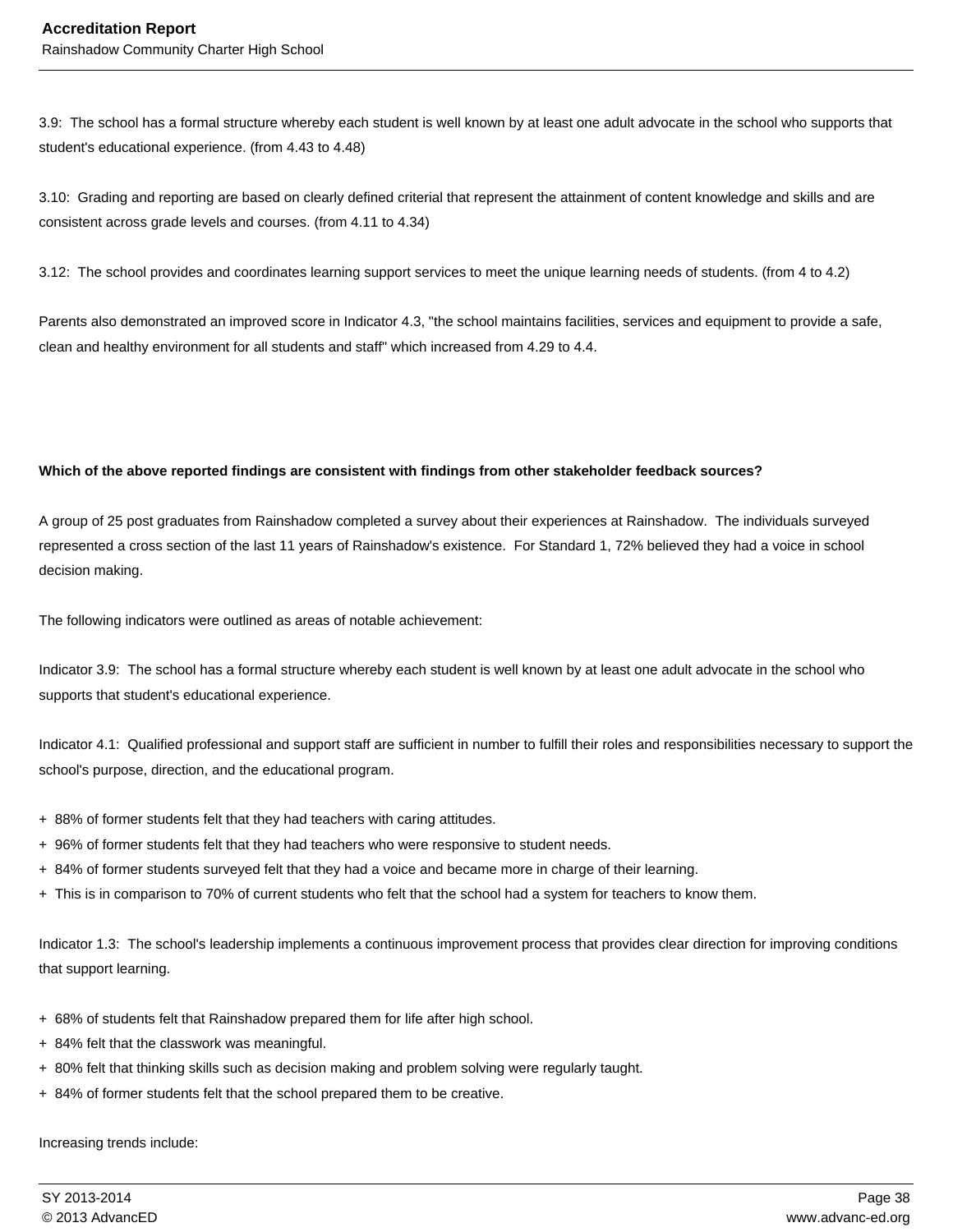#### **Accreditation Report**

Rainshadow Community Charter High School

3.8: The school engages families in meaningful ways in their children's education and keeps them informed of their children's learning process (improvement by parents of 4.21 to 4.44, and by staff of 3.44 to 3.9).

+ In the past, former students note that 44% of them had parents involved in their schooling.

+ 55% of current students feel that the school provides them with opportunities for parental involvement.

4.6: The school provides support services to meet the physical, social, and emotional needs of the student population served (improvement by parents of 4.31 to 4.47, and by staff 4.11 to 4.25).

+ Former graduates felt that student needs were met by the responsiveness of teachers 96% of the time.

5.4: The school engages in a continuous process to determine verifiable improvement in student learning, including readiness and success at the next level (improvement by parents of 3.79 to 4, and by staff of 3.69 to 3.85).

+ 68% of former graduates felt Rainshadow prepared them for life after high school, and the ability to make choices about life after high school.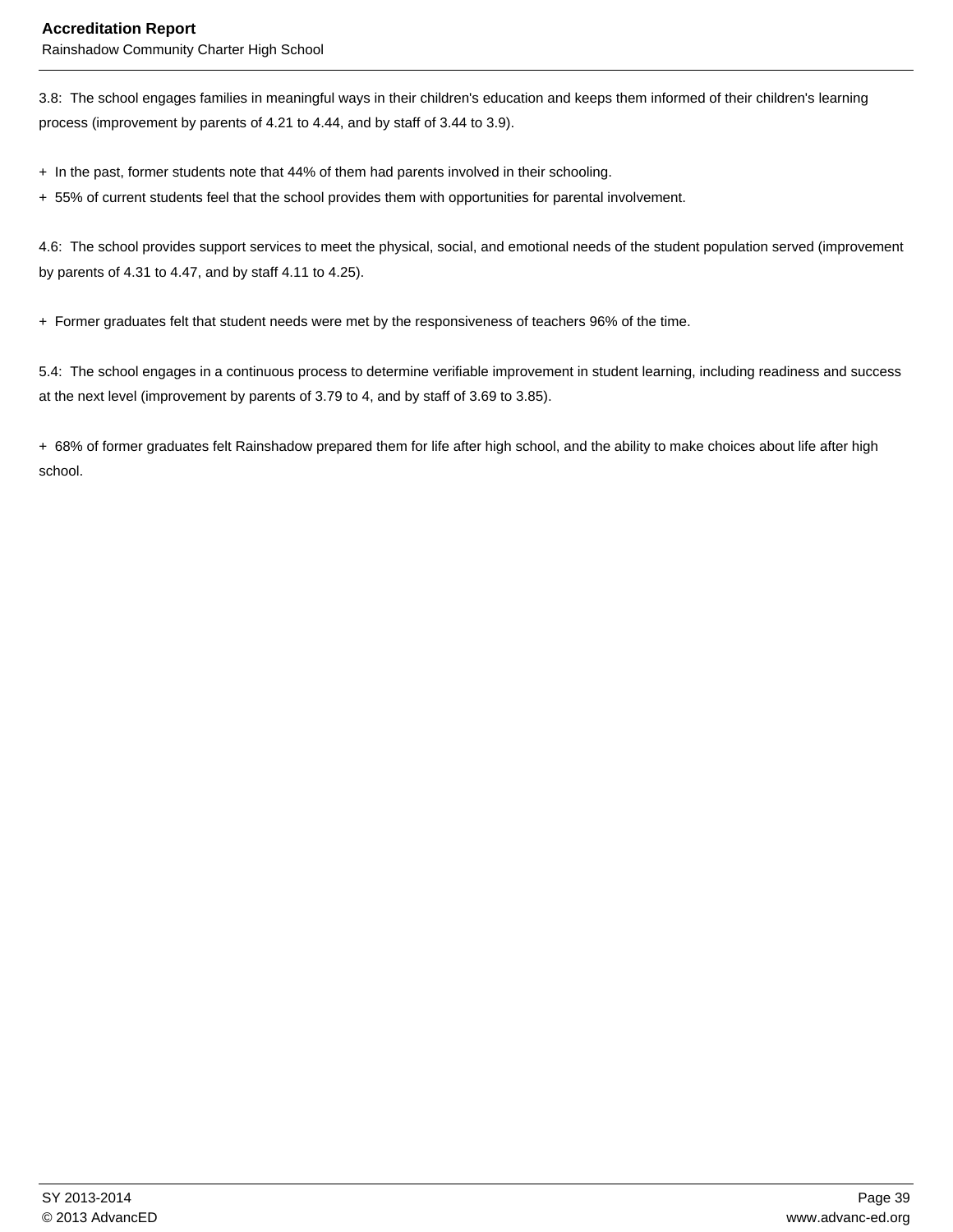## **Areas in Need of Improvement**

#### **Which area(s) indicate the overall lowest level of satisfaction or approval?**

The areas with the lowest level of satisfaction, as represented by "indicator" in the self assessment diagnostic, include indicators 1.3, 3.2, 3.4, 3.6, 3.7, 3.11, 5.2, 5.3, and 5.4. Each of these indicators carried an overall score of 2. The lowest level of satisfaction as represented by "standard" in the self assessment diagnostic was Standard 5, with an overall score of 2.4. Standard 5 describes how the school implements a comprehensive assessment system that generates a range of data about student learning and school effectiveness and uses the results to guide continuous improvement. This assessment was confirmed by all stakeholder groups, with students also concerned about Standard 2 whereby the school operates under governance and leadership that promote and support student performance and school effectiveness.

Evaluating the indicators by individual group revealed the following:

1. Students scored indicator 2.4 lowest (3.26). This indicator states, "Leadership and staff foster a culture consistent with the school's purpose and direction."

2. Parents scored indicator 5.4 the lowest (4). This indicator states, "The school engages in a continuous process to determine verifiable improvement in student learning, including readiness and success at the next level."

3. Staff and faculty scored indicator 5.2 the lowest (3.4). This indicator states, "Professional and support staff continuously collect, analyze and apply learning from a range of data sources, including comparison and trend data about student learning, instruction, program evaluation, and organizational conditions."

The areas with the lowest satisfaction were evaluated among all stakeholder groups, and specific areas that appeared as the lowest score for all groups were seen to be concerning. These scores were lower scores for each of the stakeholder groups, but not necessarily the lowest scores.

3.8: The school engages families in meaningful ways in their children's education and keeps them informed of their children's learning progress.

3.12: The school provides and coordinates learning support services to meet the unique needs of students.

Between the four stakeholder groups (including post graduates who shared information through an alternative survey), the stakeholders who were most represented and least satisfied were the students. It is important to note that the survey at the start of the year demonstrated much higher student scores than at the mid-year. There is good reason for this change; two of the five core teachers were out for extended periods of time with two additional key members of the community out for a couple of weeks. The climate at Rainshadow suffered during this time period, and this was reflected in the student surveys most.

Students felt that:

- they were unhappy that some students and behaviors were impeding the learning of the others, and that teachers didn't really do enough SY 2013-2014 Page 40 © 2013 AdvancED www.advanc-ed.org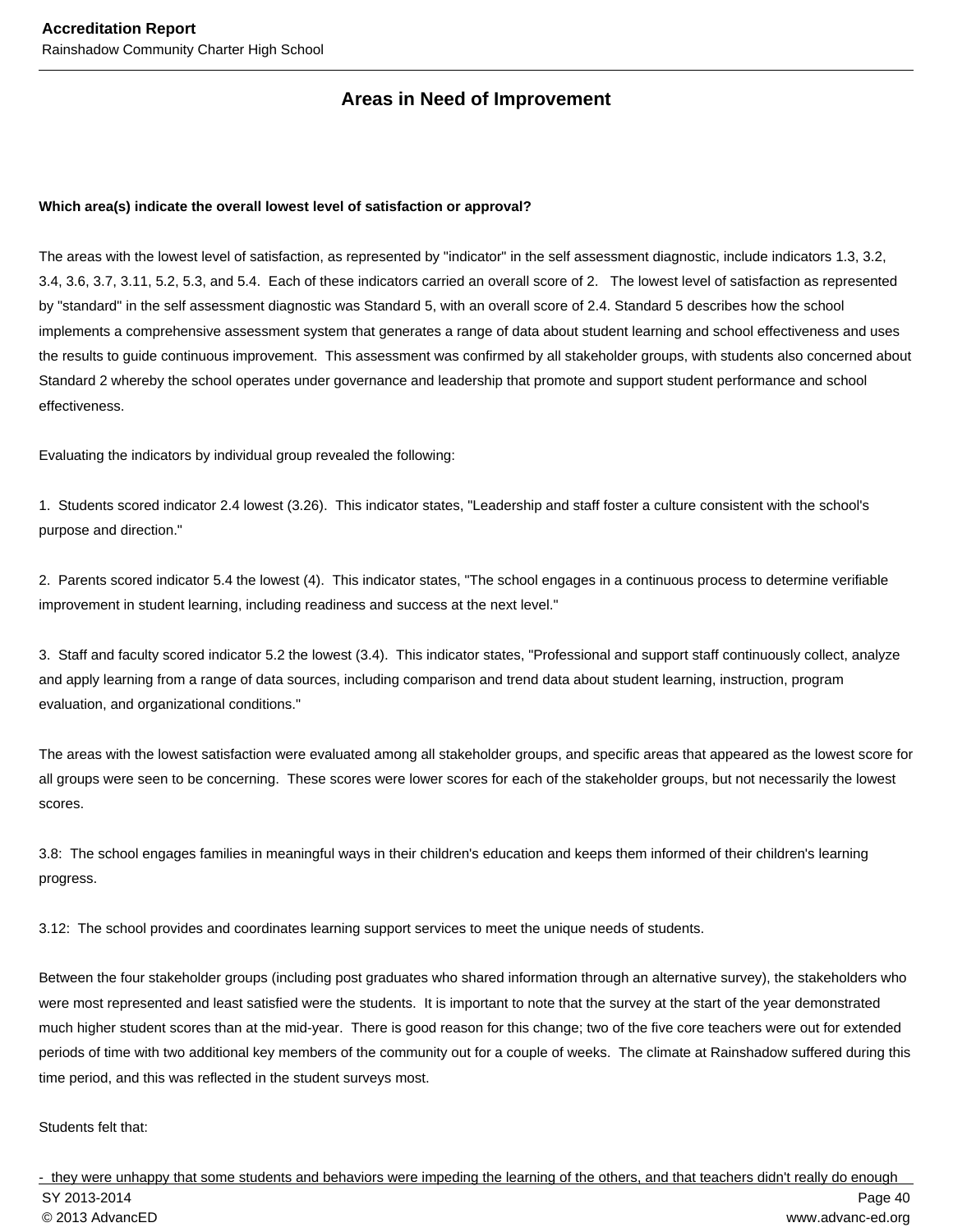Rainshadow Community Charter High School

#### regarding the behaviors

- some felt that students on the whole were disrespectful of teachers, which they didn't like.
- some felt that the assignments were inappropriate to their learning style (i.e. just doing packets, or having too much work)
- some were unhappy with the personalities of certain teachers and administration
- some would like to see more extracurricular opportunities, like sports.
- a few students felt that the classes were too easy for them.

#### Parents felt:

- the unique school events open to the community and to parents are not advertised enough to build parent and community participation, and more advertising should be done to bring additional students to the school.

- the school would benefit by having greater diversity
- behaviors in the classroom of some students make it difficult for other students to learn.
- additional resources and a larger budget would improve the overall education and climate within the school.

#### Staff felt:

- the building has physical limitations, and a bell system would help the consistency and flow between classrooms

- as a small, independent charter school, resources are often limited, and all staff work much harder than they are rewarded for.
- there is not a consistent means of assessment, and cadres are filled with different students each semester making it hard to move forward

in a subject. Students come into classes at different points, often without the proper knowledge for the course.

- having to back track all the time and repeat material over and over makes some students stagnate.
- there is financial instability and the lack of staff and other resources that would shore up not only the school, but ultimately provide a stronger educational experience for students.

- with the current student population, an ideal student teacher ratio would be 15:1, and this would decrease crowding in the classrooms.

#### **Which area(s) show a trend toward decreasing stakeholder satisfaction or approval?**

The standard that all stakeholders scored less from the first survey administration to the second was Standard 2. For students, there was a decrease of .8. For parents, it was a decrease of .22. For staff and faculty, there was a decrease of .21. Standard 2 describes how "the school operates under governance and leadership that promote and support student performance and school effectiveness." Again, trends should be evaluated cautiously as the current survey has been administered twice within the same school year.

In addition, all stakeholder groups saw a decrease in the following indicators:

1.3: The school's leadership implements a continuous improvement process that provides clear direction for improving conditions that support student learning (decrease by parents from 4.5 to 4.3, by staff from 4.25 to 4.4, and by students from 4.49 to 3.77).

2.4: Leadership and staff foster a culture consistent with the school's purpose and direction (decrease by parents from 4.39 to 4.28, by staff from 4.59 to 4.4, and by students from 3.99 to 3.26).

2.5: Leadership engages stakeholders effectively in support of the school's purpose and direction (decrease by parents from 4.5 to 4.08 and by staff from 4.38 to 3.7).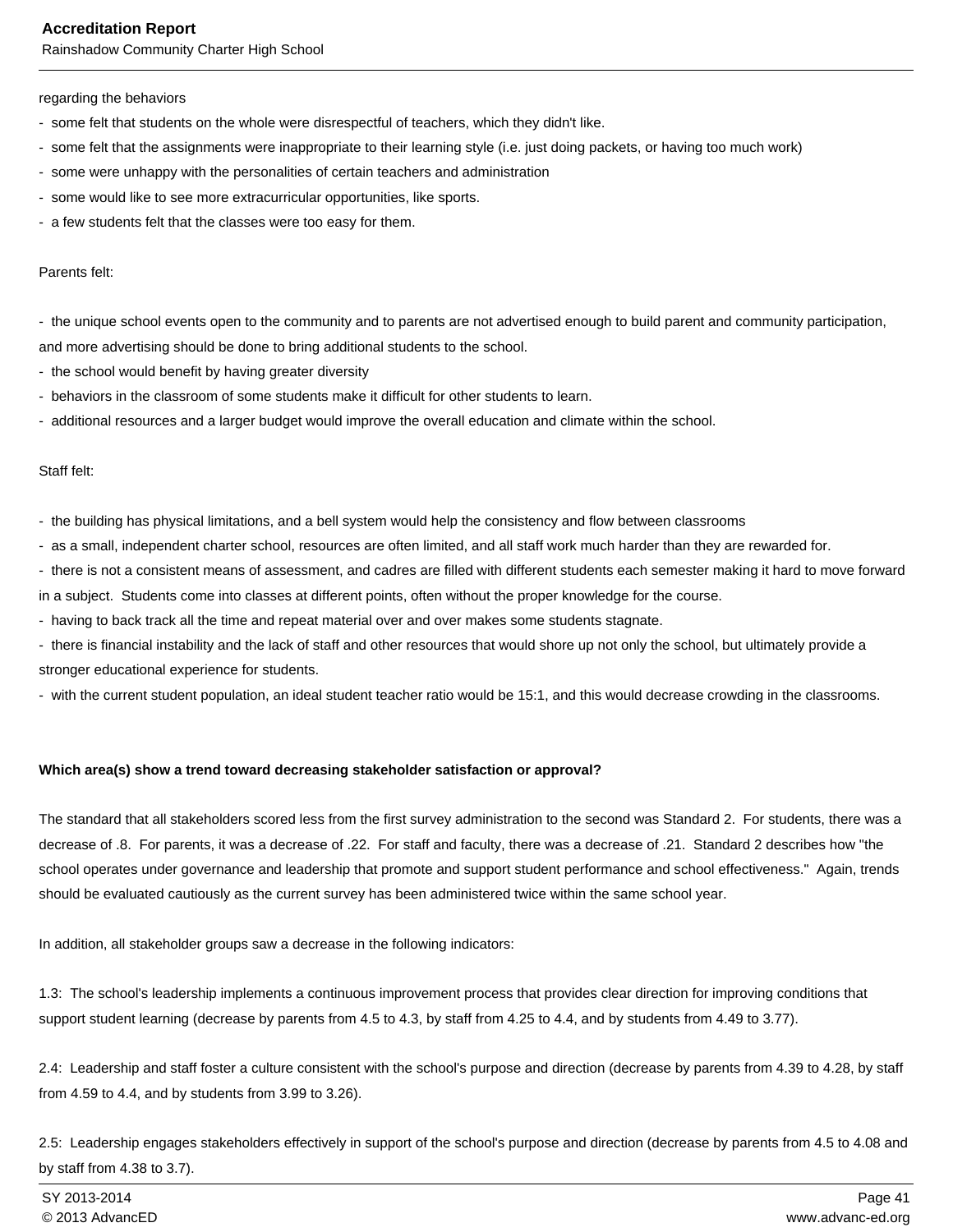3.5: Teacher's participate in collaborative learning communities to improve instruction and student learning (decrease by parents from 4.43 to 4.3 and by staff 3.88 to 3.6).

Overall, the students showed a trend toward decreasing satisfaction across all indicators. The standard that had the biggest decrease was Standard 2 with a .8 decrease, while Standards 1 and 5 each had approximately a .75 decrease. Parents also saw a decreasing trend for Standard 1 from 4.53 to 4.3. Staff also saw a decreasing trend from 4.42 to 4.31.

#### **What are the implications for these stakeholder perceptions?**

The implications for these stakeholder perceptions are that the leadership must be more adept at reaching more stakeholders in a positive manner; one which supports and promotes the schools purpose and enhances the overall school culture. Stakeholders share the same concerns: that behaviors and classroom management can get in the way of more rigorous learning, that the school must improve its ability to prepare students for life after high school, and that the school must improve its school climate.

With this in mind, it is clear that a more responsive system must be put into place to deal with problematic behaviors, and this system will be informed by professional development for teachers. The school climate begins with administration, and a positive and hopeful culture must be promoted by administration. The school needs to spend some time sharing the legacy of the school to new students by bringing alumni back to serve as positive role models, creating a hallway that is dedicated to graduates of the school and school successes, and adorning the school with positive messages such as the mission of the school and "Trust, Equality, Success, Maturity leads to Success." Students must establish the positive elements of Rainshadow as the culture they identify with, rather than the negative. Teachers must facilitate this positive energy, and this sense of history, in their own dealings with students. Successes must be celebrated through school forums on a more regular basis, and teachers must work to present to students as a more unified front.

Staff see that the way to improve the current school is to:

- Improve communication and make it more frequent regarding student issues, meetings, and other things that affect students, staff and families.

- A more formal or systematic approach to mentoring students.

- Improving the financial stability of the school to potentially hiring another support staff or teacher and purchase the building.
- Formalizing procedures and providing more accountability and supervision of teachers and staff.
- Knowing individual student ability levels prior to placing students into a class.

- Continue to hold to professional ethics and sense of personal responsibility so the school can continue to grow and improve the system of education.

- Improve day to day operations by getting a bell system in place.

Parents see the way to improve the school is to:

- Gain more community support, and increase resources through grants.
- The school should improve its policies to work with disruptive students so that these students do not disrupt the learning of others.
- Improve the recognition of Rainshadow within the community to get more support for events and fundraising.

Students see the way to improve the school is to: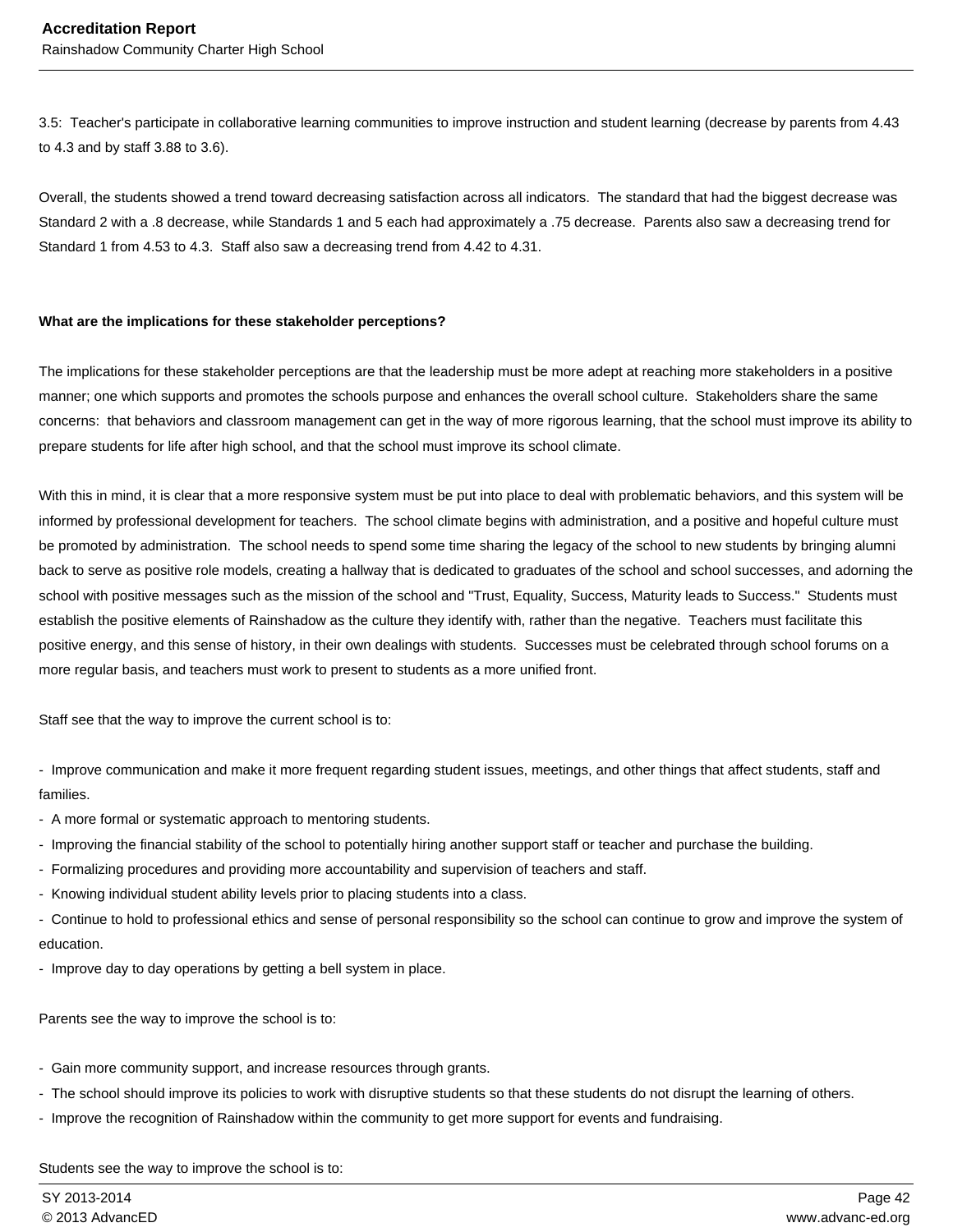- for teachers to improve some of their teaching methods and to find ways to engage students who are more advanced in their learning.
- administration could get to know students better
- the school could provide more extracurricular activities.
- all support staff should continue to try and help more students
- more student voice in school-wide decision making would create a climate of more motivation
- a greater focus needs to be placed on after high school plans
- technology should be improved
- improve teaching methods so that teachers are more effective in working with problematic students, allowing for better learning.
- improve discipline and have higher learning expectations.
- there should be more hands-on learning experiences.

The stakeholder perceptions point to some key concerns with regard to student behavior impacting classes, academic rigor being effected, communication with stakeholders needs to be improved, the ability of all stakeholders to have a voice should be celebrated and encouraged, and the overall climate of the school would be improved with greater access to resources and funding.

#### **Which of the above reported findings are consistent with findings from other stakeholder feedback sources?**

The only outside stakeholder feedback source was a post graduate survey which did highlight that there were gaps in the ability of Rainshadow to prepare students for life after high school. 68% of the 25 students surveyed felt Rainshadow did adequately prepare them. However, the post grads note that the school would benefit by providing more career education opportunities within the community. 44% of the post graduates surveyed went on from high school to work full time, while 46% went on to some sort of training in a 2 to 4 year college, or a vocational school. 64% of post graduates felt that Rainshadow prepared them for their next life experiences.

As Rainshadow has often had students who were not on track to graduate, the focus has always been to get them to graduation first. It is clear, however, that a greater focus on the world beyond graduation would encourage students to aim beyond and have higher expectations.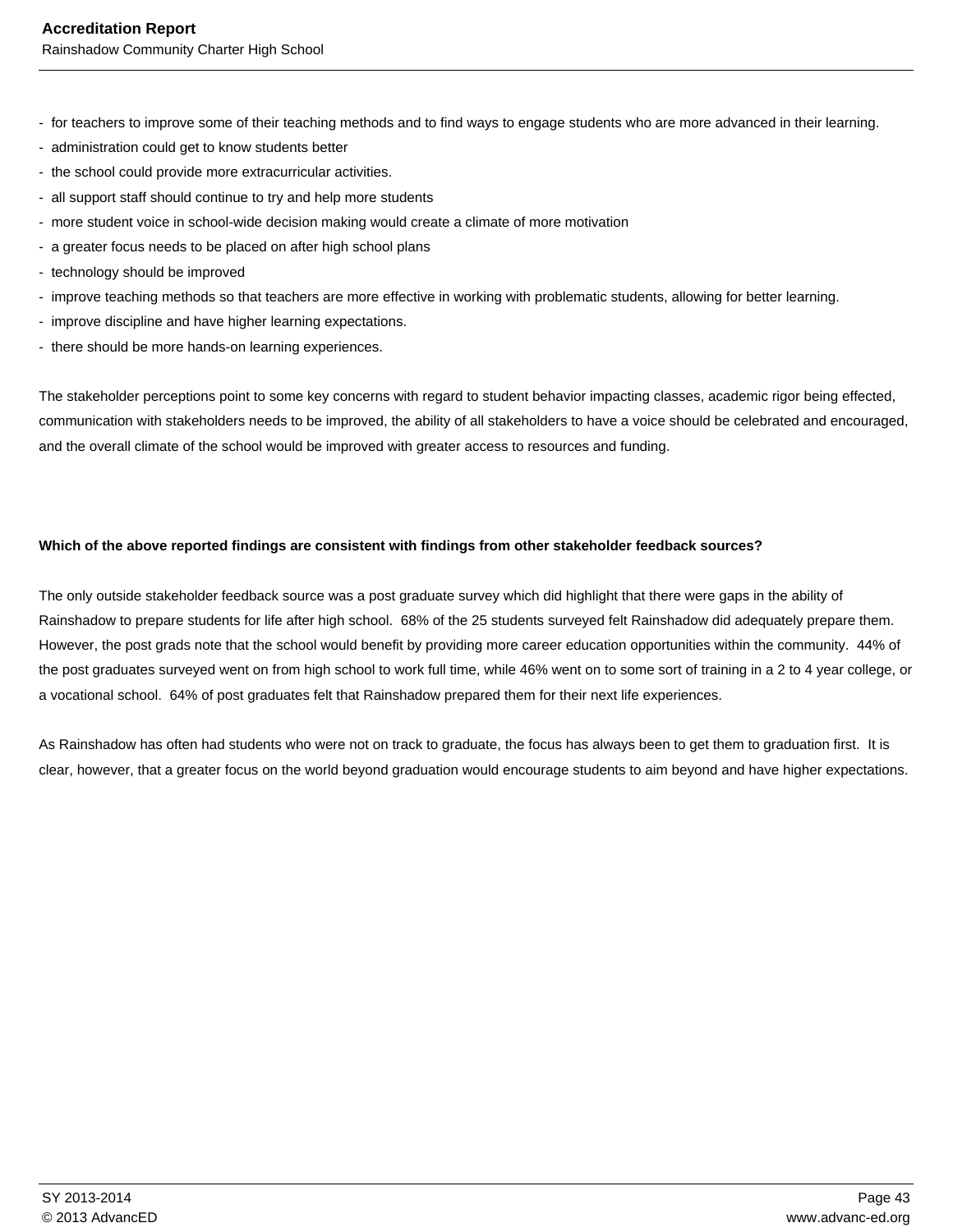## **Report Summary**



### **Scores By Section**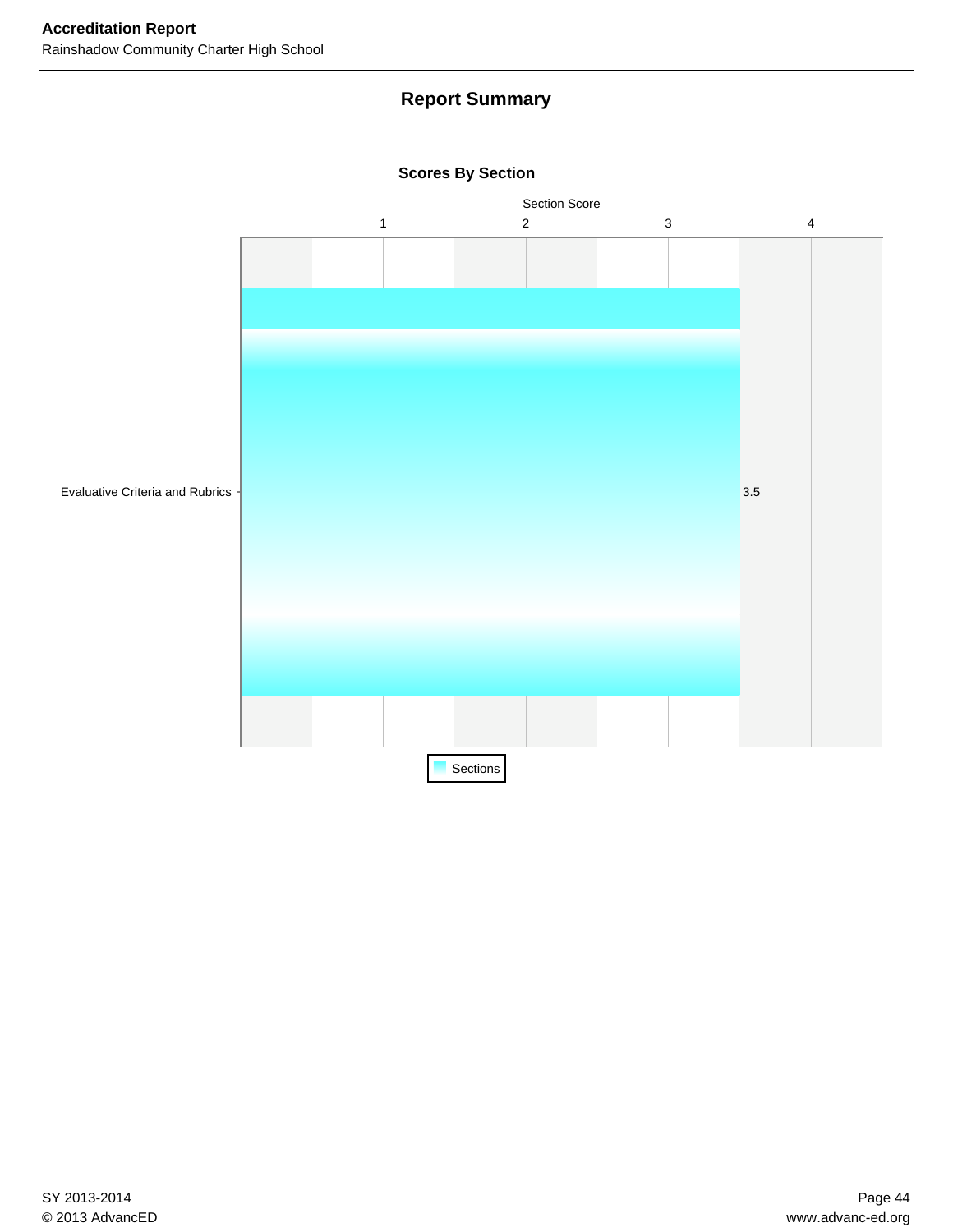# **Student Performance Diagnostic**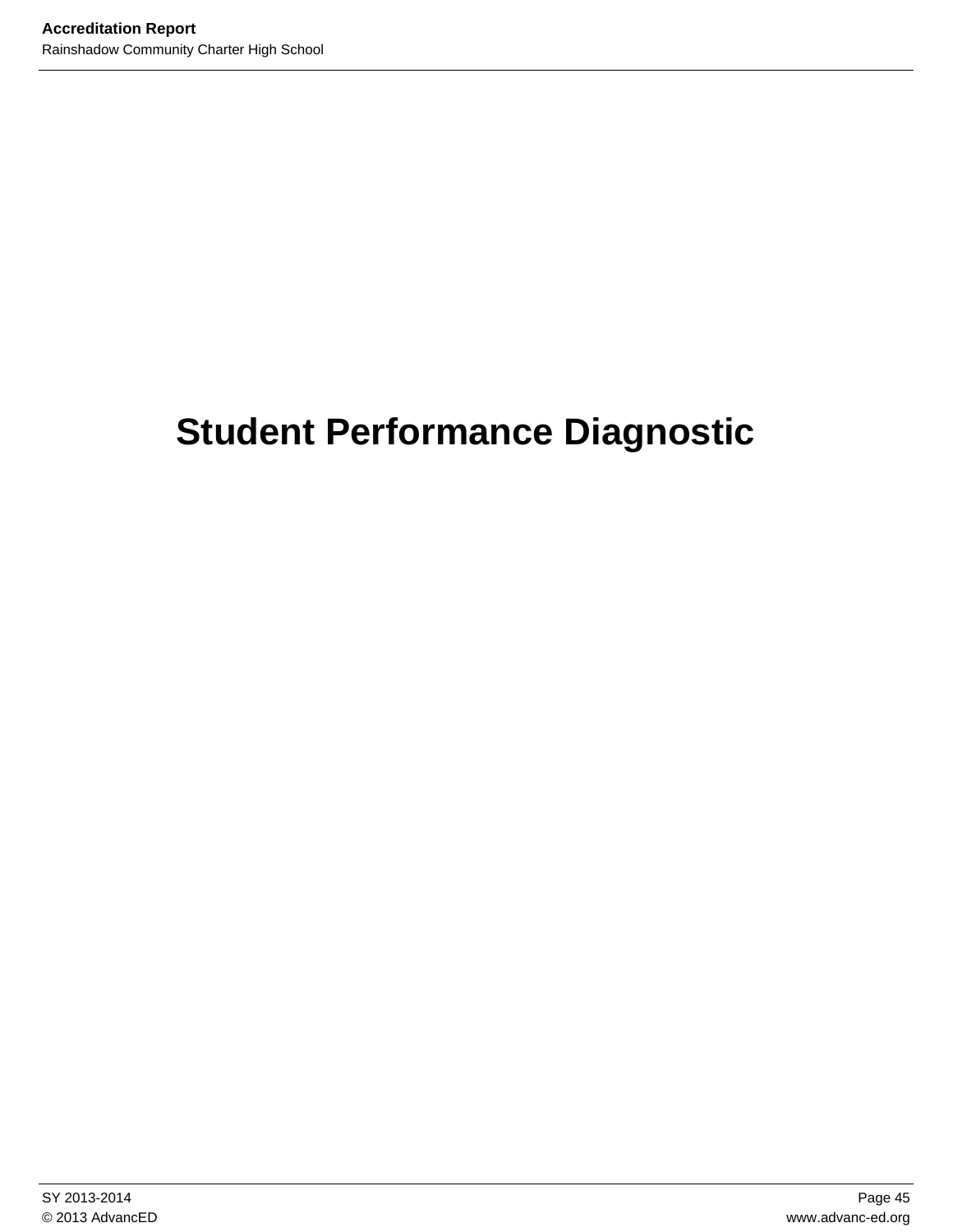## **Introduction**

The Student Performance Diagnostic provides an institution with a process to report summative student assessments. This diagnostic is significant to the accreditation and continuous improvement process as it serves as a resource for schools to view content area assessment results required by the state, district, or other entities, determine the quality and reliability of the given assessments, and show the alignment of the assessments to the school's curriculum. The performance level computed at the completion of the diagnostic is used by the external review team as a comprehensive report to understand fully the institution's assessment program; the diagnostic should be used in the same manner by the institution as it engages in improvement planning.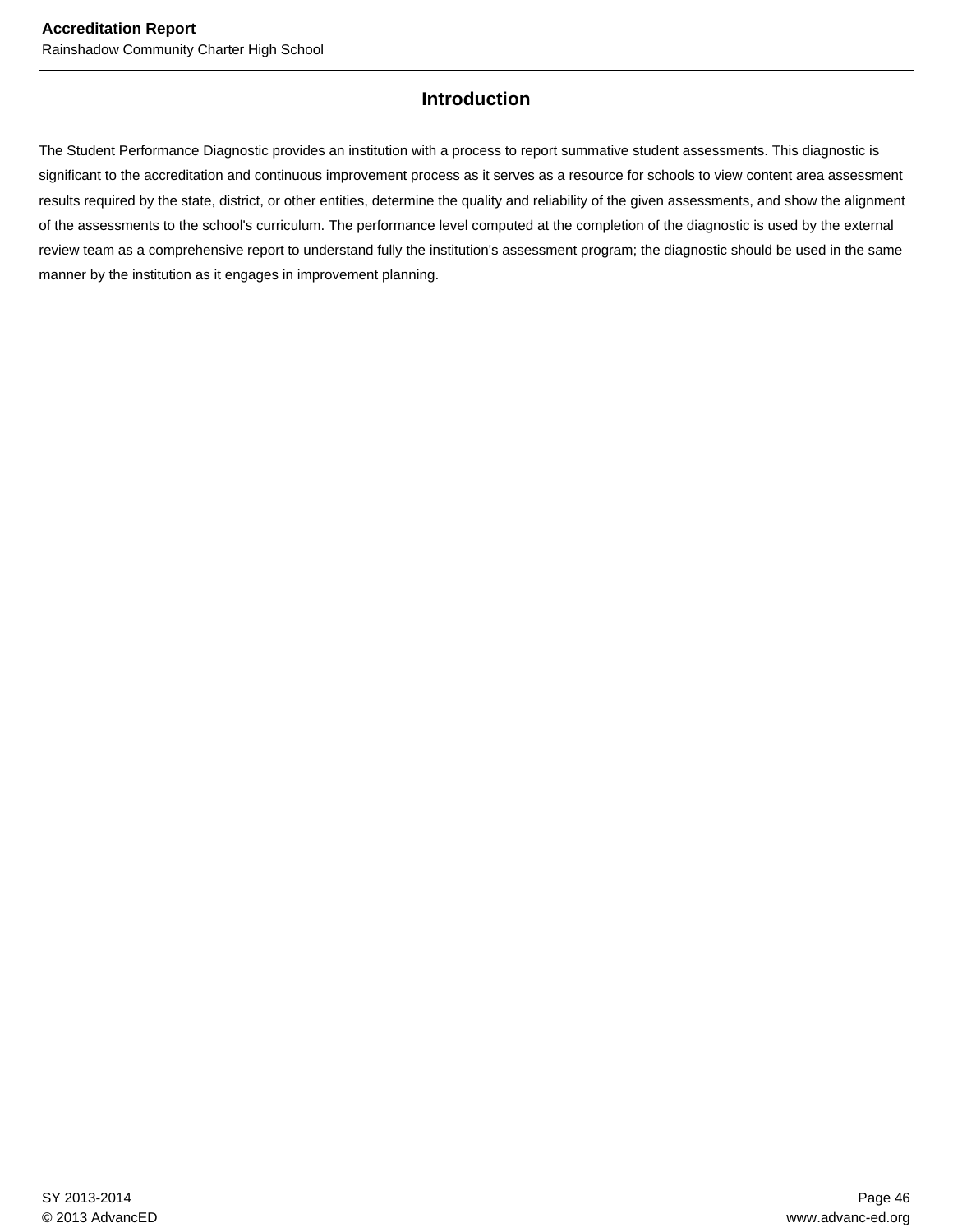## **Student Performance Data**

| ∣Label | Assurance                                                                           | <b>Response</b> | l Comment | l Attachment                                 |
|--------|-------------------------------------------------------------------------------------|-----------------|-----------|----------------------------------------------|
|        | Did you complete the Student Performance<br>Data document offline and upload below? | Yes             |           | Student<br>l Performance<br><b>Worksheet</b> |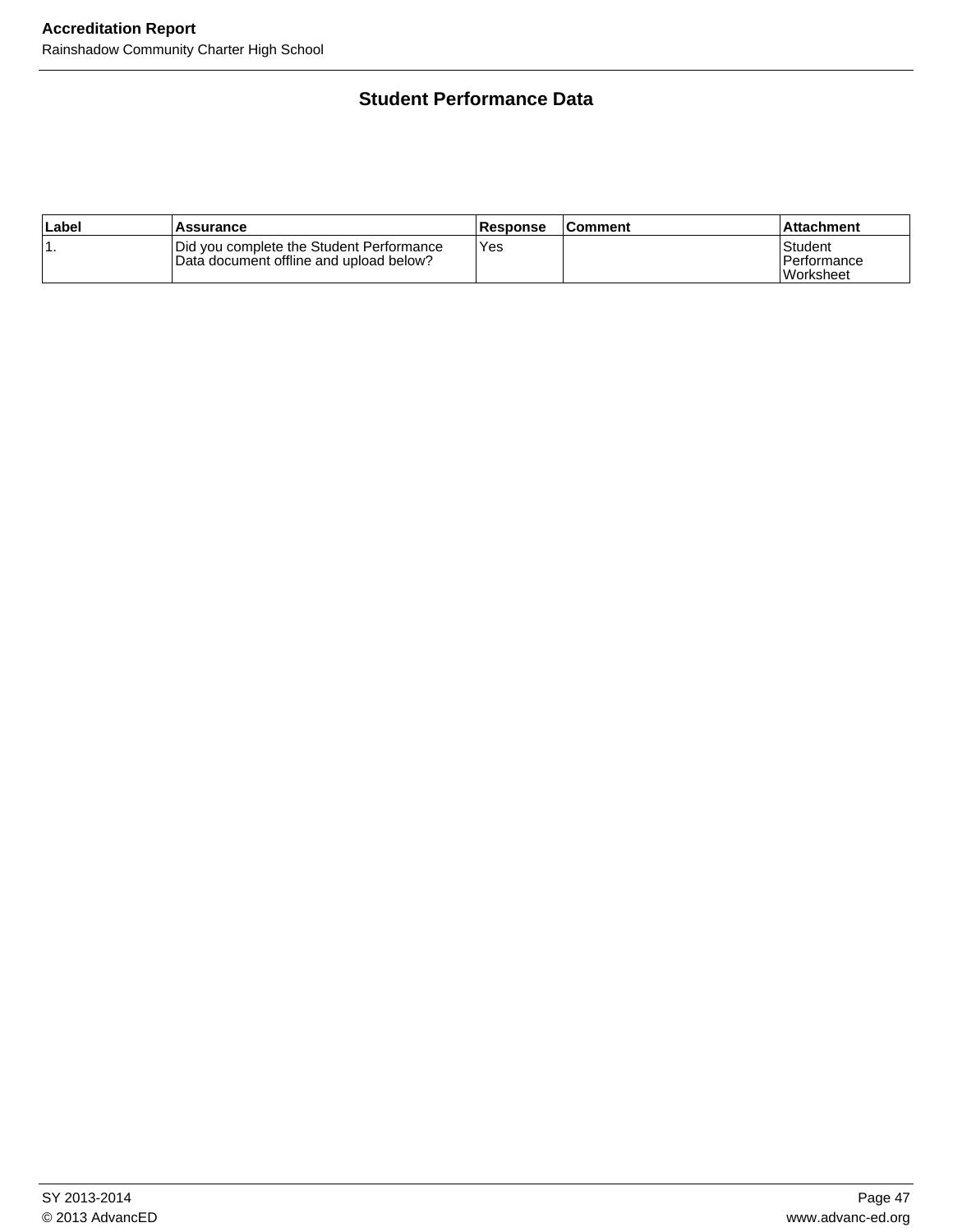## **Evaluative Criteria and Rubrics**

Overall Rating: 2.75

| <b>Statement or Question</b> | <b>Response</b>                                                                                                                                                                                                                                                                                                                                                                                                                                                                                                                         | Rating  |
|------------------------------|-----------------------------------------------------------------------------------------------------------------------------------------------------------------------------------------------------------------------------------------------------------------------------------------------------------------------------------------------------------------------------------------------------------------------------------------------------------------------------------------------------------------------------------------|---------|
| <b>Assessment Quality</b>    | The array of assessment devices used by the<br>institution to determine students' performances<br>is sufficiently aligned so that valid inferences<br>can be reached regarding students' status with<br>respect to the majority of those curricular aims<br>regarded as high-priority instructional targets.<br>The documentation provided in support of this<br>alignment is relatively persuasive. Most of the<br>assessments used are accompanied by<br>evidence demonstrating that they satisfy<br>accepted technical requirements. | Level 3 |

|    | <b>Statement or Question</b> | <b>Response</b>                                                                                                                                                                                                                                                                                                                                                                                                                                                                                                                                                                                                     | Rating |
|----|------------------------------|---------------------------------------------------------------------------------------------------------------------------------------------------------------------------------------------------------------------------------------------------------------------------------------------------------------------------------------------------------------------------------------------------------------------------------------------------------------------------------------------------------------------------------------------------------------------------------------------------------------------|--------|
| 2. | <b>Test Administration</b>   | Most of the assessments used by the institution Level 3<br>to determine students' performances have been<br>administered with reasonable fidelity to the<br>administrative procedures appropriate for each<br>assessment. In most instances, the students to<br>whom these assessments were administered<br>are essentially representative of the students<br>served by the institution. Appropriate<br>accommodations have been provided for most<br>assessments so that valid inferences can be<br>made about most students' status with respect<br>to most of the institution's targeted curricular<br>outcomes. |        |

|     | <b>Statement or Question</b> | Response                                                                                                                                                                                                                                                                                                                                                                      | Rating  |
|-----|------------------------------|-------------------------------------------------------------------------------------------------------------------------------------------------------------------------------------------------------------------------------------------------------------------------------------------------------------------------------------------------------------------------------|---------|
| 13. | Quality of Learning          | Evidence of student learning promoted by the<br> institution is acceptably analyzed and presented<br>with reasonable clarity. In comparison to<br>linstitutions functioning in a similar educational<br>context, students' status, improvement, and/or<br>growth evidence indicates that the level of<br>student learning is at or above what would<br>otherwise be expected. | Level 3 |

|    | <b>Statement or Question</b> | <b>Response</b>                                                                                                                                                     | ∣Ratinɑ |
|----|------------------------------|---------------------------------------------------------------------------------------------------------------------------------------------------------------------|---------|
| 4. | Equity of Learning           | Evidence of student learning indicates<br>achievement gaps exist among subpopulations<br>of students, and these achievement gaps<br>I demonstrate a modest decline. | Level 2 |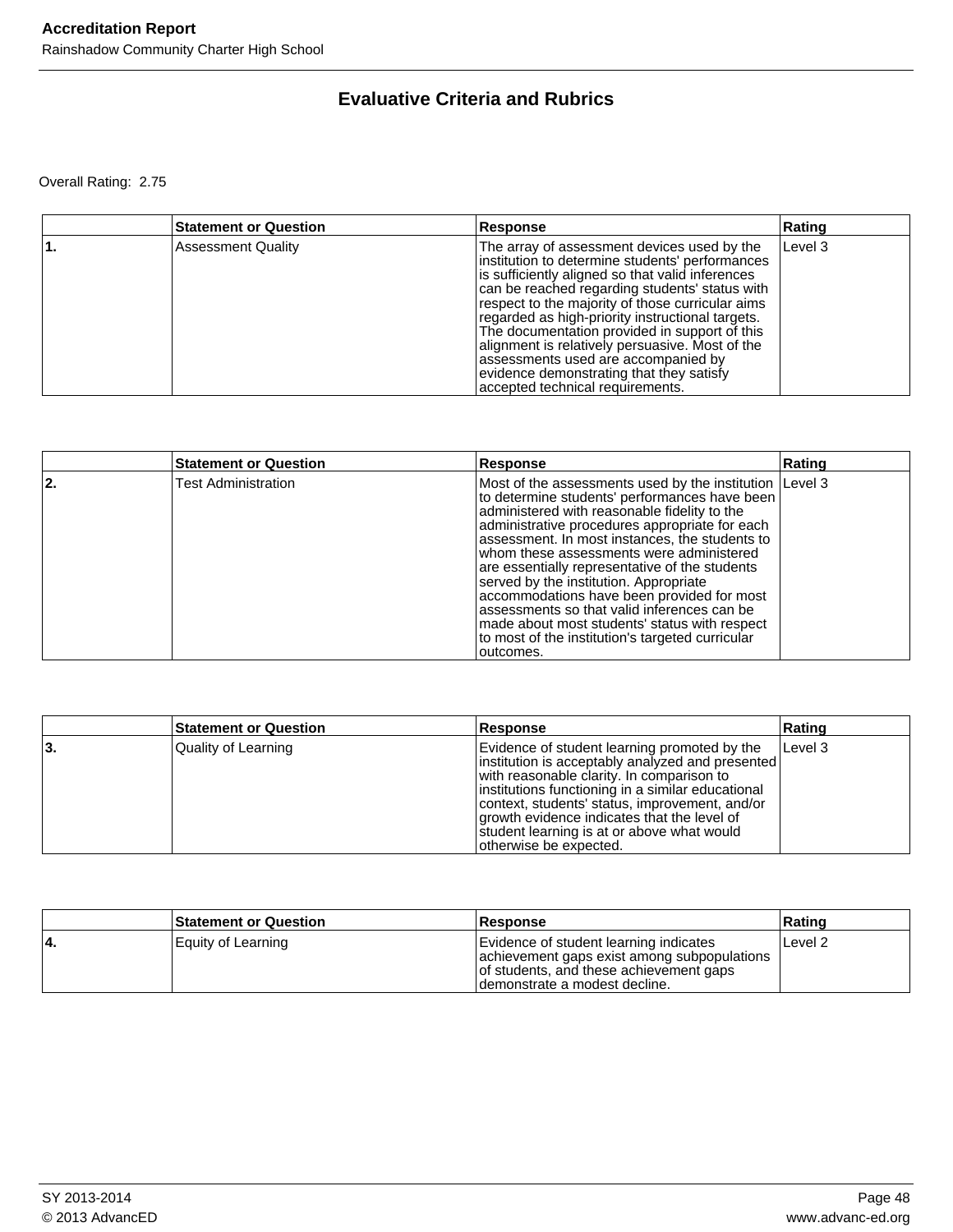## **Areas of Notable Achievement**

#### **Which area(s) are above the expected levels of performance?**

For the juniors and seniors as a group, there was an improved percentage in scores for all areas of the high school proficiency exam. This does not mean that more students met or exceeded the standards, but that on the whole more individuals improved from category to category. On average, there was about an 11% shift from category to category.

In addition, on benchmarking, there was improvement in the number of students reading at the 90th percentile or above on curriculum based measures. Approximately 30% of students were reading above the 90th percentile, which was an increase of 2% over the previous year. 13% of students completed the mathematics benchmark scoring at the 90th percentile or above, while 25% scored at the 75th percentile or above.

Within the Hispanic population, there has been an increase in pass rates for both the math and science proficiencies.

#### **Describe the area(s) that show a positive trend in performance.**

The mathematics high school proficiency exam percentage proficient has shown the most positive trend over the past five years, starting at a percentage of 40% is 2009-2010 and increasing to 45.9% in 2012-2013. The population included in this data is the junior class, which is the same class that is used to determine Annual Yearly Progress.

A smaller sampling of data that compared scores from 2012 and 2013 showed an improvement of scores across all areas of the proficiency examination. This improvement did not necessarily demonstrate meeting or exceeding standards, but does show a general improvement of scores from test administration to test administration for juniors and seniors.

#### **Which area(s) indicate the overall highest performance?**

Performance on the reading HSPE indicates the overall highest proficient percentage for junior and senior performance. Reading has typically been the strongest assessment in terms of student performance. The total proficient for 2013 was 60%, while the total proficient in 2012 was 52%.

For the juniors as an isolated subgroup, the best overall performance in 2012-2013 was the writing proficiency in which approximately 65% met standards. 59% of juniors were proficient in reading. In years past, reading and writing have been very high for Rainshadow. A higher cut score, and different class dynamics, have contributed to changes within the performance.

In the school as a whole, 60% of students are reading above the 50th percentile compared to high school seniors across the country. Approximately 55% of students are performing on mathematics concepts and applications above the 50th percentile compared to other high school students across the country.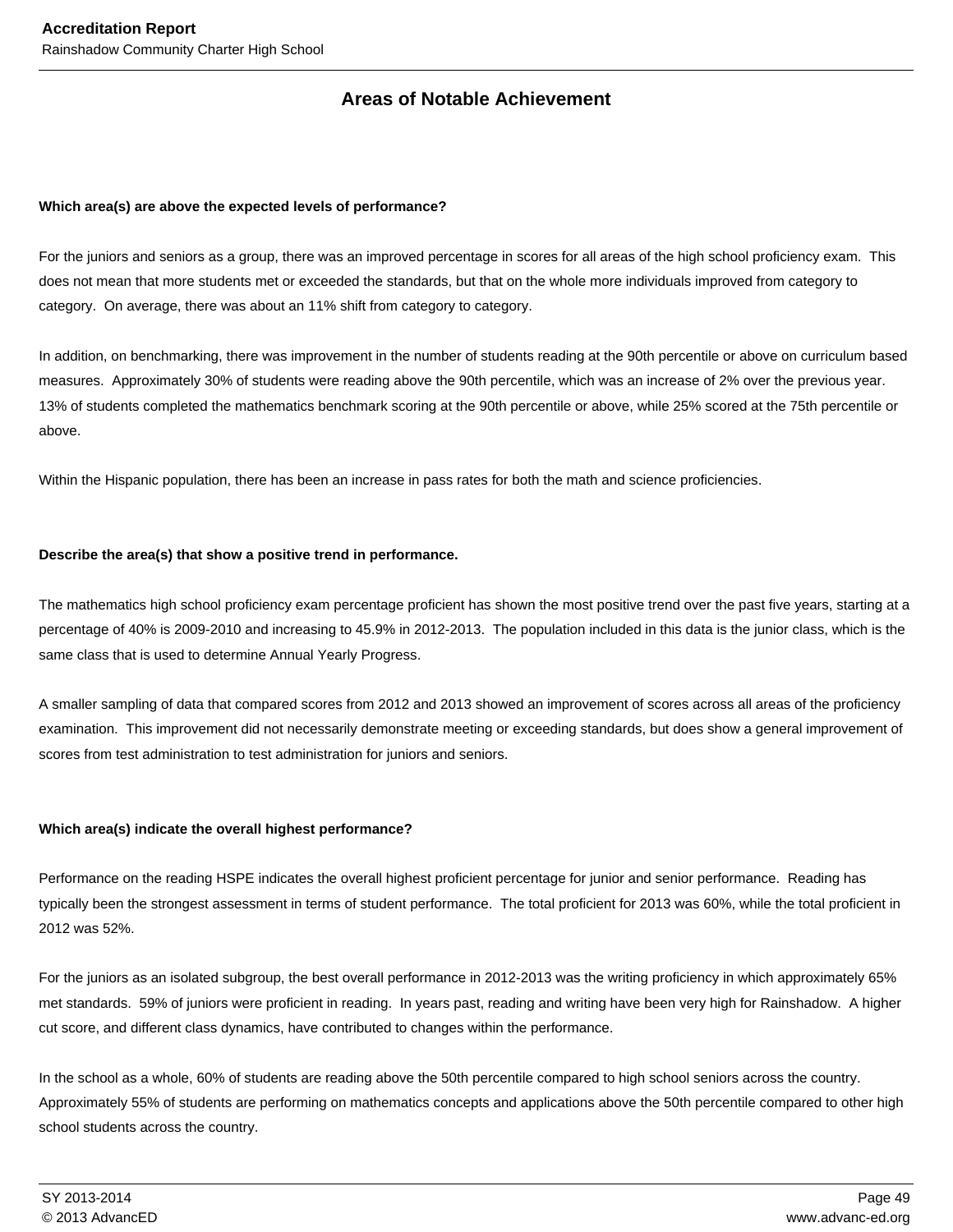#### **Which subgroup(s) show a trend toward increasing performance?**

Between the 2012 and 2013 school years, math and science proficiency pass percentage has increased by 2-3% for juniors and seniors combined. In comparing performance for students who are identified as English Language Learners, and are currently receiving services or have in the past, improvement has been noted on the science proficiency. Of these juniors and seniors, there was an increase in pass percentage from 34% to 47%. The percentage of Hispanic students has increased over the course of the last five years from 24% to about 36%. Between 2012 and 2013, there was a significant decrease in the total number students in the special populations: free and reduced lunch (FRL), special education, and English Language Learners(ELL). It is important to note that the FRL data collected is based upon previous school enrollments as Rainshadow does not collect that particular data.

There was an increase in pass percentage on the writing proficiency for caucasian students as a junior and senior group from 59% to 62%.

It is difficult to note trends between all subgroups because of the size of the school. The subgroup breakdown can sometimes be only one student. As such, the two groups where trends can most be seen are within the caucasian and Hispanic groups. In addition, the special population groups can also be evaluated.

#### **Between which subgroups is the achievement gap closing?**

In a comparison of ethnic groups, and special populations, pass percentage on proficiencies with the pass percentage of caucasian students, the following trends were noted between the 2012 and 2013 school years:

1. For performance on the math proficiency, the difference of passing percentage decreased between caucasian and the following subgroups: Hispanic, FRL, and special education (SPED). In 2012, the passing percentage difference between Hispanic and caucasian was 31%, and in 2013 it was 19% for a total change of 12%. In 2012, the passing percentage difference between FRL and caucasian was 17%, and in 2013 it was 13% for a total change of 4%. In 2012, the passing percentage difference between SPED and caucasian was 45%, and in 2013 it was 42% for a total change of 3%.

2. For performance on the reading proficiency, the difference of passing percentage decreased between caucasian and Hispanic, and caucasian and ELL. In 2012, the passing percentage difference between Hispanic and caucasian was 15%, and in 2013 it was 9% for a total change of 6%. In 2012, the passing percentage difference between ELL and caucasian was 18%, and in 2013 it was 3% for a total change of 15%.

3. For performance on the science proficiency, the difference of passing percentage decreased between caucasian and Hispanic, and caucasian and ELL. In 2012, the passing percentage difference between Hispanic and caucasian was 25%, and in 2013 it was 18% for a total change of 7%. In 2012, the passing percentage difference between ELL and caucasian was 28%, and in 2013 it was 12% for a total change of 16%.

Overall, the changes demonstrate that the school is improving the overall achievement of Hispanic students, and students who are currently identified or have been identified as ELL.

The school is also closing the achievement gap between Rainshadow students and all other students from the state and school district. In 2012-2013, the pass percentage of students at Rainshadow was 46% while the pass percentage for the state was 70% and for Washoe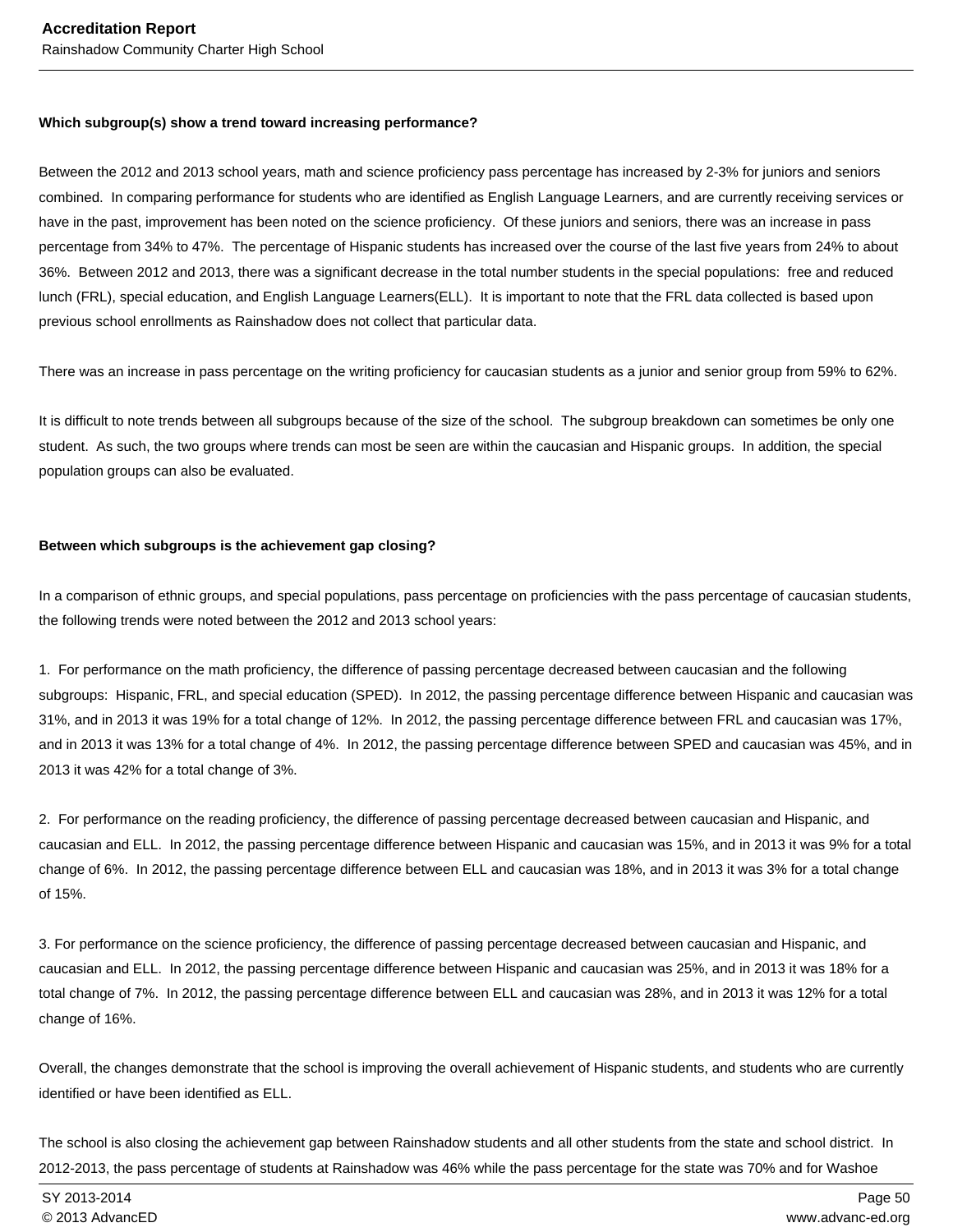#### **Accreditation Report**

Rainshadow Community Charter High School

County was 75.5%. This gap was 25-30%. In 2011-2012, the pass percentage at Rainshadow was 45% while the state was 72% and the district was 77.7%. The gap was 27-33%. This is a change of approximately 5%.

#### **Which of the above reported findings are consistent with findings from other data sources?**

Performance on the math concepts and applications benchmark demonstrated more students performing above the 50th percentile, as explained in question 1. While the curriculum based measure is not in alignment with the HSPE, it does highlight students who have difficulty in mathematics concepts. The school is able to intervene based on this information, and students are placed into mathematics interventions for extended periods of time.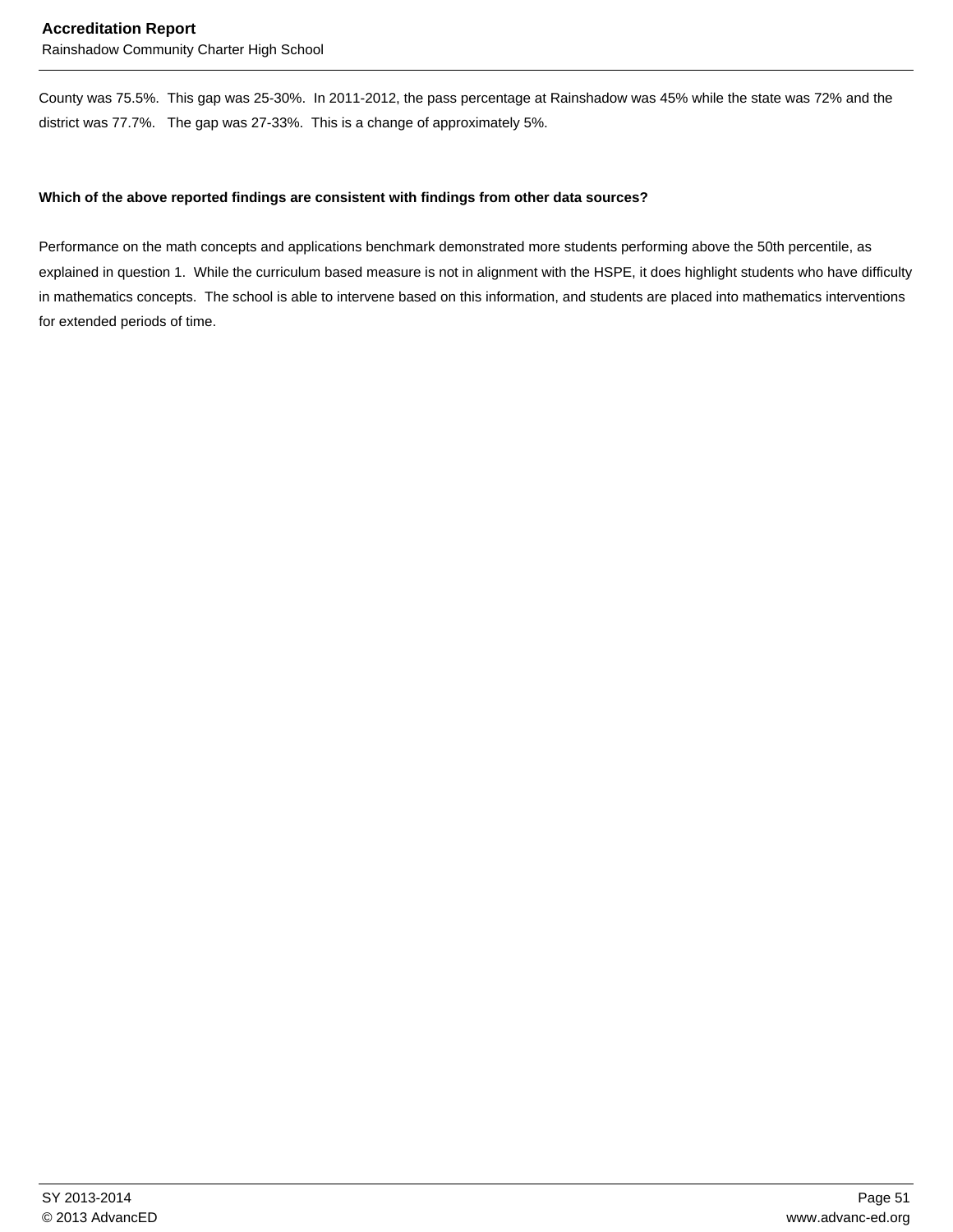## **Areas in Need of Improvement**

#### **Which area(s) are below the expected levels of performance?**

Based upon the benchmarking of the school in mathematics, writing, and reading; and the use of this information to place students into intervention courses, overall performance decrease on the reading and writing proficiencies was unexpected. In 2011, higher cut scores were implemented for the reading proficiency. There was an increase from a 251 to a 300. Whereas junior pass rate of students meeting or exceeding standards in reading was 80-90% prior to the shift, after the shift the pass rate was 60-70%.

For writing, the overall performance of students decreased across all subgroups for juniors and seniors in 2012 and 2013. This was surprising as the school uses a variety of strategies to monitor student writing performance. This year, the school has used both the curriculum based measure benchmark as well as the writing proficiency rubric and core curriculum standards rubric to assess student writing in intervention classes. For the writing curriculum based measure, 52% of all students performed at or above the 75th percentile and 71% are above the 50th percentile.

#### **Describe the area(s) that show a negative trend in performance.**

The area that shows a negative trend in performance is in the pass percentage of junior students on the reading proficiency exam. This trend is tracked from 2009 to the present, and reflects changes to the cut scores. The science and writing proficiencies have shown variations over the past five years, and so it would be difficult to determine any major trends.

Of note, internally, the performance on reading curriculum based measures such as the reading MAZE have not shown the same negative trend. This assessment is not aligned with the Nevada HSPE.

#### **Which area(s) indicate the overall lowest performance?**

The overall lowest pass percentage for the high school proficiency exams is mathematics, with a junior pass percentage of 46% in 2012- 2013. This is an increase from 40% in 2009-2010, but is still well below the state (70.3%) and Washoe County School District (75.5%) pass percentage.

#### **Which subgroup(s) show a trend toward decreasing performance?**

The following subgroups were evaluated in terms of trends because the sampling was too small for other subgroups: Hispanic, caucasian, English Language Learners (ELL), Free and Reduced Lunch (FRL), and special education (SPED). Within these subgroups, there was a negative trend in pass percentage on the HSPE in writing for all groups between 2012 and 2013 except caucasian. For pass percentage performance between 2012 and 2013 for juniors and seniors on the reading and science HSPE, there was a negative trend for caucasian, SPED, and FRL subgroups. Finally, pass percentage performance between 2012 and 2013 for juniors and seniors on the math HSPE showed a negative trend for ELL and caucasian subgroups.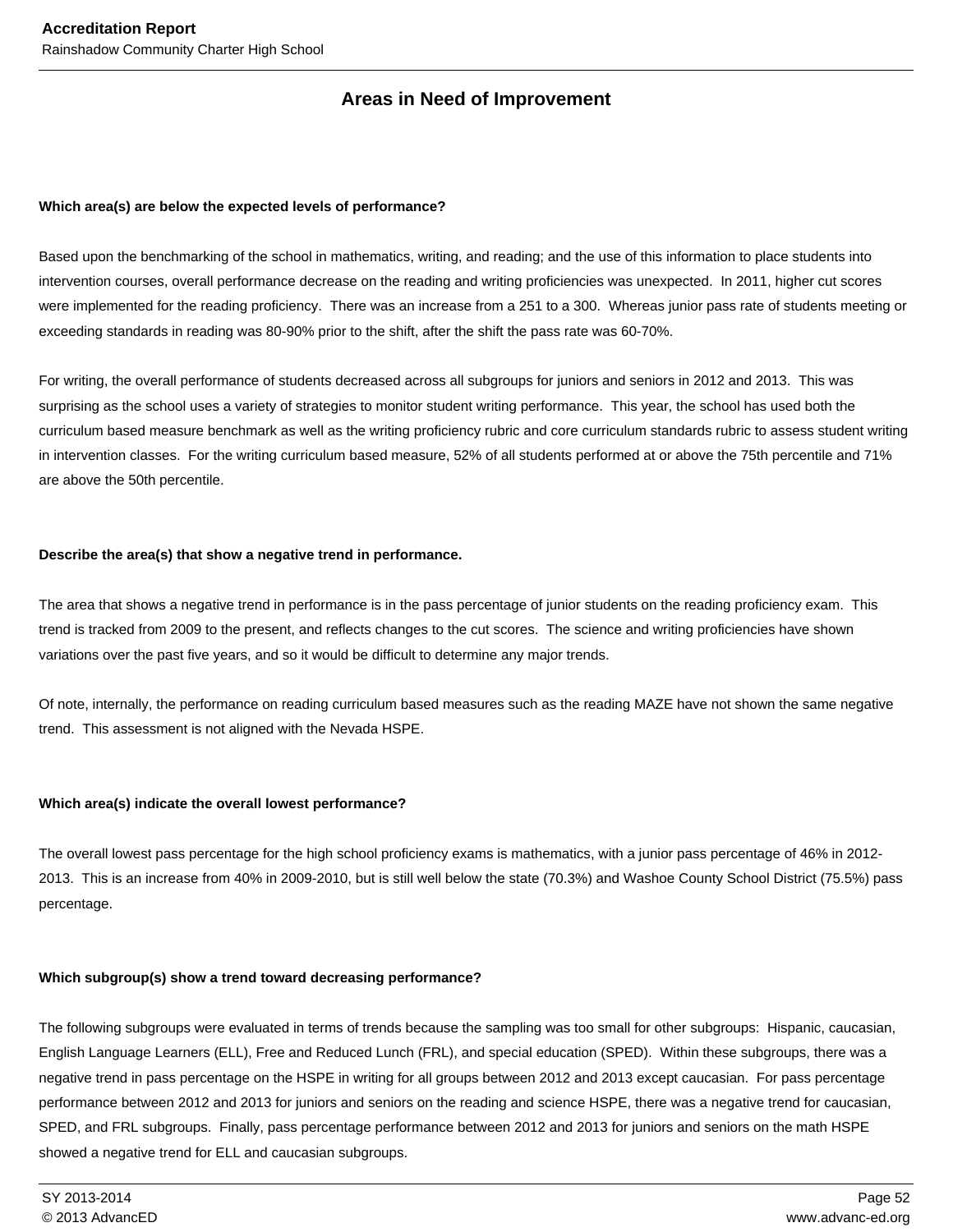It is important to note that the trend data is limited for subgroups, as it is only showing change between two years. The change noted is only for the high school proficiency exam performance.

#### **Between which subgroups is the achievement gap becoming greater?**

In a comparison of ethnic groups, and special populations, pass percentage on proficiencies with the pass percentage of caucasian students, the following trends were noted between the 2012 and 2013 school years:

1. For performance on the math proficiency, the difference of passing percentage increased between caucasian and ELL. In 2012, the passing percentage difference between ELL and caucasian was 24%, and in 2013 it was 25% for a negligible total change of 1%.

2. For performance on the reading proficiency, the difference of passing percentage increased between caucasian and SPED, and caucasian and FRL. In 2012, the passing percentage difference between SPED and caucasian was 13%, and in 2013 it was 43% for a total change of 30%. In 2012, the passing percentage difference between FRL and caucasian was 9%, and in 2013 it was 15% for a total change of 6%.

3. For performance on the science proficiency, the difference of passing percentage increased between caucasian and SPED. In 2012, the passing percentage difference between SPED and caucasian was 30%, and in 2013 it was 50% for a total change of 20%.

Overall, the changes demonstrate that the school is being challenged the overall achievement of SPED students, and students who have qualified for FRL in the face of greater demands for academic rigor.

#### **Which of the above reported findings are consistent with findings from other data sources?**

Students at Rainshadow have often not been successful in other programs. As a result, they come to Rainshadow having not passed one or more portions of the proficiency and credit deficient. In addition, Rainshadow has attendance rates below average school populations in the state which can effect improvement across the area.

For example, in the senior population from 2013, 64% were credit deficient by 2.5 or more credits going into their second semester senior year. 28% of that group was deficient 5 or more credits. 46% of seniors passed all portions of the proficiency, while 19% did not pass any portions. 71% of this group has been identified as having one or more areas defined "at-risk."

For the junior population from 2013, 72% were credit deficient by 2.5 or more credits going into their second semester junior year. 37% of that group was deficient 5 or more credits. 12% had passed all portions of the proficiency, while 41% passed none. 84% of this group has been identified as having one ore more areas defined "at-risk."

Average daily attendance rates for Rainshadow are consistently below the state and district levels. For 2013, the average daily attendance was 81.5% while the state and district were 94.5%. In a morning attendance incentive program at the school that measures students in the classroom at 8 a.m., 55% of students were in the classroom ready to go on average over the course of the first semester of 2013. Attendance impacts student progress, as does retention. It is no surprise that Rainshadow students can have difficulty in areas of assessment.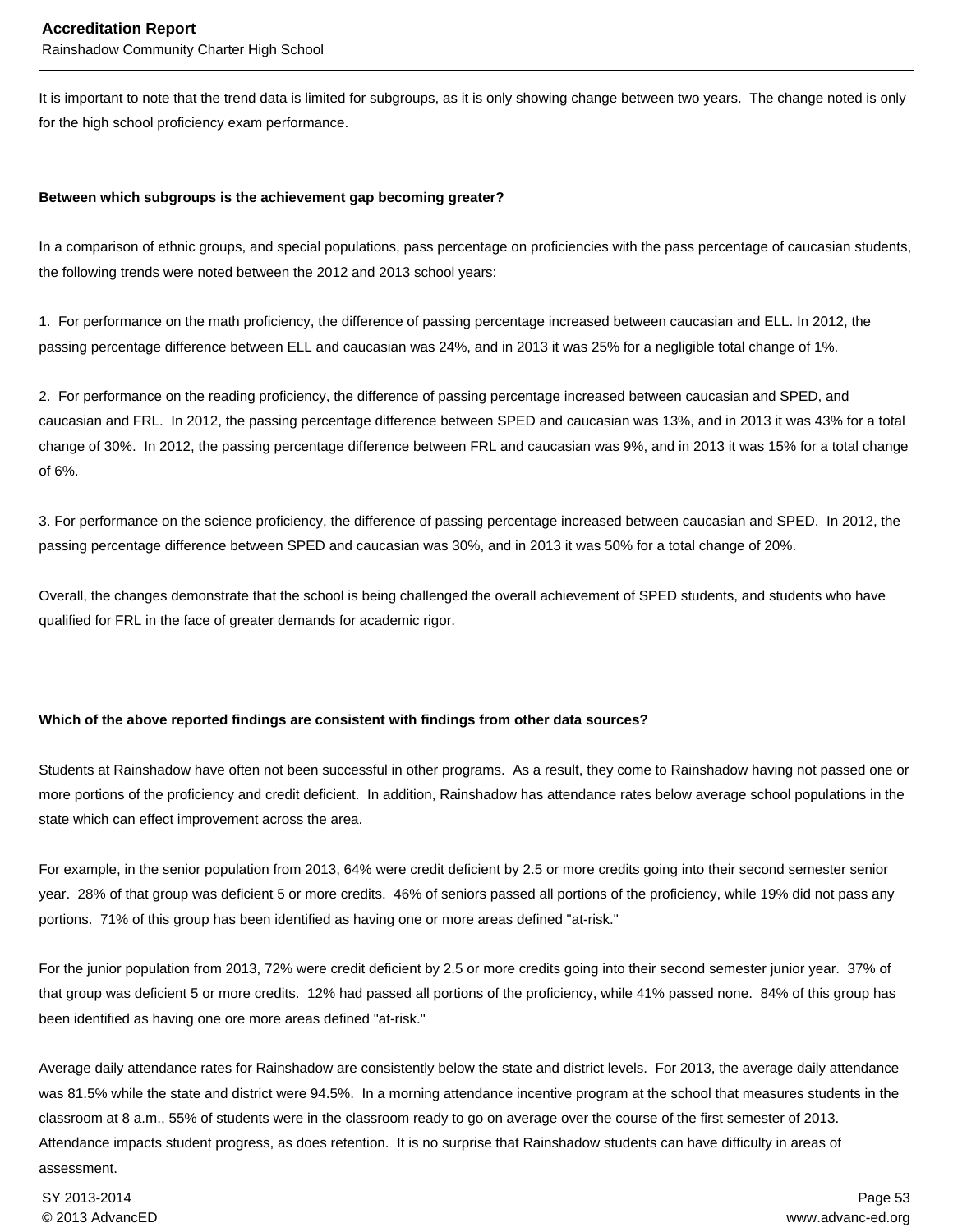The other concern regarding the current assessments is the shift to the National Core Standards for English and mathematics, which is not in alignment with the current HSPE. Instructors are shifting their teaching to be in alignment with the core, but this alignment is not reflected for the HSPE.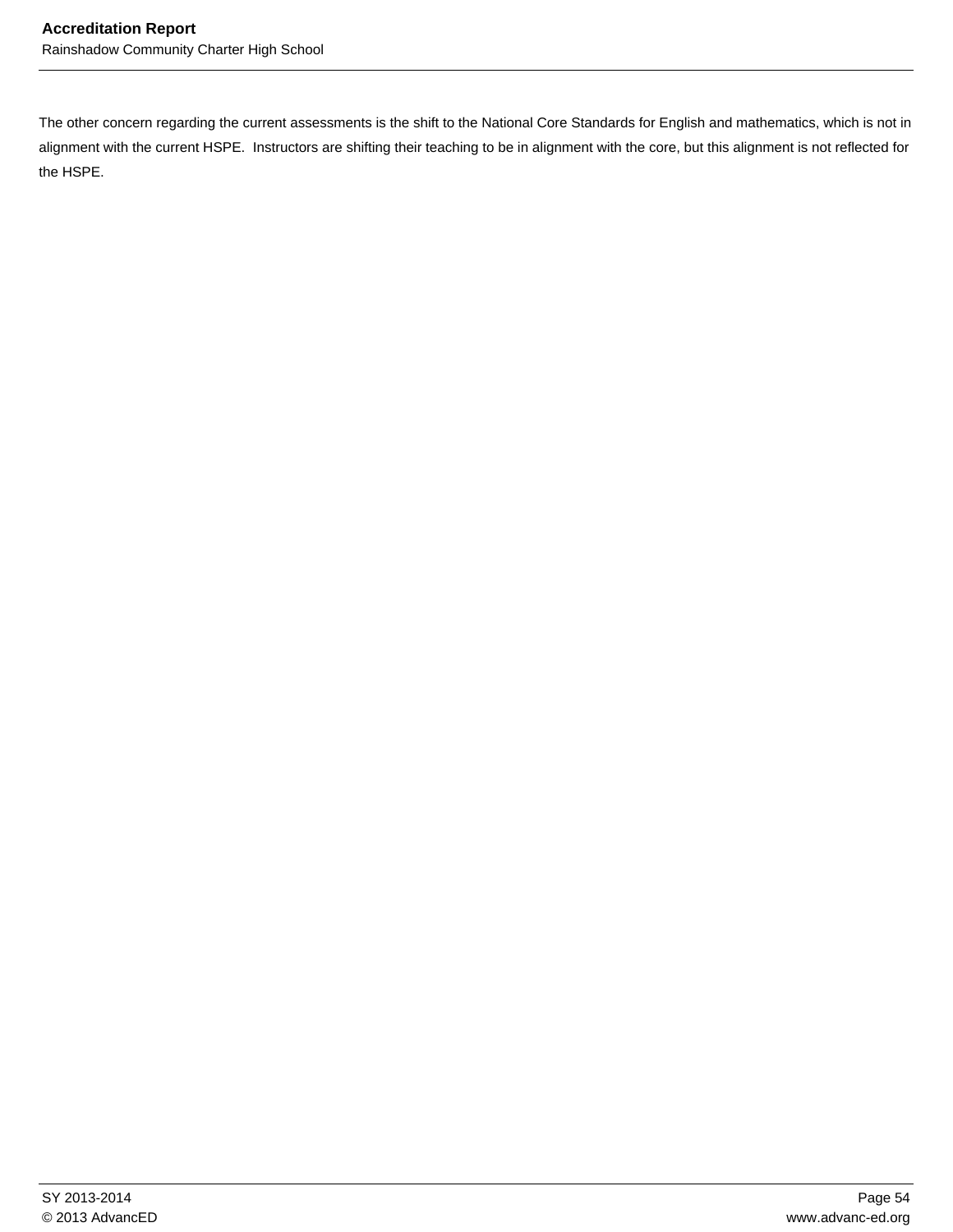## **Report Summary**



**Scores By Section**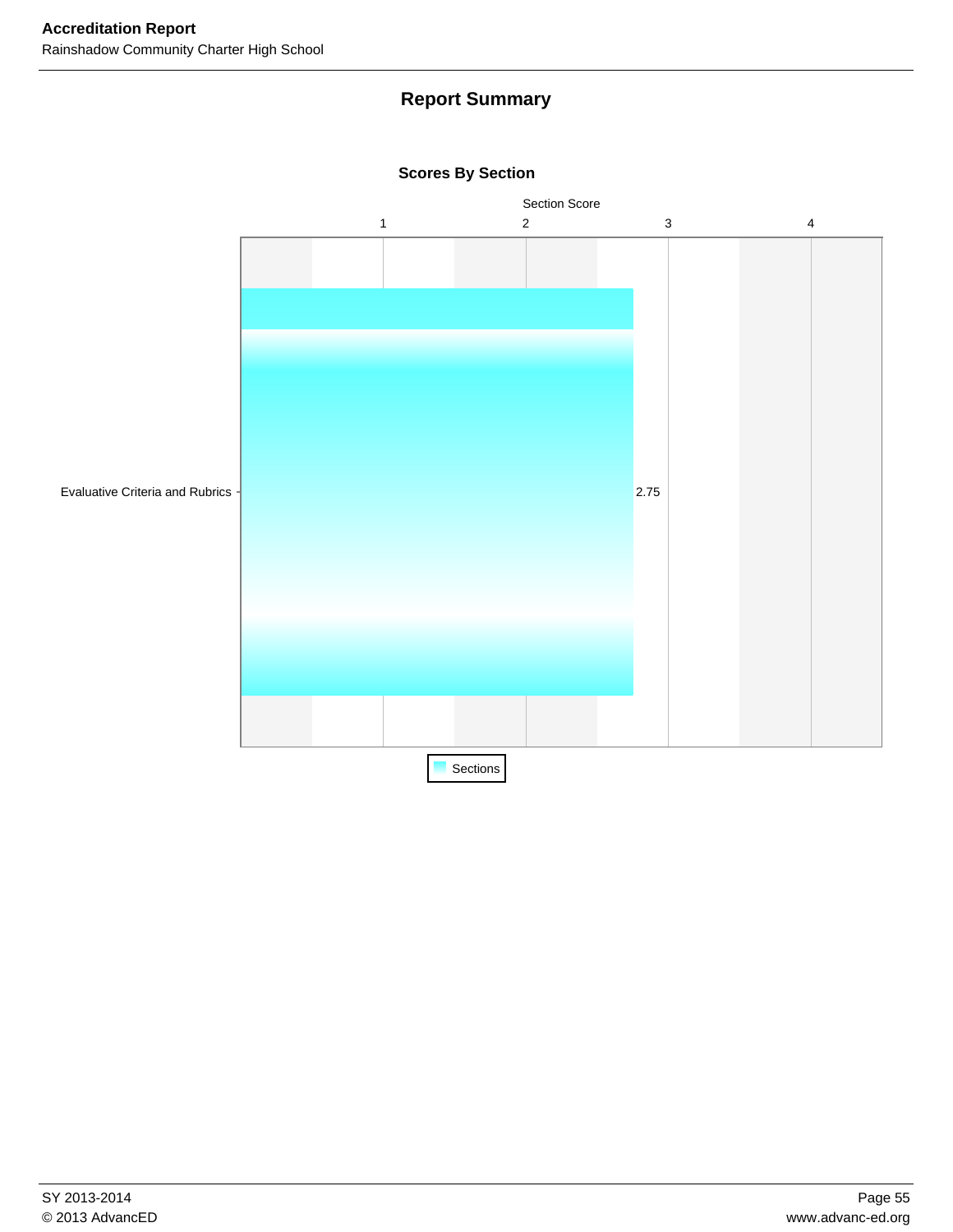# **AdvancED Assurances**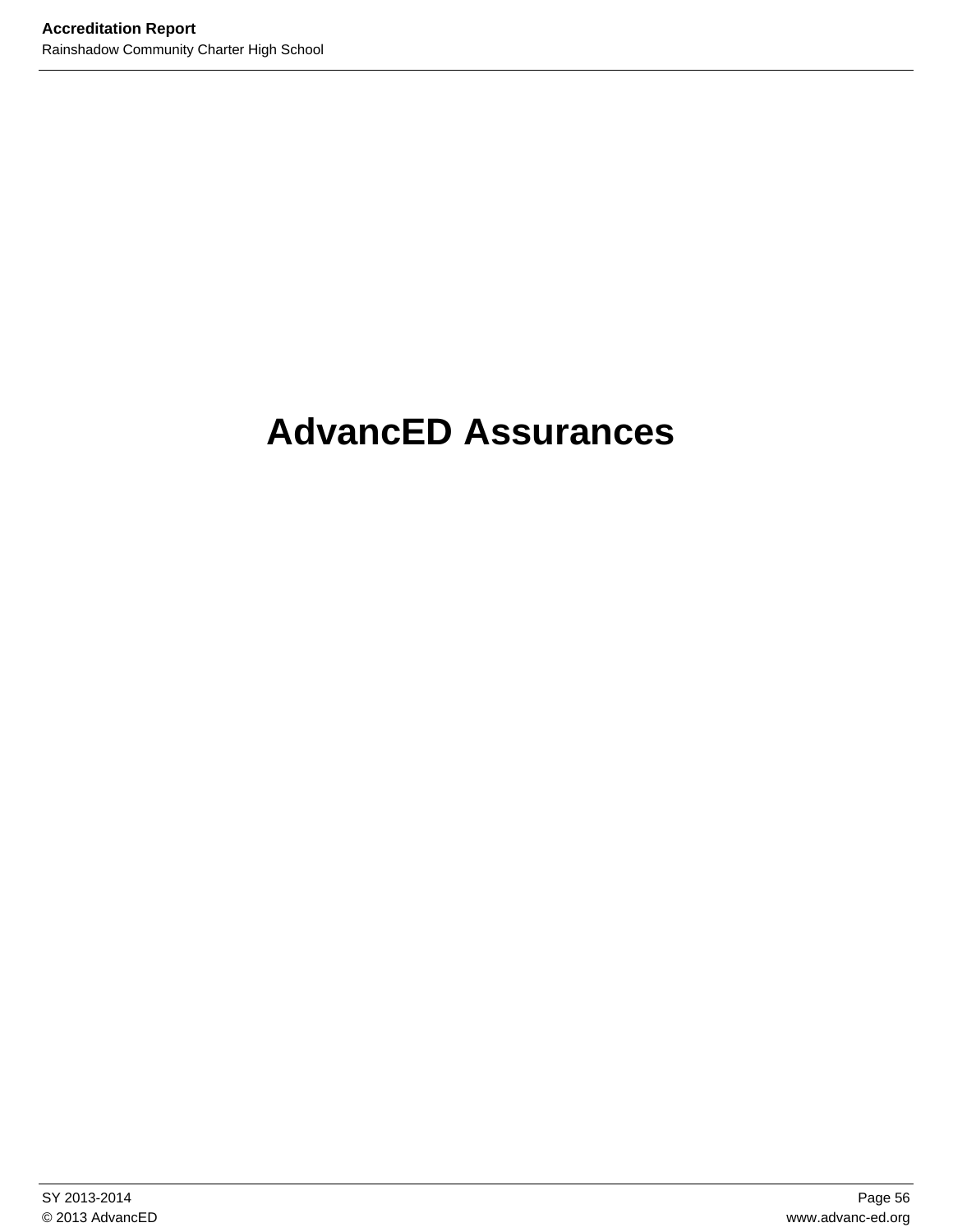## **Introduction**

AdvancED Policies and Procedures outline certain requirements that all institutions must meet in order to be in compliance. Institutions are required to verify whether or not they meet these requirements by answering a series of questions and in some cases, attaching evidence for review.

By responding to the questions in ASSIST and attaching evidence when required, the institution has verified whether it meets or does not meet each of the Assurances for Accreditation.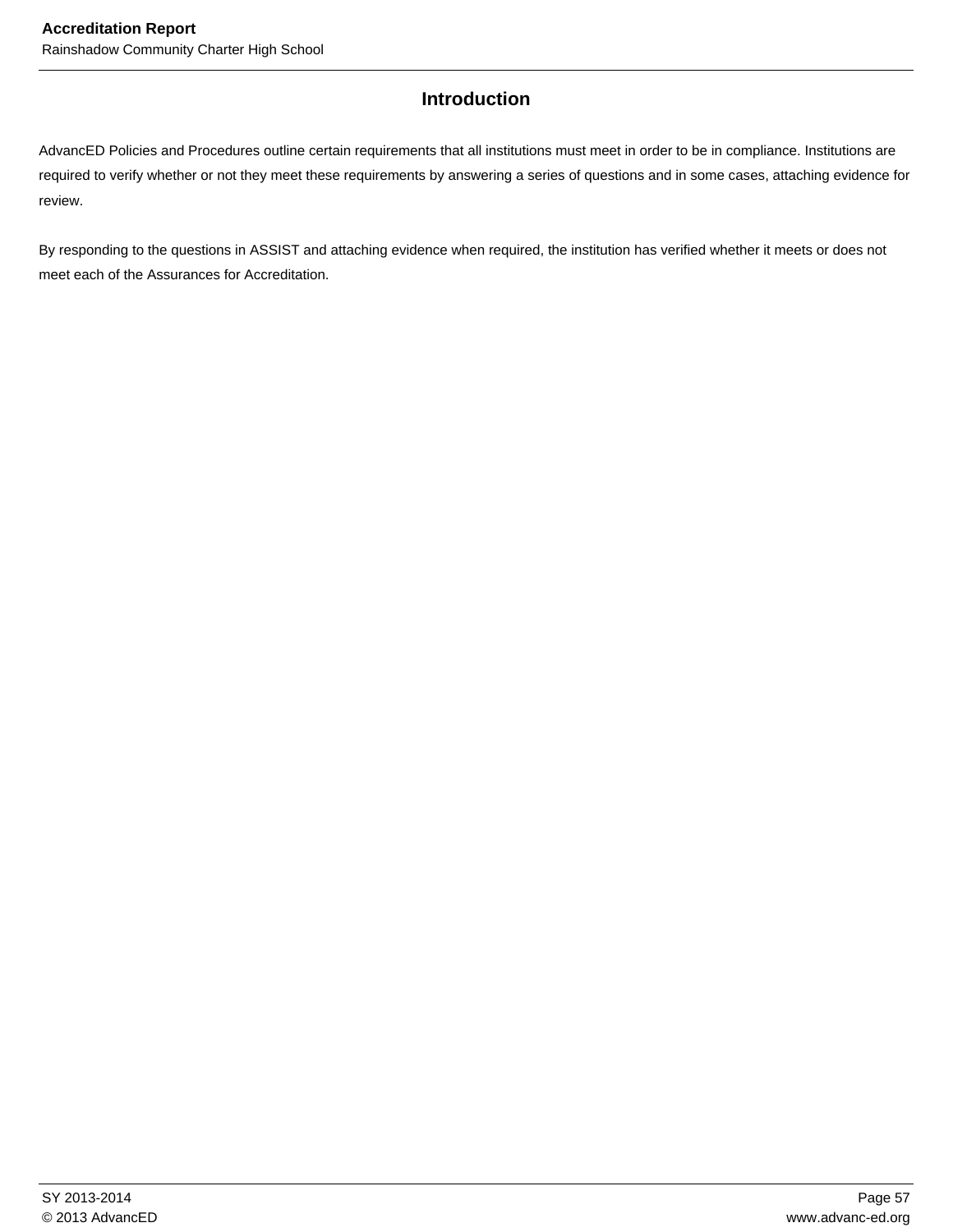## **AdvancED Assurances**

| ∣Label | <b>Assurance</b>                                                                                      | <b>Response</b> | <b>Comment</b> | Attachment |
|--------|-------------------------------------------------------------------------------------------------------|-----------------|----------------|------------|
|        | The institution has read, understands, and<br>complies with the AdvancED Policies and<br>IProcedures. | Yes             |                |            |

| Label | Assurance                                                                                                                                                                                                                                                                                                                                                                                                                                                                                                                                                                                                                                                                                                                                                                                                                                                                                                                                                                                                                                                                                                                 | Response | <b>Comment</b>                                                                                                                                      | <b>Attachment</b> |
|-------|---------------------------------------------------------------------------------------------------------------------------------------------------------------------------------------------------------------------------------------------------------------------------------------------------------------------------------------------------------------------------------------------------------------------------------------------------------------------------------------------------------------------------------------------------------------------------------------------------------------------------------------------------------------------------------------------------------------------------------------------------------------------------------------------------------------------------------------------------------------------------------------------------------------------------------------------------------------------------------------------------------------------------------------------------------------------------------------------------------------------------|----------|-----------------------------------------------------------------------------------------------------------------------------------------------------|-------------------|
| 2.    | The institution has reported all substantive<br>changes in the institution that affect the scope<br>and/or have an impact on the institution's ability<br>to meet the AdvancED standards and policies.<br>Such changes include, but are not limited to:<br>- Restructuring (merging, opening, or closing) of<br>the institution or institution(s) within its<br>iurisdiction<br>- Mission and purpose of the institution<br>- Governance structure of the institution,<br>including changing to a charter school/school<br>system, being the subject of a state takeover, or<br>a change in ownership<br>- Grade levels served by the institution<br>- Staffing, including administrative and other<br>non-teaching professionals personnel<br>- Available facilities, including upkeep and<br>maintenance<br>- Level of funding<br>- School day or school year<br>Establishment of an additional location<br>geographically apart from the main campus<br>- Student population that causes program or<br>staffing modification(s)<br>- Available programs, including fine arts,<br>practical arts and student activities | Yes      | Please see the following websites   Nevada Report<br>for additional information.<br>www.rainshadowcchs.org<br>http://rcchscurriculum.weebly.co<br>m | Card: Rainshadow  |

| ∣Label | ⊺Assurance                                                                                                                                                                                                                                | <b>Response</b> | <b>Comment</b>                                                                                                  | <b>Attachment</b> |
|--------|-------------------------------------------------------------------------------------------------------------------------------------------------------------------------------------------------------------------------------------------|-----------------|-----------------------------------------------------------------------------------------------------------------|-------------------|
| 13.    | The institution implements a written security<br>and crisis management plan which includes<br>emergency evacuation procedures and<br>appropriate training for stakeholders. Attach the<br>security and crisis management plan. (optional) | l Yes           | l Please see<br>http://shadowcounseling.weebly.c   Plan<br>om for additional information<br>about crisis plans. | Crisis Response   |

| Label | ∣Assurance                                                                                                               | <b>Response</b> | <b>Comment</b>                                                                                                                                                                                                                                                            | <b>Attachment</b>                   |
|-------|--------------------------------------------------------------------------------------------------------------------------|-----------------|---------------------------------------------------------------------------------------------------------------------------------------------------------------------------------------------------------------------------------------------------------------------------|-------------------------------------|
| 14.   | The institution monitors all financial transactions Yes<br>through a recognized, regularly audited<br>accounting system. |                 | The school has a financial audit<br>done annually by an outside<br>accounting firm, as well as by the<br>Washoe County School District<br>(WCSD). WCSD uses the<br>information from the audit to help<br> determine annual compliance at a  <br>district and state level. | <b>Outside Financial</b><br>l Audit |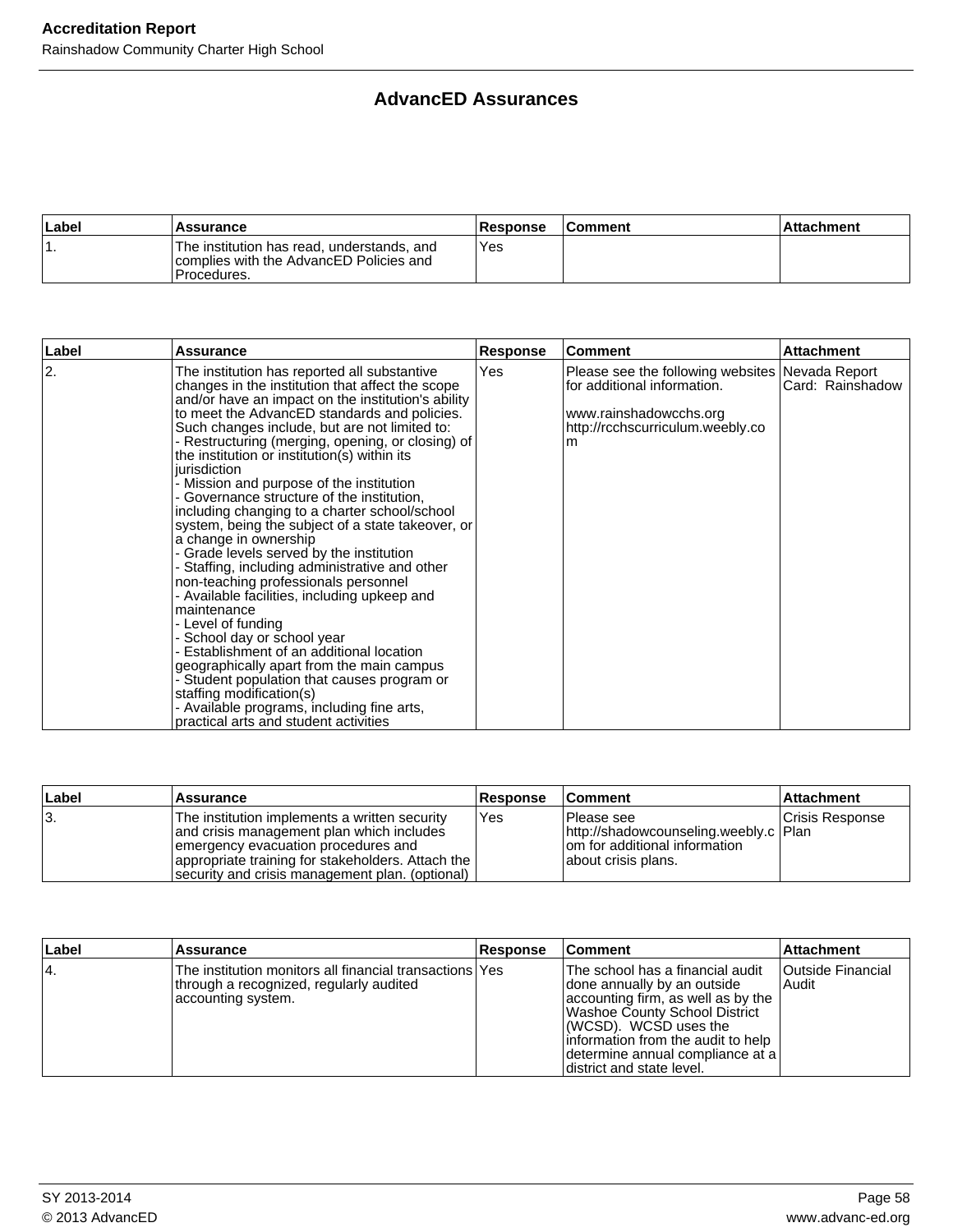## **Accreditation Report**

Rainshadow Community Charter High School

| Label | Assurance                                                                                                                                                                                                                                            | <b>Response</b> | ∣Comment                                                                                                                     | <b>Attachment</b>                          |
|-------|------------------------------------------------------------------------------------------------------------------------------------------------------------------------------------------------------------------------------------------------------|-----------------|------------------------------------------------------------------------------------------------------------------------------|--------------------------------------------|
| 15.   | The institution engages in a continuous<br>improvement process and implements an<br> improvement plan. Attach the improvement plan <br>lif the plan is not located in AdvancED's<br>Adaptive System of School Improvement<br>Support Tools (ASSIST). | Yes             | The following attachment is the<br>lend of year School Improvement<br>Plan, or Turnaround Plan from<br>the last school year. | 'School<br>Ilmprovement Plan<br>12012-2013 |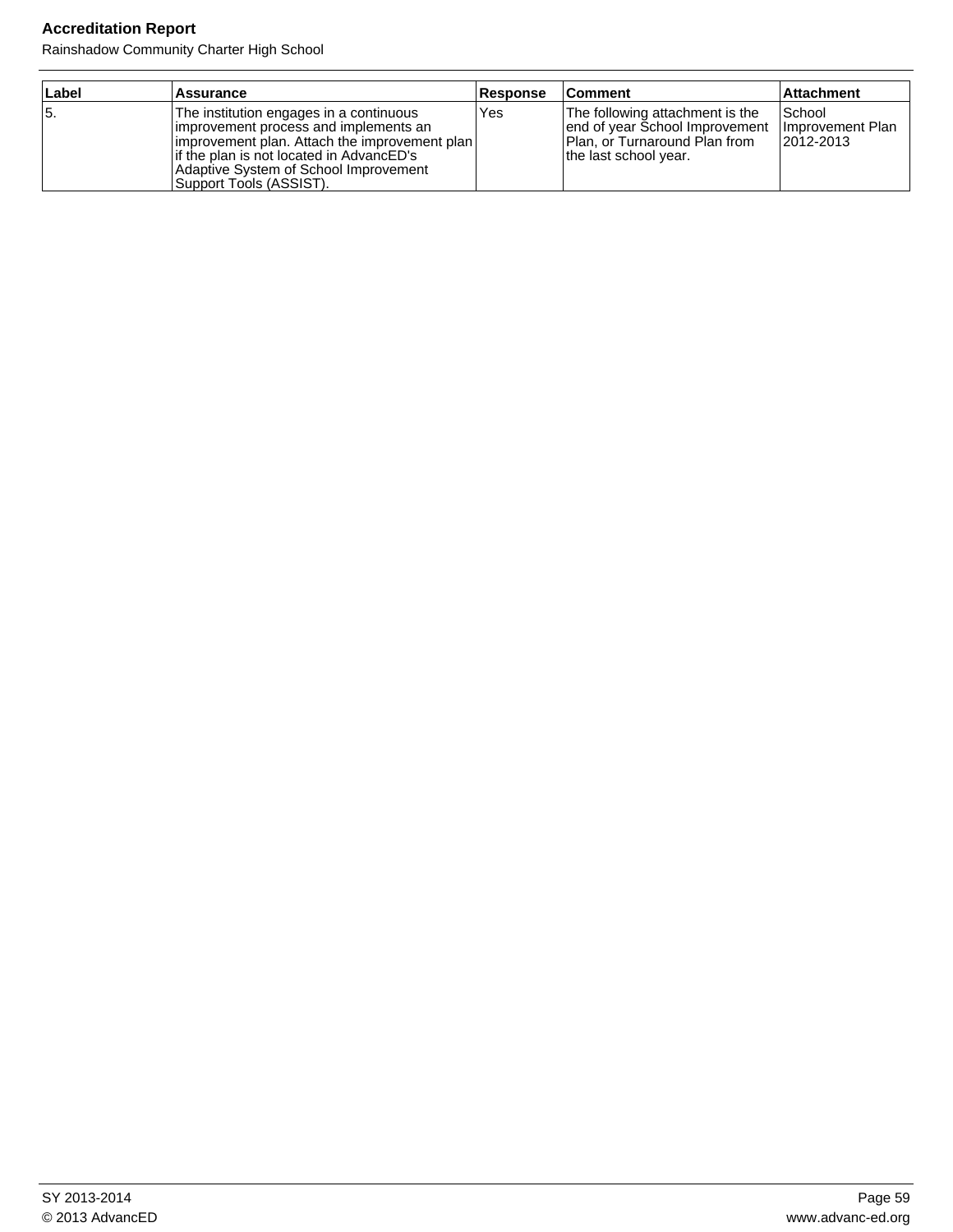# **Accreditation Action Plan**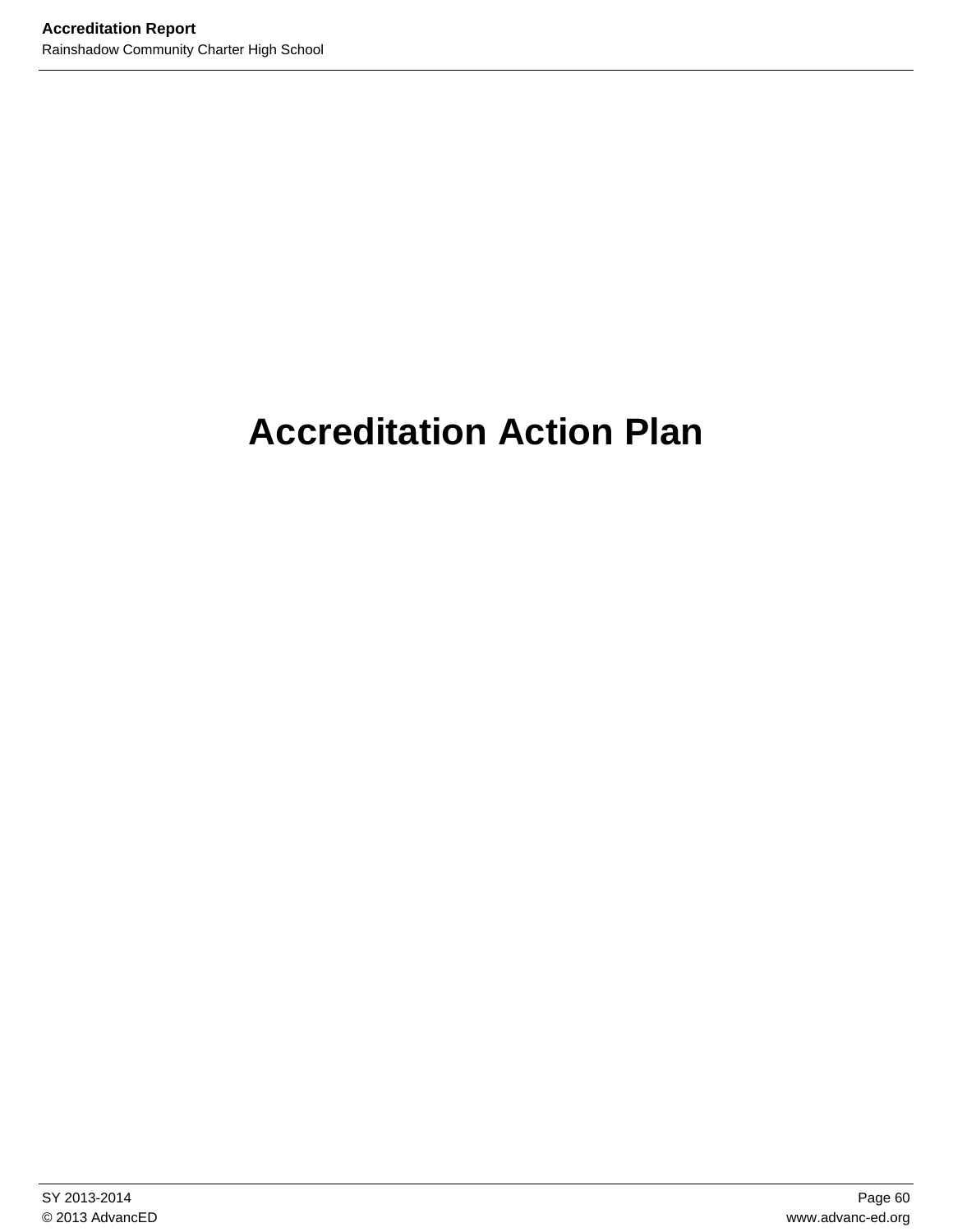## **Overview**

### **Plan Name**

Accreditation Action Plan

### **Plan Description**

The following goals are based upon the priority needs of the school as revealed through stakeholder surveys and self assessment.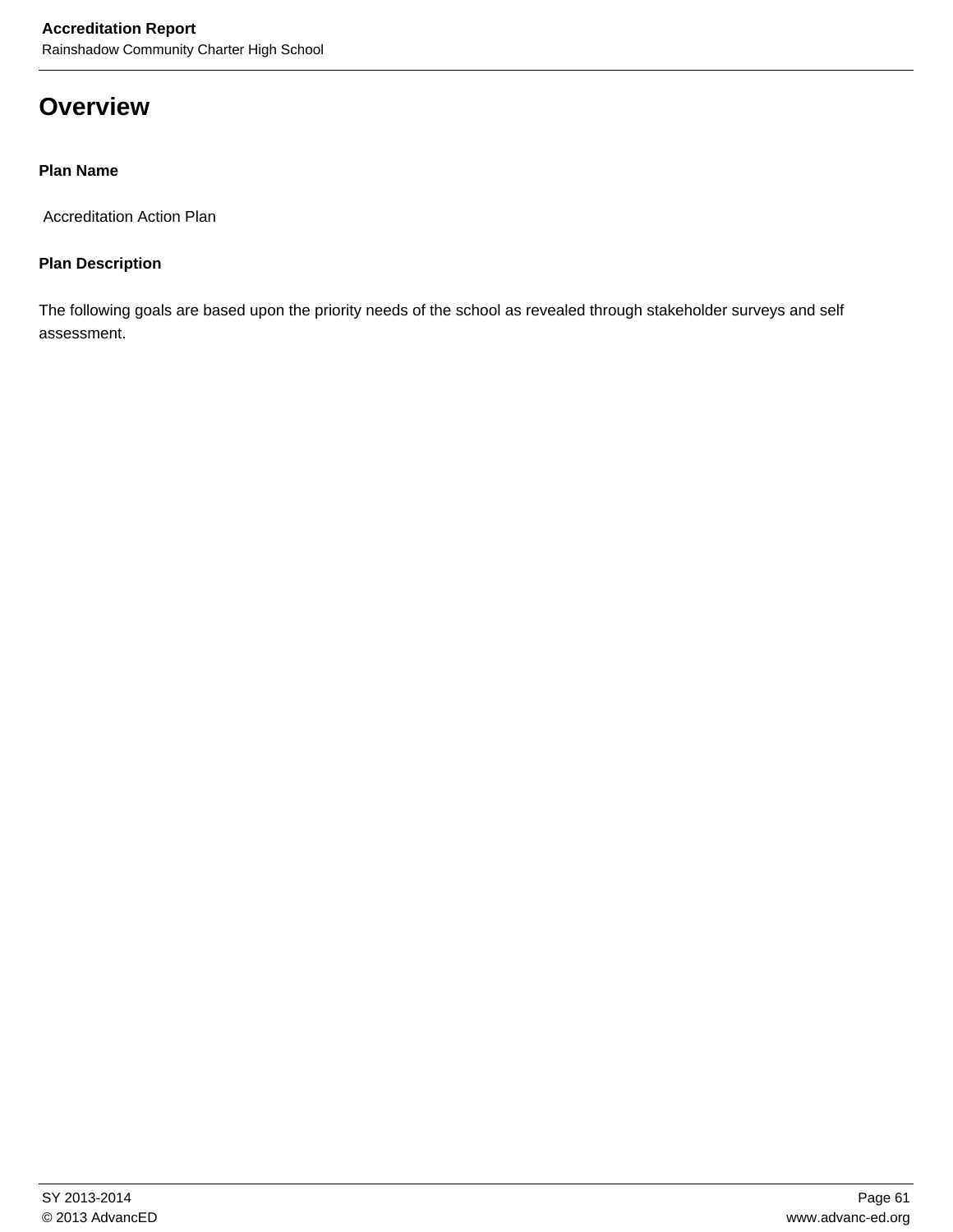## **Goals Summary**

**The following is a summary of the goals encompassed in this plan. The details for each goal are available in the next section.**

| # | Goal Name                                                                                            | <b>Goal Details</b>                              | Goal Type      | <b>Total Funding</b> |
|---|------------------------------------------------------------------------------------------------------|--------------------------------------------------|----------------|----------------------|
|   | Rainshadow stakeholders will improve measures of Objectives: 3<br>academic rigor and accountability. | Strategies: 6<br>Activities: 20                  | Academic       | \$2700               |
| 2 | Rainshadow stakeholders will collaborate to<br>lincrease attendance and retention of students.       | Objectives: 5<br>Strategies: 8<br>Activities: 26 | Organizational | 519800               |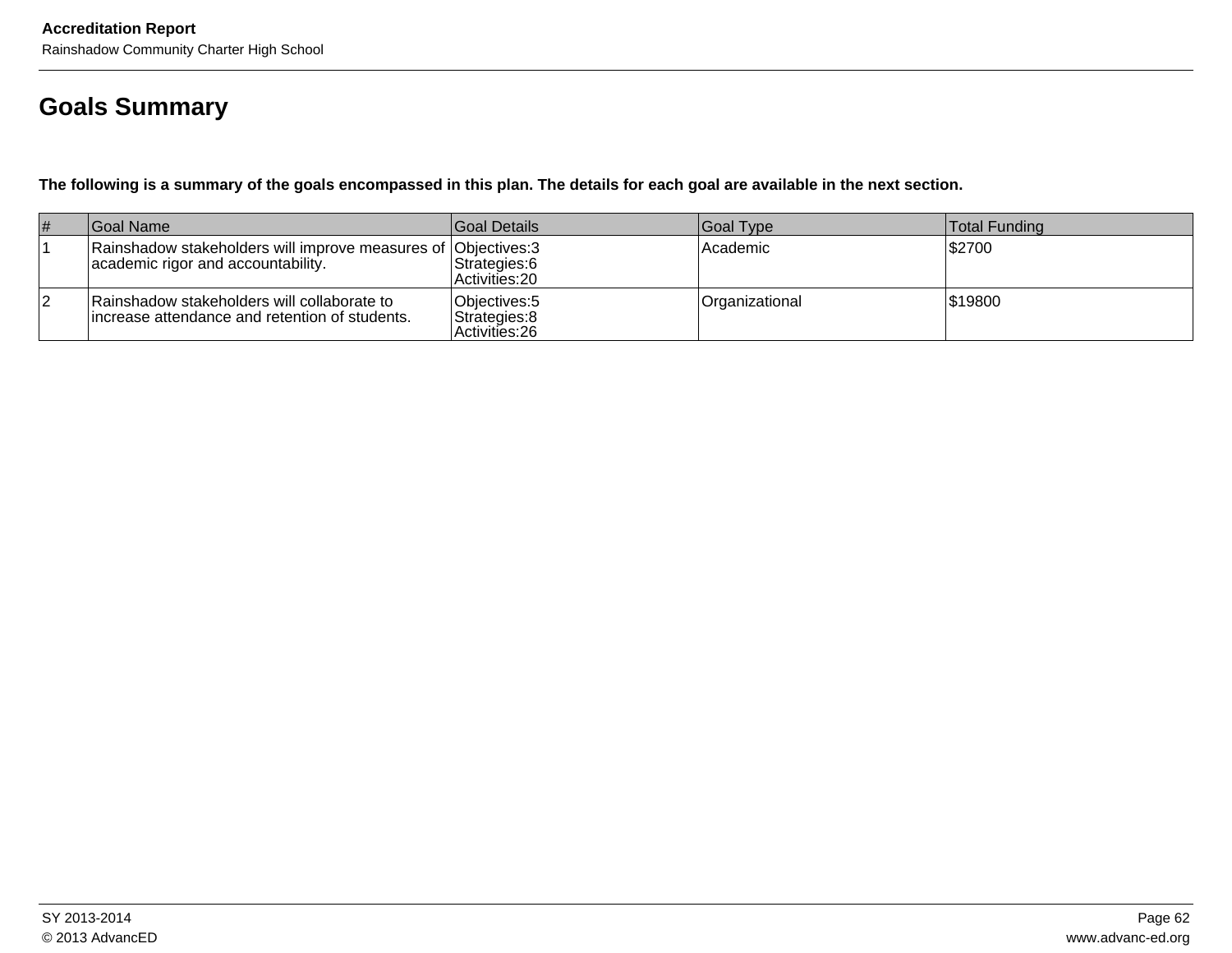## **Goal 1: Rainshadow stakeholders will improve measures of academic rigor and accountability.**

This plan includes progress notes which are at the very end of this document

#### **Measurable Objective 1:**

 60% of Eleventh and Twelfth grade students will demonstrate a proficiency on math assessments in Mathematics by 06/05/2015 as measured by performance on thehigh school proficiency exams and/or post course final exams.

#### **(shared) Strategy 1:**

Cross-Curricular Goals - Students will read, write, and incorporate mathematics across the curriculum. Staff will collaborate to develop strategies to teach reading comprehension, writing skills, and mathematics across the curriculum. Goals will link to the Core Curriculum Standards, and will feature opportunities for additionalassessment measures. Students will continue to engage in cross-curricular project-based learning to support a greater depth of learning, and the development of astronger conceptual base. Assessment measures will include and support habits of learning, and post graduate goals. The team will work to develop some commonassessment measures through the use of skill based rubrics.

Research Cited: Boss, S. (2012). The Challenge of assessing project-based learning. District Administration, 48(9), 46-52.

Bottoms, G. (2007). Treat All Students Like the "Best" Students. Educational Leadership, 64(7), 30-37.

Cho, Y. (2013). Project-based learning in education: integrating business needs and student learning. European Journal Of Training & Development, 37(8), 744-765.

Erickson, H. L. (2002). Concept-based curriculum and instruction: Teaching beyond the facts. Thousand Oaks, CA: Corwin Press, Inc.

Lake, K. (1994). Integrated curriculum. School Improvement Research Series.

Tchudi, S. and Lafer, S. (1996). The interdisciplinary teacher's handbook. Portsmouth, NH: Boynton/Cook Publishing.

Weiner, S. (2002). Stepping out of the mainstream: The lab school. Teacher Magazine 14(2).

Wright, D. E., & Mahiri, J. (2012). Literacy Learning Within Community Action Projects for Social Change. Journal Of Adolescent & Adult Literacy, 56(2), 123-131.doi:10.1002/JAAL.00113

| Activity - Professional Development to Focus on Cross Curricular Skillsets   Activity Type                                                    |                                 | <b>Begin Date</b> | <b>IEnd Date</b> | <b>Resource</b><br><b>Assianed</b> | Source Of<br> Fundina          | <b>Staff</b><br><b>Responsible</b>                    |
|-----------------------------------------------------------------------------------------------------------------------------------------------|---------------------------------|-------------------|------------------|------------------------------------|--------------------------------|-------------------------------------------------------|
| Instructors will collaborate and participate in professional development to<br>look at habits of learning, and reading across the curriculum. | Academic<br>Support<br> Program | 02/02/2015        | 06/10/2016       | I\$0                               | INo Fundina<br><b>Required</b> | ∣Dean of<br><b>Academics</b><br>land Lead<br>Teacher. |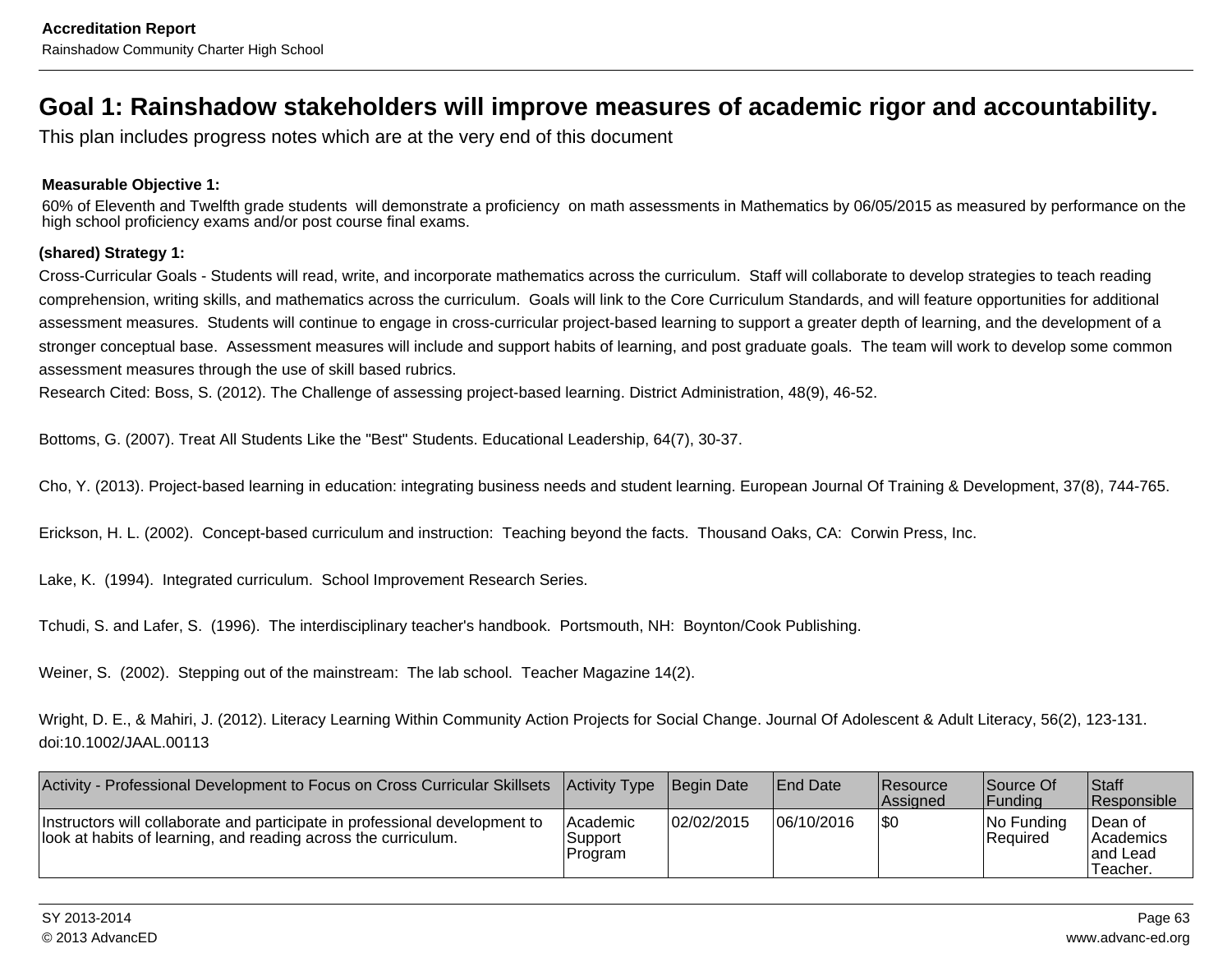#### **Accreditation Report**

Rainshadow Community Charter High School

| Activity - Post Graduate Assessment Measures                                                                                                                                                                                                                                                                                                                                      | Activity Type                         | Begin Date        | <b>End Date</b> | Resource<br>Assigned | Source Of<br>Funding   | Staff<br>Responsible                                                                                                        |
|-----------------------------------------------------------------------------------------------------------------------------------------------------------------------------------------------------------------------------------------------------------------------------------------------------------------------------------------------------------------------------------|---------------------------------------|-------------------|-----------------|----------------------|------------------------|-----------------------------------------------------------------------------------------------------------------------------|
| Students will complete additional assessments such as the PSAT, PLAN,<br>Workkeys, and/or the Accuplacer at different academic levels.                                                                                                                                                                                                                                            | Career<br>Preparation/O<br>rientation | 08/05/2016        | 06/06/2019      | \$500                | <b>General Fund</b>    | Dean of<br>Students and<br>Administrator                                                                                    |
|                                                                                                                                                                                                                                                                                                                                                                                   |                                       |                   |                 |                      |                        |                                                                                                                             |
| Activity - Common Writing Rubric                                                                                                                                                                                                                                                                                                                                                  | Activity Type                         | <b>Begin Date</b> | <b>End Date</b> | Resource<br>Assigned | Source Of<br>Funding   | Staff<br>Responsible                                                                                                        |
| Staff will develop and implement a common writing rubric. All courses will<br>use a common writing rubric to assess writing that links to the goals of the<br>high school proficiency exam and the Core Curriculum Standards. Staff to<br>be trained on how to implement.                                                                                                         | Academic<br>Support<br>Program        | 08/04/2015        | 06/06/2019      | l\$0                 | No Funding<br>Required | Lead<br>Teacher,<br>English<br>Teacher,<br>Dean of<br>Academics.                                                            |
| Activity - Interactive Notebooks                                                                                                                                                                                                                                                                                                                                                  | Activity Type                         | Begin Date        | <b>End Date</b> | Resource<br>Assigned | Source Of<br>Funding   | Staff<br>Responsible                                                                                                        |
| Staff and faculty to be trained on how to implement interactive notebooks<br>as a portfolio and organizing principal for students. Students to incorporate Support<br>the notebooks in their courses, especially the intervention courses.                                                                                                                                        | Academic<br>Program                   | 08/05/2014        | 06/09/2016      | \$200                | <b>General Fund</b>    | Dean of<br>Academics,<br>lead teacher.                                                                                      |
| <b>Activity - Student Work Samples</b>                                                                                                                                                                                                                                                                                                                                            | Activity Type                         | Begin Date        | <b>End Date</b> | Resource<br>Assigned | Source Of<br>Funding   | Staff<br>Responsible                                                                                                        |
| Student work samples in writing, and other curricular areas, to be gathered, Academic<br>analyzed, and added to the Individual Learning Plans at least bi-annually.<br>Staff and faculty to review work samples to ensure common visions and<br>goals about grading. Student folders of work samples to be stored in an<br>accessible location for all staff and faculty members. | Support<br>Program                    | 08/05/2014        | 06/06/2019      | $ $ \$0              | No Funding<br>Required | Lead<br>Teacher,<br>Dean of<br>Academics;<br>staff and<br>faculty to<br>provide work<br>samples on<br>an ongoing<br> basis. |
|                                                                                                                                                                                                                                                                                                                                                                                   |                                       |                   |                 |                      |                        |                                                                                                                             |
| Activity - Feedback Training                                                                                                                                                                                                                                                                                                                                                      | Activity Type                         | Begin Date        | <b>End Date</b> | Resource<br>Assigned | Source Of<br>Funding   | Staff<br>Responsible                                                                                                        |
| Staff and faculty will be trained in methods to incorporate more frequent<br>and timely feedback across the curriculum. This feedback will be shared<br>directly with students and parents, and components may be included in the<br>ILP.                                                                                                                                         | Professional<br>Learning              | 08/10/2015        | 06/06/2019      | l\$0                 | No Funding<br>Required | Dean of<br>Academics,<br>Lead Teacher                                                                                       |

#### **(shared) Strategy 2:**

Individual Learning Plan (ILP) - Students will each have an individual learning plan that will include scores on specific assessments (i.e. benchmarking through curriculum based measures and high school proficiency participation), readiness to learn or habits of learning information, individual goals and academic learning plan.Students are assessed at the start of the school year, and this information is added to their learning plan along with any other assessments they have participated in.Students review their plan with one teacher and the school counselor annually, and they have the opportunity to describe specific goals and outcomes for the school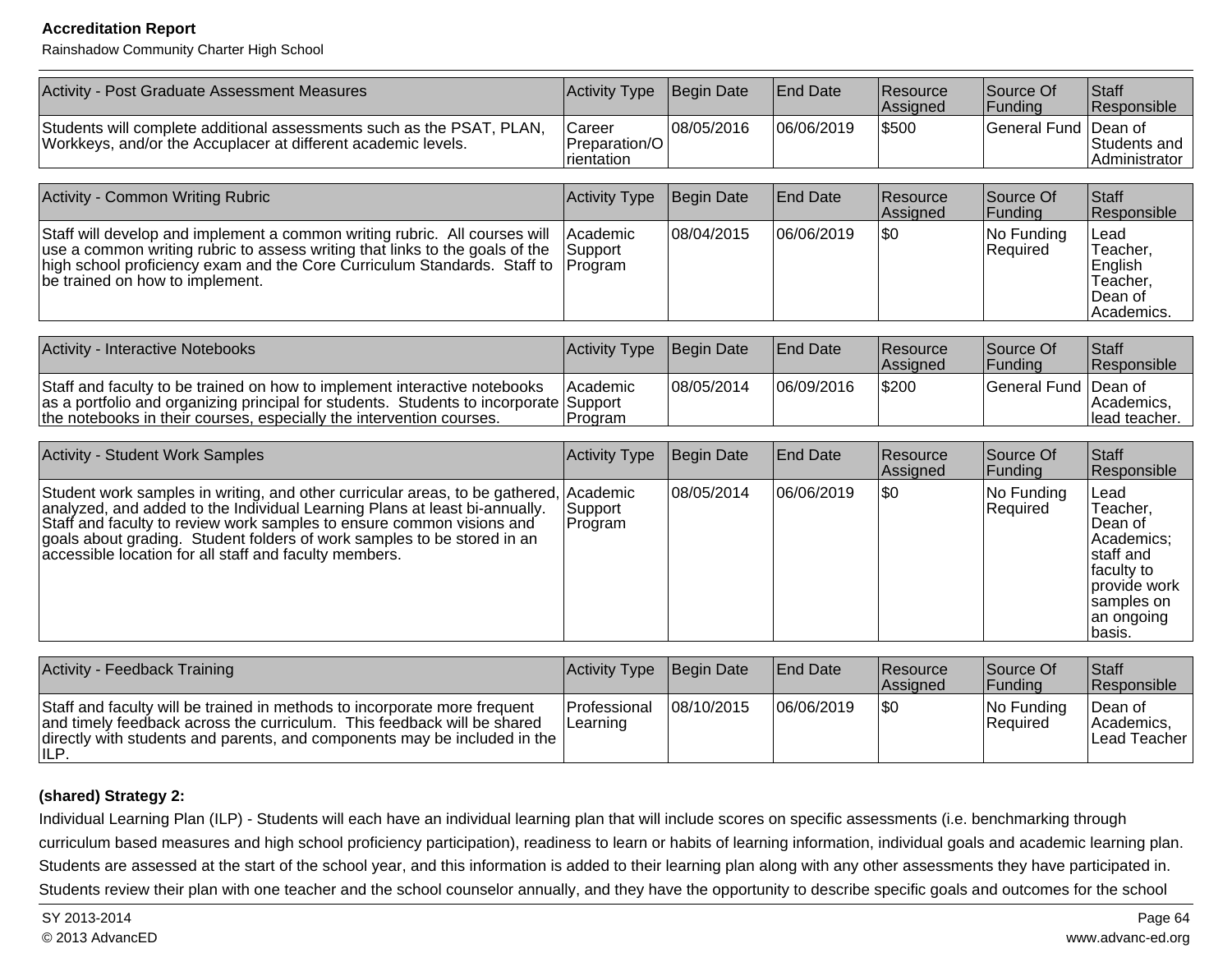#### **Accreditation Report**Rainshadow Community Charter High School

year. The plan is available to teachers to add to and review throughout the year, and can be sent home with report cards on a semester basis. Research Cited: National Collaborative on Workforce and Disability. (2013). Using individualized learning plans to produce college and career ready graduates.Retrieved from //www.ncwd-youth.info/ilp/produce-college-and-career-ready-high-school-graduates on March 28, 2014.

Quality learning experiences, self-determination, and academic success: A path analytic study among youth with disabilities. (2012). By V. S. Solberg, K. A. Howard, S.L. Gresham, & E. Carter published in Career Development & Transition for Exceptional Individuals, 35 (2), 85-96.

The nature and use of individualized learning plans as a career intervention strategy. (2012). By V. S. Solberg, L. A. Phelps, K. A. Haakenson, J. F. Durham, & J.Timmons published in Journal of Career Development, 39 (6), 500-514.

Education alignment and accountability in an era of convergence: Policy insights from states with individual learning plans and policies. (2011). By L. A. Phelps, J.Durham, & J. Wills published in Education Policy Analysis Archives, 19 (31).

| Activity - Individual Learning Plan Template Defined    | Activity Type                  | Begin Date | <b>End Date</b> | Resource<br><b>Assigned</b> | Source Of<br> Funding         | <b>Staff</b><br><b>Responsible</b>                                 |
|---------------------------------------------------------|--------------------------------|------------|-----------------|-----------------------------|-------------------------------|--------------------------------------------------------------------|
| Learning Plan Template to be developed and implemented. | Academic<br>Support<br>Program | 08/05/2014 | 12/18/2014      | 1\$0                        | No Funding<br><b>Required</b> | Dean of<br> Academics<br>with<br>collaboration<br> from all staff. |

| Activity - ILP to be Shared with Parents                         | Activity Type          | Begin Date | End Date   | Resource<br><b>Assigned</b> | Source Of<br> Funding       | <b>Staff</b><br><b>Responsible</b>                                        |
|------------------------------------------------------------------|------------------------|------------|------------|-----------------------------|-----------------------------|---------------------------------------------------------------------------|
| Parents to receive copies of the ILP with semester report cards. | Parent<br>Ilnvolvement | 12/17/2015 | 06/06/2019 | 1\$0                        | $ No$ Funding<br>l Reauired | lDean of<br>lAcademics.<br> Office<br><i>IManager</i><br><b>Counselor</b> |

#### **Strategy 3:**

Math Intervention Course - Students will enroll in a math intervention course based upon their participation in the high school proficiency exam and the math benchmarking. This course will target individual student needs based upon the Individual Learning Plan. This course will require self directed learning programs bothcomputer based and paper based (i.e. IXL, Accelerated Math, Saxon, SRA, etc.) The course will link to the Core Standards, and will feature additional time focused onmathematics as compared to the standard core course.

Research Cited: Springer, R., Pugalee, D., & Algozinne, B. (2007). Improving mathematics skills of high school students. The Clearing House. Vol. 81. No. 1.

Rigeman, S. and McIntire, N. (2005). Enhancing curriculum and instruction through technology. T.H.E. Journal. Vol. 32 Issue 12.

| Activity - Purchase Self Directed Programs in Mathematics | <b>Activity Type</b> | Begin Date | <b>End Date</b> | <b>Resource</b><br><b>Assigned</b> | Source Of<br>Funding | <b>Staff</b><br>Responsible |
|-----------------------------------------------------------|----------------------|------------|-----------------|------------------------------------|----------------------|-----------------------------|
| SY 2013-2014                                              |                      |            |                 |                                    |                      | Page 65                     |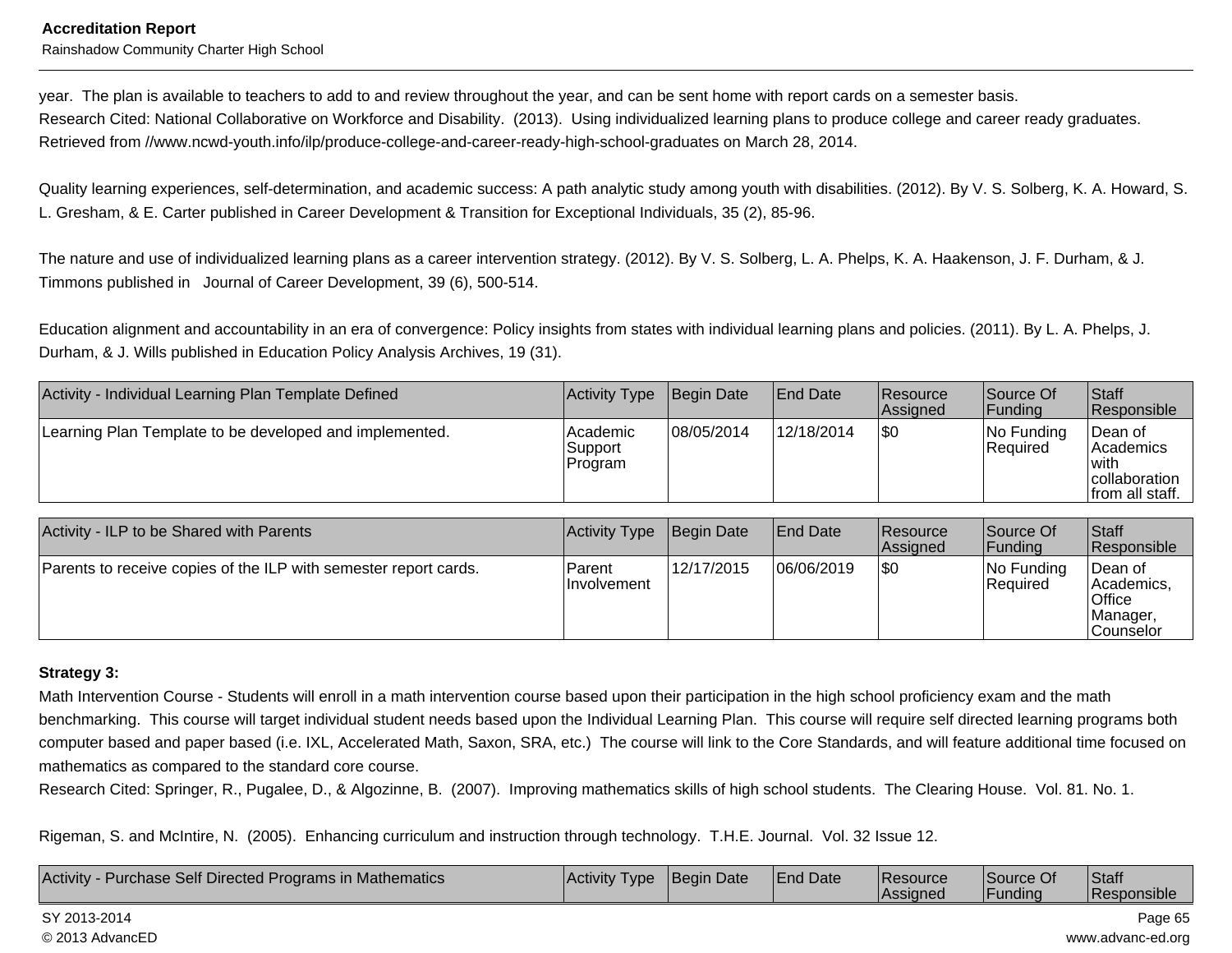#### **Accreditation Report**

Rainshadow Community Charter High School

| Annually, the staff and faculty will review and purchase software and/or<br>paper intervention programs to support math instruction.                 | Academic<br>Support<br>Program | 08/05/2014        | 08/04/2016      | \$500                | General Fund Dean of   | Academics,<br>Principal.                                                               |
|------------------------------------------------------------------------------------------------------------------------------------------------------|--------------------------------|-------------------|-----------------|----------------------|------------------------|----------------------------------------------------------------------------------------|
|                                                                                                                                                      |                                |                   |                 |                      |                        |                                                                                        |
| Activity - Benchmarking                                                                                                                              | Activity Type                  | <b>Begin Date</b> | <b>End Date</b> | Resource<br>Assigned | Source Of<br> Fundina  | Staff<br>Responsible                                                                   |
| Math benchmarking to include three administrations. Progress monitoring<br>to be increased to bi-weekly for students below the 50th percentile.      | Academic<br>Support<br>Program | 08/05/2014        | 06/06/2019      | 5500                 | General Fund Dean of   | Academics<br>and Principal;<br>Istaff to<br>ladminister<br>land score<br>lassessments. |
|                                                                                                                                                      |                                |                   |                 |                      |                        |                                                                                        |
| Activity - Monitor Implementation of Math Intervention Course                                                                                        | Activity Type                  | Begin Date        | <b>End Date</b> | Resource<br>Assigned | Source Of<br>Funding   | Staff<br>Responsible                                                                   |
| Monitor the implementation of the instructional strategies and self directed<br>interventions through walk through data and program fidelity checks. | Academic<br>Support<br>Program | 08/05/2014        | 06/09/2016      | <b>SO</b>            | No Funding<br>Required | Dean of<br>Academics.<br>Principal,<br>Lead<br>Teacher.                                |

#### **(shared) Strategy 4:**

Common Class Exit Exams - Students will complete a class exit exam after completing the required coursework. This exam will be focused on specific goals at theschool, and will be linking with the Core Standards and school district recommendations. Students will complete final exams, and the exams will demonstrate whether or not the student has met the appropriate standard for the course.

Research Cited: Herman, J., & Linn, R. (2014). New Assessments, New Rigor. Educational Leadership, 71(6), 34-37.

McIntosh, S. (2012). State high school exit exams: A policy in transition. Council on Education Policy. Washington, D. C.: Graduate School for Education andHuman Growth, George Washington University.

| Activity - Class Exit Exam Adoption                                                                                                                              | <b>Activity Type</b>             | Begin Date  | <b>End Date</b>  | <b>Resource</b><br><b>Assigned</b> | Source Of<br> Funding  | ∣Staff<br>Responsible                |
|------------------------------------------------------------------------------------------------------------------------------------------------------------------|----------------------------------|-------------|------------------|------------------------------------|------------------------|--------------------------------------|
| Exit Exams to be adopted based upon District recommendations, and<br>coursework to be evaluated for consistency and appropriateness based<br>upon the exit exam. | lAcademic<br>Support<br>IProgram | 108/03/2017 | 06/06/2019       | 1\$0                               | No Funding<br>Required | Principal,<br>⊺Dean of<br> Academics |
| <b>Activity - Professional Development</b>                                                                                                                       | Activity Type                    | Begin Date  | <b>IEnd Date</b> | <b>Resource</b><br>Assigned        | Source Of<br> Funding  | Staff<br>Responsible                 |
| Rainshadow faculty will attend trainings to learn about the adoption of the<br>common class exit exams, and will use the information to improve and              | Professional<br>Learning         | 108/10/2015 | 106/08/2017      | \$0                                | No Funding<br>Required | lDeann of<br>academics,              |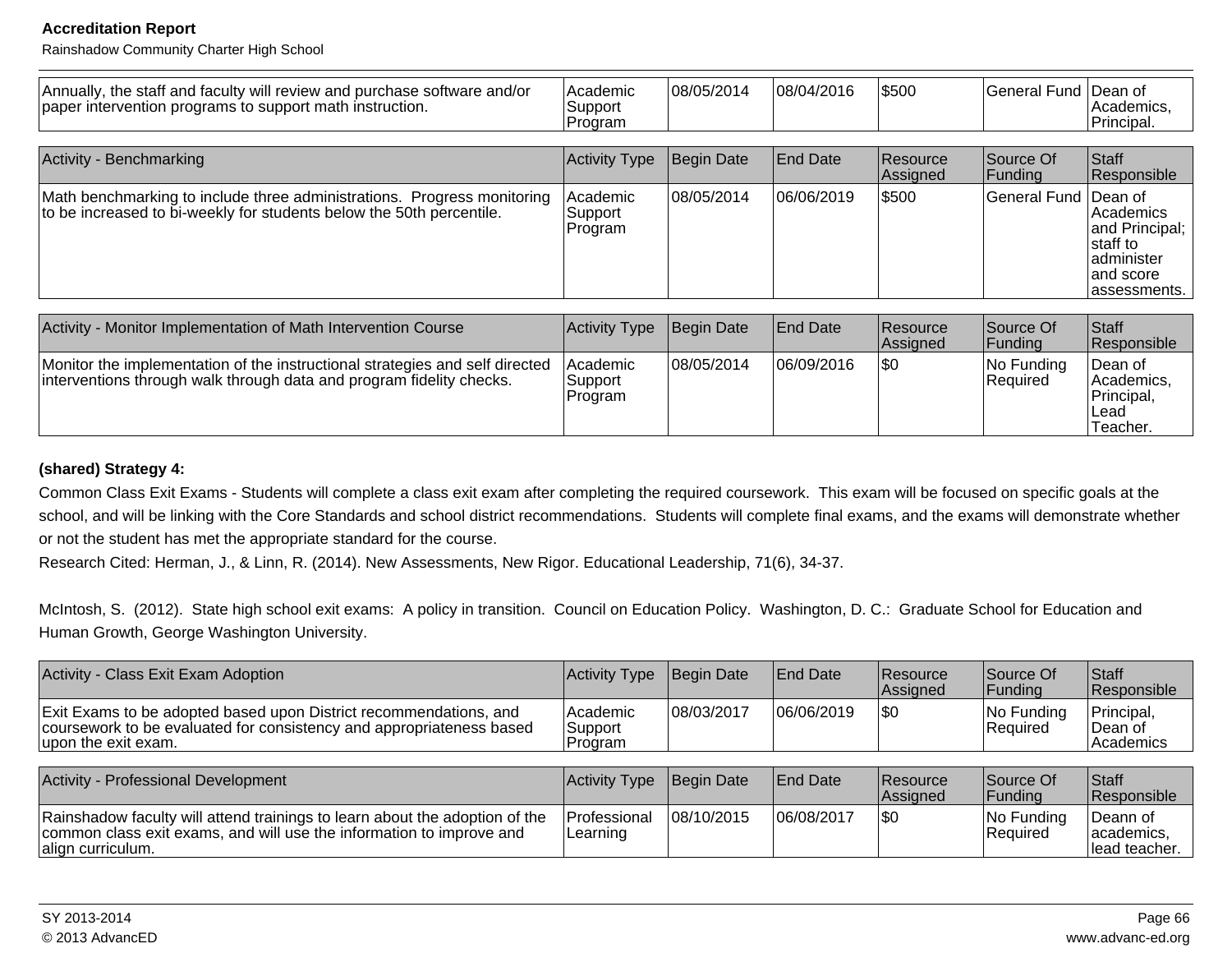#### **(shared) Strategy 5:**

Improvements to Professional Learning Team - Staff and faculty will have the opportunity to visit each others classroom and conduct observations. Staff and faculty willhave the opportunity to visit other local schools to watch best practice teaching in their academic area. Staff and faculty will be able to collaborate to discuss their observations, and administration will conduct walk throughs to see new strategies being implemented.

Research Cited: Burke, B. M. (2013). Experiential Professional Development: A Model for Meaningful and Long-Lasting Change in Classrooms. Journal Of ExperientialEducation, 36(3), 247-263. doi:10.1177/1053825913489103

Cavanaugh, Sean. (2005). Teacher training leads to higher test scores. Education Week, Vol. 24 Issue 23.

Jewett, P., & MacPhee, D. (2012). Adding Collaborative Peer Coaching to Our Teaching Identities. Reading Teacher, 66(2), 105-110. doi:10.1002/TRTR.01089

Kennedy, Eithne. (2010). Improving literacy achievement in high-poverty school: Empowering classroom teachers through professional development. ReadingResearch Quarterly, Vol. 45 Issue 4.

| Activity - Peer Reviews and Coaching                                                                                                                                                                                            | Activity Type Begin Date         |            | <b>End Date</b> | Resource<br><b>Assianed</b> | Source Of<br><b>IFunding</b>   | <b>Staff</b><br><b>Responsible</b>                                  |
|---------------------------------------------------------------------------------------------------------------------------------------------------------------------------------------------------------------------------------|----------------------------------|------------|-----------------|-----------------------------|--------------------------------|---------------------------------------------------------------------|
| Staff and faculty will have the opportunity to observe other teachers in the<br>school at least twice annually. The information gathered from the<br>observations will help inform staff meetings and future staff development. | <b>IProfessional</b><br>Learning | 08/05/2014 | 06/06/2019      | I\$0                        | INo Fundina<br><b>Required</b> | ∣Dean of<br>IAcademics.<br>Administrator.<br><b>ILead Teacher I</b> |

| Activity - Best Practice Reviews at Other Schools                                                                                                                                                                                                                                                                                                                             | Activity Type Begin Date        |            | <b>End Date</b> | <b>Resource</b><br>Assigned | Source Of<br> Funding  | <b>Staff</b><br>Responsible                   |
|-------------------------------------------------------------------------------------------------------------------------------------------------------------------------------------------------------------------------------------------------------------------------------------------------------------------------------------------------------------------------------|---------------------------------|------------|-----------------|-----------------------------|------------------------|-----------------------------------------------|
| Staff and faculty will have the opportunity to watch other instructors at<br>different schools implement best practice strategies for similar populations<br>in their specific academic content area annually. The information and<br>strategies gathered will be shared in staff meetings, and will new strategies<br>will be reviewed through administrative walk-throughs. | <b>Professional</b><br>Learning | 04/13/2015 | 06/06/2019      | 1\$0                        | No Funding<br>Required | Administrator,<br>Dean of<br><i>Academics</i> |

| Activity - Professional Development                                                                                                                                                                                                                                   | Activity Type Begin Date  |            | <b>End Date</b> | Resource<br>Assigned | Source Of<br><b>IFundina</b> | <b>Staff</b><br>Responsible            |
|-----------------------------------------------------------------------------------------------------------------------------------------------------------------------------------------------------------------------------------------------------------------------|---------------------------|------------|-----------------|----------------------|------------------------------|----------------------------------------|
| Staff and faculty will have the opportunity to attend professional<br>development offered by the Washoe County School District in their<br>  academic content area at least annually. Professional development will be<br>a component of teacher's annual evaluation. | lProfessional<br>Learning | 08/04/2014 | 06/06/2019      | 1\$0                 | No Funding<br>Required       | Dean of<br>Academics,<br>Administrator |

#### **Measurable Objective 2:**

85% of Eleventh and Twelfth grade students will demonstrate a proficiency in reading comprehension assessments in Reading by 04/01/2019 as measured byperformance on high school proficiency and benchmarking assessments..

#### **Strategy 1:**

Reading Intervention Program Development - Students will attend a daily intervention in reading based upon their performance on a reading comprehension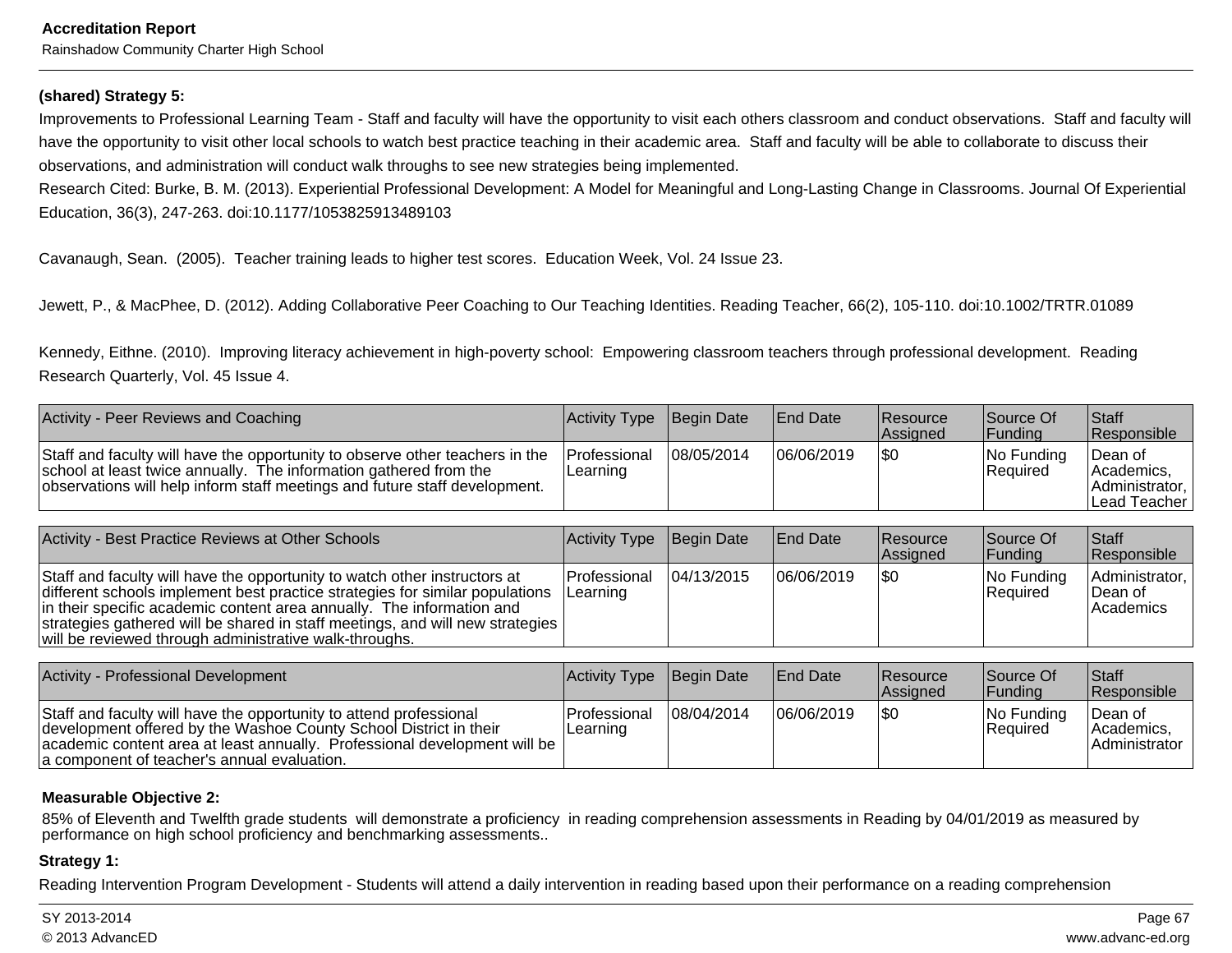benchmark. The course will be mapped out for different levels with structured goals and targets. The course will require time to be set aside on a daily basis forintervention time. It will also require the purchase of benchmarking tools, such as Aimsweb or similar. Students will be benchmarked prior to attending classes, and willbe placed based upon their skills and abilities into a reading intervention course. Online intervention programming, such as "Successmaker," will be evaluated and potentially adopted with funding. Students will be tested throughout the course, while receiving interventions, and will have the opportunity to move into a differentclass.

Research Cited: McCallum, R., Krohn, K. R., Skinner, C. H., Hilton-Prillhart, A., Hopkins, M., Waller, S., & Polite, F. (2011). Improving reading comprehension of at-riskhigh-school students: The ART of reading program. Psychology In The Schools, 48(1), 78-86. doi:10.1002/pits.20541

Vaughn, S., & Fletcher, J. M. (2012). Response to Intervention With Secondary School Students With Reading Difficulties. Journal Of Learning Disabilities, 45(3), 244-256. doi:10.1177/0022219412442157

What Works Clearinghouse. (2009). Successmaker. The U.S. Department of Education: Institute of Education Sciences.

| Activity - Intervention Program Development                                                                                                     | <b>Activity Type</b>           | <b>Begin Date</b> | <b>End Date</b> | Resource<br>Assigned | Source Of<br> Funding       | Staff<br>Responsible                                                                                |
|-------------------------------------------------------------------------------------------------------------------------------------------------|--------------------------------|-------------------|-----------------|----------------------|-----------------------------|-----------------------------------------------------------------------------------------------------|
| Faculty will define the reading intervention course, and script a formalized<br>program.                                                        | Academic<br>Support<br>Program | 08/05/2014        | 06/05/2015      | \$0                  | No Funding<br>Required      | Dean of<br>Academics<br>and Lead<br>Teacher                                                         |
|                                                                                                                                                 |                                |                   |                 |                      |                             |                                                                                                     |
| Activity - Monitor Implementation of Reading Intervention Courses                                                                               | <b>Activity Type</b>           | <b>Begin Date</b> | <b>End Date</b> | Resource<br>Assigned | Source Of<br>Funding        | Staff<br>Responsible                                                                                |
| Monitor the implementation of the instructional strategies and curriculum<br>development through walk through data and program fidelity checks. | Academic<br>Support<br>Program | 08/05/2014        | 06/06/2016      | \$0                  | No Funding<br>Required      | Dean of<br>Academics<br>and Lead<br>Teacher                                                         |
|                                                                                                                                                 |                                |                   |                 |                      |                             |                                                                                                     |
| Activity - Benchmarking                                                                                                                         | <b>Activity Type</b>           | <b>Begin Date</b> | <b>End Date</b> | Resource<br>Assigned | Source Of<br><b>Funding</b> | Staff<br>Responsible                                                                                |
| Enhance reading benchmarking system to include at lease three<br>administrations: fall, winter, and spring.                                     | Academic<br>Support<br>Program | 08/05/2014        | 06/07/2019      | \$0                  | <b>General Fund</b>         | Dean of<br>Academics<br>and Lead<br>teacher to<br>ensure it<br>occurs:<br>teachers to<br>implement. |
|                                                                                                                                                 |                                |                   |                 |                      |                             |                                                                                                     |
| Activity - Professional Development for Reading                                                                                                 | <b>Activity Type</b>           | <b>Begin Date</b> | <b>End Date</b> | Resource<br>Assigned | Source Of<br><b>Funding</b> | Staff<br>Responsible                                                                                |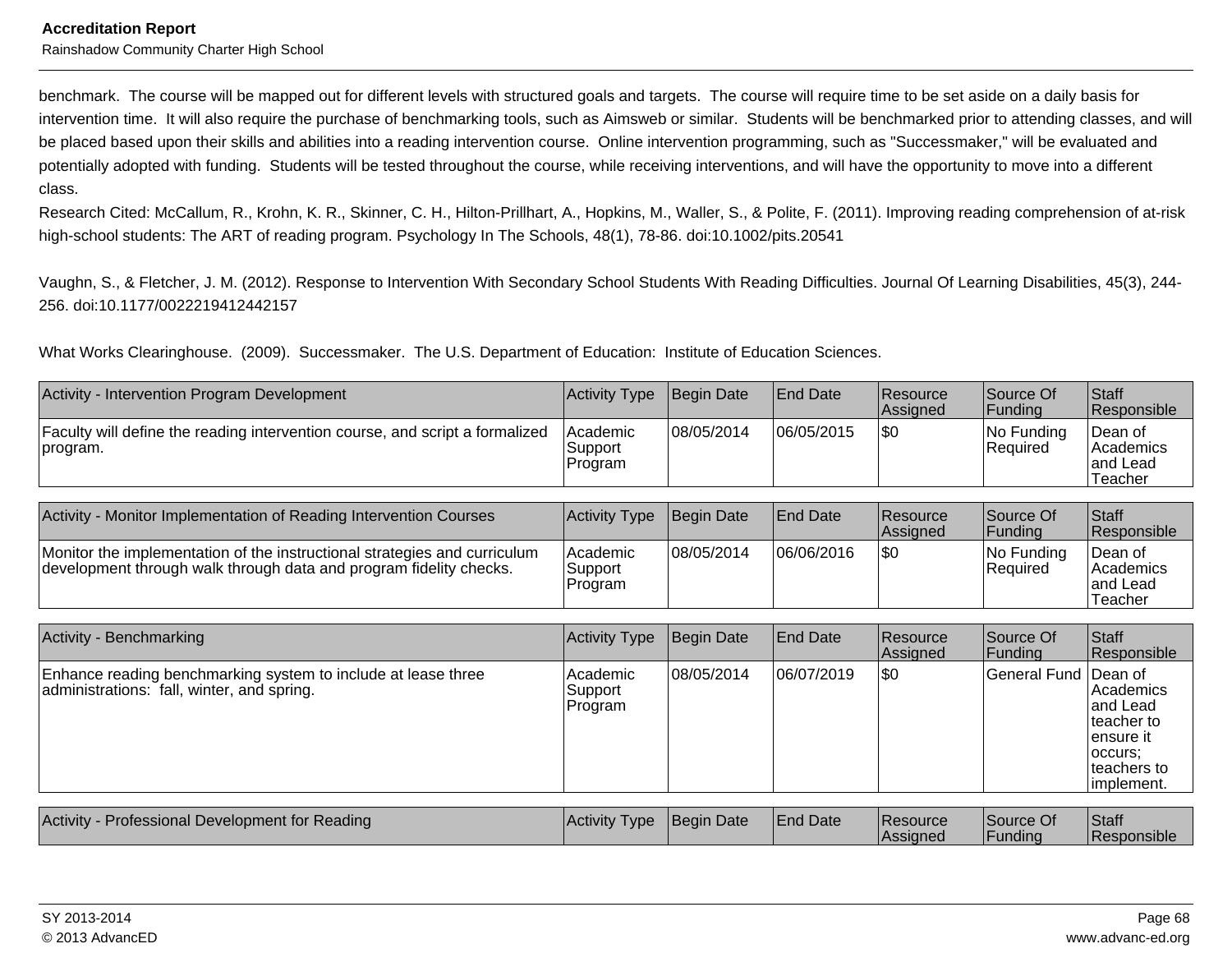#### **Accreditation Report**

Rainshadow Community Charter High School

| Staff to attend professional development with a focus on teaching reading<br>strategies, and working with special populations such as ESL and special<br>education students. | lAcademic<br>Support<br><b>Program</b> | 08/05/2014 | 06/03/2016 | 1\$1000 | <b>General Fund Dean of</b> | Curriculum to<br>⊺set up<br> opportunity;<br>Istaff and<br><b>Ifaculty</b> to<br>attend. |
|------------------------------------------------------------------------------------------------------------------------------------------------------------------------------|----------------------------------------|------------|------------|---------|-----------------------------|------------------------------------------------------------------------------------------|
|------------------------------------------------------------------------------------------------------------------------------------------------------------------------------|----------------------------------------|------------|------------|---------|-----------------------------|------------------------------------------------------------------------------------------|

#### **(shared) Strategy 2:**

Cross-Curricular Goals - Students will read, write, and incorporate mathematics across the curriculum. Staff will collaborate to develop strategies to teach reading comprehension, writing skills, and mathematics across the curriculum. Goals will link to the Core Curriculum Standards, and will feature opportunities for additionalassessment measures. Students will continue to engage in cross-curricular project-based learning to support a greater depth of learning, and the development of a stronger conceptual base. Assessment measures will include and support habits of learning, and post graduate goals. The team will work to develop some commonassessment measures through the use of skill based rubrics.

Research Cited: Boss, S. (2012). The Challenge of assessing project-based learning. District Administration, 48(9), 46-52.

Bottoms, G. (2007). Treat All Students Like the "Best" Students. Educational Leadership, 64(7), 30-37.

Cho, Y. (2013). Project-based learning in education: integrating business needs and student learning. European Journal Of Training & Development, 37(8), 744-765.

Erickson, H. L. (2002). Concept-based curriculum and instruction: Teaching beyond the facts. Thousand Oaks, CA: Corwin Press, Inc.

Lake, K. (1994). Integrated curriculum. School Improvement Research Series.

Tchudi, S. and Lafer, S. (1996). The interdisciplinary teacher's handbook. Portsmouth, NH: Boynton/Cook Publishing.

Weiner, S. (2002). Stepping out of the mainstream: The lab school. Teacher Magazine 14(2).

Wright, D. E., & Mahiri, J. (2012). Literacy Learning Within Community Action Projects for Social Change. Journal Of Adolescent & Adult Literacy, 56(2), 123-131.doi:10.1002/JAAL.00113

| Activity - Professional Development to Focus on Cross Curricular Skillsets                                                                    | Activity Type                   | <b>Begin Date</b> | <b>IEnd Date</b> | <b>Resource</b><br><b>Assigned</b> | Source Of<br> Fundina            | <b>Staff</b><br><b>Responsible</b>             |
|-----------------------------------------------------------------------------------------------------------------------------------------------|---------------------------------|-------------------|------------------|------------------------------------|----------------------------------|------------------------------------------------|
| Instructors will collaborate and participate in professional development to<br>look at habits of learning, and reading across the curriculum. | lAcademic<br>Support<br>Program | 02/02/2015        | 06/10/2016       | \$0                                | $ No$ Funding<br><b>Required</b> | Dean of<br> Academics<br>land Lead<br>Teacher. |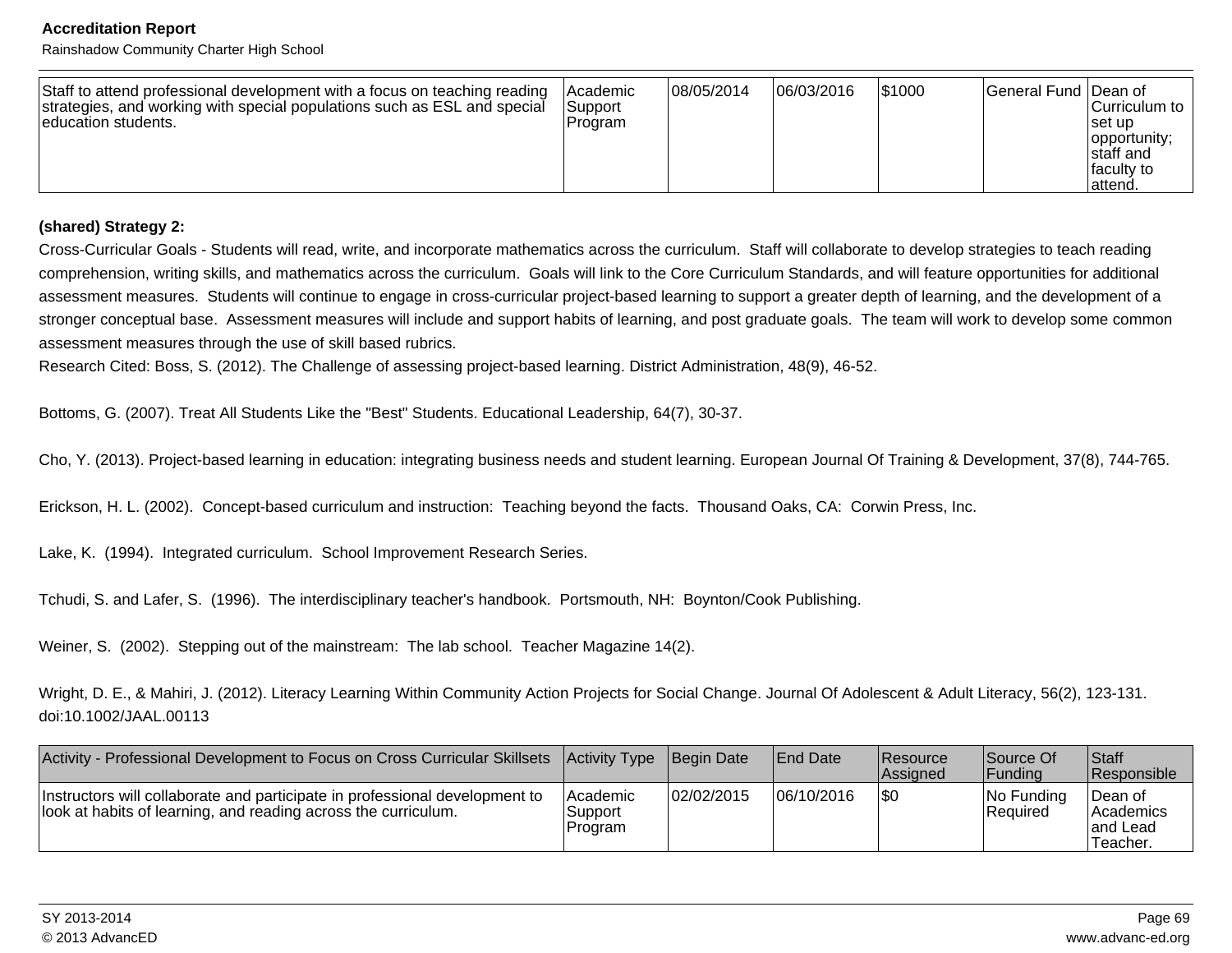Rainshadow Community Charter High School

| Activity - Post Graduate Assessment Measures                                                                                                                                                                                                                                                                                                                                      | Activity Type                         | Begin Date | <b>End Date</b> | Resource<br>Assigned | Source Of<br>Funding   | Staff<br>Responsible                                                                                                       |
|-----------------------------------------------------------------------------------------------------------------------------------------------------------------------------------------------------------------------------------------------------------------------------------------------------------------------------------------------------------------------------------|---------------------------------------|------------|-----------------|----------------------|------------------------|----------------------------------------------------------------------------------------------------------------------------|
| Students will complete additional assessments such as the PSAT, PLAN,<br>Workkeys, and/or the Accuplacer at different academic levels.                                                                                                                                                                                                                                            | Career<br>Preparation/O<br>rientation | 08/05/2016 | 06/06/2019      | \$500                | <b>General Fund</b>    | Dean of<br>Students and<br>Administrator                                                                                   |
|                                                                                                                                                                                                                                                                                                                                                                                   |                                       |            |                 |                      |                        |                                                                                                                            |
| Activity - Common Writing Rubric                                                                                                                                                                                                                                                                                                                                                  | Activity Type                         | Begin Date | <b>End Date</b> | Resource<br>Assigned | Source Of<br>Funding   | Staff<br>Responsible                                                                                                       |
| Staff will develop and implement a common writing rubric. All courses will<br>use a common writing rubric to assess writing that links to the goals of the<br>high school proficiency exam and the Core Curriculum Standards. Staff to<br>be trained on how to implement.                                                                                                         | Academic<br>Support<br>Program        | 08/04/2015 | 06/06/2019      | l\$0                 | No Funding<br>Required | Lead<br>Teacher,<br>English<br>Teacher,<br>Dean of<br>Academics.                                                           |
| Activity - Interactive Notebooks                                                                                                                                                                                                                                                                                                                                                  | Activity Type                         | Begin Date | End Date        | Resource<br>Assigned | Source Of<br>Funding   | Staff<br>Responsible                                                                                                       |
| Staff and faculty to be trained on how to implement interactive notebooks<br>as a portfolio and organizing principal for students. Students to incorporate Support<br>the notebooks in their courses, especially the intervention courses.                                                                                                                                        | Academic<br>Program                   | 08/05/2014 | 06/09/2016      | \$200                | <b>General Fund</b>    | Dean of<br>Academics,<br>lead teacher.                                                                                     |
| <b>Activity - Student Work Samples</b>                                                                                                                                                                                                                                                                                                                                            | Activity Type                         | Begin Date | <b>End Date</b> | Resource<br>Assigned | Source Of<br>Funding   | Staff<br>Responsible                                                                                                       |
| Student work samples in writing, and other curricular areas, to be gathered, Academic<br>analyzed, and added to the Individual Learning Plans at least bi-annually.<br>Staff and faculty to review work samples to ensure common visions and<br>goals about grading. Student folders of work samples to be stored in an<br>accessible location for all staff and faculty members. | Support<br>Program                    | 08/05/2014 | 06/06/2019      | l\$0                 | No Funding<br>Required | Lead<br>Teacher,<br>Dean of<br>Academics:<br>staff and<br>faculty to<br>provide work<br>samples on<br>an ongoing<br>basis. |
|                                                                                                                                                                                                                                                                                                                                                                                   |                                       |            |                 |                      |                        |                                                                                                                            |
| Activity - Feedback Training                                                                                                                                                                                                                                                                                                                                                      | Activity Type                         | Begin Date | <b>End Date</b> | Resource<br>Assigned | Source Of<br>Funding   | Staff<br>Responsible                                                                                                       |
| Staff and faculty will be trained in methods to incorporate more frequent<br>and timely feedback across the curriculum. This feedback will be shared<br>directly with students and parents, and components may be included in the<br>ILP.                                                                                                                                         | Professional<br>Learning              | 08/10/2015 | 06/06/2019      | l\$0                 | No Funding<br>Required | Dean of<br>Academics,<br>Lead Teacher                                                                                      |

#### **(shared) Strategy 3:**

Individual Learning Plan (ILP) - Students will each have an individual learning plan that will include scores on specific assessments (i.e. benchmarking through curriculum based measures and high school proficiency participation), readiness to learn or habits of learning information, individual goals and academic learning plan.Students are assessed at the start of the school year, and this information is added to their learning plan along with any other assessments they have participated in.Students review their plan with one teacher and the school counselor annually, and they have the opportunity to describe specific goals and outcomes for the school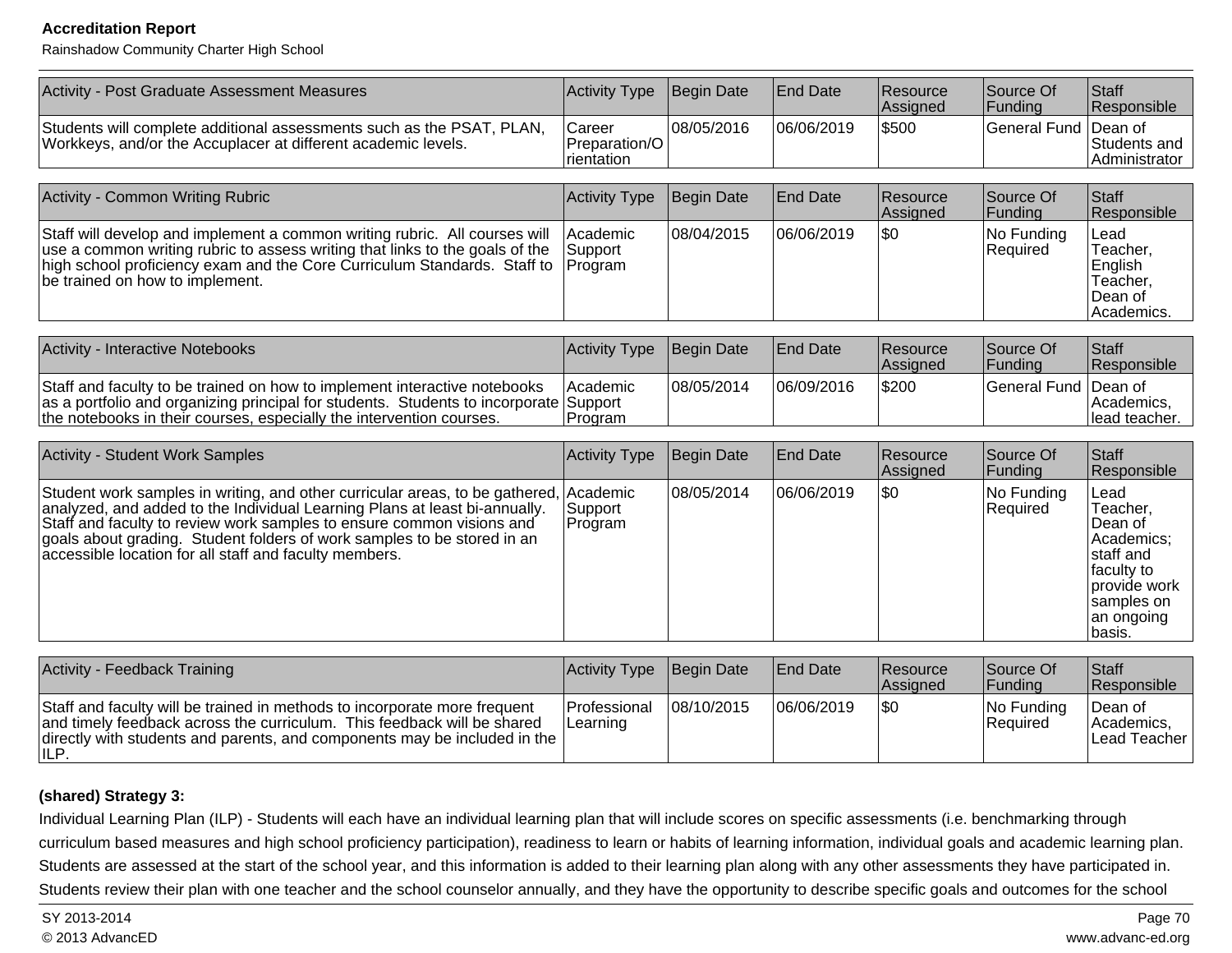#### **Accreditation Report**Rainshadow Community Charter High School

year. The plan is available to teachers to add to and review throughout the year, and can be sent home with report cards on a semester basis. Research Cited: National Collaborative on Workforce and Disability. (2013). Using individualized learning plans to produce college and career ready graduates.Retrieved from //www.ncwd-youth.info/ilp/produce-college-and-career-ready-high-school-graduates on March 28, 2014.

Quality learning experiences, self-determination, and academic success: A path analytic study among youth with disabilities. (2012). By V. S. Solberg, K. A. Howard, S.L. Gresham, & E. Carter published in Career Development & Transition for Exceptional Individuals, 35 (2), 85-96.

The nature and use of individualized learning plans as a career intervention strategy. (2012). By V. S. Solberg, L. A. Phelps, K. A. Haakenson, J. F. Durham, & J.Timmons published in Journal of Career Development, 39 (6), 500-514.

Education alignment and accountability in an era of convergence: Policy insights from states with individual learning plans and policies. (2011). By L. A. Phelps, J.Durham, & J. Wills published in Education Policy Analysis Archives, 19 (31).

| Activity - Individual Learning Plan Template Defined    | Activity Type                   | Begin Date | <b>End Date</b> | Resource<br><b>Assigned</b> | Source Of<br> Funding         | <b>Staff</b><br>Responsible                                         |
|---------------------------------------------------------|---------------------------------|------------|-----------------|-----------------------------|-------------------------------|---------------------------------------------------------------------|
| Learning Plan Template to be developed and implemented. | Academic<br>Support<br> Program | 08/05/2014 | 12/18/2014      | \$0                         | No Funding<br><b>Required</b> | Dean of<br> Academics<br>'with<br>collaboration<br> from all staff. |

| Activity - ILP to be Shared with Parents                         | Activity Type                | Begin Date | <b>IEnd Date</b> | <b>Resource</b><br>Assigned | Source Of<br> Funding         | <b>Staff</b><br>Responsible                                      |
|------------------------------------------------------------------|------------------------------|------------|------------------|-----------------------------|-------------------------------|------------------------------------------------------------------|
| Parents to receive copies of the ILP with semester report cards. | Parent<br><b>Involvement</b> | 12/17/2015 | 06/06/2019       | \$0                         | No Funding<br><b>Required</b> | ∣Dean of<br>Academics,<br>Office<br>Manager,<br><b>Counselor</b> |

### **(shared) Strategy 4:**

Common Class Exit Exams - Students will complete a class exit exam after completing the required coursework. This exam will be focused on specific goals at theschool, and will be linking with the Core Standards and school district recommendations. Students will complete final exams, and the exams will demonstrate whether or not the student has met the appropriate standard for the course.

Research Cited: Herman, J., & Linn, R. (2014). New Assessments, New Rigor. Educational Leadership, 71(6), 34-37.

McIntosh, S. (2012). State high school exit exams: A policy in transition. Council on Education Policy. Washington, D. C.: Graduate School for Education andHuman Growth, George Washington University.

| Activity<br><b>Class Exit Exam Adoption</b><br>∟Date<br>⊥Activity<br><b>Beain</b><br><b>Type</b> | Date<br>'End | <b>IResource</b><br><b>Assigned</b> | Source Of<br>unding. | Staff<br>Responsible |
|--------------------------------------------------------------------------------------------------|--------------|-------------------------------------|----------------------|----------------------|
|--------------------------------------------------------------------------------------------------|--------------|-------------------------------------|----------------------|----------------------|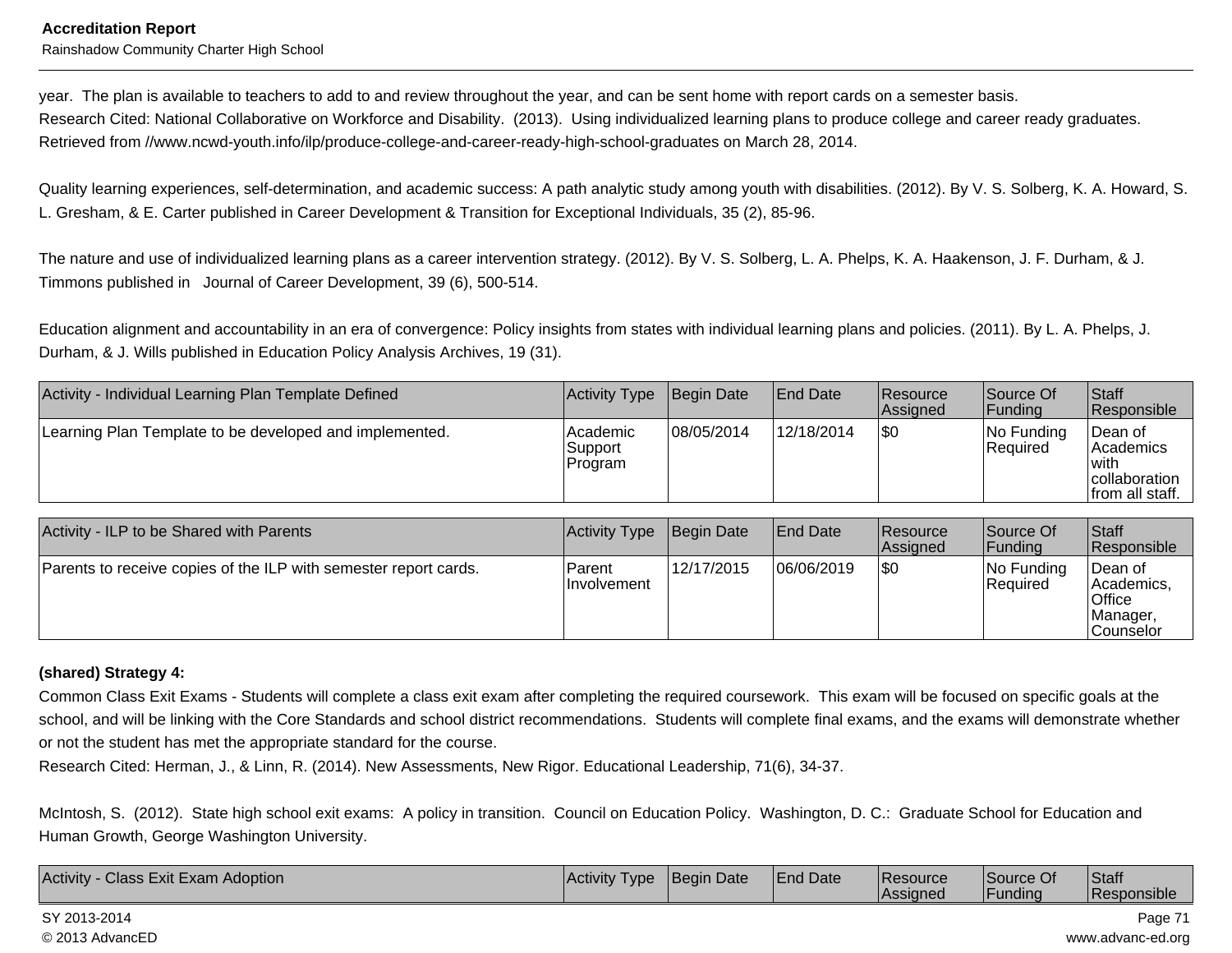Rainshadow Community Charter High School

| Exit Exams to be adopted based upon District recommendations, and<br>coursework to be evaluated for consistency and appropriateness based<br>upon the exit exam.         | l Academic<br> Support<br>IProgram | 108/03/2017 | 06/06/2019      | \$0                         | No Funding<br>Required        | Principal,<br>∣Dean of<br><b>Academics</b> |
|--------------------------------------------------------------------------------------------------------------------------------------------------------------------------|------------------------------------|-------------|-----------------|-----------------------------|-------------------------------|--------------------------------------------|
| Activity - Professional Development                                                                                                                                      | <b>Activity Type</b>               | Begin Date  | <b>End Date</b> | <b>Resource</b><br>Assigned | Source Of<br> Funding         | <b>Staff</b><br>Responsible                |
| Rainshadow faculty will attend trainings to learn about the adoption of the<br>common class exit exams, and will use the information to improve and<br>align curriculum. | <b>Professional</b><br>Learning    | 108/10/2015 | 106/08/2017     | \$0                         | No Funding<br><b>Required</b> | Deann of<br>academics,<br>llead teacher.   |

#### **(shared) Strategy 5:**

Improvements to Professional Learning Team - Staff and faculty will have the opportunity to visit each others classroom and conduct observations. Staff and faculty willhave the opportunity to visit other local schools to watch best practice teaching in their academic area. Staff and faculty will be able to collaborate to discuss theirobservations, and administration will conduct walk throughs to see new strategies being implemented.

Research Cited: Burke, B. M. (2013). Experiential Professional Development: A Model for Meaningful and Long-Lasting Change in Classrooms. Journal Of ExperientialEducation, 36(3), 247-263. doi:10.1177/1053825913489103

Cavanaugh, Sean. (2005). Teacher training leads to higher test scores. Education Week, Vol. 24 Issue 23.

Jewett, P., & MacPhee, D. (2012). Adding Collaborative Peer Coaching to Our Teaching Identities. Reading Teacher, 66(2), 105-110. doi:10.1002/TRTR.01089

Kennedy, Eithne. (2010). Improving literacy achievement in high-poverty school: Empowering classroom teachers through professional development. ReadingResearch Quarterly, Vol. 45 Issue 4.

| Activity - Peer Reviews and Coaching                                                                                                                                                                                            | <b>Activity Type Begin Date</b> |            | <b>End Date</b> | <b>Resource</b><br><b>Assigned</b> | Source Of<br><b>IFundina</b> | <b>Staff</b><br><b>Responsible</b>                      |
|---------------------------------------------------------------------------------------------------------------------------------------------------------------------------------------------------------------------------------|---------------------------------|------------|-----------------|------------------------------------|------------------------------|---------------------------------------------------------|
| Staff and faculty will have the opportunity to observe other teachers in the<br>school at least twice annually. The information gathered from the<br>observations will help inform staff meetings and future staff development. | Professional<br>Learning        | 08/05/2014 | 06/06/2019      | ISO                                | No Funding<br>Required       | Dean of<br>Academics.<br>Administrator,<br>Lead Teacher |

| Activity - Best Practice Reviews at Other Schools                                                                                                                                                                                                                                                                                                                               | Activity Type Begin Date                |            | <b>End Date</b> | <b>Resource</b><br>Assigned | Source Of<br><b>Funding</b> | <b>Staff</b><br>Responsible               |
|---------------------------------------------------------------------------------------------------------------------------------------------------------------------------------------------------------------------------------------------------------------------------------------------------------------------------------------------------------------------------------|-----------------------------------------|------------|-----------------|-----------------------------|-----------------------------|-------------------------------------------|
| Staff and faculty will have the opportunity to watch other instructors at<br>different schools implement best practice strategies for similar populations<br>In their specific academic content area annually. The information and<br>strategies gathered will be shared in staff meetings, and will new strategies  <br>will be reviewed through administrative walk-throughs. | <b>Professional</b><br><b>ILearning</b> | 04/13/2015 | 06/06/2019      | 1\$0                        | No Funding<br>Required      | Administrator,<br>IDean of<br>l Academics |

| Activity - Professional Development | Activity Type | Begin Date | <b>End Date</b> | <b>Resource</b> | Source Of      | Staff<br>.  |
|-------------------------------------|---------------|------------|-----------------|-----------------|----------------|-------------|
|                                     |               |            |                 | Assigned        | <b>Funding</b> | Responsible |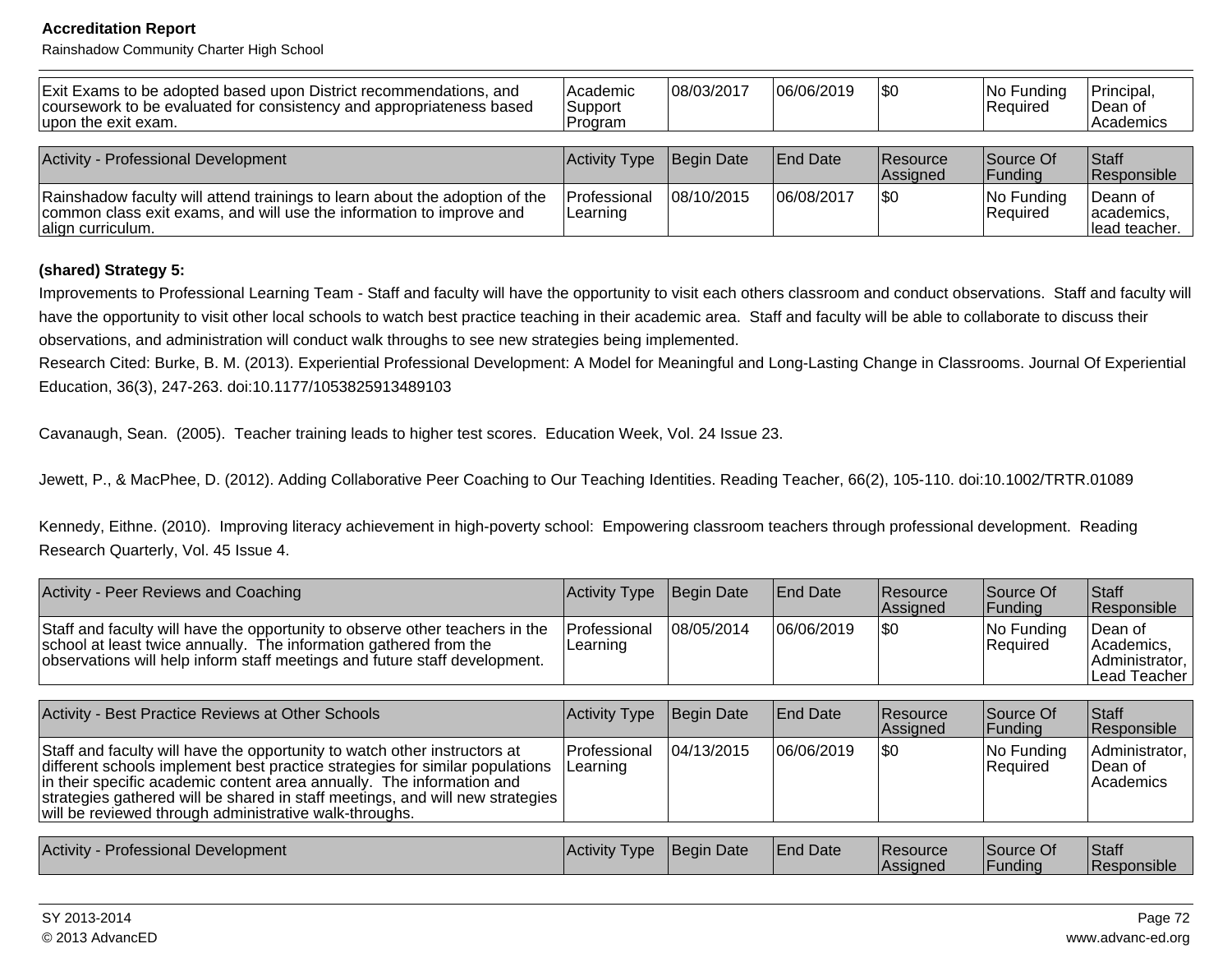Rainshadow Community Charter High School

| Staff and faculty will have the opportunity to attend professional<br>development offered by the Washoe County School District in their<br>academic content area at least annually. Professional development will be<br>la component of teacher's annual evaluation. | Professional<br>Learnıng | 08/04/2014 | 06/06/2019 |  | INo Fundina<br>Required | ∣Dean of<br>IAcademics.<br><b>Administrator</b> |
|----------------------------------------------------------------------------------------------------------------------------------------------------------------------------------------------------------------------------------------------------------------------|--------------------------|------------|------------|--|-------------------------|-------------------------------------------------|
|----------------------------------------------------------------------------------------------------------------------------------------------------------------------------------------------------------------------------------------------------------------------|--------------------------|------------|------------|--|-------------------------|-------------------------------------------------|

#### **Measurable Objective 3:**

85% of Eleventh and Twelfth grade students will demonstrate a proficiency in writing assessments in Writing by 06/06/2019 as measured by assessment measures such as the high school proficiency and writing curriculum based measures.

#### **(shared) Strategy 1:**

Cross-Curricular Goals - Students will read, write, and incorporate mathematics across the curriculum. Staff will collaborate to develop strategies to teach reading comprehension, writing skills, and mathematics across the curriculum. Goals will link to the Core Curriculum Standards, and will feature opportunities for additionalassessment measures. Students will continue to engage in cross-curricular project-based learning to support a greater depth of learning, and the development of astronger conceptual base. Assessment measures will include and support habits of learning, and post graduate goals. The team will work to develop some common assessment measures through the use of skill based rubrics.

Research Cited: Boss, S. (2012). The Challenge of assessing project-based learning. District Administration, 48(9), 46-52.

Bottoms, G. (2007). Treat All Students Like the "Best" Students. Educational Leadership, 64(7), 30-37.

Cho, Y. (2013). Project-based learning in education: integrating business needs and student learning. European Journal Of Training & Development, 37(8), 744-765.

Erickson, H. L. (2002). Concept-based curriculum and instruction: Teaching beyond the facts. Thousand Oaks, CA: Corwin Press, Inc.

Lake, K. (1994). Integrated curriculum. School Improvement Research Series.

Tchudi, S. and Lafer, S. (1996). The interdisciplinary teacher's handbook. Portsmouth, NH: Boynton/Cook Publishing.

Weiner, S. (2002). Stepping out of the mainstream: The lab school. Teacher Magazine 14(2).

Wright, D. E., & Mahiri, J. (2012). Literacy Learning Within Community Action Projects for Social Change. Journal Of Adolescent & Adult Literacy, 56(2), 123-131.doi:10.1002/JAAL.00113

| Activity - Professional Development to Focus on Cross Curricular Skillsets                                                                    | Activity Type Begin Date       |            | <b>End Date</b> | <b>Resource</b><br><b>Assigned</b> | Source Of<br>lFundina   | <b>Staff</b><br><b>Responsible</b>               |
|-----------------------------------------------------------------------------------------------------------------------------------------------|--------------------------------|------------|-----------------|------------------------------------|-------------------------|--------------------------------------------------|
| Instructors will collaborate and participate in professional development to<br>look at habits of learning, and reading across the curriculum. | Academic<br>Support<br>Program | 02/02/2015 | 06/10/2016      | 1\$0                               | INo Fundina<br>Required | ∣Dean of<br>l Academics<br>land Lead<br>Teacher. |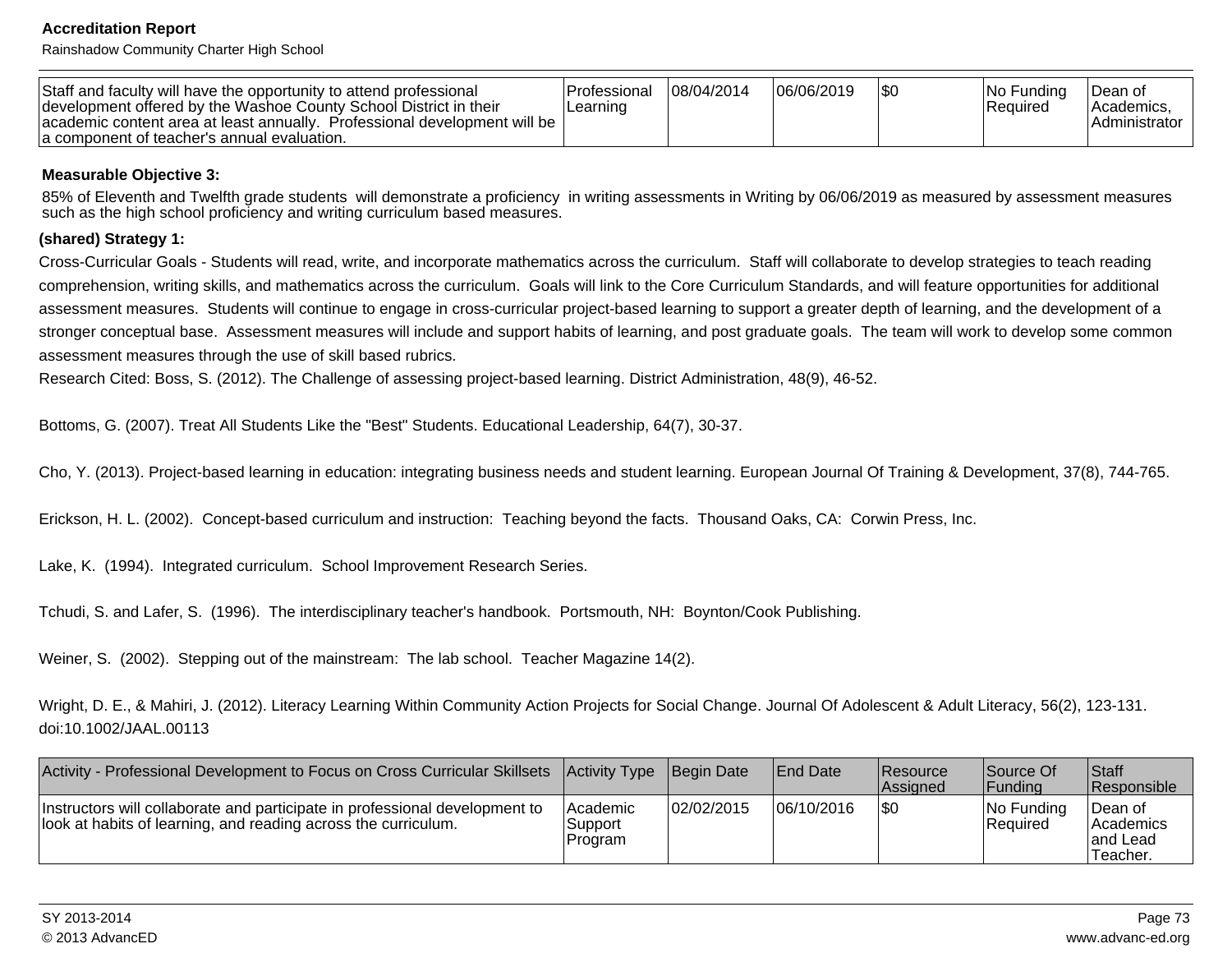Rainshadow Community Charter High School

| Activity - Post Graduate Assessment Measures                                                                                                                                                                                                                                                                                                                                      | Activity Type                         | Begin Date | <b>End Date</b> | Resource<br>Assigned | Source Of<br>Funding   | Staff<br>Responsible                                                                                                       |
|-----------------------------------------------------------------------------------------------------------------------------------------------------------------------------------------------------------------------------------------------------------------------------------------------------------------------------------------------------------------------------------|---------------------------------------|------------|-----------------|----------------------|------------------------|----------------------------------------------------------------------------------------------------------------------------|
| Students will complete additional assessments such as the PSAT, PLAN,<br>Workkeys, and/or the Accuplacer at different academic levels.                                                                                                                                                                                                                                            | Career<br>Preparation/O<br>rientation | 08/05/2016 | 06/06/2019      | \$500                | <b>General Fund</b>    | Dean of<br>Students and<br>Administrator                                                                                   |
|                                                                                                                                                                                                                                                                                                                                                                                   |                                       |            |                 |                      |                        |                                                                                                                            |
| Activity - Common Writing Rubric                                                                                                                                                                                                                                                                                                                                                  | Activity Type                         | Begin Date | <b>End Date</b> | Resource<br>Assigned | Source Of<br>Funding   | Staff<br>Responsible                                                                                                       |
| Staff will develop and implement a common writing rubric. All courses will<br>use a common writing rubric to assess writing that links to the goals of the<br>high school proficiency exam and the Core Curriculum Standards. Staff to<br>be trained on how to implement.                                                                                                         | Academic<br>Support<br>Program        | 08/04/2015 | 06/06/2019      | l\$0                 | No Funding<br>Required | Lead<br>Teacher,<br>English<br>Teacher,<br>Dean of<br>Academics.                                                           |
| Activity - Interactive Notebooks                                                                                                                                                                                                                                                                                                                                                  | Activity Type                         | Begin Date | End Date        | Resource<br>Assigned | Source Of<br>Funding   | Staff<br>Responsible                                                                                                       |
| Staff and faculty to be trained on how to implement interactive notebooks<br>as a portfolio and organizing principal for students. Students to incorporate Support<br>the notebooks in their courses, especially the intervention courses.                                                                                                                                        | Academic<br>Program                   | 08/05/2014 | 06/09/2016      | \$200                | <b>General Fund</b>    | Dean of<br>Academics,<br>lead teacher.                                                                                     |
| <b>Activity - Student Work Samples</b>                                                                                                                                                                                                                                                                                                                                            | Activity Type                         | Begin Date | <b>End Date</b> | Resource<br>Assigned | Source Of<br>Funding   | Staff<br>Responsible                                                                                                       |
| Student work samples in writing, and other curricular areas, to be gathered, Academic<br>analyzed, and added to the Individual Learning Plans at least bi-annually.<br>Staff and faculty to review work samples to ensure common visions and<br>goals about grading. Student folders of work samples to be stored in an<br>accessible location for all staff and faculty members. | Support<br>Program                    | 08/05/2014 | 06/06/2019      | l\$0                 | No Funding<br>Required | Lead<br>Teacher,<br>Dean of<br>Academics:<br>staff and<br>faculty to<br>provide work<br>samples on<br>an ongoing<br>basis. |
|                                                                                                                                                                                                                                                                                                                                                                                   |                                       |            |                 |                      |                        |                                                                                                                            |
| Activity - Feedback Training                                                                                                                                                                                                                                                                                                                                                      | Activity Type                         | Begin Date | <b>End Date</b> | Resource<br>Assigned | Source Of<br>Funding   | Staff<br>Responsible                                                                                                       |
| Staff and faculty will be trained in methods to incorporate more frequent<br>and timely feedback across the curriculum. This feedback will be shared<br>directly with students and parents, and components may be included in the<br>ILP.                                                                                                                                         | Professional<br>Learning              | 08/10/2015 | 06/06/2019      | l\$0                 | No Funding<br>Required | Dean of<br>Academics,<br>Lead Teacher                                                                                      |

#### **(shared) Strategy 2:**

Individual Learning Plan (ILP) - Students will each have an individual learning plan that will include scores on specific assessments (i.e. benchmarking through curriculum based measures and high school proficiency participation), readiness to learn or habits of learning information, individual goals and academic learning plan.Students are assessed at the start of the school year, and this information is added to their learning plan along with any other assessments they have participated in.Students review their plan with one teacher and the school counselor annually, and they have the opportunity to describe specific goals and outcomes for the school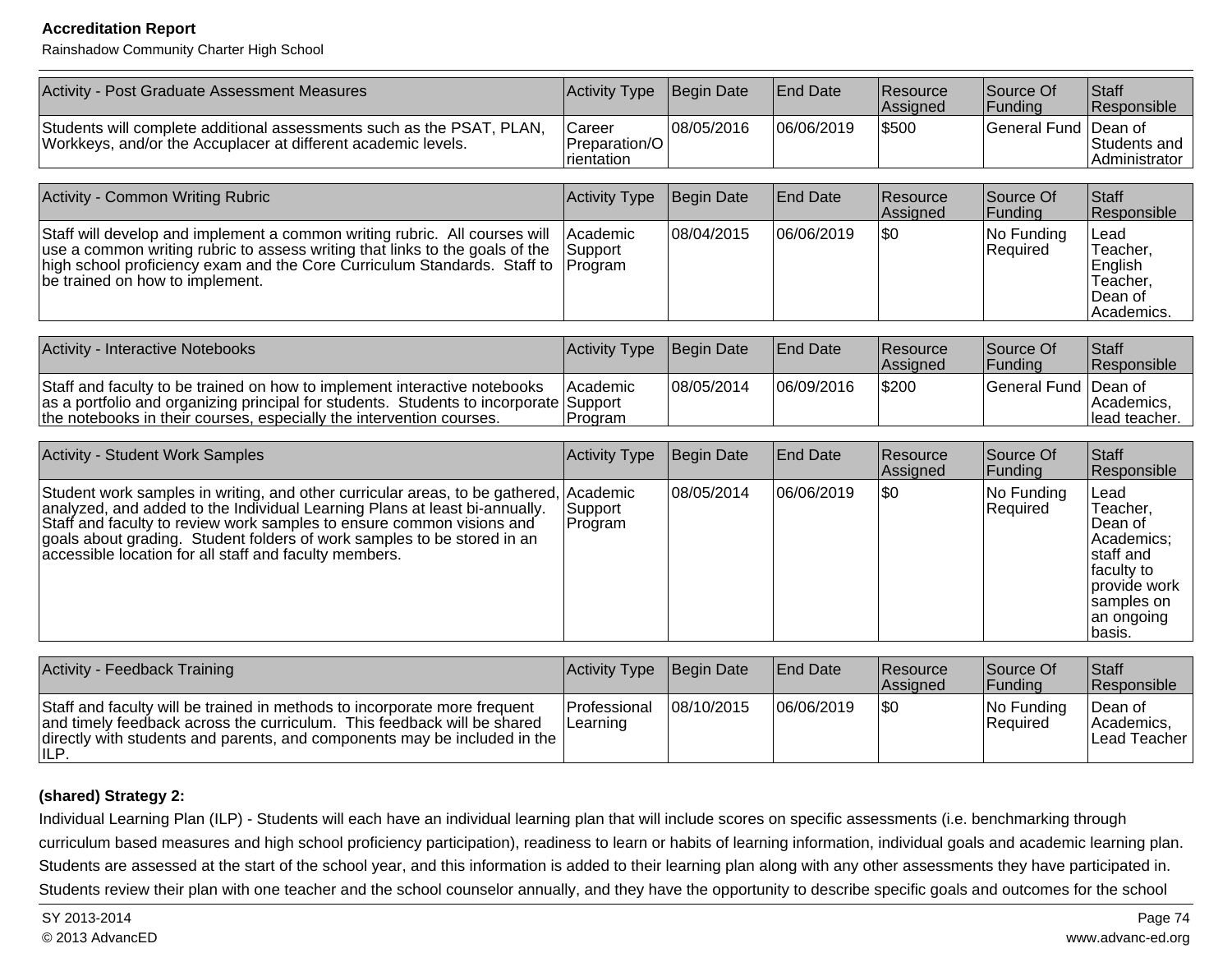#### **Accreditation Report**Rainshadow Community Charter High School

year. The plan is available to teachers to add to and review throughout the year, and can be sent home with report cards on a semester basis. Research Cited: National Collaborative on Workforce and Disability. (2013). Using individualized learning plans to produce college and career ready graduates.Retrieved from //www.ncwd-youth.info/ilp/produce-college-and-career-ready-high-school-graduates on March 28, 2014.

Quality learning experiences, self-determination, and academic success: A path analytic study among youth with disabilities. (2012). By V. S. Solberg, K. A. Howard, S.L. Gresham, & E. Carter published in Career Development & Transition for Exceptional Individuals, 35 (2), 85-96.

The nature and use of individualized learning plans as a career intervention strategy. (2012). By V. S. Solberg, L. A. Phelps, K. A. Haakenson, J. F. Durham, & J.Timmons published in Journal of Career Development, 39 (6), 500-514.

Education alignment and accountability in an era of convergence: Policy insights from states with individual learning plans and policies. (2011). By L. A. Phelps, J.Durham, & J. Wills published in Education Policy Analysis Archives, 19 (31).

| Activity - Individual Learning Plan Template Defined    | Activity Type                  | Begin Date | <b>End Date</b> | <b>Resource</b><br><b>Assigned</b> | Source Of<br> Funding         | <b>Staff</b><br>Responsible                                         |
|---------------------------------------------------------|--------------------------------|------------|-----------------|------------------------------------|-------------------------------|---------------------------------------------------------------------|
| Learning Plan Template to be developed and implemented. | Academic<br>Support<br>Program | 08/05/2014 | 12/18/2014      | 1\$0                               | No Funding<br><b>Required</b> | Dean of<br> Academics<br>'with<br>collaboration<br> from all staff. |

| Activity - ILP to be Shared with Parents                         | Activity Type                | Begin Date | <b>End Date</b> | <b>Resource</b><br>Assigned | Source Of<br> Funding            | <b>Staff</b><br>Responsible                                 |
|------------------------------------------------------------------|------------------------------|------------|-----------------|-----------------------------|----------------------------------|-------------------------------------------------------------|
| Parents to receive copies of the ILP with semester report cards. | Parent<br><b>Involvement</b> | 12/17/2015 | 06/06/2019      | \$0                         | $ No$ Funding<br><b>Required</b> | ∣Dean of<br>IAcademics.<br>Office<br>Manager,<br> Counselor |

#### **(shared) Strategy 3:**

Common Class Exit Exams - Students will complete a class exit exam after completing the required coursework. This exam will be focused on specific goals at theschool, and will be linking with the Core Standards and school district recommendations. Students will complete final exams, and the exams will demonstrate whether or not the student has met the appropriate standard for the course.

Research Cited: Herman, J., & Linn, R. (2014). New Assessments, New Rigor. Educational Leadership, 71(6), 34-37.

McIntosh, S. (2012). State high school exit exams: A policy in transition. Council on Education Policy. Washington, D. C.: Graduate School for Education andHuman Growth, George Washington University.

| Activity<br><b>Class Exit Exam Adoption</b> | I Activitv<br><u>I</u> vpe | <b>Begin Date</b> | <b>End Date</b> | <b>IResource</b><br><b>Assigned</b> | lSource Of<br><b>Lunding</b> | Staff<br>Responsible |
|---------------------------------------------|----------------------------|-------------------|-----------------|-------------------------------------|------------------------------|----------------------|
|---------------------------------------------|----------------------------|-------------------|-----------------|-------------------------------------|------------------------------|----------------------|

SY 2013-2014© 2013 AdvancED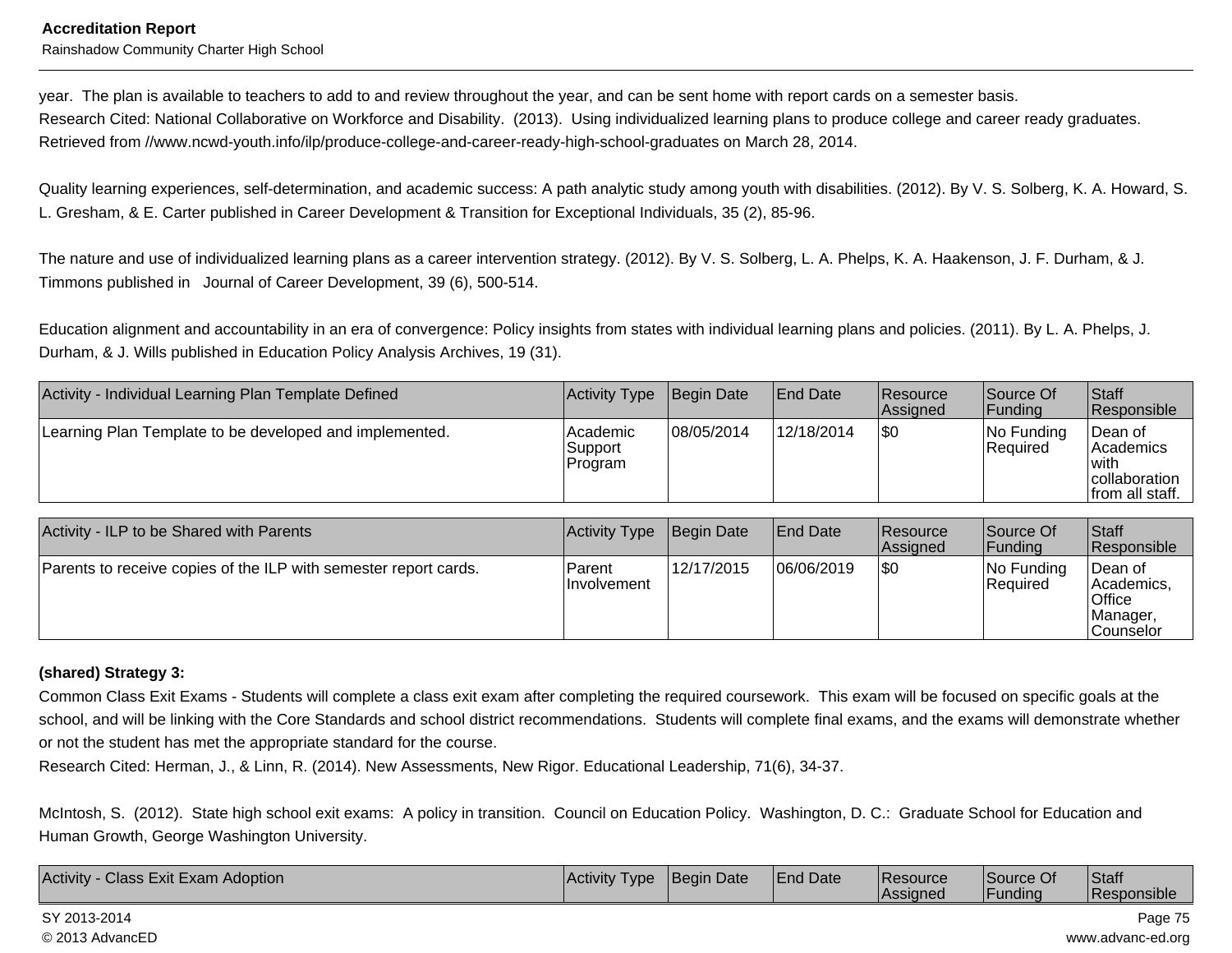Rainshadow Community Charter High School

| Exit Exams to be adopted based upon District recommendations, and<br>coursework to be evaluated for consistency and appropriateness based<br>upon the exit exam.         | l Academic<br>Support<br>IProgram | 108/03/2017 | 06/06/2019      | 1\$0                        | No Funding<br>Required | Principal,<br>∣Dean of<br>  Academics     |
|--------------------------------------------------------------------------------------------------------------------------------------------------------------------------|-----------------------------------|-------------|-----------------|-----------------------------|------------------------|-------------------------------------------|
| Activity - Professional Development                                                                                                                                      | Activity Type                     | Begin Date  | <b>End Date</b> | <b>Resource</b><br>Assigned | Source Of<br> Funding  | <b>Staff</b><br>Responsible               |
| Rainshadow faculty will attend trainings to learn about the adoption of the<br>common class exit exams, and will use the information to improve and<br>align curriculum. | Professional<br>Learning          | 108/10/2015 | 106/08/2017     | 1\$0                        | No Funding<br>Required | Deann of<br>lacademics.<br>llead teacher. |

#### **(shared) Strategy 4:**

Improvements to Professional Learning Team - Staff and faculty will have the opportunity to visit each others classroom and conduct observations. Staff and faculty willhave the opportunity to visit other local schools to watch best practice teaching in their academic area. Staff and faculty will be able to collaborate to discuss theirobservations, and administration will conduct walk throughs to see new strategies being implemented.

Research Cited: Burke, B. M. (2013). Experiential Professional Development: A Model for Meaningful and Long-Lasting Change in Classrooms. Journal Of ExperientialEducation, 36(3), 247-263. doi:10.1177/1053825913489103

Cavanaugh, Sean. (2005). Teacher training leads to higher test scores. Education Week, Vol. 24 Issue 23.

Jewett, P., & MacPhee, D. (2012). Adding Collaborative Peer Coaching to Our Teaching Identities. Reading Teacher, 66(2), 105-110. doi:10.1002/TRTR.01089

Kennedy, Eithne. (2010). Improving literacy achievement in high-poverty school: Empowering classroom teachers through professional development. ReadingResearch Quarterly, Vol. 45 Issue 4.

| Activity - Peer Reviews and Coaching                                                                                                                                                                                            | Activity Type Begin Date         |            | <b>IEnd Date</b> | <b>Resource</b><br><b>Assigned</b> | Source Of<br><b>IFunding</b> | <b>Staff</b><br>Responsible                                    |
|---------------------------------------------------------------------------------------------------------------------------------------------------------------------------------------------------------------------------------|----------------------------------|------------|------------------|------------------------------------|------------------------------|----------------------------------------------------------------|
| Staff and faculty will have the opportunity to observe other teachers in the<br>school at least twice annually. The information gathered from the<br>observations will help inform staff meetings and future staff development. | <b>IProfessional</b><br>Learning | 08/05/2014 | 106/06/2019      | \$0                                | $ No$ Funding<br>Required    | Dean of<br><i>Academics.</i><br>Administrator,<br>Lead Teacher |

| Activity - Best Practice Reviews at Other Schools                                                                                                                                                                                                                                                                                                                             | Activity Type Begin Date         |             | <b>IEnd Date</b> | <b>Resource</b><br>Assigned | Source Of<br> Funding  | <b>Staff</b><br>Responsible               |
|-------------------------------------------------------------------------------------------------------------------------------------------------------------------------------------------------------------------------------------------------------------------------------------------------------------------------------------------------------------------------------|----------------------------------|-------------|------------------|-----------------------------|------------------------|-------------------------------------------|
| Staff and faculty will have the opportunity to watch other instructors at<br>different schools implement best practice strategies for similar populations<br>In their specific academic content area annually. The information and<br>strategies gathered will be shared in staff meetings, and will new strategies<br>will be reviewed through administrative walk-throughs. | IProfessional<br><b>Learning</b> | 104/13/2015 | 06/06/2019       | 1\$0                        | No Funding<br>Required | Administrator,<br>IDean of<br>l Academics |

| Activity - Professional Development | Activity Type | Begin Date | <b>IEnd Date</b> | <b>Resource</b><br><b>Assigned</b> | Source Of<br> Funding | Staff<br>$\cdots$<br><b>Responsible</b> |
|-------------------------------------|---------------|------------|------------------|------------------------------------|-----------------------|-----------------------------------------|
|                                     |               |            |                  |                                    |                       |                                         |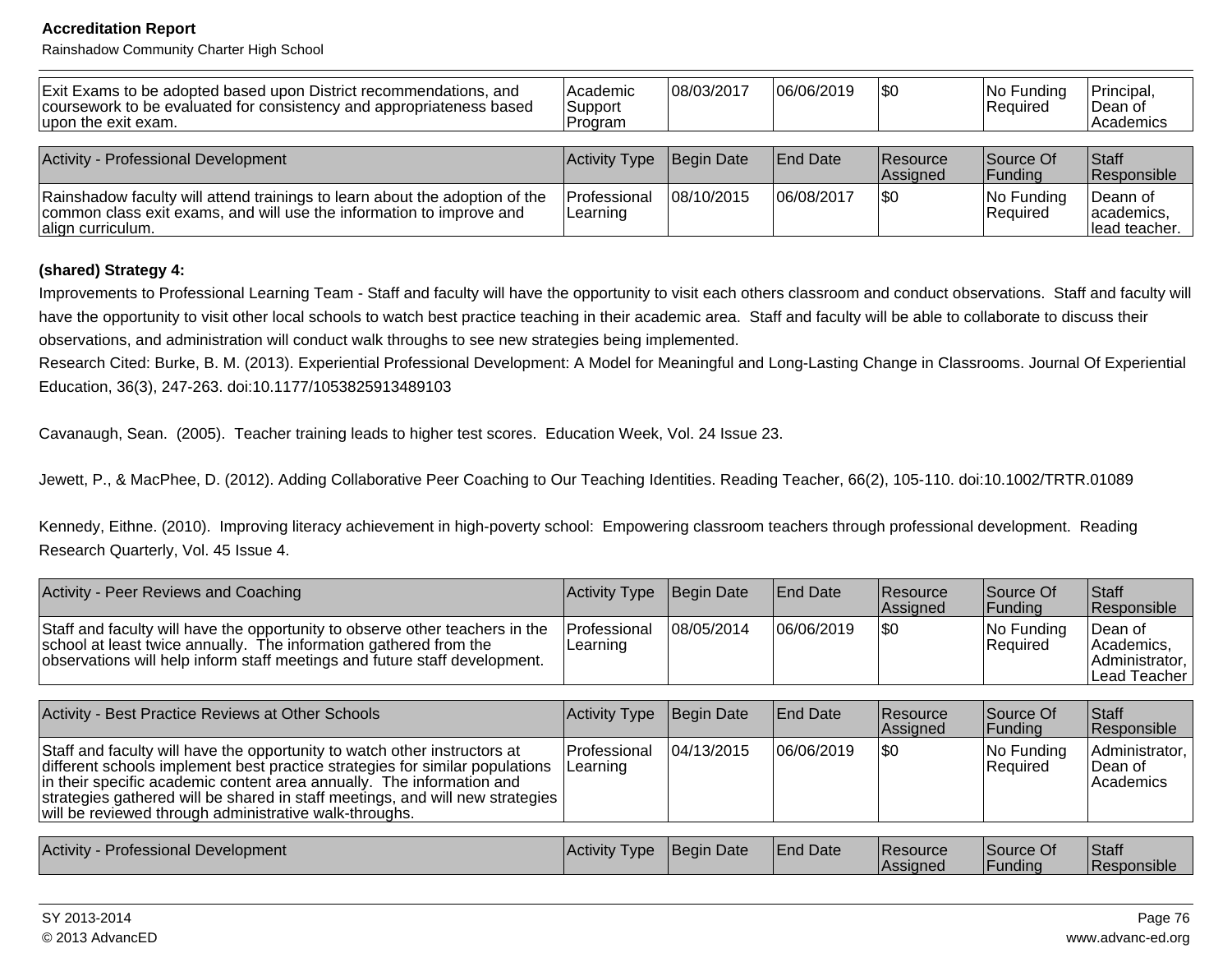Rainshadow Community Charter High School

| Staff and faculty will have the opportunity to attend professional<br>development offered by the Washoe County School District in their<br>Professional development will be<br>lacademic content area at least annually.<br>la component of teacher's annual evaluation. | l Professional<br>Learning | 108/04/2014 | 06/06/2019 |  | INo Fundina<br> Required | Dean of<br><i>Academics</i><br>Administrator |
|--------------------------------------------------------------------------------------------------------------------------------------------------------------------------------------------------------------------------------------------------------------------------|----------------------------|-------------|------------|--|--------------------------|----------------------------------------------|
|--------------------------------------------------------------------------------------------------------------------------------------------------------------------------------------------------------------------------------------------------------------------------|----------------------------|-------------|------------|--|--------------------------|----------------------------------------------|

# **Goal 2: Rainshadow stakeholders will collaborate to increase attendance and retention of**

# **students.**

This plan includes progress notes which are at the very end of this document

#### **Measurable Objective 1:**

 collaborate to improve student attendance and retention and improve overall school culture by 06/05/2015 as measured by improved daily attendance, studentnumbers, and stakeholder surveys.

#### **Strategy 1:**

Reintegration Specialist - Rainshadow will hire an individual on at least a part time basis to monitor and track attendance, make phone calls home and conduct homevisits if necessary, touch base with students about attendance and behavioral problems in the school, support students in the classroom with another teacher, andprovide oversight for support programs after school. This individual will also help students who have fallen too behind to graduate to learn of other academic options,and will take students on field experiences to learn of other options. He or she will support students to look at post-secondary goals.

Research Cited: Iver, M. and Abele, M. (2011). The challenge of improving urban high school graduation outcomes: Findings from a randomized study of dropoutprevention efforts. Journal of Education for Students placed at Risk. Vol. 16 Issue 3.

Reeves, Douglas. (2008). Improving student attendance. Educational Leadership.

| Activity - Hire Reintegration Specialist                                                                                                                                                                                                                                                                                                       | Activity Type Begin Date               |            | <b>End Date</b> | <b>Resource</b><br>Assigned | Source Of<br> Funding | Staff<br><b>Responsible</b>          |
|------------------------------------------------------------------------------------------------------------------------------------------------------------------------------------------------------------------------------------------------------------------------------------------------------------------------------------------------|----------------------------------------|------------|-----------------|-----------------------------|-----------------------|--------------------------------------|
| An appropriate individual will be hired on at least a part time basis to<br>provide support to students who may be falling behind due to attendance<br>and/or behavioral issues. This individual will monitor and track students,<br>and will frequently touch base with students to make sure they are<br>progressing through the curriculum. | <b>Recruitment</b><br>land Retention I | 08/04/2014 | 06/06/2019      | \$4500                      | General Fund Dean of  | l Academics.<br><b>Administrator</b> |

#### **Measurable Objective 2:**

collaborate to improve the involvement of parents by 06/06/2019 as measured by participation in the Parent Teacher Group, in school-wide surveys, and at schoolevents and open houses.

#### **Strategy 1:**

Improved Communication with Parents - Specific activities will be outlined on the calendar at the beginning of the school year to invite parental involvement. These activities include monthly Parent Group meetings, quarterly open houses, and regular school activities (i.e. the bi-annual art show and graduation). Staff and faculty willbecome more proficient at sending at least monthly newsletters from the school, update online presence on a more regular basis (website and Facebook), and sendweekly phone calls home to remind parents of upcoming events. The school will work to provide more documents in other languages, and to conduct phone calls home Page 77 SY 2013-2014 Page 77 © 2013 AdvancEDwww.advanc-ed.org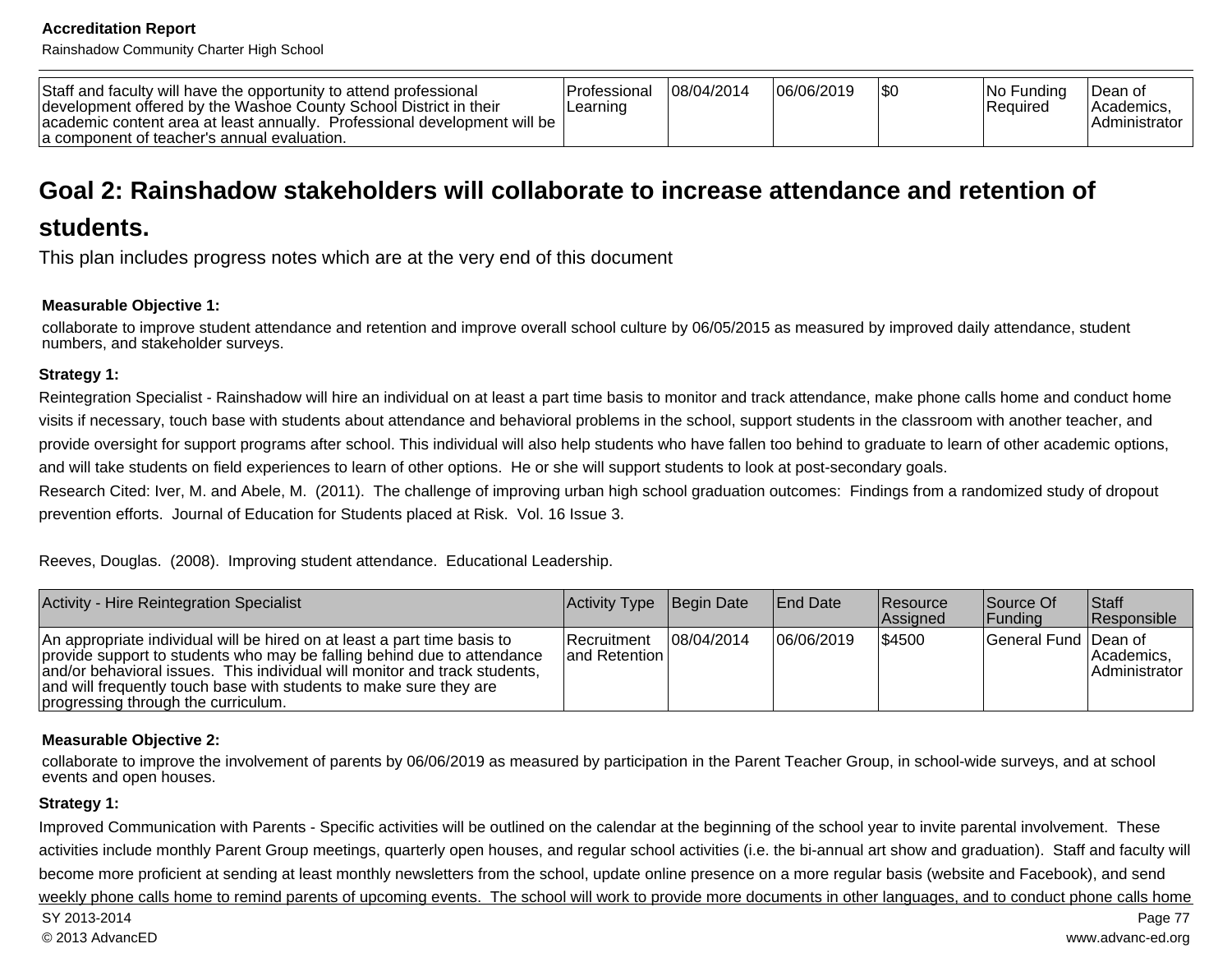#### in other languages.

Research Cited: Bower, H. (2011). Can the Epstein Model of Parental Involvement Work in a High-Minority, High-Poverty Elementary School? A Case Study.Professional School Counseling, 15(2), 77-87.

Wang, M., & Sheikh-Khalil, S. (2014). Does Parental Involvement Matter for Student Achievement and Mental Health in High School?. Child Development, 85(2), 610-625. doi:10.1111/cdev.12153

Williams, T. T., & Sánchez, B. (2013). Identifying and Decreasing Barriers to Parent Involvement for Inner-City Parents. Youth & Society, 45(1), 54-74.doi:10.1177/0044118X11409066

| Activity - Membership Recruitment to Parent Group                                                                                                                                     | Activity Type Begin Date     |            | <b>End Date</b> | <b>Resource</b><br><b>Assigned</b> | Source Of<br><b>IFundina</b> | Staff<br><b>Responsible</b>                           |
|---------------------------------------------------------------------------------------------------------------------------------------------------------------------------------------|------------------------------|------------|-----------------|------------------------------------|------------------------------|-------------------------------------------------------|
| A membership flyer will be included in all prospective student enrollment<br>packets. The flyer will outline membership levels, as well as the calendar<br>for Parent Group meetings. | Parent<br><b>Involvement</b> | 08/04/2014 | 06/06/2019      | 1\$0                               | INo Fundina<br>Required      | Dean of<br>l Academics.<br>Dean of<br><b>Students</b> |

| <b>Activity - Monthly Newsletter</b>                                                                                                                                      | Activity Type                | Begin Date | <b>End Date</b> | <b>Resource</b><br>Assigned | Source Of<br><b>IFundina</b> | Staff<br>Responsible                                                       |
|---------------------------------------------------------------------------------------------------------------------------------------------------------------------------|------------------------------|------------|-----------------|-----------------------------|------------------------------|----------------------------------------------------------------------------|
| A monthly newsletter will be developed and monitored by the student<br>leadership team. The newsletter will be available online, and will be sent<br>Thome with students. | Parent<br><b>Involvement</b> | 01/12/2015 | 106/06/2019     | 1\$0                        | No Funding<br> Reauired      | Leadership<br>Instructor,<br>Dean of<br>Students,<br>Dean of<br> Academics |

| Activity - Weekly Phone Call Home                                                                                                                                                | Activity Type  | Begin Date  | <b>End Date</b> | <b>Resource</b><br><b>Assigned</b> | Source Of<br> Fundina   | Staff<br>Responsible                                                    |
|----------------------------------------------------------------------------------------------------------------------------------------------------------------------------------|----------------|-------------|-----------------|------------------------------------|-------------------------|-------------------------------------------------------------------------|
| A weekly phone call will go to all student homes to alert families of any<br>upcoming events, and school happenings. The call will happen at the end Involvement<br>of the week. | <b>IParent</b> | 108/15/2014 | 06/06/2019      | 1\$0                               | No Funding<br> Reauired | Administrator,<br>'Dean of<br>Students,<br>lDean of<br><b>Academics</b> |

| Activity - Quarterly Open Houses to Distribute Report Cards                                                                                                                                                                                                                                                                            | Activity Type Begin Date      |             | <b>End Date</b> | <b>Resource</b><br>Assigned | Source Of<br><b>IFundina</b> | <b>Staff</b><br>Responsible         |
|----------------------------------------------------------------------------------------------------------------------------------------------------------------------------------------------------------------------------------------------------------------------------------------------------------------------------------------|-------------------------------|-------------|-----------------|-----------------------------|------------------------------|-------------------------------------|
| Parents will come to the school at the end of the quarter to pick up report<br>cards and touch base with teachers. For two of the four quarters<br>(potentially 1st and 3rd), parents will have the opportunity to sign up for a<br>time to stop by the school and touch base with each teacher for 5 minutes<br>and discuss progress. | <b>Parent</b><br>Ilnvolvement | 111/03/2014 | 106/06/2019     | 1\$0                        | $ No$ Funding<br>Required    | All teachers.<br>l Administration l |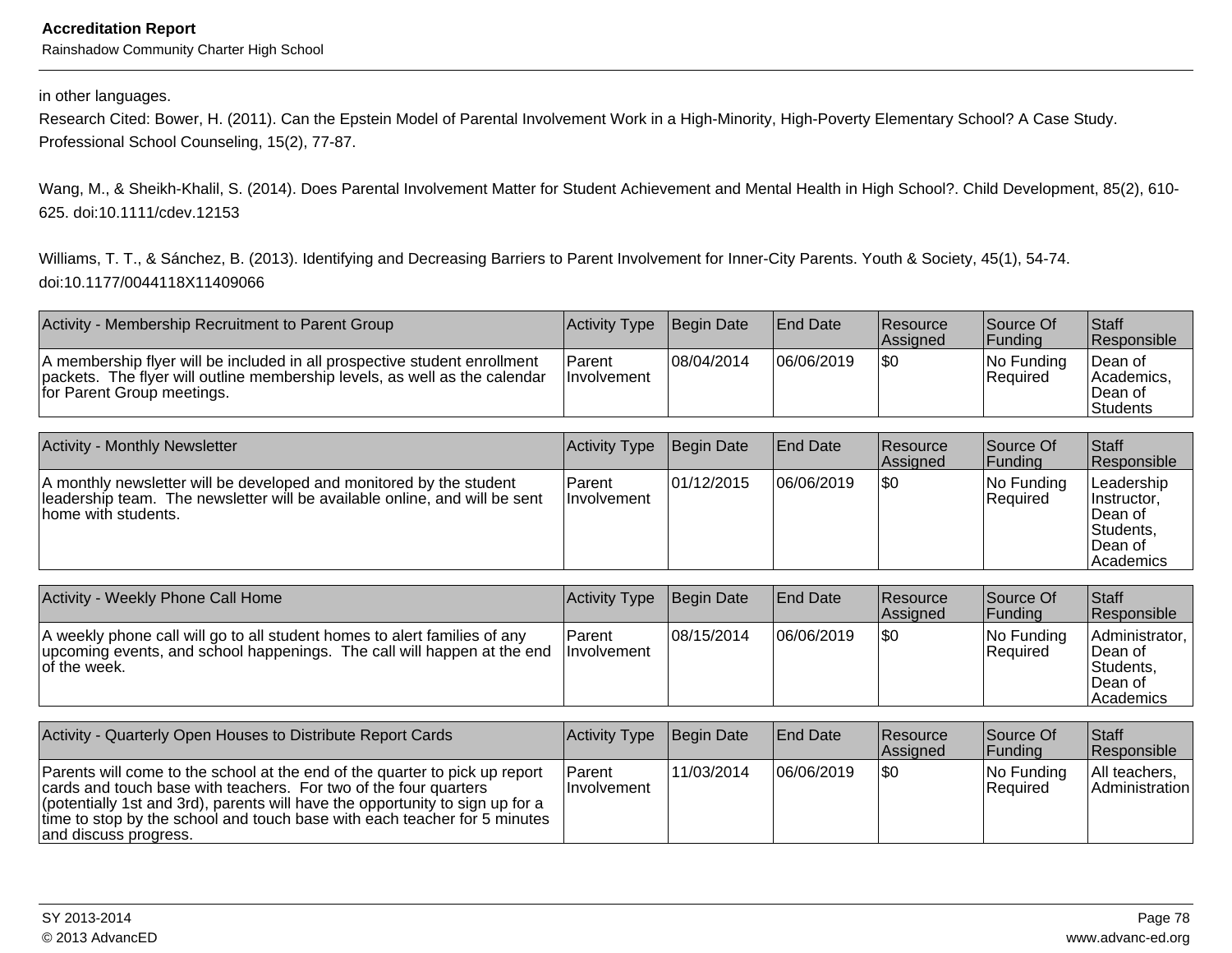Rainshadow Community Charter High School

| Activity - Improved Access to Documents and Phone Calls                                                                                  | Activity Type                  | Begin Date | <b>IEnd Date</b> | <b>Resource</b><br><b>Assigned</b> | Source Of<br> Fundina          | Staff<br><b>Responsible</b>                     |
|------------------------------------------------------------------------------------------------------------------------------------------|--------------------------------|------------|------------------|------------------------------------|--------------------------------|-------------------------------------------------|
| More documents will be available online for parents who speak Spanish.<br>The weekly phone calls home will be made available in Spanish. | l Parent<br><b>Involvement</b> | 08/10/2015 | 06/06/2019       | \$0                                | INo Fundina<br><b>Required</b> | Administrator,<br> School<br><b>Itranslator</b> |

#### **Measurable Objective 3:**

complete a portfolio or performance that includes information about students school performance and post graduate preparation called an Individual Learning Plan(ILP) by 08/05/2015 as measured by the completed ILP with specific criteria met..

#### **Strategy 1:**

Individual Learning Plan (ILP) - Students will each have an individual learning plan that will include scores on specific assessments (i.e. benchmarking through curriculum based measures and high school proficiency participation), readiness to learn or habits of learning information, individual goals and academic learning plan.Students are assessed at the start of the school year, and this information is added to their learning plan along with any other assessments they have participated in.Students review their plan with one teacher and the school counselor annually, and they have the opportunity to describe specific goals and outcomes for the schoolyear. Post secondary goals will be shared, and the counselor will help students with a plan to reach post secondary goals. The plan is available to teachers to add toand review throughout the year, and can be sent home with report cards on a semester basis.

Research Cited: Berzin, Stephanie. (2010). Educational aspirations among low-income youths: Examining multiple conceptual models. Children & Schools 32(2).

Roderick, M., Nagaoka, J., & Coca, V. (2009). College readiness for all: The challenge for urban high schools. The Future of Children 19(1).

| <b>Activity - ILP Meeting Upon Enrollment</b>                                                                                                                                                                              | <b>Activity Type</b>                  | Begin Date | <b>End Date</b> | Resource<br>Assigned | Source Of<br> Funding       | Staff<br>Responsible                         |
|----------------------------------------------------------------------------------------------------------------------------------------------------------------------------------------------------------------------------|---------------------------------------|------------|-----------------|----------------------|-----------------------------|----------------------------------------------|
| All students will have an ILP developed upon enrollment while they register Career<br>for classes with the school counselor. Additional information will be added<br>to the ILP throughout the school year.                | Preparation/O<br>Irientation          | 08/11/2014 | 06/06/2019      | <b>SO</b>            | No Funding<br>Required      | School<br>Counselor.<br>Dean of<br>Academics |
|                                                                                                                                                                                                                            |                                       |            |                 |                      |                             |                                              |
| Activity - Career/College Preparation Assessments                                                                                                                                                                          | <b>Activity Type</b>                  | Begin Date | <b>End Date</b> | Resource<br>Assigned | Source Of<br><b>Funding</b> | <b>Staff</b><br>Responsible                  |
| The school will make assessments such as the PSAT, PLAN, Accuplacer,<br>and/or Workkeys available to students beginning their sophomore year.                                                                              | Career<br>Preparation/O<br>rientation | 08/08/2016 | 06/06/2019      | \$500                | General Fund Dean of        | Students                                     |
|                                                                                                                                                                                                                            |                                       |            |                 |                      |                             |                                              |
| Activity - Internships/Service Learning/Projects                                                                                                                                                                           | <b>Activity Type</b>                  | Begin Date | <b>End Date</b> | Resource<br>Assigned | Source Of<br> Funding       | <b>Staff</b><br>Responsible                  |
| A component of the ILP will be that students participate in an internship,<br>service learning project, and/or senior project prior to graduation. This<br>practical experience will be shared at the annual senior night. | Career<br>Preparation/O<br>rientation | 08/11/2014 | 06/06/2019      | <b>\$0</b>           | No Funding<br>Required      | English<br>Teacher,<br>School<br> Counselor  |

#### **Measurable Objective 4:**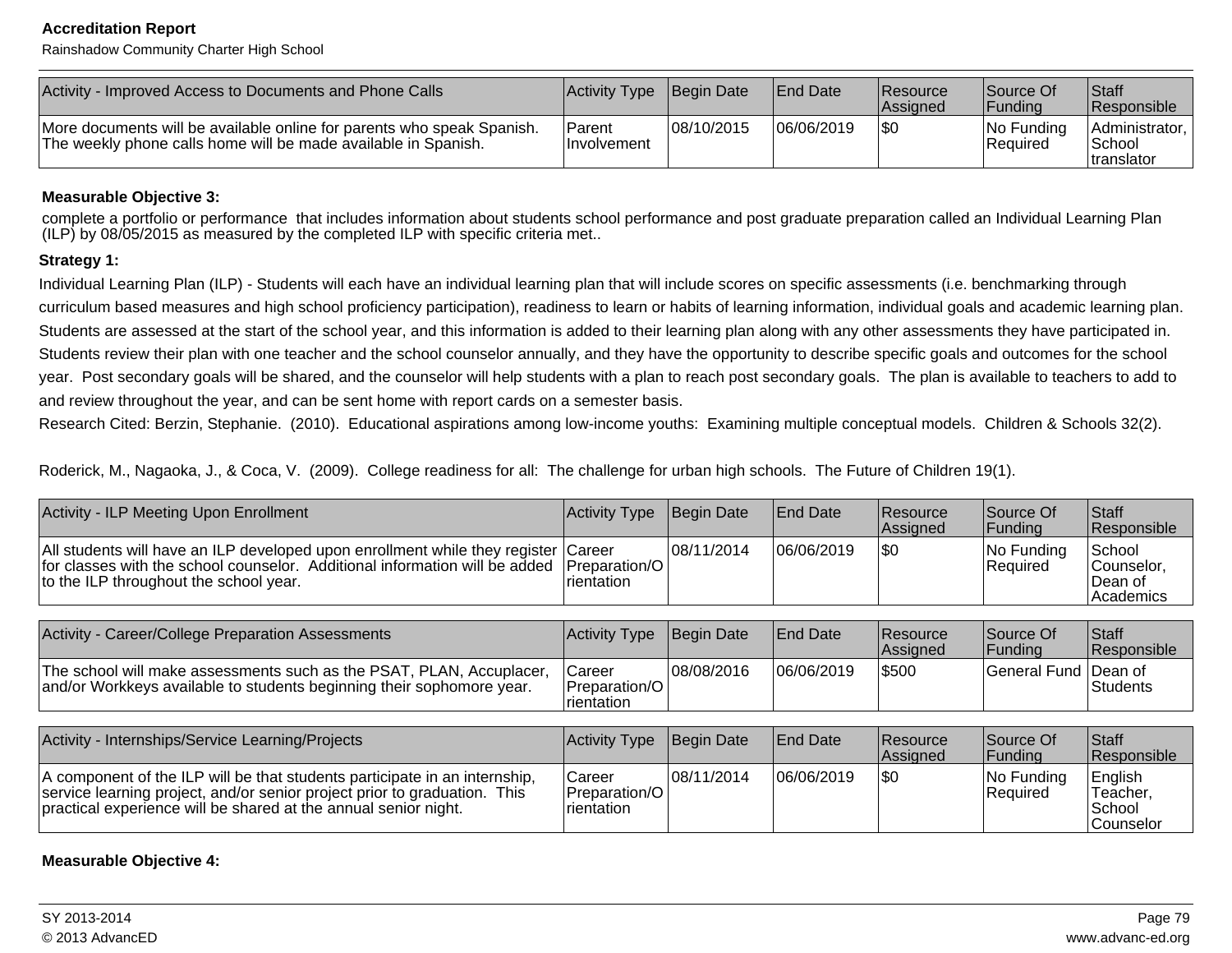Rainshadow Community Charter High School

collaborate to improve school resources and ability to hire additional support staff by 08/04/2016 as measured by additional funding streams to the school that allowsfor additional personnel to support activities in the school day and extracurricular activities.

#### **Strategy 1:**

Additional Revenue Streams - The school will work to develop additional revenue streams through grants, a school business, and a development program. The resources gathered will support school programming and operations. Programs that will be enhanced include the extracurricular programming and student supportservices. A fund will be developed to make building improvements, and to potentially purchase the building.

Research Cited: Finkel, E. (2011). District-Charter Collaborations on the Rise. District Administration, 47(8), 62-70.

Maloney, L., Batdorff, M., May, J., & Terrell, M. (2013). Education's Fiscal Cliff, Real or Perceived? Public Education Funding During the Economic Downturn and theImpact on Public Charter Schools. Journal Of School Choice, 7(3), 292-311.

Merwin, H. (2013). High school haute cuisine. New York, 46(21), 14.

Shaw, M. (2007). We simply mind our business. Times Educational Supplement, (4751), 10-12.

Silver, D. (2011). Companies, schools helping high-schoolers get down to business. Workforce Management, 90(7), 8-9.

Wohlstetter, P., & Smith, J. (2006). Improving Schools Through Partnerships: Learning from Charter Schools. Phi Delta Kappan, 87(6), 464-467.

| Activity - Catering Business and Culinary Programs                                                                                                                                                                      | Activity Type               | <b>Begin Date</b> | End Date        | Resource<br>Assigned        | Source Of<br> Funding        | Staff<br> Responsible_        |
|-------------------------------------------------------------------------------------------------------------------------------------------------------------------------------------------------------------------------|-----------------------------|-------------------|-----------------|-----------------------------|------------------------------|-------------------------------|
| Students will be able to participate in a culinary catering program for career Career<br>preparation. The catering program will be a school business, and will help<br>to generate income for the school.               | Preparation/O<br>rientation | 08/11/2014        | 06/06/2019      | \$3000                      | General Fund Culinary        | Instructor,<br>Administrator  |
|                                                                                                                                                                                                                         |                             |                   |                 |                             |                              |                               |
| Activity - Hire a Grant Writing Team                                                                                                                                                                                    | Activity Type               | Begin Date        | End Date        | Resource<br>Assigned        | Source Of<br> Funding        | Staff<br>Responsible          |
| A grant writing team will be hired to write grants and ask for gifts to support Other<br>the school. Specific grants will focus on technology needs, feeding<br>students at the school, and basic operational expenses. |                             | 108/11/2014       | 06/06/2019      | IS4800                      | General Fund Administrator   |                               |
|                                                                                                                                                                                                                         |                             |                   |                 |                             |                              |                               |
| Activity - Apply for 501C3                                                                                                                                                                                              | Activity Type               | Begin Date        | <b>End Date</b> | Resource<br>Assigned        | Source Of<br> Funding        | <b>Staff</b><br> Responsible_ |
| School will apply to be its own 501C3 in order to apply for grants.                                                                                                                                                     | Other                       | 08/11/2014        | 12/18/2014      | I\$0                        | No Funding<br>Required       | Administrator                 |
|                                                                                                                                                                                                                         |                             |                   |                 |                             |                              |                               |
| Activity - Development Officer                                                                                                                                                                                          | Activity Type               | Begin Date        | End Date        | Resource<br><b>Assigned</b> | Source Of<br> Funding        | Staff<br>Responsible          |
| A development officer will be hired on a part time basis to help train<br>administration on how to fundraise, and package the purpose of the school.                                                                    | Other                       | 08/11/2014        | 06/09/2016      | \$5000                      | General Fund   Administrator |                               |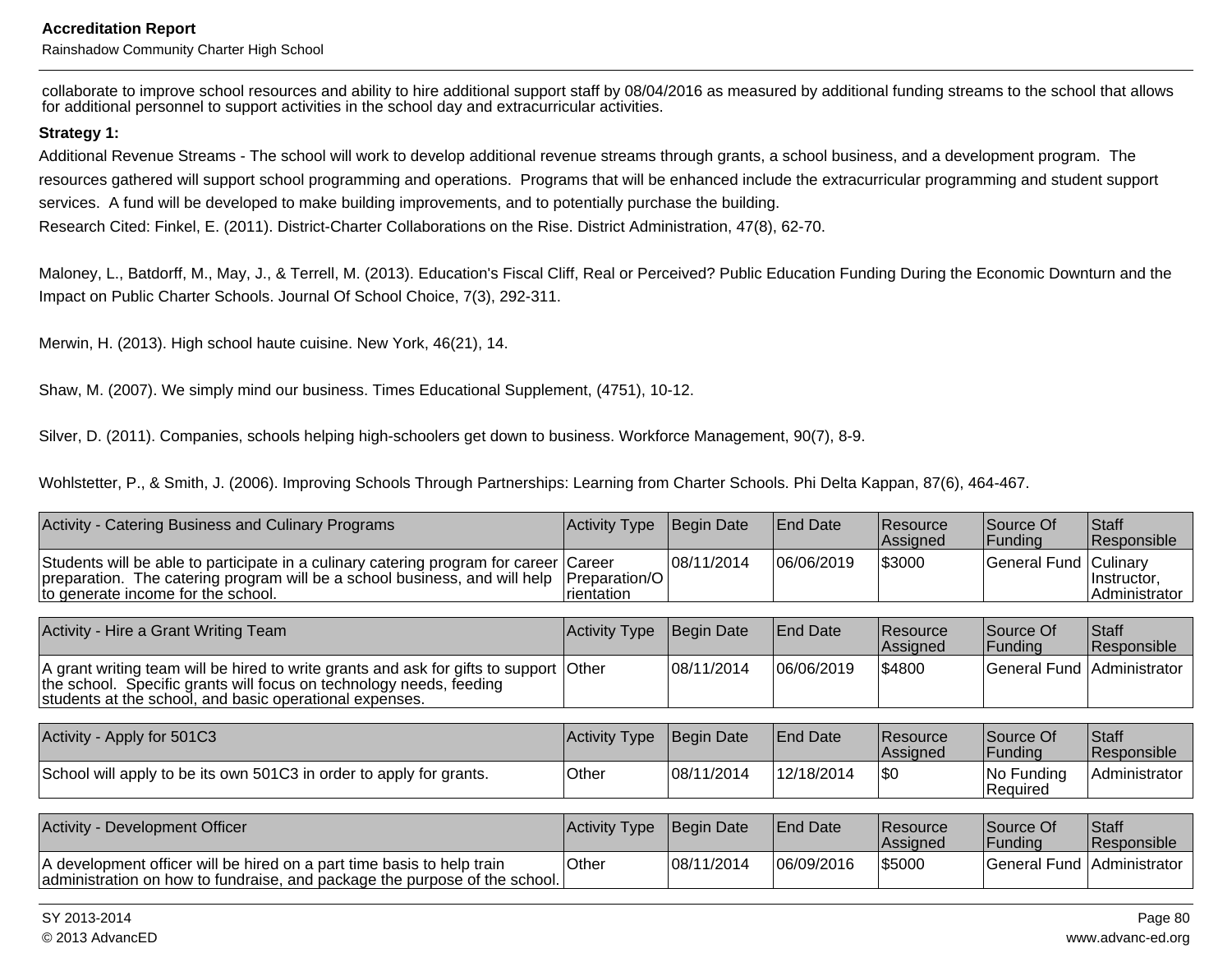#### **Measurable Objective 5:**

collaborate to improve the school culture and individual student behaviors by 08/04/2016 as measured by improved feedback on student and parent surveys related tobehavior.

#### **Strategy 1:**

Alumni Involvement - Alumni will be used as a tool to develop the school culture. They will come in as guest speakers, and will participate in an annual alumni socialevent. Alumni will be chosen to speak at the start of the school year to all students to share in the traditions specific to Rainshadow. They will also be able to speakabout what they are doing at present, and how prepared they were to make the transition to adulthood. Post graduate surveys will be completed annually. Research Cited: Rivera-McCutchen, R. L. (2012). Caring in a Small Urban High School: A Complicated Success. Urban Education, 47(3), 653-680.

Tjas, K., & Nelsen, E. A. (1996). Successful alumni as role models for high school youth. High School Journal, 80(2), 103.

| <b>Activity - Guest Speakers</b>                                                                                                                                           | <b>Activity Type</b>                   | Begin Date  | End Date        | Resource<br> Assigned | Source Of<br> Funding  | <b>Staff</b><br>Responsible                                |
|----------------------------------------------------------------------------------------------------------------------------------------------------------------------------|----------------------------------------|-------------|-----------------|-----------------------|------------------------|------------------------------------------------------------|
| Alumni will be used to speak to students at least annually. They will<br>discuss their current profession, and how prepared they were to enter the<br>adult world.         | Career<br>Preparation/O<br>Irientation | 08/11/2014  | 06/06/2019      | \$0                   | No Funding<br>Required | Dean of<br>Students                                        |
|                                                                                                                                                                            |                                        |             |                 |                       |                        |                                                            |
| Activity - Alumni Social Events                                                                                                                                            | Activity Type                          | Begin Date  | <b>End Date</b> | Resource<br>Assigned  | Source Of<br> Funding  | Staff<br>Responsible                                       |
| Alumni will be invited to participate in a social event at least annually. They Recruitment<br>will also have the opportunity to meet with current students at this event. | land Retention l                       | 101/12/2015 | 06/06/2019      | \$0                   | No Funding<br>Required | Dean of<br>Students,<br>Leadership<br>Team<br>lCoordinator |
|                                                                                                                                                                            |                                        |             |                 |                       |                        |                                                            |
| <b>Activity - Post Graduate Surveys</b>                                                                                                                                    | Activity Type                          | Begin Date  | <b>End Date</b> | Resource<br> Assigned | Source Of<br> Funding  | <b>Staff</b><br>Responsible                                |
| Post graduate surveys will be given annually, and the results evaluated<br>and stored to help inform practice.                                                             | Policy and<br><b>Process</b>           | 01/12/2015  | 06/06/2019      | \$0                   | No Funding<br>Required | Dean of<br>Students,<br>Leadership<br>Team<br>lCoordinator |

#### **Strategy 2:**

Positive Behavior Support Program - The school will enhance its current behavior support program "Trust, Equality, Respect, Maturity Leads to Success" (TERMS), and will use the phrase to define the school culture. Through the program, additional levels of behavioral interventions will be defined. The school will use positive behavioral supports to improve the overall culture of the school. More banners will be posted around the school to remind students about the expectations, andstudents will participate on a biannual basis to define TERMS in the classroom.

Research Cited: Dunlap, G., Iovannone, R., Kinkaid, D., Wilson, K., Christiansen, K., Strain, P., English, C., & Sugai, G. (2009). Prevent-teach- reinforce: The schoolbased model of positive behavioral support. Baltimore, MD: Paul H. Brooks Publishing.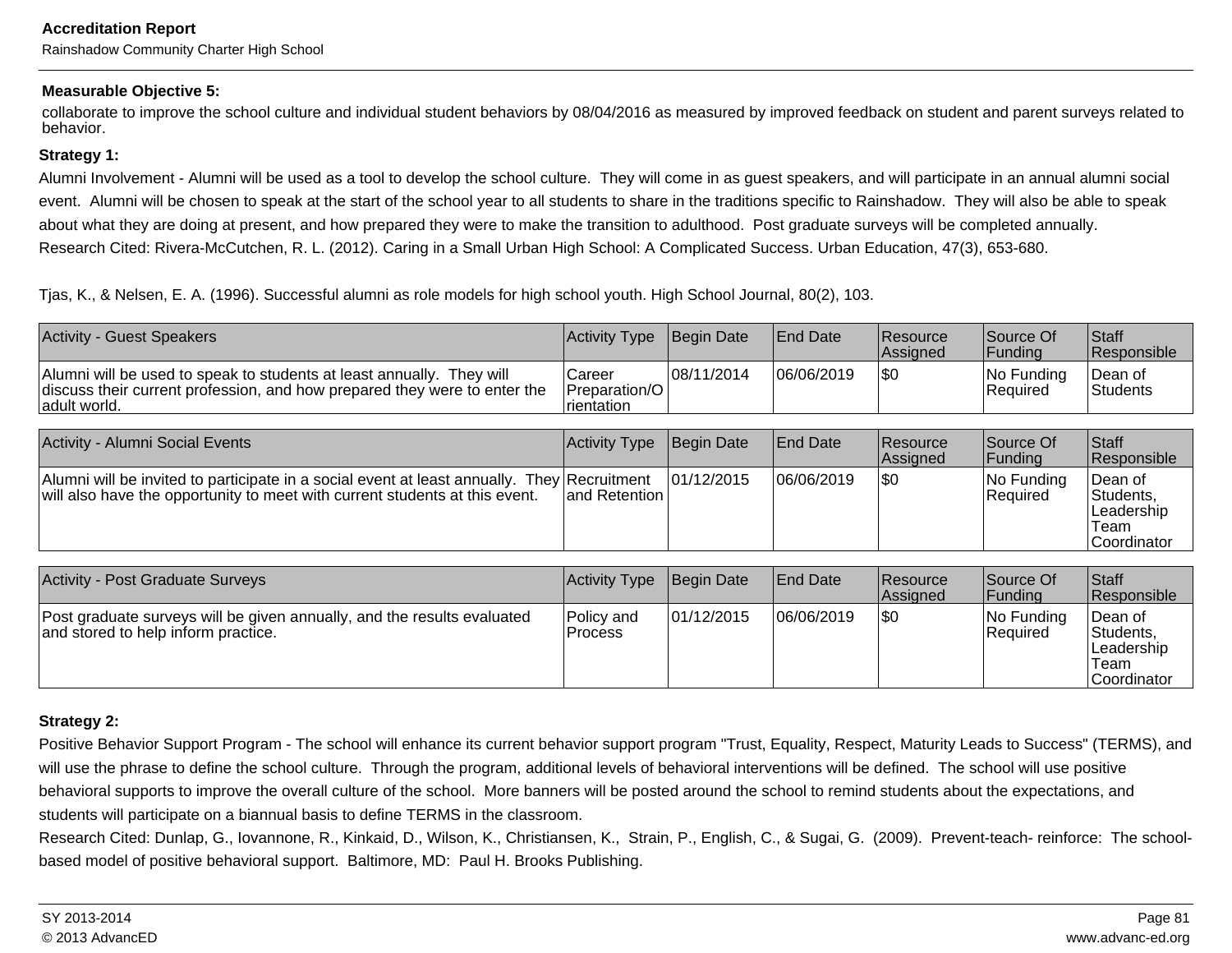Marzano, R., Marzano, J., and Pickering, D. (2003). Classroom management that works: Research-based strategies for every teacher. Alexandria, VA: Associationfor Supervision and Curriculum Development.

Miller Lieber, Carol. (2009). Getting classroom management right: Guided discipline and personalized support in secondary classrooms. Cambridge, MA: Educatorsfor Social Responsibility.

Miller Lieber, Carol. (2009). Making learning real: Reaching and engaging all learners in secondary classrooms. Cambridge, MA: Educators for Social Responsibility.

Wilson, D. S., Kauffman Jr., R. A., & Purdy, M. S. (2011). A program for at-risk high school students informed by evolutionary science. PLoS ONE 6(11).

| Activity - Incentive Based Behavioral Measures                                                                                                                                                                                                       | Activity Type      | Begin Date  | <b>End Date</b> | <b>Resource</b><br><b>Assigned</b> | Source Of<br><b>Funding</b> | <b>Staff</b><br><b>Responsible</b>        |
|------------------------------------------------------------------------------------------------------------------------------------------------------------------------------------------------------------------------------------------------------|--------------------|-------------|-----------------|------------------------------------|-----------------------------|-------------------------------------------|
| Attendance and grades will be highly incentivized so that students have the Behavioral<br>ability to earn rewards based upon positive behaviors. This includes<br>Imorning attendance competitions and semester prizes for attendance and<br>grades. | Support<br>Program | 108/11/2014 | 06/06/2019      | \$1000                             | General Fund Dean of        | Academics.<br>∣Dean of<br><b>Students</b> |

| <b>Activity - TERMS Adoption</b>                                                                                                                                                                                                                                                                                                            | Activity Type                    | Begin Date  | <b>End Date</b> | <b>Resource</b><br>Assigned | Source Of<br> Funding  | <b>Staff</b><br>Responsible                                                                |
|---------------------------------------------------------------------------------------------------------------------------------------------------------------------------------------------------------------------------------------------------------------------------------------------------------------------------------------------|----------------------------------|-------------|-----------------|-----------------------------|------------------------|--------------------------------------------------------------------------------------------|
| TERMS defined in each classroom at semester with input from students<br>and student leadership team. Students rewarded based upon<br>demonstrating TERMS, and students will sign their understanding of<br>TERMS upon enrollment. School-wide forum conducted by the student<br>leadership team to define. Annual TERMS Week at the school. | Behavioral<br>Support<br>Program | 108/11/2014 | 06/06/2019      | 1\$0                        | No Funding<br>Required | Dean of<br>Academics,<br>⊺Dean of<br>Students,<br>Leadership<br>Team<br><b>Coordinator</b> |

| Activity - Behavioral Interventions                                                                                                                                                                                                 | Activity Type                           | Begin Date | End Date   | <b>Resource</b><br>Assigned | Source Of<br> Funding   | <b>Staff</b><br>Responsible                                                      |
|-------------------------------------------------------------------------------------------------------------------------------------------------------------------------------------------------------------------------------------|-----------------------------------------|------------|------------|-----------------------------|-------------------------|----------------------------------------------------------------------------------|
| Develop additional levels in behavioral interventions such as responsible<br>thinking forms, reintegration specialist meetings, lunch detentions, after<br>school clean-up, meetings with administration and meetings with parents. | <b>Behavioral</b><br>Support<br>Program | 08/11/2014 | 06/06/2019 | \$0                         | No Funding<br> Reauired | lDean of<br>Students,<br>∣Dean of<br>lAcademics.<br>Reintegration<br> Specialist |

#### **Strategy 3:**

Professional Development - Staff and faculty will receive additional training related to working with special populations and classroom management. Training will focuson maintaining clear boundaries and a positive environment. Teachers will have the opportunity to observe other teachers within the school, and at other schools, tosee how others handle behavioral concerns in the classroom.

Research Cited: Burke, B. M. (2013). Experiential Professional Development: A Model for Meaningful and Long-Lasting Change in Classrooms. Journal Of ExperientialEducation, 36(3), 247-263.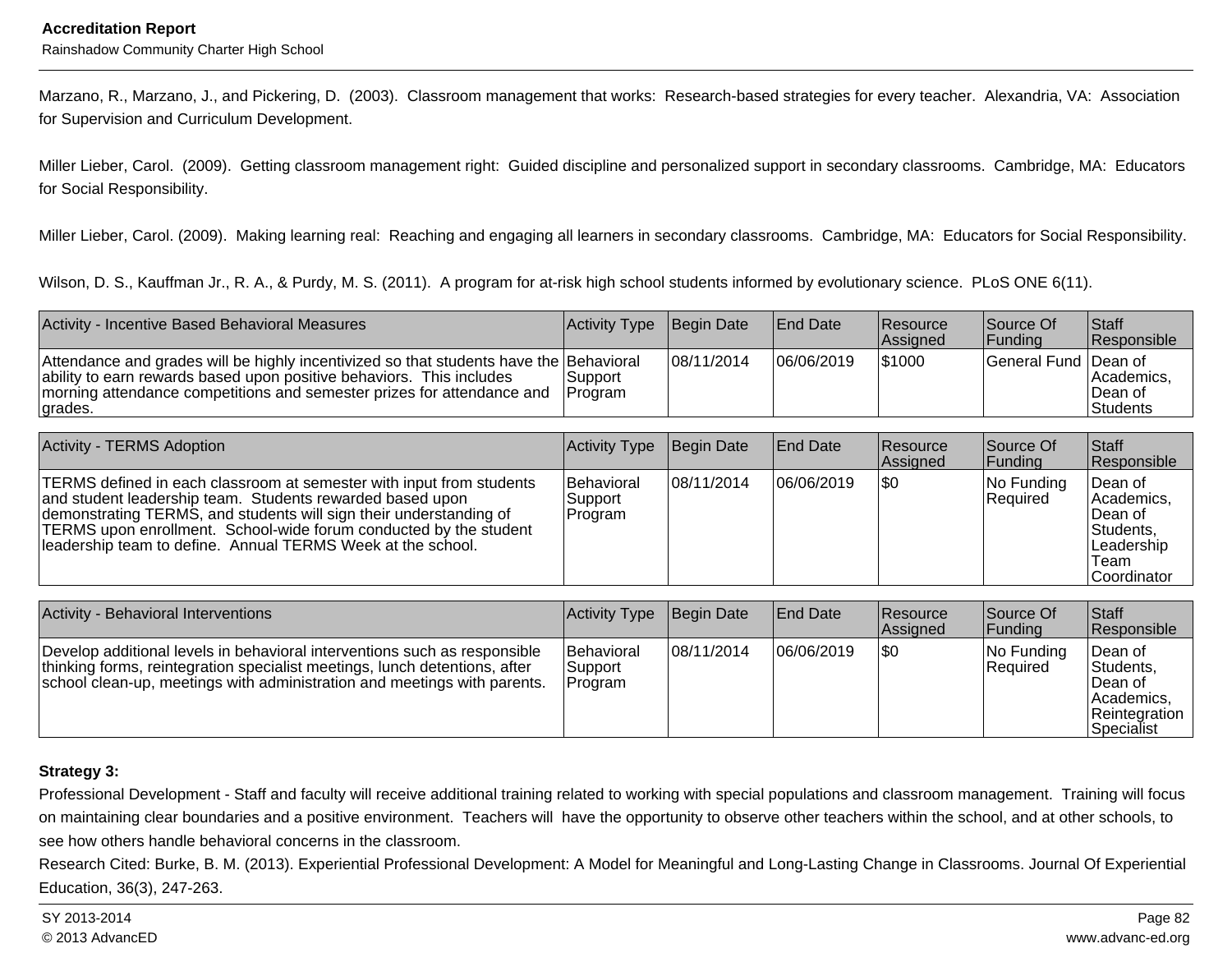Cavanaugh, Sean. (2005). Teacher training leads to higher test scores. Education Week, Vol. 24 Issue 23.

Jewett, P., & MacPhee, D. (2012). Adding Collaborative Peer Coaching to Our Teaching Identities. Reading Teacher, 66(2), 105-110.

Tiliman, L. C. (2005). Mentoring New Teachers: Implications for Leadership Practice in an Urban School. Educational Administration Quarterly, 41(4), 609-629.

Kennedy, Eithne. (2010). Improving literacy achievement in high-poverty school: Empowering classroom teachers through professional development. ReadingResearch Quarterly, Vol. 45 Issue 4.

| <b>Activity - Peer Observations</b>                                                                                                                                                                                                                                                        | Activity Type Begin Date |            | <b>End Date</b> | <b>Resource</b><br><b>Assianed</b> | Source Of<br><b>IFundina</b> | <b>Staff</b><br><b>Responsible</b>              |
|--------------------------------------------------------------------------------------------------------------------------------------------------------------------------------------------------------------------------------------------------------------------------------------------|--------------------------|------------|-----------------|------------------------------------|------------------------------|-------------------------------------------------|
| Teachers will observe other teachers within the school and at other schools Behavioral<br>to learn about how others handle unwanted behaviors in the classroom.<br>They will use the information gathered to help inform their own practice,<br>and to set goals for classroom management. | Support<br> Program      | 08/10/2015 | 06/06/2019      |                                    | $ No$ Funding<br>Required    | ∣Dean of<br>IAcademics.<br><b>Administrator</b> |

| Activity - Classroom Management Professional Development                                                                                                                                                                                                         | Activity Type Begin Date          |             | <b>End Date</b> | <b>Resource</b><br><b>Assigned</b> | Source Of<br> Fundina  | Staff<br>Responsible                          |
|------------------------------------------------------------------------------------------------------------------------------------------------------------------------------------------------------------------------------------------------------------------|-----------------------------------|-------------|-----------------|------------------------------------|------------------------|-----------------------------------------------|
| Staff and faculty will participate in professional development related to<br>classroom management on site, and through the Washoe County School<br>District, at least annually. Information gathered will be used as a strategy<br>to evaluate in walk throughs. | <b>IProfessional</b><br>ILearning | 108/10/2015 | 06/06/2019      | 1\$0                               | No Funding<br>Required | Dean of<br>Academics.<br><b>Administrator</b> |

| Activity - New Teacher Mentoring                                                                                                                                                                                                                      | Activity Type Begin Date   |            | <b>IEnd Date</b> | <b>Resource</b><br><b>Assigned</b> | <b>Source Of</b><br><b>Funding</b> | <b>Staff</b><br><b>Responsible</b>     |
|-------------------------------------------------------------------------------------------------------------------------------------------------------------------------------------------------------------------------------------------------------|----------------------------|------------|------------------|------------------------------------|------------------------------------|----------------------------------------|
| New teachers at Rainshadow will be assigned a mentor teacher with a<br>policies and procedures manual. This mentor teacher will work with them<br>throughout their first year to ensure that they understand their<br>responsibilities at Rainshadow. | l Professional<br>Learning | 08/11/2014 | 06/06/2019       | 1\$0                               | No Funding<br>Required             | ⊺Dean of<br>Academics.<br>Lead Teacher |

#### **Strategy 4:**

Extracurricular Events - The student leadership team and the reintegration specialist will work to enhance extracurricular offerings including clubs, events, and dances.Students will have the ability to participate in field experiences on Fridays. Additional collaboration with community stakeholders will occur to enable more offerings forextracurricular events, internships, and service learning opportunities.

Research Cited: Gatenby, L. A., Donnelly, J. J., & Connell, R. R. (2011). Cooking Communities: using multicultural after-school cooking clubs to enhance communitycohesion. Nutrition Bulletin, 36(1), 108-112.

Lizzio, A., Dempster, N., & Neumann, R. (2011). Pathways to formal and informal student leadership: the influence of peer and teacher-student relationships and levelof school identification on students' motivations. International Journal Of Leadership In Education, 14(1), 85-102.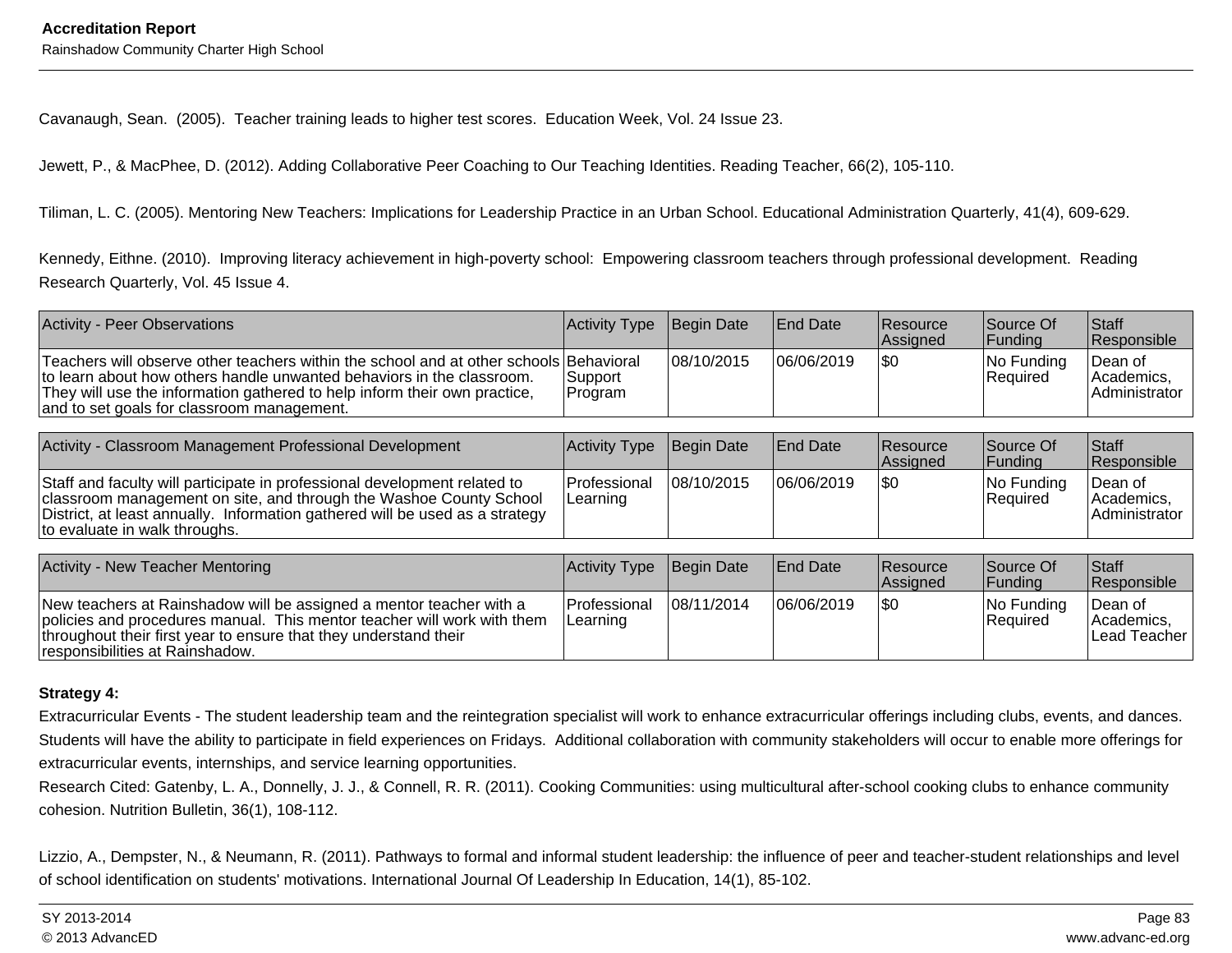McNeal Jr., R. B. (1999). Participation in high school extracurricular activities: Investigating school effects. Social Science Quarterly (University Of Texas Press), 80(2),291.

| Activity Type           | <b>Begin Date</b>                                                                                                                                                                                                                                                                                                                                                                                                                                                                                                       | <b>End Date</b>             | Resource<br>Assigned | Source Of<br>Funding   | Staff<br> Responsible                                      |
|-------------------------|-------------------------------------------------------------------------------------------------------------------------------------------------------------------------------------------------------------------------------------------------------------------------------------------------------------------------------------------------------------------------------------------------------------------------------------------------------------------------------------------------------------------------|-----------------------------|----------------------|------------------------|------------------------------------------------------------|
| l Recruitment           | 08/11/2014                                                                                                                                                                                                                                                                                                                                                                                                                                                                                                              | 06/06/2019                  | \$0                  | No Funding<br>Required | Leadership<br>Team<br>Coordinator                          |
|                         |                                                                                                                                                                                                                                                                                                                                                                                                                                                                                                                         |                             |                      |                        |                                                            |
|                         |                                                                                                                                                                                                                                                                                                                                                                                                                                                                                                                         |                             | Assigned             | Source Of<br> Funding  | Staff<br>Responsible                                       |
| Community<br>Engagement | 09/26/2014                                                                                                                                                                                                                                                                                                                                                                                                                                                                                                              | 06/06/2019                  | \$0                  | No Funding<br>Required | Dean of<br>Academics                                       |
|                         |                                                                                                                                                                                                                                                                                                                                                                                                                                                                                                                         |                             |                      |                        |                                                            |
| <b>Activity Type</b>    | Begin Date                                                                                                                                                                                                                                                                                                                                                                                                                                                                                                              | <b>End Date</b>             | Resource<br>Assigned | Source Of<br> Funding  | Staff<br>Responsible                                       |
| Extra                   | 08/07/2017                                                                                                                                                                                                                                                                                                                                                                                                                                                                                                              | 06/06/2019                  | 51000                | <b>General Fund</b>    | Dean of<br>Students,<br>Reintegration<br><b>Specialist</b> |
| <b>Activity Type</b>    | Begin Date                                                                                                                                                                                                                                                                                                                                                                                                                                                                                                              | <b>End Date</b>             | Resource             | Source Of              | Staff<br>l Resnonsible                                     |
|                         | extracurricular events throughout the school year, and will promote these<br><b>Activity Type</b><br>At least annually, community stakeholders will be invited in a collaborative<br>lunch to discuss methods of supporting students with the staff and faculty.<br>The goal will be to open doors for working with community partners on at<br>Experiences with their teachers. The program will be limited to 22 students Curricular<br>and two instructors, and will give students the opportunity to experience the | and Retention<br>Begin Date | <b>End Date</b>      | Resource<br>l Assianed | <b>Eundina</b>                                             |

| <b>IACtivity - Ciuds</b>                                                                                                                                                              | <b>IACtivity Type</b>         | <b>IBegin Date</b> | TENG Date  | <b>IResource</b><br><b>Assigned</b> | <b>ISOUrce OT</b><br><b>IFunding</b> | ∣Staπ<br><b>Responsible</b> |
|---------------------------------------------------------------------------------------------------------------------------------------------------------------------------------------|-------------------------------|--------------------|------------|-------------------------------------|--------------------------------------|-----------------------------|
| One day a week will be dedicated to "clubs" and teachers will be available<br>after school to support a variety of club activities specified by both student<br>and teacher interest. | l Extra<br><b>ICurricular</b> | 08/10/2015         | 06/06/2019 | 1\$0                                | INo Fundina<br>⊦Reauired             | ⊺Dean of<br>Students        |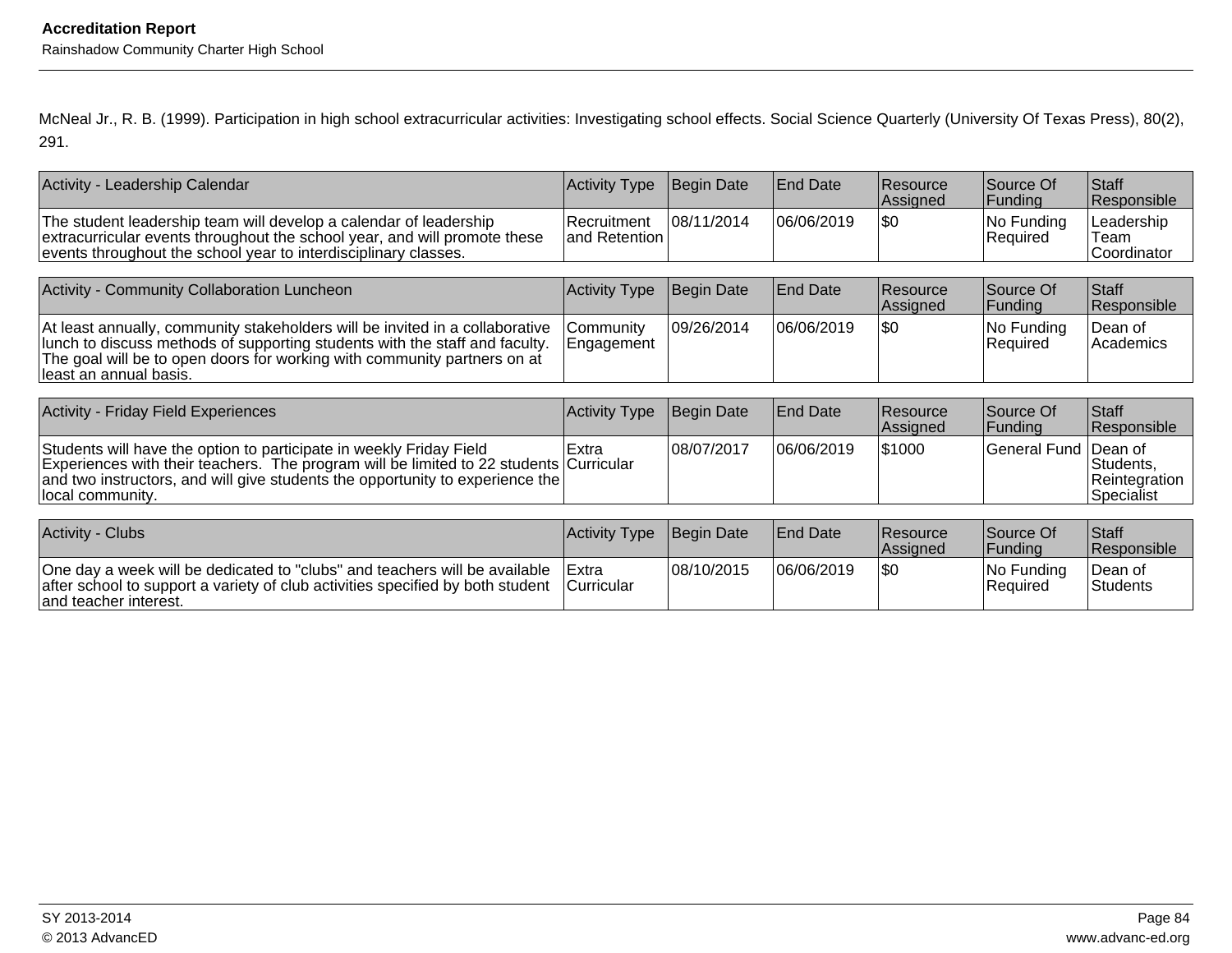# **Activity Summary by Funding Source**

#### **Below is a breakdown of your activities by funding source**

#### **General Fund**

| <b>Activity Name</b>                           | <b>Activity Description</b>                                                                                                                                                                                                                                                                                                                                   | Activity Type                                | Begin Date | <b>End Date</b> | Resource<br>Assigned | Staff<br>Responsible                                                                                |
|------------------------------------------------|---------------------------------------------------------------------------------------------------------------------------------------------------------------------------------------------------------------------------------------------------------------------------------------------------------------------------------------------------------------|----------------------------------------------|------------|-----------------|----------------------|-----------------------------------------------------------------------------------------------------|
| <b>Development Officer</b>                     | A development officer will be hired on a part time basis to<br>help train administration on how to fundraise, and package<br>the purpose of the school.                                                                                                                                                                                                       | <b>Other</b>                                 | 08/11/2014 | 06/09/2016      | \$5000               | Administrator                                                                                       |
| Incentive Based Behavioral<br><b>Measures</b>  | Attendance and grades will be highly incentivized so that<br>students have the ability to earn rewards based upon<br>positive behaviors. This includes morning attendance<br>competitions and semester prizes for attendance and<br>grades.                                                                                                                   | <b>Behavioral</b><br>Support<br>Program      | 08/11/2014 | 06/06/2019      | \$1000               | Dean of<br>Academics,<br>Dean of<br><b>Students</b>                                                 |
| <b>Professional Development</b><br>for Reading | Staff to attend professional development with a focus on<br>teaching reading strategies, and working with special<br>populations such as ESL and special education students.                                                                                                                                                                                  | Academic<br>Support<br>Program               | 08/05/2014 | 06/03/2016      | \$1000               | Dean of<br>Curriculum to<br>set up<br> opportunity;<br>staff and<br>faculty to<br>attend.           |
| <b>Friday Field Experiences</b>                | Students will have the option to participate in weekly Friday<br>Field Experiences with their teachers. The program will be<br>limited to 22 students and two instructors, and will give<br>students the opportunity to experience the local community.                                                                                                       | Extra<br>Curricular                          | 08/07/2017 | 06/06/2019      | \$1000               | Dean of<br>Students,<br>Reintegration<br>Specialist                                                 |
| Post Graduate Assessment<br>Measures           | Students will complete additional assessments such as the<br>PSAT, PLAN, Workkeys, and/or the Accuplacer at different<br>academic levels.                                                                                                                                                                                                                     | <b>Career</b><br>Preparation/O<br>rientation | 08/05/2016 | 06/06/2019      | \$500                | Dean of<br>Students and<br>Administrator                                                            |
| Benchmarking                                   | Enhance reading benchmarking system to include at lease<br>three administrations: fall, winter, and spring.                                                                                                                                                                                                                                                   | <b>Academic</b><br>Support<br>Program        | 08/05/2014 | 06/07/2019      | \$0                  | Dean of<br>Academics<br>and Lead<br>teacher to<br>ensure it<br>occurs:<br>teachers to<br>implement. |
| <b>Hire Reintegration Specialist</b>           | An appropriate individual will be hired on at least a part time Recruitment<br>basis to provide support to students who may be falling<br>behind due to attendance and/or behavioral issues. This<br>individual will monitor and track students, and will frequently<br>touch base with students to make sure they are progressing<br>through the curriculum. | and Retention                                | 08/04/2014 | 06/06/2019      | \$4500               | Dean of<br>Academics,<br>Administrator                                                              |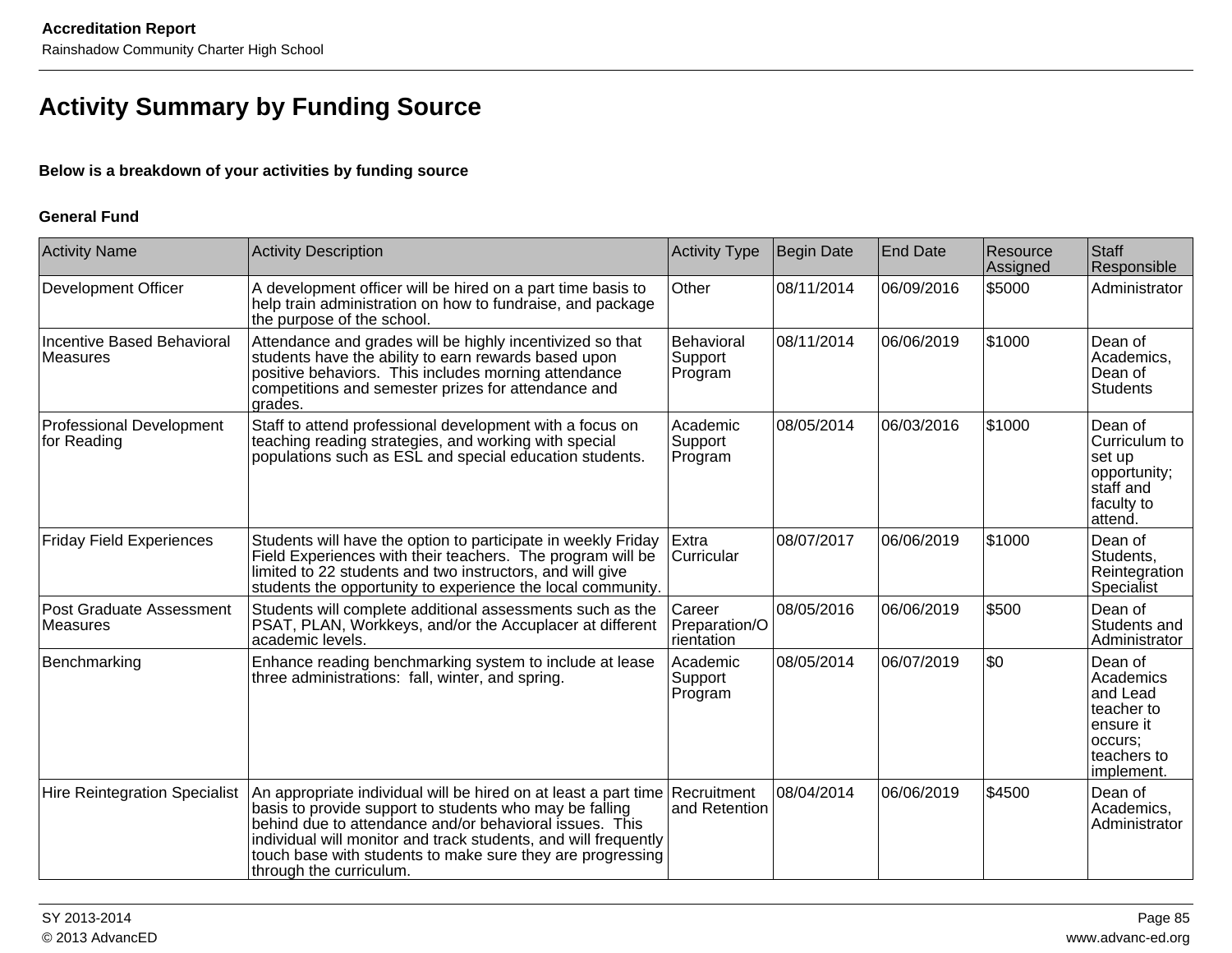Rainshadow Community Charter High School

| Benchmarking                                             | Math benchmarking to include three administrations.<br>Progress monitoring to be increased to bi-weekly for<br>students below the 50th percentile.                                                                                            | Academic<br>Support<br>Program        | 08/05/2014  | 06/06/2019 | 5500    | Dean of<br>Academics<br>and Principal;<br>staff to<br>administer<br>and score<br>assessments. |
|----------------------------------------------------------|-----------------------------------------------------------------------------------------------------------------------------------------------------------------------------------------------------------------------------------------------|---------------------------------------|-------------|------------|---------|-----------------------------------------------------------------------------------------------|
| <b>Purchase Self Directed</b><br>Programs in Mathematics | Annually, the staff and faculty will review and purchase<br>software and/or paper intervention programs to support<br>math instruction.                                                                                                       | Academic<br> Support_<br>Program      | 08/05/2014  | 08/04/2016 | \$500   | Dean of<br>Academics,<br>Principal.                                                           |
| Interactive Notebooks                                    | Staff and faculty to be trained on how to implement<br>interactive notebooks as a portfolio and organizing principal<br>for students. Students to incorporate the notebooks in their Program<br>courses, especially the intervention courses. | Academic<br>Support                   | 108/05/2014 | 06/09/2016 | \$200   | Dean of<br>Academics,<br>lead teacher.                                                        |
| Career/College Preparation<br>Assessments                | The school will make assessments such as the PSAT,<br>PLAN, Accuplacer, and/or Workkeys available to students<br>beginning their sophomore year.                                                                                              | Career<br>Preparation/O<br>rientation | 08/08/2016  | 06/06/2019 | \$500   | Dean of<br><b>Students</b>                                                                    |
| Hire a Grant Writing Team                                | A grant writing team will be hired to write grants and ask for<br>gifts to support the school. Specific grants will focus on<br>technology needs, feeding students at the school, and basic<br>operational expenses.                          | <b>Other</b>                          | 08/11/2014  | 06/06/2019 | \$4800  | Administrator                                                                                 |
| Catering Business and<br><b>Culinary Programs</b>        | Students will be able to participate in a culinary catering<br>program for career preparation. The catering program will<br>be a school business, and will help to generate income for<br>the school.                                         | Career<br>Preparation/O<br>rientation | 08/11/2014  | 06/06/2019 | \$3000  | Culinary<br>Instructor,<br>Administrator                                                      |
|                                                          |                                                                                                                                                                                                                                               |                                       |             | Total      | \$22500 |                                                                                               |

### **No Funding Required**

| <b>Activity Name</b>                     | Activity Description                                                                                                                                                                                                                     | <b>Activity Type</b>           | Begin Date  | <b>End Date</b> | Resource<br>Assigned | Staff<br>Responsible                                       |
|------------------------------------------|------------------------------------------------------------------------------------------------------------------------------------------------------------------------------------------------------------------------------------------|--------------------------------|-------------|-----------------|----------------------|------------------------------------------------------------|
| Post Graduate Surveys                    | Post graduate surveys will be given annually, and the<br>results evaluated and stored to help inform practice.                                                                                                                           | Policy and<br><b>Process</b>   | 01/12/2015  | 06/06/2019      | 1\$0                 | lDean of<br>Students,<br>Leadership<br>Team<br>Coordinator |
| Professional Development                 | Rainshadow faculty will attend trainings to learn about the<br>adoption of the common class exit exams, and will use the<br>information to improve and align curriculum.                                                                 | Professional<br>Learning       | 08/10/2015  | 106/08/2017     | 1\$0                 | lDeann of<br>lacademics.<br>llead teacher.                 |
| <b>Clubs</b>                             | One day a week will be dedicated to "clubs" and teachers<br>will be available after school to support a variety of club<br>activities specified by both student and teacher interest.                                                    | Extra<br>Curricular            | 08/10/2015  | 06/06/2019      | 1\$0                 | Dean of<br><b>Students</b>                                 |
| Internships/Service<br>Learning/Projects | A component of the ILP will be that students participate in<br>an internship, service learning project, and/or senior project<br>prior to graduation. This practical experience will be shared rientation<br>at the annual senior night. | <b>Career</b><br>Preparation/O | 108/11/2014 | 106/06/2019     | 50                   | English<br>Teacher,<br>School<br>lCounselor                |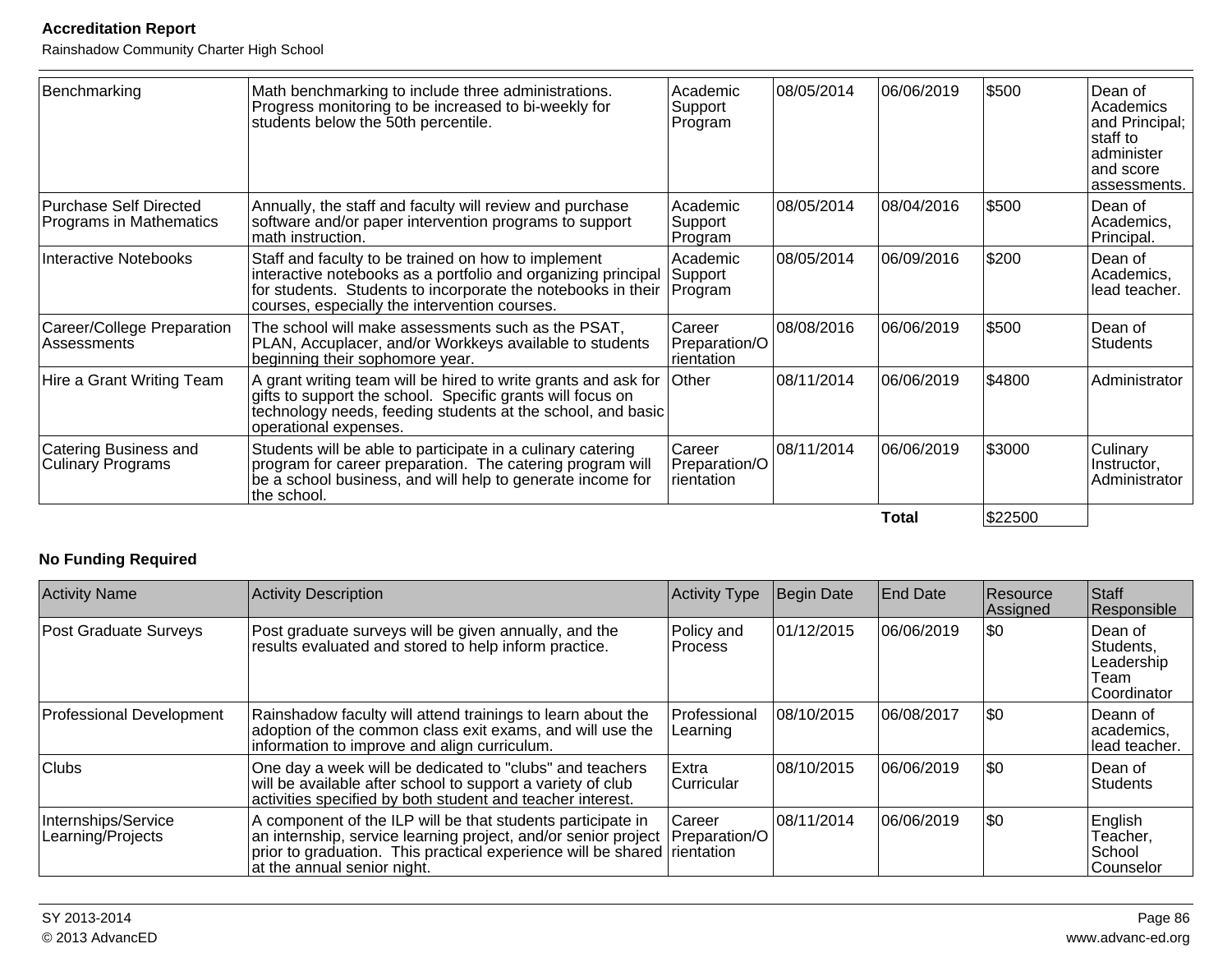| New Teacher Mentoring                               | New teachers at Rainshadow will be assigned a mentor<br>teacher with a policies and procedures manual. This<br>mentor teacher will work with them throughout their first<br>year to ensure that they understand their responsibilities at<br>Rainshadow.                                                                                       | Professional<br>Learning              | 08/11/2014 | 06/06/2019 | \$0  | Dean of<br>Academics,<br>Lead Teacher                                              |
|-----------------------------------------------------|------------------------------------------------------------------------------------------------------------------------------------------------------------------------------------------------------------------------------------------------------------------------------------------------------------------------------------------------|---------------------------------------|------------|------------|------|------------------------------------------------------------------------------------|
| Community Collaboration<br>Luncheon                 | At least annually, community stakeholders will be invited in<br>a collaborative lunch to discuss methods of supporting<br>students with the staff and faculty. The goal will be to open<br>doors for working with community partners on at least an<br>annual basis.                                                                           | Community<br>Engagement               | 09/26/2014 | 06/06/2019 | \$0  | Dean of<br>Academics                                                               |
| Apply for 501C3                                     | School will apply to be its own 501C3 in order to apply for<br>grants.                                                                                                                                                                                                                                                                         | Other                                 | 08/11/2014 | 12/18/2014 | \$0  | Administrator                                                                      |
| <b>Guest Speakers</b>                               | Alumni will be used to speak to students at least annually.<br>They will discuss their current profession, and how<br>prepared they were to enter the adult world.                                                                                                                                                                             | Career<br>Preparation/O<br>rientation | 08/11/2014 | 06/06/2019 | l\$0 | Dean of<br><b>Students</b>                                                         |
|                                                     | ILP Meeting Upon Enrollment All students will have an ILP developed upon enrollment<br>while they register for classes with the school counselor.<br>Additional information will be added to the ILP throughout<br>the school year.                                                                                                            | Career<br>Preparation/O<br>rientation | 08/11/2014 | 06/06/2019 | \$0  | School<br>Counselor,<br>Dean of<br>Academics                                       |
| Feedback Training                                   | Staff and faculty will be trained in methods to incorporate<br>more frequent and timely feedback across the curriculum.<br>This feedback will be shared directly with students and<br>parents, and components may be included in the ILP.                                                                                                      | Professional<br>Learning              | 08/10/2015 | 06/06/2019 | l\$0 | Dean of<br>Academics,<br>Lead Teacher                                              |
| ILP to be Shared with<br>Parents                    | Parents to receive copies of the ILP with semester report<br>cards.                                                                                                                                                                                                                                                                            | Parent<br>Involvement                 | 12/17/2015 | 06/06/2019 | \$0  | Dean of<br>Academics,<br><b>Office</b><br>Manager,<br>Counselor                    |
| <b>TERMS Adoption</b>                               | TERMS defined in each classroom at semester with input<br>from students and student leadership team. Students<br>rewarded based upon demonstrating TERMS, and students<br>will sign their understanding of TERMS upon enrollment.<br>School-wide forum conducted by the student leadership<br>team to define. Annual TERMS Week at the school. | Behavioral<br>Support<br>Program      | 08/11/2014 | 06/06/2019 | l\$0 | Dean of<br>Academics,<br>Dean of<br>Students,<br>Leadership<br>Team<br>Coordinator |
| Individual Learning Plan<br><b>Template Defined</b> | Learning Plan Template to be developed and implemented.                                                                                                                                                                                                                                                                                        | Academic<br>Support<br>Program        | 08/05/2014 | 12/18/2014 | \$0  | Dean of<br>Academics<br>l with<br>collaboration<br>from all staff.                 |
| Intervention Program<br>Development                 | Faculty will define the reading intervention course, and<br>script a formalized program.                                                                                                                                                                                                                                                       | Academic<br>Support<br>Program        | 08/05/2014 | 06/05/2015 | \$0  | Dean of<br>Academics<br>and Lead<br>Teacher                                        |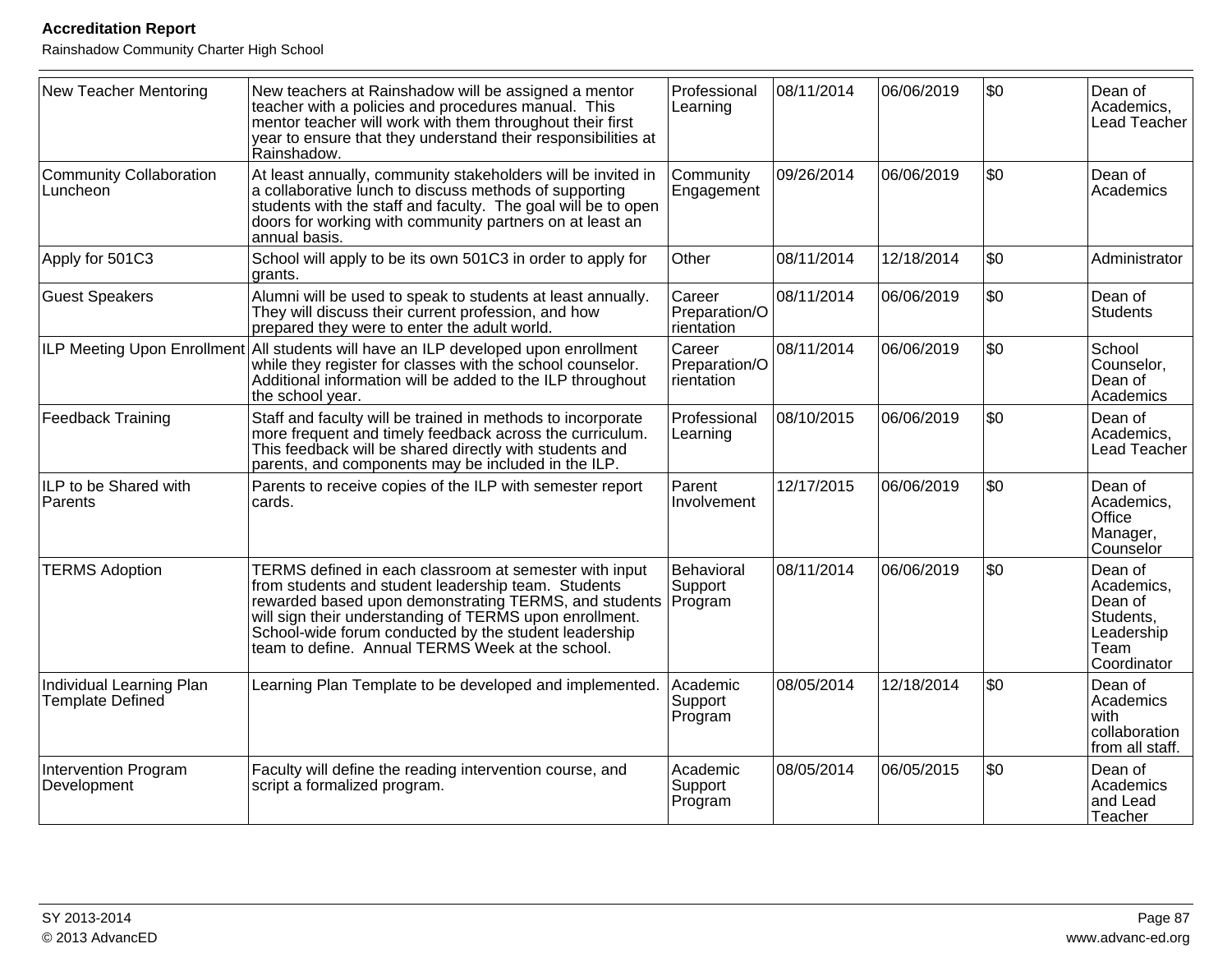| Monthly Newsletter                                           | A monthly newsletter will be developed and monitored by<br>the student leadership team. The newsletter will be<br>available online, and will be sent home with students.                                                                                                                                                                                                             | Parent<br>Involvement          | 01/12/2015 | 06/06/2019 | \$0 | Leadership<br>Instructor,<br>Dean of<br>Students,<br>Dean of<br>Academics                                                  |
|--------------------------------------------------------------|--------------------------------------------------------------------------------------------------------------------------------------------------------------------------------------------------------------------------------------------------------------------------------------------------------------------------------------------------------------------------------------|--------------------------------|------------|------------|-----|----------------------------------------------------------------------------------------------------------------------------|
| Membership Recruitment to<br><b>Parent Group</b>             | A membership flyer will be included in all prospective<br>student enrollment packets. The flyer will outline<br>membership levels, as well as the calendar for Parent<br>Group meetings.                                                                                                                                                                                             | Parent<br>Involvement          | 08/04/2014 | 06/06/2019 | \$0 | Dean of<br>Academics,<br>Dean of<br>Students                                                                               |
| <b>Weekly Phone Call Home</b>                                | A weekly phone call will go to all student homes to alert<br>families of any upcoming events, and school happenings.<br>The call will happen at the end of the week.                                                                                                                                                                                                                 | Parent<br>Involvement          | 08/15/2014 | 06/06/2019 | \$0 | Administrator,<br>Dean of<br>Students,<br>Dean of<br>Academics                                                             |
| <b>Student Work Samples</b>                                  | Student work samples in writing, and other curricular areas,<br>to be gathered, analyzed, and added to the Individual<br>Learning Plans at least bi-annually. Staff and faculty to<br>review work samples to ensure common visions and goals<br>about grading. Student folders of work samples to be<br>stored in an accessible location for all staff and faculty<br>members.       | Academic<br>Support<br>Program | 08/05/2014 | 06/06/2019 | \$0 | Lead<br>Teacher,<br>Dean of<br>Academics:<br>staff and<br>faculty to<br>provide work<br>samples on<br>an ongoing<br>basis. |
| Alumni Social Events                                         | Alumni will be invited to participate in a social event at least<br>annually. They will also have the opportunity to meet with<br>current students at this event.                                                                                                                                                                                                                    | Recruitment<br>and Retention   | 01/12/2015 | 06/06/2019 | \$0 | Dean of<br>Students,<br>Leadership<br> Team<br>Coordinator                                                                 |
| Monitor Implementation of<br><b>Math Intervention Course</b> | Monitor the implementation of the instructional strategies<br>and self directed interventions through walk through data<br>and program fidelity checks.                                                                                                                                                                                                                              | Academic<br>Support<br>Program | 08/05/2014 | 06/09/2016 | \$0 | Dean of<br>Academics,<br>Principal,<br>Lead<br>Teacher.                                                                    |
| Monitor Implementation of<br>Reading Intervention<br>Courses | Monitor the implementation of the instructional strategies<br>and curriculum development through walk through data and<br>program fidelity checks.                                                                                                                                                                                                                                   | Academic<br>Support<br>Program | 08/05/2014 | 06/06/2016 | \$0 | lDean of<br>Academics<br>and Lead<br>Teacher                                                                               |
| <b>Best Practice Reviews at</b><br>Other Schools             | Staff and faculty will have the opportunity to watch other<br>instructors at different schools implement best practice<br>strategies for similar populations in their specific academic<br>content area annually. The information and strategies<br>gathered will be shared in staff meetings, and will new<br>strategies will be reviewed through administrative walk-<br>throughs. | Professional<br>Learning       | 04/13/2015 | 06/06/2019 | \$0 | Administrator,<br>Dean of<br>Academics                                                                                     |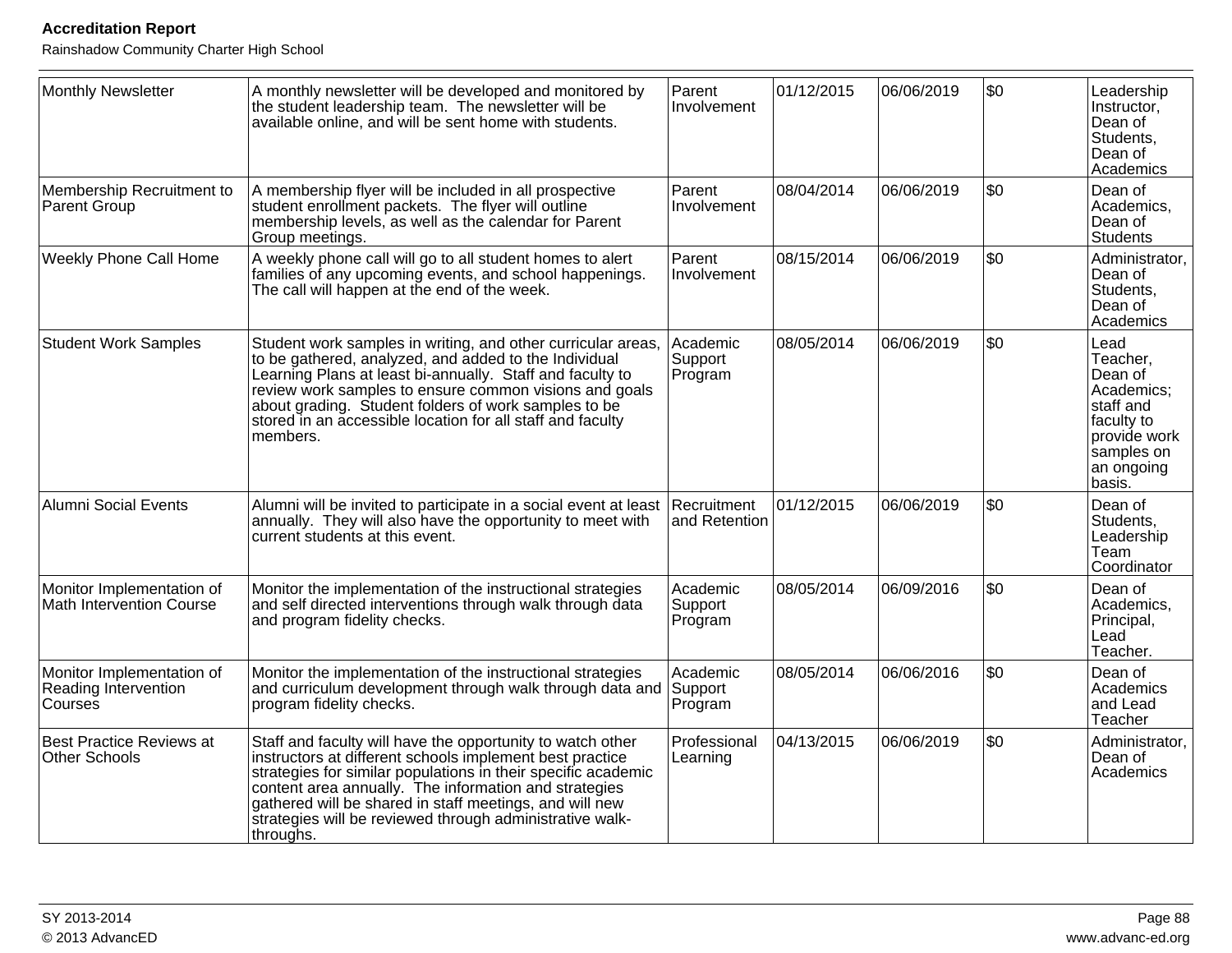| Classroom Management<br>Professional Development                             | Staff and faculty will participate in professional development Professional<br>related to classroom management on site, and through the<br>Washoe County School District, at least annually.<br>Information gathered will be used as a strategy to evaluate<br>in walk throughs.                                                          | Learning                         | 08/10/2015 | 06/06/2019 | l\$0 | Dean of<br>Academics,<br>Administrator                                       |
|------------------------------------------------------------------------------|-------------------------------------------------------------------------------------------------------------------------------------------------------------------------------------------------------------------------------------------------------------------------------------------------------------------------------------------|----------------------------------|------------|------------|------|------------------------------------------------------------------------------|
| <b>Professional Development</b>                                              | Staff and faculty will have the opportunity to attend<br>professional development offered by the Washoe County<br>School District in their academic content area at least<br>annually. Professional development will be a component of<br>teacher's annual evaluation.                                                                    | Professional<br>Learning         | 08/04/2014 | 06/06/2019 | \$0  | Dean of<br>Academics,<br>Administrator                                       |
| Professional Development to<br>Focus on Cross Curricular<br><b>Skillsets</b> | Instructors will collaborate and participate in professional<br>development to look at habits of learning, and reading<br>across the curriculum.                                                                                                                                                                                          | Academic<br>Support<br>Program   | 02/02/2015 | 06/10/2016 | \$0  | Dean of<br>Academics<br>and Lead<br>Teacher.                                 |
| Class Exit Exam Adoption                                                     | Exit Exams to be adopted based upon District<br>recommendations, and coursework to be evaluated for<br>consistency and appropriateness based upon the exit<br>exam.                                                                                                                                                                       | Academic<br>Support<br>Program   | 08/03/2017 | 06/06/2019 | \$0  | Principal,<br>Dean <sup>'</sup> of<br>Academics                              |
| Improved Access to<br>Documents and Phone Calls                              | More documents will be available online for parents who<br>speak Spanish. The weekly phone calls home will be made Involvement<br>available in Spanish.                                                                                                                                                                                   | Parent                           | 08/10/2015 | 06/06/2019 | \$0  | Administrator,<br>School<br>translator                                       |
| <b>Common Writing Rubric</b>                                                 | Staff will develop and implement a common writing rubric.<br>All courses will use a common writing rubric to assess<br>writing that links to the goals of the high school proficiency<br>exam and the Core Curriculum Standards. Staff to be<br>trained on how to implement.                                                              | Academic<br>Support<br>Program   | 08/04/2015 | 06/06/2019 | l\$0 | Lead<br>Teacher.<br>English<br>Teacher,<br>Dean of<br>Academics.             |
| <b>Behavioral Interventions</b>                                              | Develop additional levels in behavioral interventions such<br>as responsible thinking forms, reintegration specialist<br>meetings, lunch detentions, after school clean-up, meetings<br>with administration and meetings with parents.                                                                                                    | Behavioral<br>Support<br>Program | 08/11/2014 | 06/06/2019 | \$0  | Dean of<br>Students,<br>Dean of<br>Academics,<br>Reintegration<br>Specialist |
| Peer Observations                                                            | Teachers will observe other teachers within the school and<br>at other schools to learn about how others handle unwanted Support<br>behaviors in the classroom. They will use the information<br>gathered to help inform their own practice, and to set goals<br>for classroom management.                                                | Behavioral<br>Program            | 08/10/2015 | 06/06/2019 | \$0  | Dean of<br>Academics,<br>Administrator                                       |
| Quarterly Open Houses to<br><b>Distribute Report Cards</b>                   | Parents will come to the school at the end of the quarter to<br>pick up report cards and touch base with teachers. For two<br>of the four quarters (potentially 1st and 3rd), parents will<br>have the opportunity to sign up for a time to stop by the<br>school and touch base with each teacher for 5 minutes and<br>discuss progress. | Parent<br>Involvement            | 11/03/2014 | 06/06/2019 | \$0  | All teachers,<br>Administration                                              |
| Leadership Calendar                                                          | The student leadership team will develop a calendar of<br>leadership extracurricular events throughout the school<br>year, and will promote these events throughout the school<br>year to interdisciplinary classes.                                                                                                                      | Recruitment<br>and Retention     | 08/11/2014 | 06/06/2019 | \$0  | Leadership<br>Team<br><b>Coordinator</b>                                     |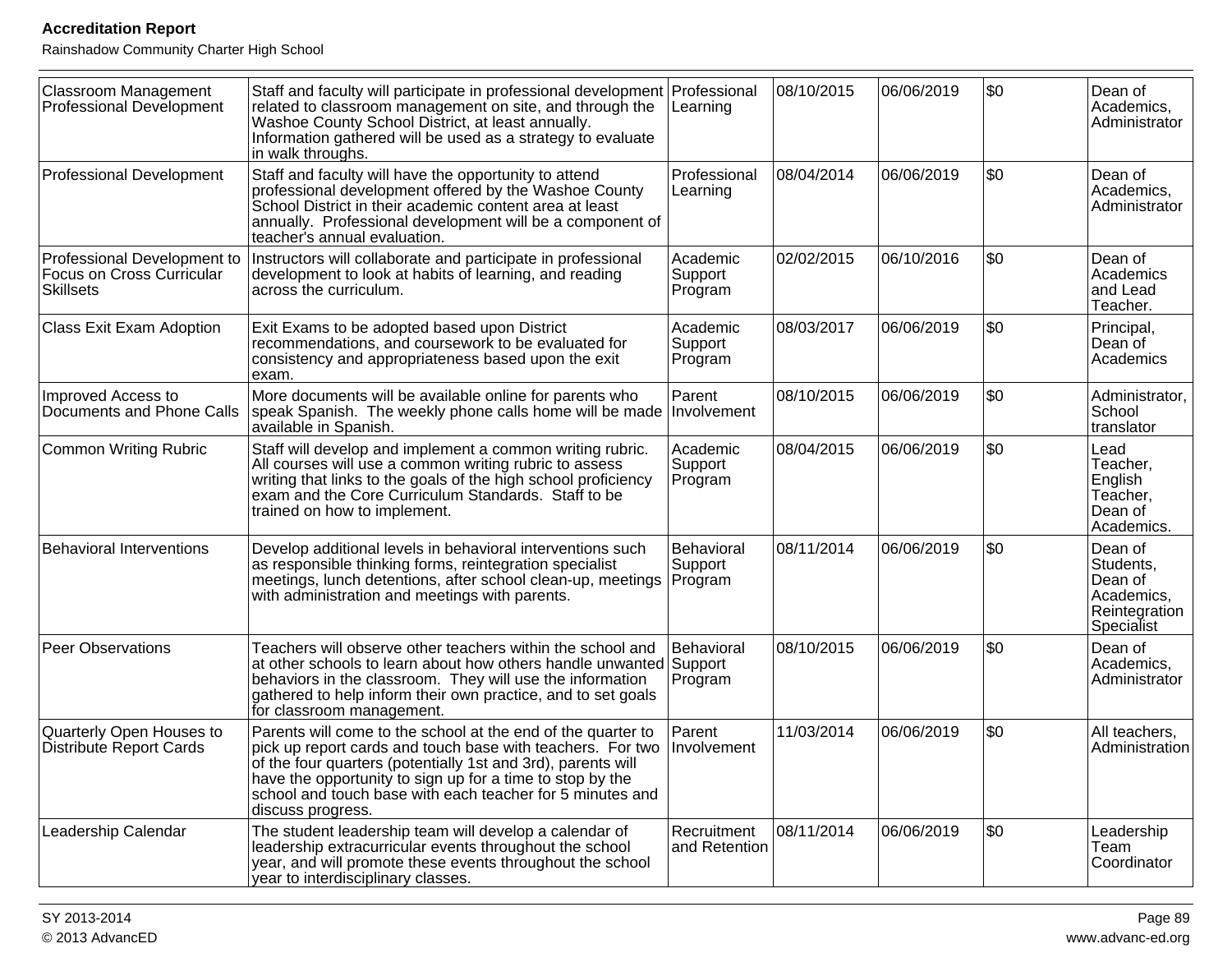| Peer Reviews and Coaching Staff and faculty will have the opportunity to observe other<br>teachers in the school at least twice annually. The<br>information gathered from the observations will help inform<br>staff meetings and future staff development. | <b>IProfessional</b><br>Learning | 08/05/2014 | 06/06/2019 | \$0 | Dean of<br> Academics.<br><b>Administrator</b><br>l Lead Teacher |
|--------------------------------------------------------------------------------------------------------------------------------------------------------------------------------------------------------------------------------------------------------------|----------------------------------|------------|------------|-----|------------------------------------------------------------------|
|                                                                                                                                                                                                                                                              |                                  |            | Total      | 'SO |                                                                  |